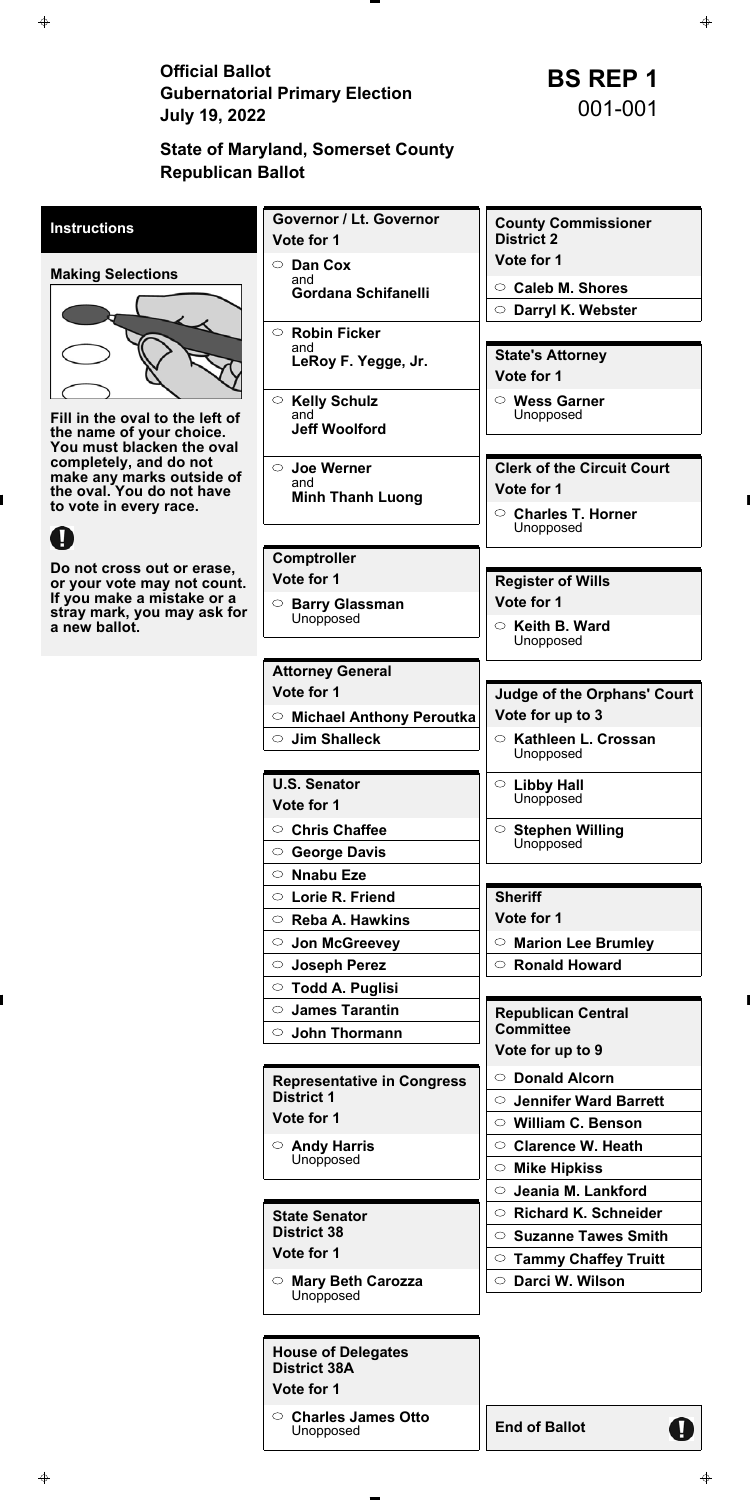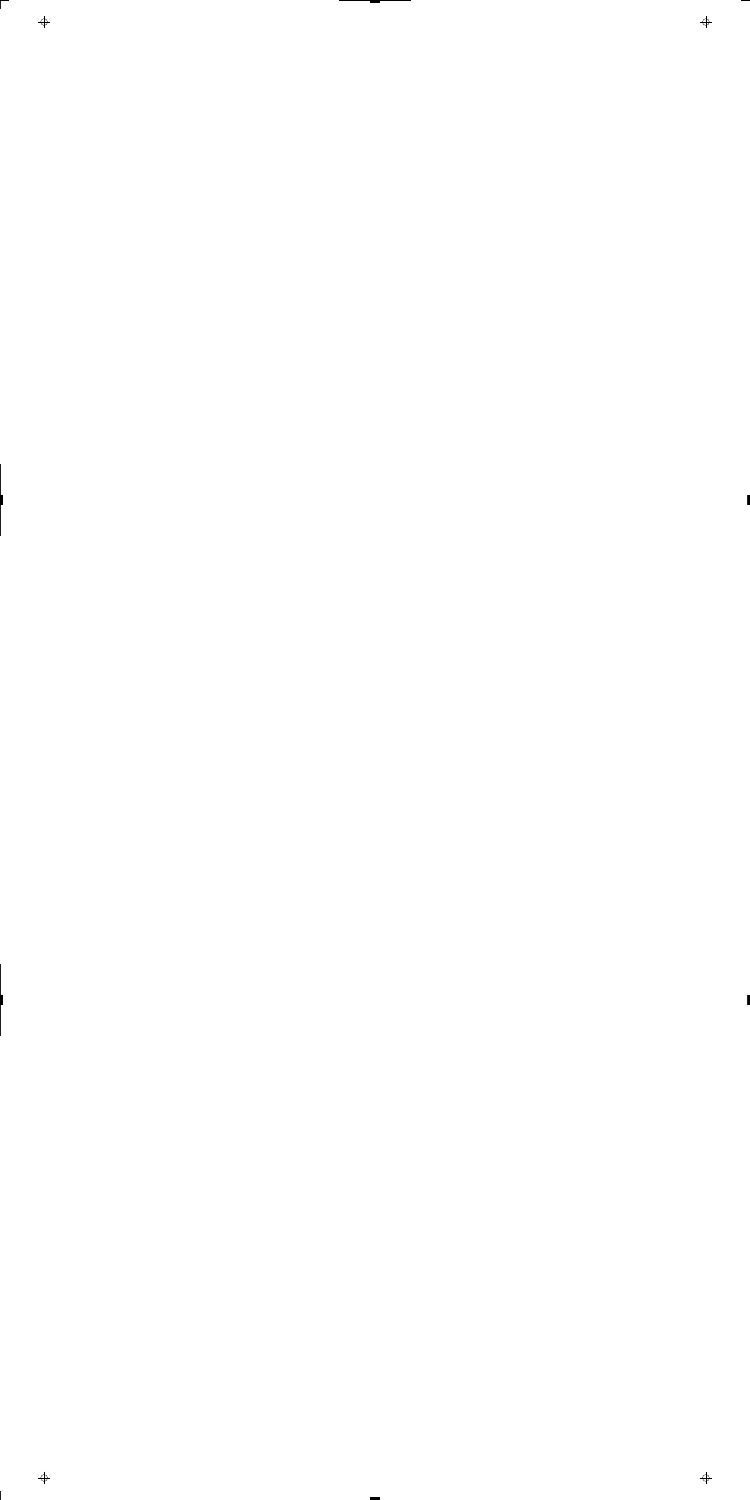Official Ballot<br>
Gubernatorial Primary Election<br>
July 19. 2022<br> **BS REP 2**<br>
001-002 **July 19, 2022** 

| <b>House of Delegates</b><br><b>District 38A</b><br>Vote for 1 |                      |
|----------------------------------------------------------------|----------------------|
| $\circ$ Charles James Otto                                     | <b>End of Ballot</b> |
| Unopposed                                                      | Н                    |

| <b>Instructions</b>                                                                      | Governor / Lt. Governor                                | <b>County Commissioner</b>               |
|------------------------------------------------------------------------------------------|--------------------------------------------------------|------------------------------------------|
|                                                                                          | Vote for 1                                             | <b>District 3</b>                        |
| <b>Making Selections</b>                                                                 | $\circ$ Dan Cox                                        | Vote for 1                               |
|                                                                                          | and<br><b>Gordana Schifanelli</b>                      | $\circ$ Eldon S. Willing<br>Unopposed    |
|                                                                                          | $\circ$ Robin Ficker                                   |                                          |
|                                                                                          | and<br>LeRoy F. Yegge, Jr.                             | <b>State's Attorney</b><br>Vote for 1    |
|                                                                                          | ○ Kelly Schulz                                         | $\circ$ Wess Garner                      |
| Fill in the oval to the left of<br>the name of your choice.<br>You must blacken the oval | and<br><b>Jeff Woolford</b>                            | Unopposed                                |
| completely, and do not                                                                   | ○ Joe Werner                                           | <b>Clerk of the Circuit Court</b>        |
| make any marks outside of<br>the oval. You do not have                                   | and<br><b>Minh Thanh Luong</b>                         | Vote for 1                               |
| to vote in every race.                                                                   |                                                        | $\circ$ Charles T. Horner<br>Unopposed   |
|                                                                                          | <b>Comptroller</b>                                     |                                          |
| Do not cross out or erase,                                                               | Vote for 1                                             | <b>Register of Wills</b>                 |
| or your vote may not count.<br>If you make a mistake or a                                | <b>Barry Glassman</b><br>$\circ$                       | Vote for 1                               |
| stray mark, you may ask for<br>a new ballot.                                             | Unopposed                                              | $\circ$ Keith B. Ward                    |
|                                                                                          |                                                        | Unopposed                                |
|                                                                                          | <b>Attorney General</b>                                |                                          |
|                                                                                          | Vote for 1                                             | <b>Judge of the Orphans' Court</b>       |
|                                                                                          | $\circ$ Michael Anthony Peroutka                       | Vote for up to 3                         |
|                                                                                          | $\circ$ Jim Shalleck                                   | $\circ$ Kathleen L. Crossan<br>Unopposed |
|                                                                                          | <b>U.S. Senator</b>                                    | $\circ$ Libby Hall                       |
|                                                                                          | Vote for 1                                             | Unopposed                                |
|                                                                                          | $\circ$ Chris Chaffee                                  | ○ Stephen Willing                        |
|                                                                                          | $\circ$ George Davis                                   | Unopposed                                |
|                                                                                          | <b>Nnabu Eze</b><br>$\circ$                            |                                          |
|                                                                                          | $\circ$ Lorie R. Friend                                | <b>Sheriff</b>                           |
|                                                                                          | $\circ$ Reba A. Hawkins                                | Vote for 1                               |
|                                                                                          | ○ Jon McGreevey                                        | $\circ$ Marion Lee Brumley               |
|                                                                                          | ○ Joseph Perez                                         | $\circ$ Ronald Howard                    |
|                                                                                          | <b>Todd A. Puglisi</b>                                 |                                          |
|                                                                                          | $\circ$ James Tarantin                                 | <b>Republican Central</b>                |
|                                                                                          | $\circ$ John Thormann                                  | <b>Committee</b><br>Vote for up to 9     |
|                                                                                          |                                                        | ○ Donald Alcorn                          |
|                                                                                          | <b>Representative in Congress</b><br><b>District 1</b> | $\circ$ Jennifer Ward Barrett            |
|                                                                                          | Vote for 1                                             | $\circ$ William C. Benson                |
|                                                                                          | $\circ$ Andy Harris                                    | <b>Clarence W. Heath</b><br>$\circ$      |
|                                                                                          | Unopposed                                              | $\circ$ Mike Hipkiss                     |
|                                                                                          |                                                        | Jeania M. Lankford<br>$\circ$            |
|                                                                                          | <b>State Senator</b>                                   | $\circ$ Richard K. Schneider             |
|                                                                                          | <b>District 38</b>                                     | $\circ$ Suzanne Tawes Smith              |
|                                                                                          | Vote for 1                                             | $\circ$ Tammy Chaffey Truitt             |
|                                                                                          |                                                        | ○ Darci W. Wilson                        |
|                                                                                          | ○ Mary Beth Carozza<br>Unopposed                       |                                          |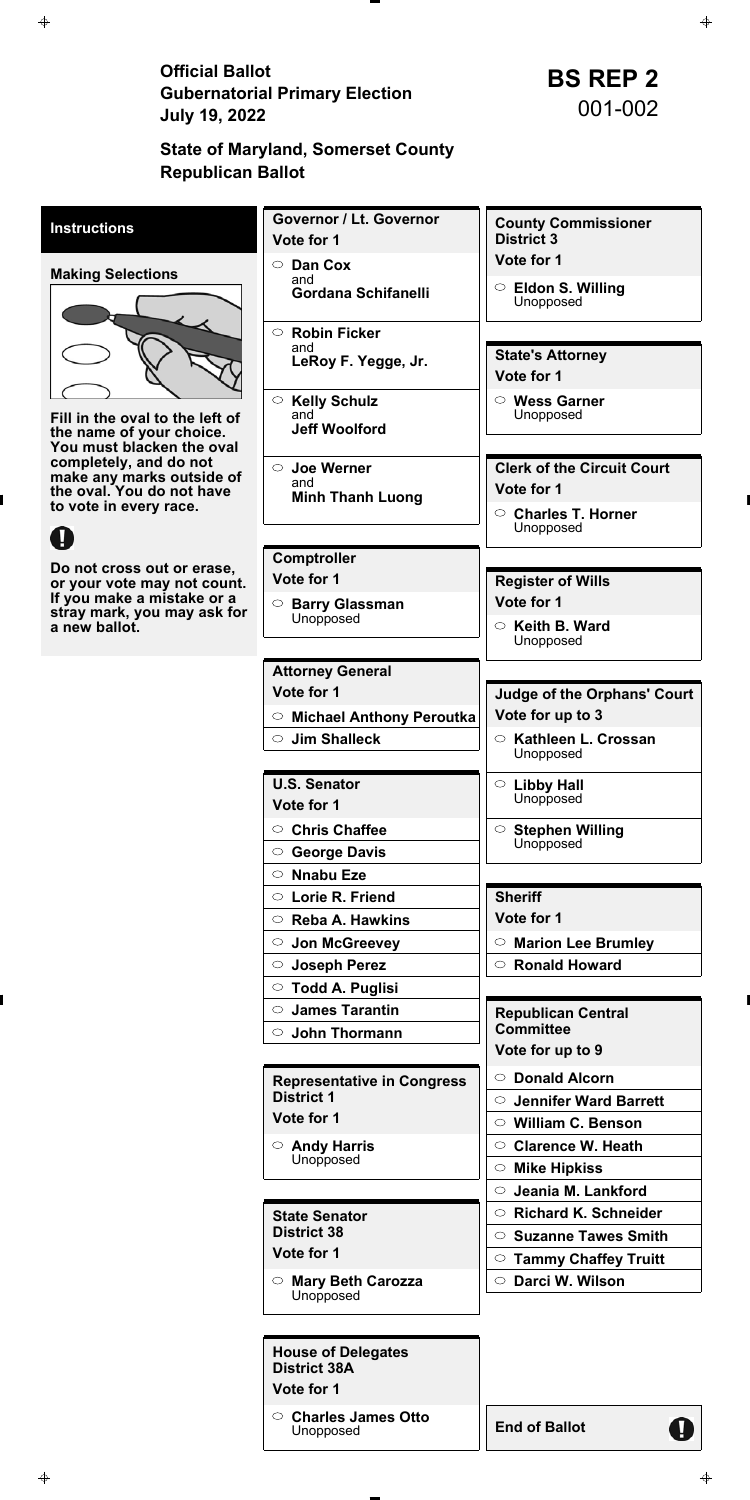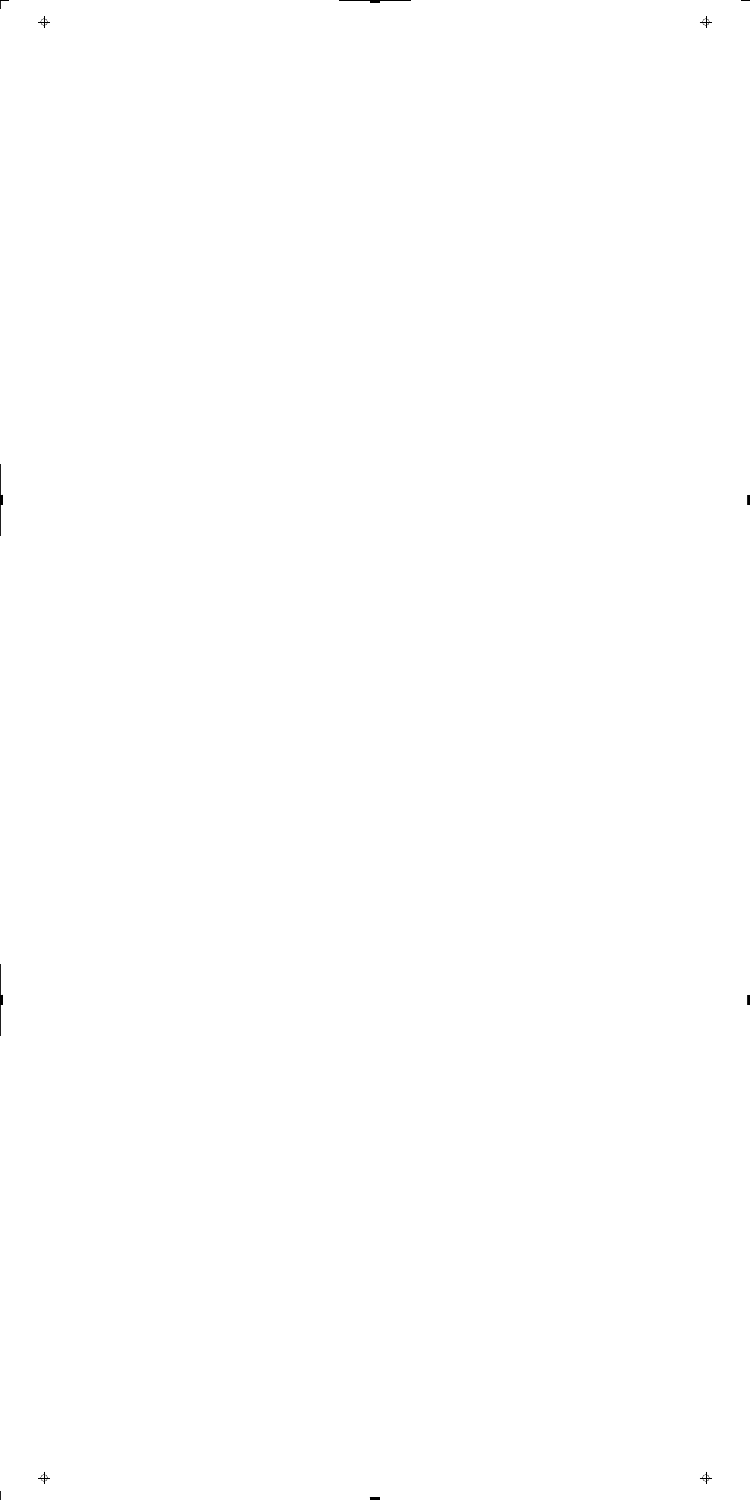Official Ballot<br>
Gubernatorial Primary Election<br>
July 19, 2022<br> **BS REP 3**<br>
001-003 **July 19, 2022** 

**State of Maryland, Somerset County Republican Ballot** 

> **Mary Beth Carozza Unopposed**

| <b>House of Delegates</b><br><b>District 38A</b><br>Vote for 1 |                      |
|----------------------------------------------------------------|----------------------|
| $\circ$ Charles James Otto<br>Unopposed                        | <b>End of Ballot</b> |

| <b>Instructions</b>                                         | <b>Governor / Lt. Governor</b>    | <b>State's Attorney</b>                 |
|-------------------------------------------------------------|-----------------------------------|-----------------------------------------|
|                                                             | Vote for 1                        | Vote for 1                              |
| <b>Making Selections</b>                                    | ○ Dan Cox<br>and                  | $\circ$ Wess Garner<br>Unopposed        |
|                                                             | <b>Gordana Schifanelli</b>        |                                         |
|                                                             |                                   |                                         |
|                                                             | $\circ$ Robin Ficker<br>and       | <b>Clerk of the Circuit Court</b>       |
|                                                             | LeRoy F. Yegge, Jr.               | Vote for 1                              |
|                                                             |                                   | $\circ$ Charles T. Horner<br>Unopposed  |
|                                                             | $\circ$ Kelly Schulz<br>and       |                                         |
| Fill in the oval to the left of<br>the name of your choice. | <b>Jeff Woolford</b>              |                                         |
| You must blacken the oval                                   |                                   | <b>Register of Wills</b>                |
| completely, and do not<br>make any marks outside of         | $\circ$ Joe Werner                | Vote for 1                              |
| the oval. You do not have                                   | and<br><b>Minh Thanh Luong</b>    | <b>Keith B. Ward</b><br>$\circ$         |
| to vote in every race.                                      |                                   | Unopposed                               |
| $\bf 0$                                                     |                                   |                                         |
| Do not cross out or erase,                                  | <b>Comptroller</b>                | <b>Judge of the Orphans' Court</b>      |
| or your vote may not count.                                 | Vote for 1                        | Vote for up to 3                        |
| If you make a mistake or a<br>stray mark, you may ask for   | ○ Barry Glassman                  | ○ Kathleen L. Crossan                   |
| a new ballot.                                               | Unopposed                         | Unopposed                               |
|                                                             |                                   | $\circ$ Libby Hall                      |
|                                                             | <b>Attorney General</b>           | Unopposed                               |
|                                                             | Vote for 1                        | $\circ$ Stephen Willing                 |
|                                                             | $\circ$ Michael Anthony Peroutka  | Unopposed                               |
|                                                             | $\circ$ Jim Shalleck              |                                         |
|                                                             |                                   | <b>Sheriff</b>                          |
|                                                             | <b>U.S. Senator</b>               | Vote for 1                              |
|                                                             | Vote for 1                        | <b>Marion Lee Brumley</b><br>$\circ$    |
|                                                             | $\circ$ Chris Chaffee             | <b>Ronald Howard</b><br>$\circ$         |
|                                                             | ○ George Davis                    |                                         |
|                                                             | $\circ$ Nnabu Eze                 | <b>Republican Central</b>               |
|                                                             | $\circ$ Lorie R. Friend           | <b>Committee</b>                        |
|                                                             | $\circ$ Reba A. Hawkins           | Vote for up to 9                        |
|                                                             | <b>Jon McGreevey</b>              | <b>Donald Alcorn</b><br>$\circ$         |
|                                                             | $\circ$ Joseph Perez              | <b>Jennifer Ward Barrett</b><br>$\circ$ |
|                                                             | $\circ$ Todd A. Puglisi           | $\circ$ William C. Benson               |
|                                                             | $\circ$ James Tarantin            | $\circ$ Clarence W. Heath               |
|                                                             | $\circ$ John Thormann             | $\circ$ Mike Hipkiss                    |
|                                                             |                                   | Jeania M. Lankford<br>$\circ$           |
|                                                             | <b>Representative in Congress</b> | <b>Richard K. Schneider</b><br>$\circ$  |
|                                                             | <b>District 1</b>                 | $\circ$ Suzanne Tawes Smith             |

**Vote for 1** 

**Andy Harris** Unopposed

**State Senator District 38** 

**Vote for 1** 

**Tammy Chaffey Truitt** 

**Darci W. Wilson**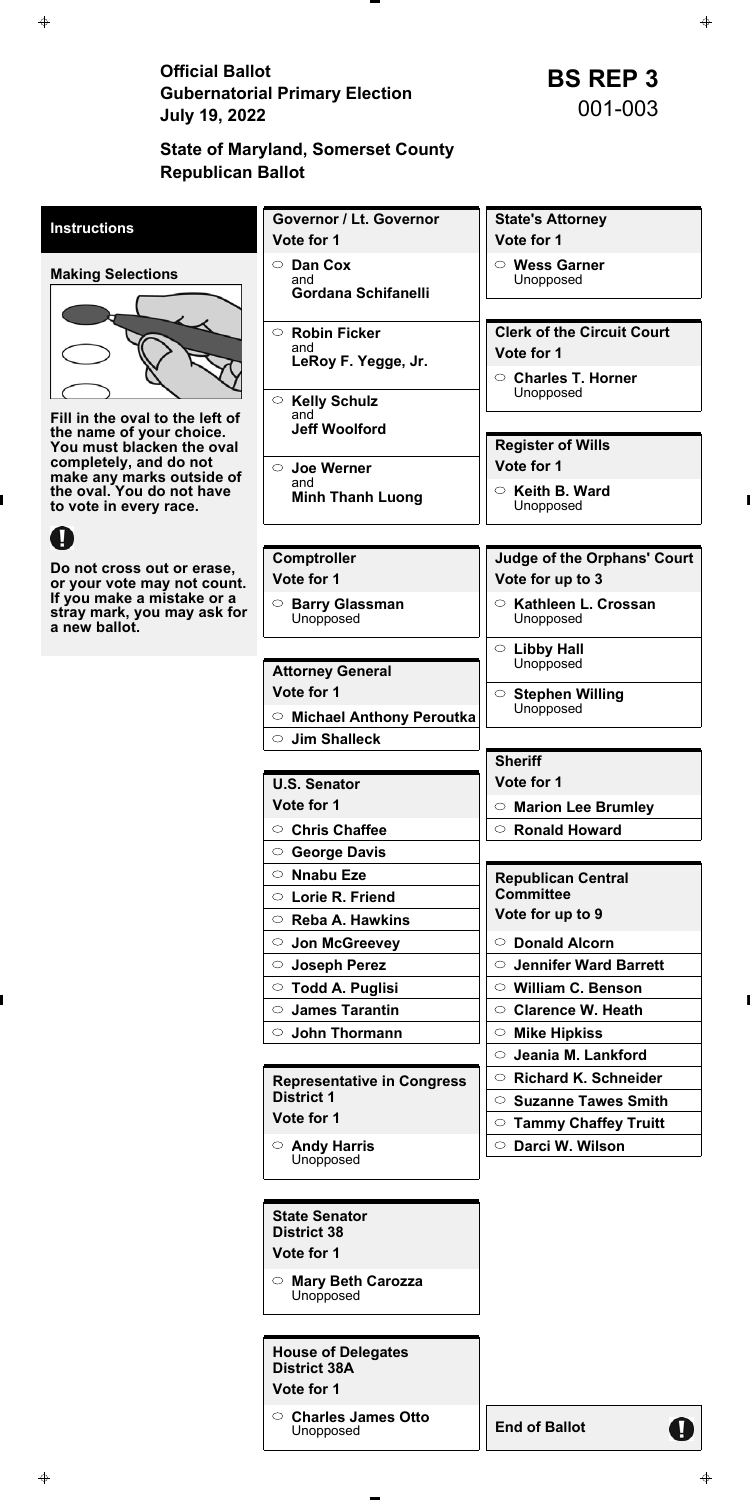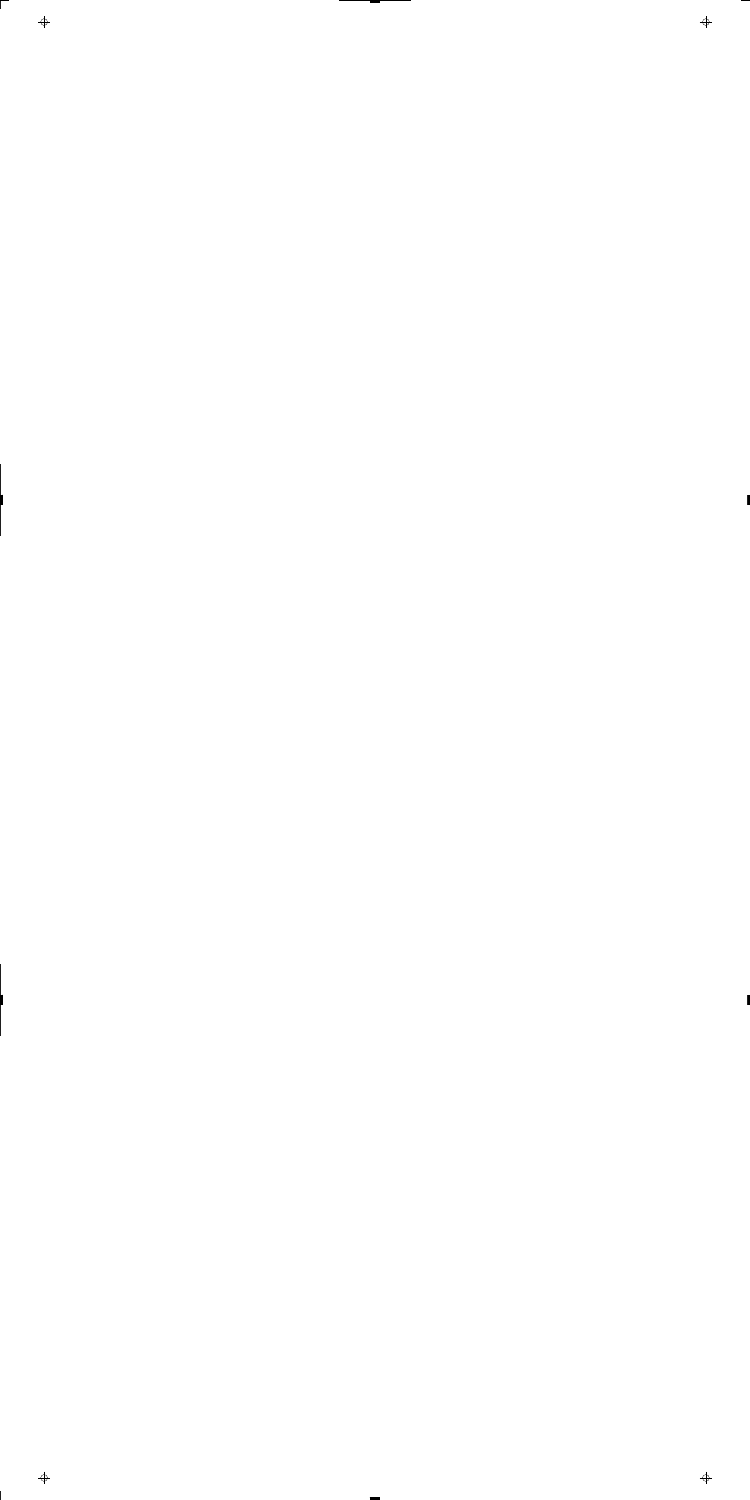Official Ballot<br>
Gubernatorial Primary Election<br>
July 19. 2022<br> **BS REP 4**<br>
002-001 **July 19, 2022** 

| <b>House of Delegates</b><br><b>District 38A</b><br>Vote for 1 |                      |
|----------------------------------------------------------------|----------------------|
| $\circ$ Charles James Otto                                     | <b>End of Ballot</b> |
| Unopposed                                                      | Н                    |

| <b>Instructions</b>                                       | <b>Governor / Lt. Governor</b>          | <b>County Commissioner</b>              |
|-----------------------------------------------------------|-----------------------------------------|-----------------------------------------|
|                                                           | Vote for 1                              | <b>District 3</b>                       |
| <b>Making Selections</b>                                  | ○ Dan Cox                               | Vote for 1                              |
|                                                           | and<br><b>Gordana Schifanelli</b>       | $\circ$ Eldon S. Willing                |
|                                                           |                                         | Unopposed                               |
|                                                           | $\circ$ Robin Ficker                    |                                         |
|                                                           | and<br>LeRoy F. Yegge, Jr.              | <b>State's Attorney</b>                 |
|                                                           |                                         | Vote for 1                              |
|                                                           | $\circ$ Kelly Schulz                    | $\circ$ Wess Garner                     |
| Fill in the oval to the left of                           | and<br><b>Jeff Woolford</b>             | Unopposed                               |
| the name of your choice.<br>You must blacken the oval     |                                         |                                         |
| completely, and do not                                    | <b>Joe Werner</b><br>$\circ$            | <b>Clerk of the Circuit Court</b>       |
| make any marks outside of<br>the oval. You do not have    | and<br><b>Minh Thanh Luong</b>          | Vote for 1                              |
| to vote in every race.                                    |                                         | ○ Charles T. Horner                     |
|                                                           |                                         | Unopposed                               |
|                                                           | Comptroller                             |                                         |
| Do not cross out or erase,<br>or your vote may not count. | Vote for 1                              | <b>Register of Wills</b>                |
| If you make a mistake or a                                | ○ Barry Glassman                        | Vote for 1                              |
| stray mark, you may ask for<br>a new ballot.              | Unopposed                               | $\circ$ Keith B. Ward                   |
|                                                           |                                         | Unopposed                               |
|                                                           | <b>Attorney General</b>                 |                                         |
|                                                           | Vote for 1                              | <b>Judge of the Orphans' Court</b>      |
|                                                           | $\circ$ Michael Anthony Peroutka        | Vote for up to 3                        |
|                                                           | <b>Jim Shalleck</b>                     | $\circ$<br>Kathleen L. Crossan          |
|                                                           |                                         | Unopposed                               |
|                                                           | <b>U.S. Senator</b>                     | $\circ$ Libby Hall                      |
|                                                           | Vote for 1                              | Unopposed                               |
|                                                           | $\circ$ Chris Chaffee                   | $\circ$ Stephen Willing                 |
|                                                           | ○ George Davis                          | Unopposed                               |
|                                                           | $\circ$ Nnabu Eze                       |                                         |
|                                                           | C Lorie R. Friend                       | <b>Sheriff</b>                          |
|                                                           | $\circ$ Reba A. Hawkins                 | Vote for 1                              |
|                                                           | $\circ$ Jon McGreevey                   | <b>Marion Lee Brumley</b><br>$\circ$    |
|                                                           | ○ Joseph Perez                          | $\circ$ Ronald Howard                   |
|                                                           | $\circ$ Todd A. Puglisi                 |                                         |
|                                                           | $\circ$ James Tarantin                  | <b>Republican Central</b>               |
|                                                           | $\circ$ John Thormann                   | <b>Committee</b>                        |
|                                                           |                                         | Vote for up to 9                        |
|                                                           | <b>Representative in Congress</b>       | ○ Donald Alcorn                         |
|                                                           | <b>District 1</b>                       | <b>Jennifer Ward Barrett</b><br>$\circ$ |
|                                                           | Vote for 1                              | $\circ$ William C. Benson               |
|                                                           | $\circ$ Andy Harris                     | $\circ$ Clarence W. Heath               |
|                                                           | Unopposed                               | $\circ$ Mike Hipkiss                    |
|                                                           |                                         | $\circ$ Jeania M. Lankford              |
|                                                           | <b>State Senator</b>                    | $\circ$ Richard K. Schneider            |
|                                                           | <b>District 38</b>                      | $\circ$ Suzanne Tawes Smith             |
|                                                           | Vote for 1                              | <b>Tammy Chaffey Truitt</b><br>$\circ$  |
|                                                           | ○ <b>Mary Beth Carozza</b><br>Unopposed | ○ Darci W. Wilson                       |
|                                                           |                                         |                                         |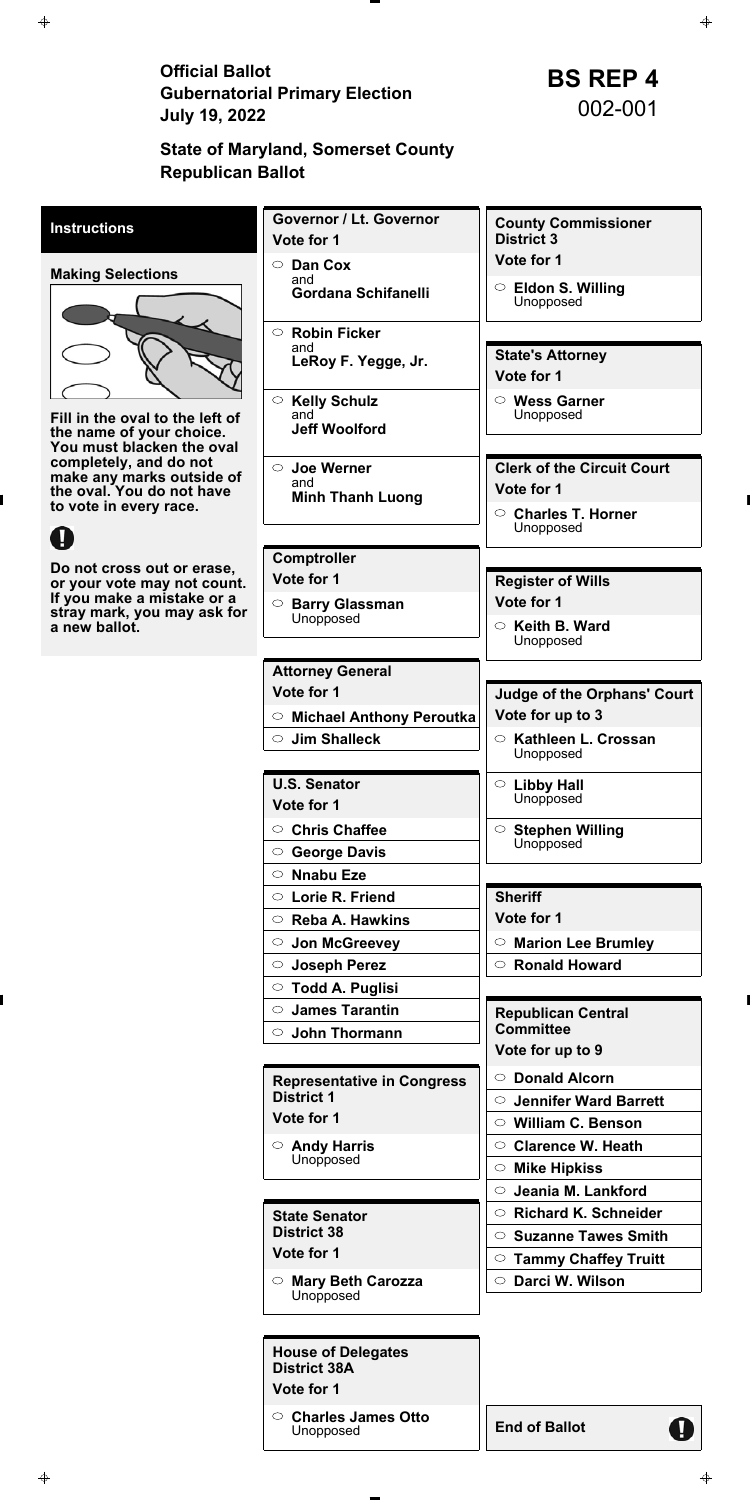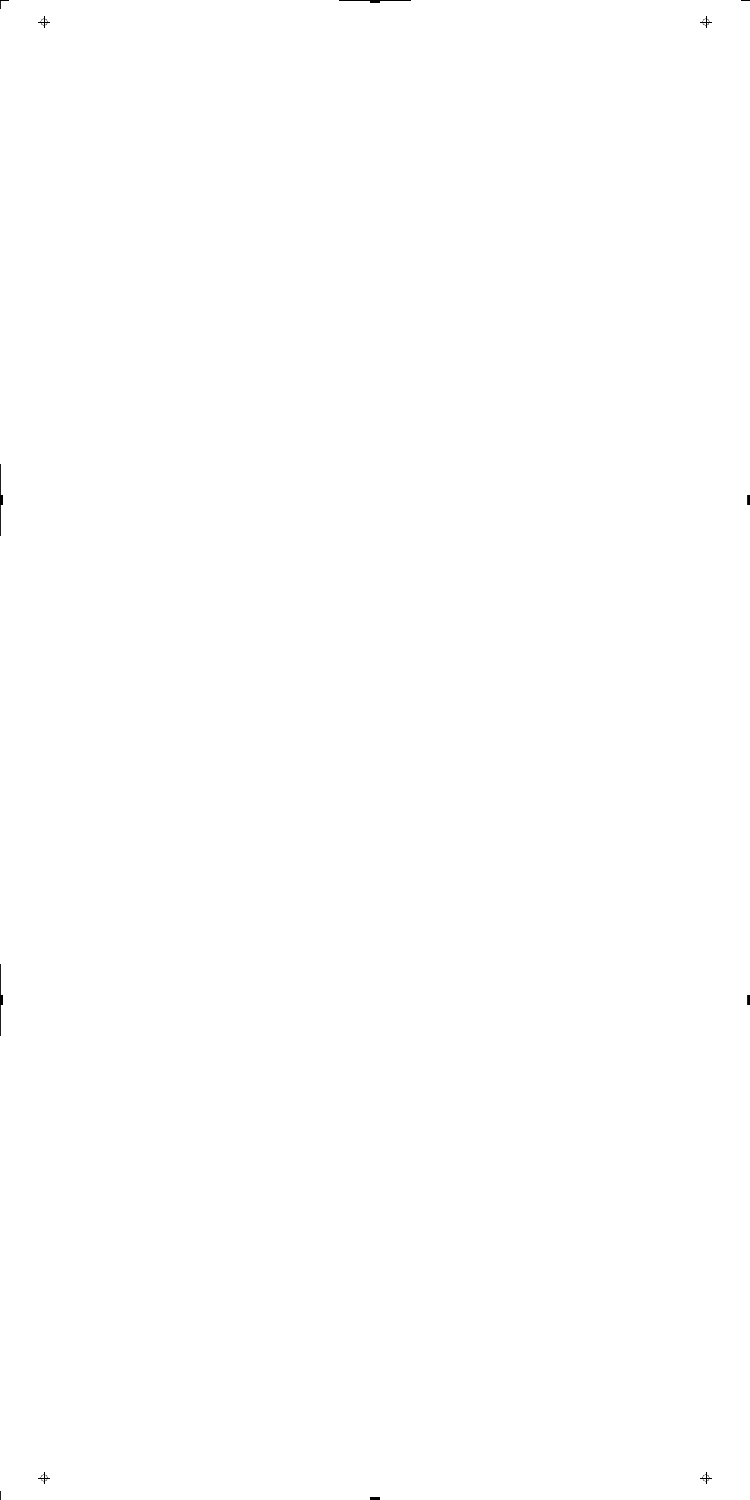Official Ballot<br>
Gubernatorial Primary Election<br>
July 19. 2022<br> **BS REP 5**<br>
003-001 **July 19, 2022** 

| <b>House of Delegates</b><br><b>District 38A</b><br>Vote for 1 |                      |
|----------------------------------------------------------------|----------------------|
| $\circ$ Charles James Otto                                     | <b>End of Ballot</b> |
| Unopposed                                                      | Н                    |

| <b>Instructions</b>                                         | <b>Governor / Lt. Governor</b>                | <b>County Commissioner</b>         |
|-------------------------------------------------------------|-----------------------------------------------|------------------------------------|
|                                                             | Vote for 1                                    | <b>District 4</b>                  |
| <b>Making Selections</b>                                    | $\circ$ Dan Cox                               | Vote for 1                         |
|                                                             | and<br><b>Gordana Schifanelli</b>             | $\circ$ Charles W. Laird           |
|                                                             |                                               | Unopposed                          |
|                                                             | $\circ$ Robin Ficker                          |                                    |
|                                                             | and<br>LeRoy F. Yegge, Jr.                    | <b>State's Attorney</b>            |
|                                                             |                                               | Vote for 1                         |
|                                                             | ○ Kelly Schulz                                | $\circ$ Wess Garner                |
| Fill in the oval to the left of<br>the name of your choice. | and<br><b>Jeff Woolford</b>                   | Unopposed                          |
| You must blacken the oval                                   |                                               |                                    |
| completely, and do not<br>make any marks outside of         | ○ Joe Werner                                  | <b>Clerk of the Circuit Court</b>  |
| the oval. You do not have                                   | and<br><b>Minh Thanh Luong</b>                | Vote for 1                         |
| to vote in every race.                                      |                                               | ○ Charles T. Horner                |
|                                                             |                                               | Unopposed                          |
| Do not cross out or erase,                                  | Comptroller                                   |                                    |
| or your vote may not count.                                 | Vote for 1                                    | <b>Register of Wills</b>           |
| If you make a mistake or a<br>stray mark, you may ask for   | <b>Barry Glassman</b><br>$\circ$<br>Unopposed | Vote for 1                         |
| a new ballot.                                               |                                               | $\circ$ Keith B. Ward<br>Unopposed |
|                                                             |                                               |                                    |
|                                                             | <b>Attorney General</b>                       |                                    |
|                                                             | Vote for 1                                    | <b>Judge of the Orphans' Court</b> |
|                                                             | $\circ$ Michael Anthony Peroutka              | Vote for up to 3                   |
|                                                             | <b>Jim Shalleck</b><br>$\circ$                | ○ Kathleen L. Crossan<br>Unopposed |
|                                                             | <b>U.S. Senator</b>                           | $\circ$ Libby Hall                 |
|                                                             | Vote for 1                                    | Unopposed                          |
|                                                             | <b>Chris Chaffee</b><br>$\circ$               | $\circ$ Stephen Willing            |
|                                                             | $\circ$ George Davis                          | Unopposed                          |
|                                                             | <b>Nnabu Eze</b><br>$\circ$                   |                                    |
|                                                             | $\circ$ Lorie R. Friend                       | <b>Sheriff</b>                     |
|                                                             | $\circ$ Reba A. Hawkins                       | Vote for 1                         |
|                                                             | ○ Jon McGreevey                               | $\circ$ Marion Lee Brumley         |
|                                                             | ○ Joseph Perez                                | $\circ$ Ronald Howard              |
|                                                             | <b>Todd A. Puglisi</b>                        |                                    |
|                                                             | $\circ$ James Tarantin                        | <b>Republican Central</b>          |
|                                                             | <b>John Thormann</b><br>$\circ$               | <b>Committee</b>                   |
|                                                             |                                               | Vote for up to 9                   |
|                                                             | <b>Representative in Congress</b>             | ○ Donald Alcorn                    |
|                                                             | <b>District 1</b>                             | $\circ$ Jennifer Ward Barrett      |
|                                                             | Vote for 1                                    | $\circ$ William C. Benson          |
|                                                             | $\circ$ Andy Harris                           | $\circ$ Clarence W. Heath          |
|                                                             | Unopposed                                     | $\circ$ Mike Hipkiss               |
|                                                             |                                               | Jeania M. Lankford<br>$\circ$      |
|                                                             | <b>State Senator</b>                          | $\circ$ Richard K. Schneider       |
|                                                             | <b>District 38</b>                            | $\circ$ Suzanne Tawes Smith        |
|                                                             | Vote for 1                                    | $\circ$ Tammy Chaffey Truitt       |
|                                                             | $\circ$ Mary Beth Carozza                     | ○ Darci W. Wilson                  |
|                                                             | Unopposed                                     |                                    |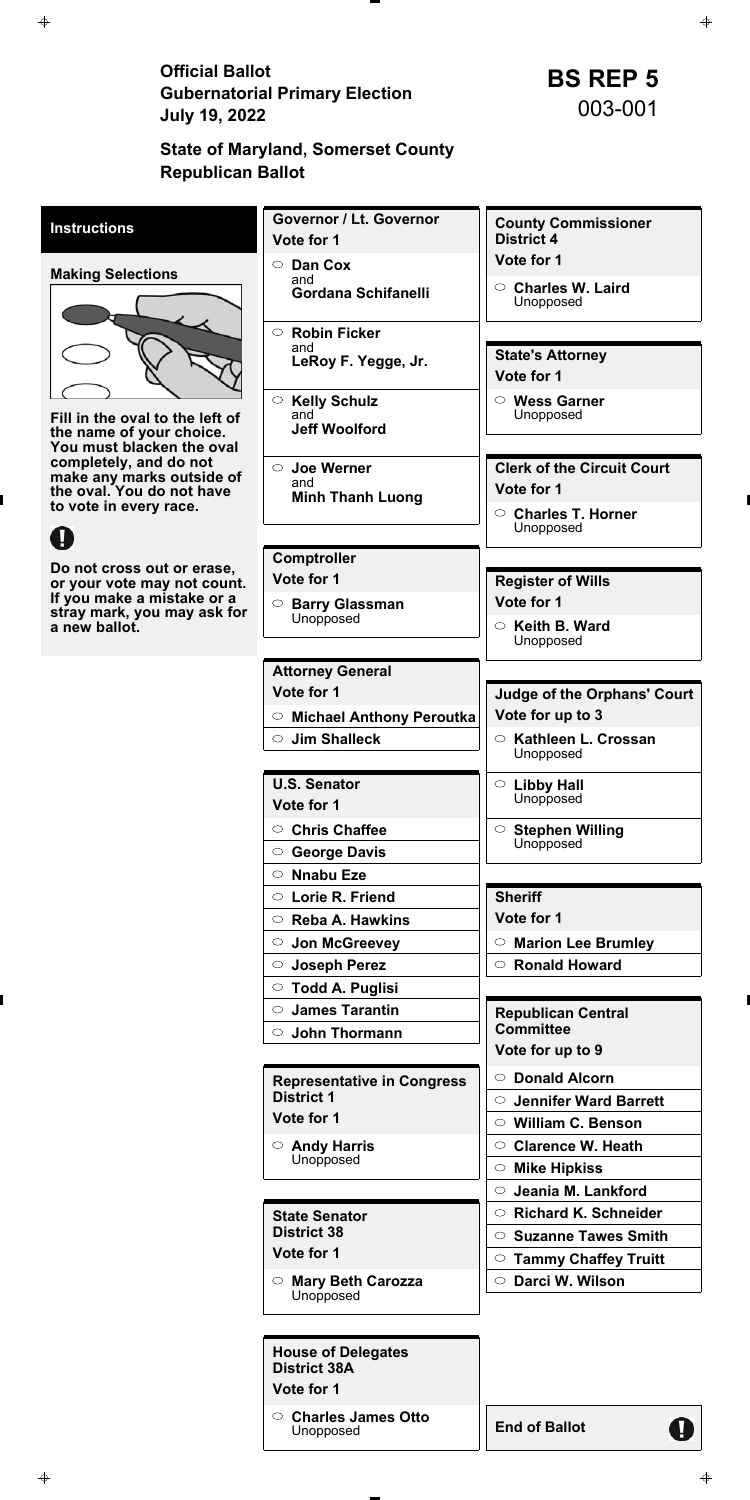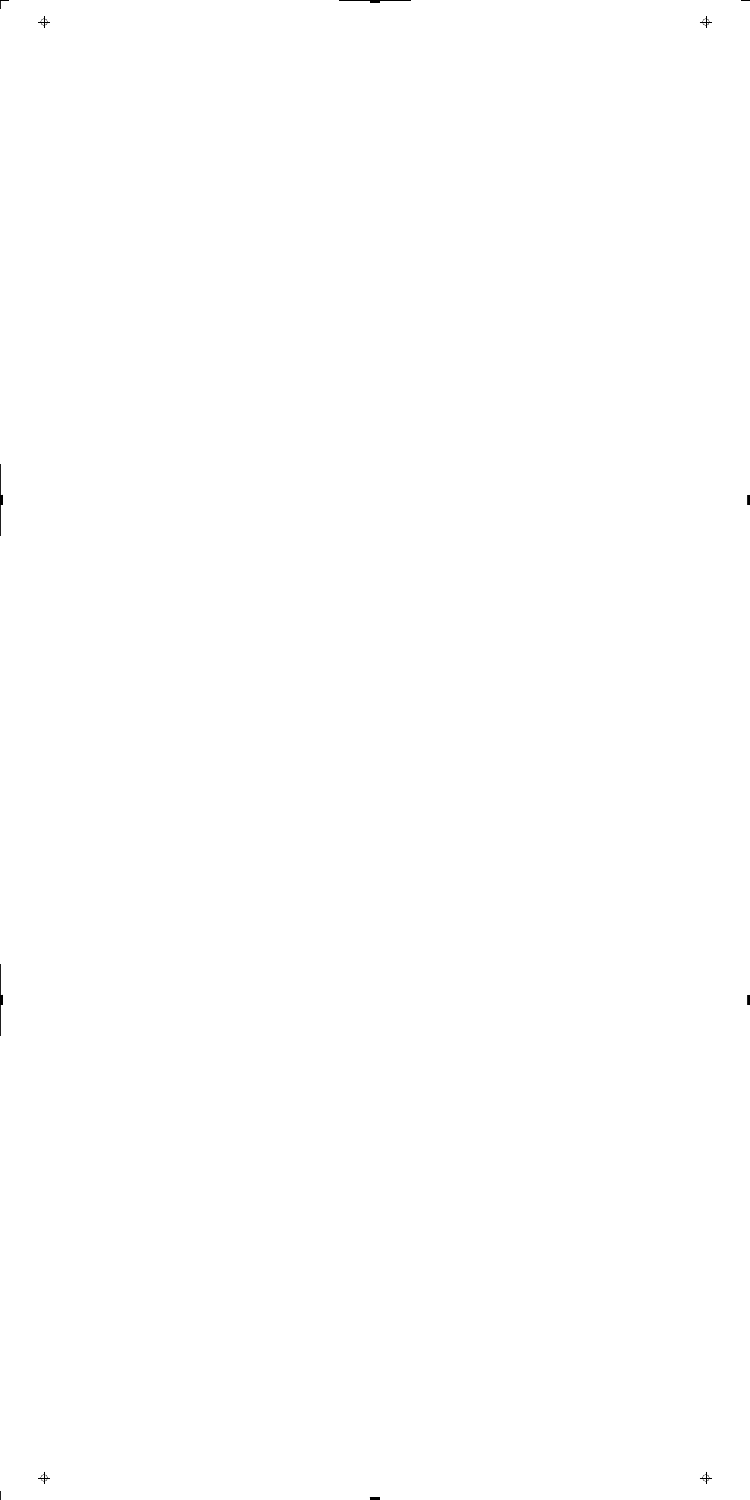Official Ballot<br>
Gubernatorial Primary Election<br>
July 19. 2022<br> **BS REP 6**<br>
004-001 **July 19, 2022** 

| <b>House of Delegates</b><br><b>District 38A</b><br>Vote for 1 |                      |
|----------------------------------------------------------------|----------------------|
| $\circ$ Charles James Otto                                     | <b>End of Ballot</b> |
| Unopposed                                                      | Н                    |

| <b>Instructions</b>                                         | Governor / Lt. Governor                                | <b>County Commissioner</b>                                 |
|-------------------------------------------------------------|--------------------------------------------------------|------------------------------------------------------------|
|                                                             | Vote for 1                                             | <b>District 4</b>                                          |
| <b>Making Selections</b>                                    | Dan Cox<br>$\circ$                                     | Vote for 1                                                 |
|                                                             | and<br><b>Gordana Schifanelli</b>                      | <b>Charles W. Laird</b><br>$\circ$                         |
|                                                             |                                                        | Unopposed                                                  |
|                                                             | <b>Robin Ficker</b><br>$\circ$                         |                                                            |
|                                                             | and<br>LeRoy F. Yegge, Jr.                             | <b>State's Attorney</b>                                    |
|                                                             |                                                        | Vote for 1                                                 |
|                                                             | <b>Kelly Schulz</b><br>$\circ$<br>and                  | $\circ$ Wess Garner<br>Unopposed                           |
| Fill in the oval to the left of<br>the name of your choice. | <b>Jeff Woolford</b>                                   |                                                            |
| You must blacken the oval<br>completely, and do not         |                                                        |                                                            |
| make any marks outside of                                   | ○ Joe Werner<br>and                                    | <b>Clerk of the Circuit Court</b>                          |
| the oval. You do not have<br>to vote in every race.         | <b>Minh Thanh Luong</b>                                | Vote for 1                                                 |
|                                                             |                                                        | <b>Charles T. Horner</b><br>$\circ$<br>Unopposed           |
|                                                             |                                                        |                                                            |
| Do not cross out or erase,                                  | <b>Comptroller</b>                                     |                                                            |
| or your vote may not count.<br>If you make a mistake or a   | Vote for 1                                             | <b>Register of Wills</b>                                   |
| stray mark, you may ask for                                 | <b>Barry Glassman</b><br>$\circ$<br>Unopposed          | Vote for 1                                                 |
| a new ballot.                                               |                                                        | $\circ$ Keith B. Ward<br>Unopposed                         |
|                                                             | <b>Attorney General</b>                                |                                                            |
|                                                             | Vote for 1                                             | <b>Judge of the Orphans' Court</b>                         |
|                                                             | $\circ$ Michael Anthony Peroutka                       | Vote for up to 3                                           |
|                                                             | <b>Jim Shalleck</b><br>$\circ$                         | $\circ$ Kathleen L. Crossan                                |
|                                                             |                                                        | Unopposed                                                  |
|                                                             | <b>U.S. Senator</b>                                    | $\circ$ Libby Hall                                         |
|                                                             | Vote for 1                                             | Unopposed                                                  |
|                                                             | <b>Chris Chaffee</b><br>$\circ$                        | ○ Stephen Willing                                          |
|                                                             | <b>George Davis</b><br>$\circ$                         | Unopposed                                                  |
|                                                             | $\circ$ Nnabu Eze                                      |                                                            |
|                                                             | $\circ$ Lorie R. Friend                                | <b>Sheriff</b>                                             |
|                                                             | $\circ$ Reba A. Hawkins                                | Vote for 1                                                 |
|                                                             | $\circ$ Jon McGreevey                                  | <b>Marion Lee Brumley</b><br>$\circ$                       |
|                                                             | ○ Joseph Perez                                         | $\circ$ Ronald Howard                                      |
|                                                             | <b>Todd A. Puglisi</b><br>$\circ$                      |                                                            |
|                                                             | <b>James Tarantin</b><br>$\circ$                       | <b>Republican Central</b>                                  |
|                                                             | <b>John Thormann</b><br>$\circ$                        | <b>Committee</b><br>Vote for up to 9                       |
|                                                             |                                                        |                                                            |
|                                                             | <b>Representative in Congress</b><br><b>District 1</b> | <b>Donald Alcorn</b><br>$\circ$                            |
|                                                             | Vote for 1                                             | $\circ$ Jennifer Ward Barrett<br>$\circ$ William C. Benson |
|                                                             | $\circ$ Andy Harris                                    | <b>Clarence W. Heath</b><br>$\circ$                        |
|                                                             | Unopposed                                              | <b>Mike Hipkiss</b><br>$\circ$                             |
|                                                             |                                                        | Jeania M. Lankford<br>$\circ$                              |
|                                                             |                                                        | $\circ$ Richard K. Schneider                               |
|                                                             | <b>State Senator</b><br><b>District 38</b>             | $\circ$ Suzanne Tawes Smith                                |
|                                                             | Vote for 1                                             | $\circ$ Tammy Chaffey Truitt                               |
|                                                             |                                                        | $\circ$ Darci W. Wilson                                    |
|                                                             | ○ Mary Beth Carozza<br>Unopposed                       |                                                            |
|                                                             |                                                        |                                                            |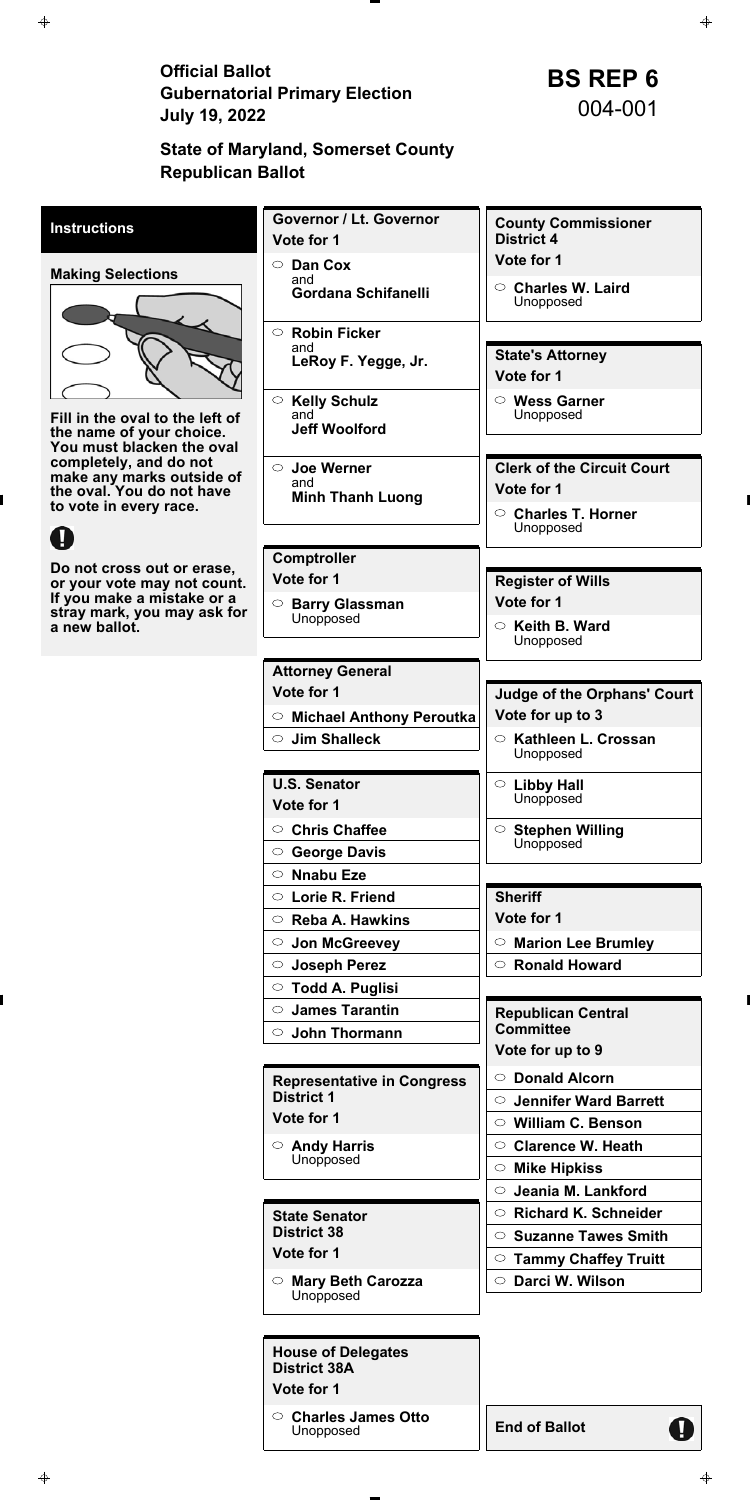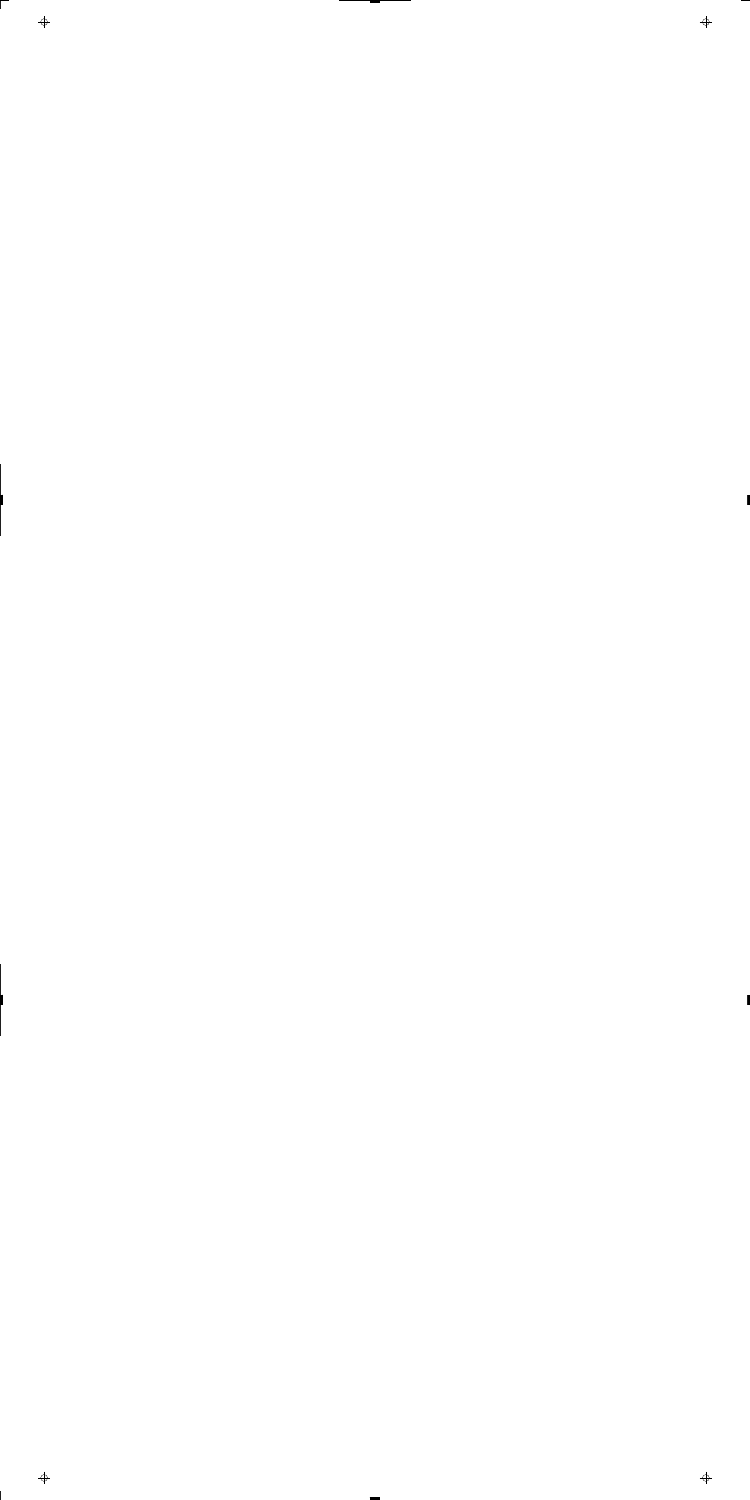Official Ballot<br>
Gubernatorial Primary Election<br>
July 19. 2022<br> **BS REP 7**<br>
005-001 **July 19, 2022** 

| <b>House of Delegates</b><br><b>District 38A</b><br>Vote for 1 |                      |
|----------------------------------------------------------------|----------------------|
| $\circ$ Charles James Otto                                     | <b>End of Ballot</b> |
| Unopposed                                                      | Н                    |

| <b>Instructions</b>                                       | <b>Governor / Lt. Governor</b>    | <b>County Commissioner</b>              |
|-----------------------------------------------------------|-----------------------------------|-----------------------------------------|
|                                                           | Vote for 1                        | <b>District 2</b>                       |
| <b>Making Selections</b>                                  | Dan Cox<br>$\circ$                | Vote for 1                              |
|                                                           | and<br><b>Gordana Schifanelli</b> | ○ Caleb M. Shores                       |
|                                                           |                                   | ○ Darryl K. Webster                     |
|                                                           | $\circ$ Robin Ficker              |                                         |
|                                                           | and<br>LeRoy F. Yegge, Jr.        | <b>State's Attorney</b>                 |
|                                                           |                                   | Vote for 1                              |
|                                                           | $\circ$ Kelly Schulz              | $\circ$ Wess Garner                     |
| Fill in the oval to the left of                           | and<br><b>Jeff Woolford</b>       | Unopposed                               |
| the name of your choice.<br>You must blacken the oval     |                                   |                                         |
| completely, and do not                                    | $\circ$ Joe Werner                | <b>Clerk of the Circuit Court</b>       |
| make any marks outside of<br>the oval. You do not have    | and<br><b>Minh Thanh Luong</b>    | Vote for 1                              |
| to vote in every race.                                    |                                   | ○ Charles T. Horner                     |
|                                                           |                                   | Unopposed                               |
|                                                           | <b>Comptroller</b>                |                                         |
| Do not cross out or erase,<br>or your vote may not count. | Vote for 1                        | <b>Register of Wills</b>                |
| If you make a mistake or a                                | ○ Barry Glassman                  | Vote for 1                              |
| stray mark, you may ask for<br>a new ballot.              | Unopposed                         | Keith B. Ward<br>$\circ$                |
|                                                           |                                   | Unopposed                               |
|                                                           | <b>Attorney General</b>           |                                         |
|                                                           | Vote for 1                        | <b>Judge of the Orphans' Court</b>      |
|                                                           | $\circ$ Michael Anthony Peroutka  | Vote for up to 3                        |
|                                                           | $\circ$ Jim Shalleck              | ○ Kathleen L. Crossan                   |
|                                                           |                                   | Unopposed                               |
|                                                           | <b>U.S. Senator</b>               | $\circ$ Libby Hall                      |
|                                                           | Vote for 1                        | Unopposed                               |
|                                                           | <b>Chris Chaffee</b><br>$\circ$   | $\circ$ Stephen Willing                 |
|                                                           | $\circ$ George Davis              | Unopposed                               |
|                                                           | $\circ$ Nnabu Eze                 |                                         |
|                                                           | $\circ$ Lorie R. Friend           | <b>Sheriff</b>                          |
|                                                           | $\circ$ Reba A. Hawkins           | Vote for 1                              |
|                                                           | ○ Jon McGreevey                   | $\circ$ Marion Lee Brumley              |
|                                                           | ○ Joseph Perez                    | $\circ$ Ronald Howard                   |
|                                                           | $\circ$ Todd A. Puglisi           |                                         |
|                                                           | $\circ$ James Tarantin            | <b>Republican Central</b>               |
|                                                           | $\circ$ John Thormann             | <b>Committee</b>                        |
|                                                           |                                   | Vote for up to 9                        |
|                                                           | <b>Representative in Congress</b> | $\circ$ Donald Alcorn                   |
|                                                           | <b>District 1</b>                 | <b>Jennifer Ward Barrett</b><br>$\circ$ |
|                                                           | Vote for 1                        | $\circ$ William C. Benson               |
|                                                           | $\circ$ Andy Harris               | $\circ$ Clarence W. Heath               |
|                                                           | Unopposed                         | $\circ$ Mike Hipkiss                    |
|                                                           |                                   | Jeania M. Lankford<br>$\circ$           |
|                                                           | <b>State Senator</b>              | $\circ$ Richard K. Schneider            |
|                                                           | <b>District 38</b>                | $\circ$ Suzanne Tawes Smith             |
|                                                           | Vote for 1                        | $\circ$ Tammy Chaffey Truitt            |
|                                                           | $\circ$ Mary Beth Carozza         | ○ Darci W. Wilson                       |
|                                                           | Unopposed                         |                                         |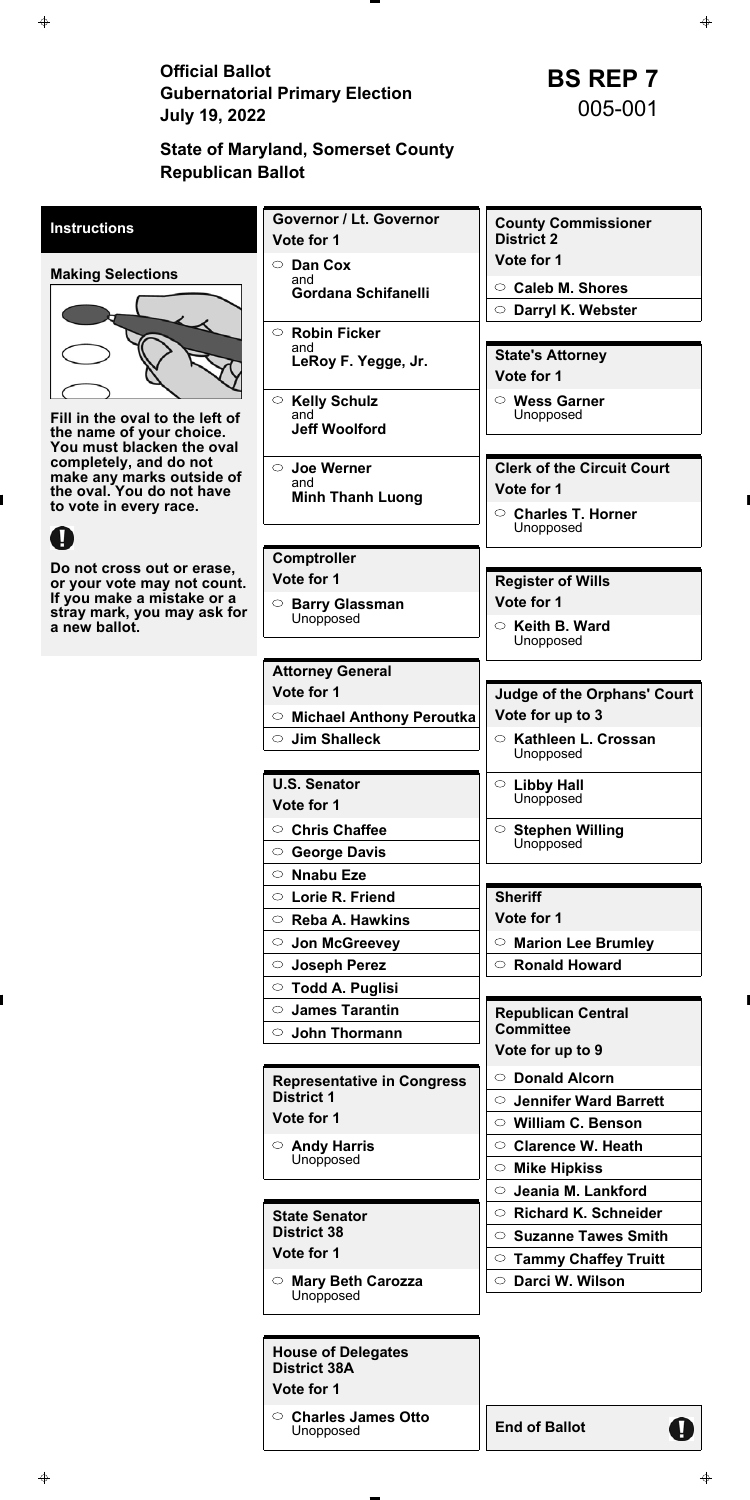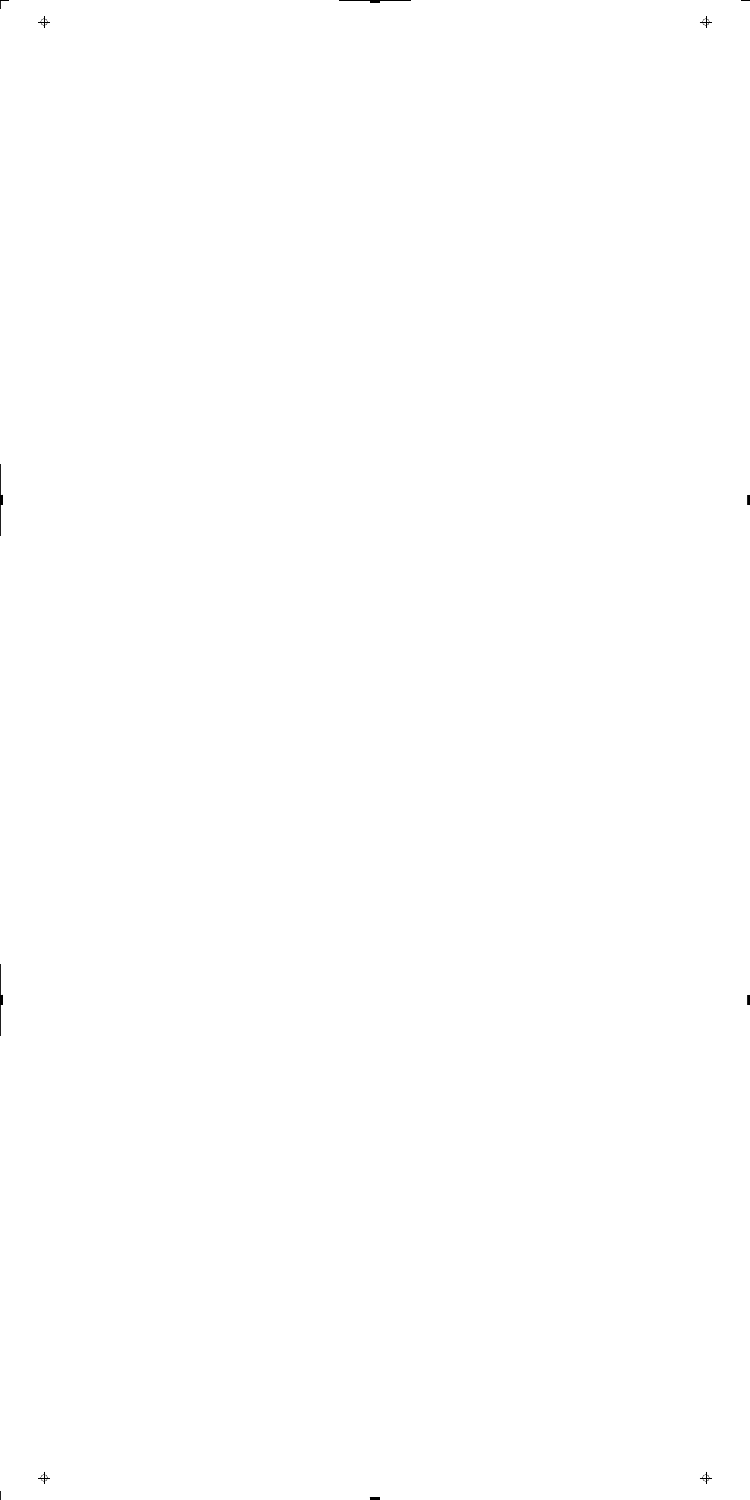Official Ballot<br>
Gubernatorial Primary Election<br>
July 19. 2022<br> **BS REP 8**<br>
006-001 **July 19, 2022** 

| <b>House of Delegates</b><br><b>District 38A</b><br>Vote for 1 |                      |
|----------------------------------------------------------------|----------------------|
| $\circ$ Charles James Otto                                     | <b>End of Ballot</b> |
| Unopposed                                                      | Н                    |

| <b>Instructions</b>                                       | <b>Governor / Lt. Governor</b>          | <b>County Commissioner</b>              |
|-----------------------------------------------------------|-----------------------------------------|-----------------------------------------|
|                                                           | Vote for 1                              | <b>District 3</b>                       |
| <b>Making Selections</b>                                  | $\circ$ Dan Cox                         | Vote for 1                              |
|                                                           | and<br><b>Gordana Schifanelli</b>       | $\circ$ Eldon S. Willing                |
|                                                           |                                         | Unopposed                               |
|                                                           | $\circ$ Robin Ficker                    |                                         |
|                                                           | and<br>LeRoy F. Yegge, Jr.              | <b>State's Attorney</b>                 |
|                                                           |                                         | Vote for 1                              |
|                                                           | $\circ$ Kelly Schulz                    | $\circ$ Wess Garner                     |
| Fill in the oval to the left of                           | and<br><b>Jeff Woolford</b>             | Unopposed                               |
| the name of your choice.<br>You must blacken the oval     |                                         |                                         |
| completely, and do not                                    | <b>Joe Werner</b><br>$\circ$            | <b>Clerk of the Circuit Court</b>       |
| make any marks outside of<br>the oval. You do not have    | and                                     | Vote for 1                              |
| to vote in every race.                                    | <b>Minh Thanh Luong</b>                 | ○ Charles T. Horner                     |
|                                                           |                                         | Unopposed                               |
|                                                           | Comptroller                             |                                         |
| Do not cross out or erase,<br>or your vote may not count. | Vote for 1                              | <b>Register of Wills</b>                |
| If you make a mistake or a                                | ○ Barry Glassman                        | Vote for 1                              |
| stray mark, you may ask for<br>a new ballot.              | Unopposed                               | $\circ$ Keith B. Ward                   |
|                                                           |                                         | Unopposed                               |
|                                                           | <b>Attorney General</b>                 |                                         |
|                                                           | Vote for 1                              | <b>Judge of the Orphans' Court</b>      |
|                                                           | $\circ$ Michael Anthony Peroutka        | Vote for up to 3                        |
|                                                           | <b>Jim Shalleck</b>                     | Kathleen L. Crossan                     |
|                                                           |                                         | Unopposed                               |
|                                                           | <b>U.S. Senator</b>                     | $\circ$ Libby Hall                      |
|                                                           | Vote for 1                              | Unopposed                               |
|                                                           | $\circ$ Chris Chaffee                   | $\circ$ Stephen Willing                 |
|                                                           | ○ George Davis                          | Unopposed                               |
|                                                           | $\circ$ Nnabu Eze                       |                                         |
|                                                           | C Lorie R. Friend                       | <b>Sheriff</b>                          |
|                                                           | $\circ$ Reba A. Hawkins                 | Vote for 1                              |
|                                                           | $\circ$ Jon McGreevey                   | <b>Marion Lee Brumley</b><br>$\circ$    |
|                                                           | ○ Joseph Perez                          | $\circ$ Ronald Howard                   |
|                                                           | ○ Todd A. Puglisi                       |                                         |
|                                                           | $\circ$ James Tarantin                  | <b>Republican Central</b>               |
|                                                           | $\circ$ John Thormann                   | <b>Committee</b>                        |
|                                                           |                                         | Vote for up to 9                        |
|                                                           | <b>Representative in Congress</b>       | ○ Donald Alcorn                         |
|                                                           | <b>District 1</b>                       | <b>Jennifer Ward Barrett</b><br>$\circ$ |
|                                                           | Vote for 1                              | $\circ$ William C. Benson               |
|                                                           | $\circ$ Andy Harris                     | $\circ$ Clarence W. Heath               |
|                                                           | Unopposed                               | $\circ$ Mike Hipkiss                    |
|                                                           |                                         | $\circ$ Jeania M. Lankford              |
|                                                           | <b>State Senator</b>                    | $\circ$ Richard K. Schneider            |
|                                                           | <b>District 38</b>                      | $\circ$ Suzanne Tawes Smith             |
|                                                           | Vote for 1                              | <b>Tammy Chaffey Truitt</b><br>$\circ$  |
|                                                           |                                         | $\circ$<br>Darci W. Wilson              |
|                                                           | ○ <b>Mary Beth Carozza</b><br>Unopposed |                                         |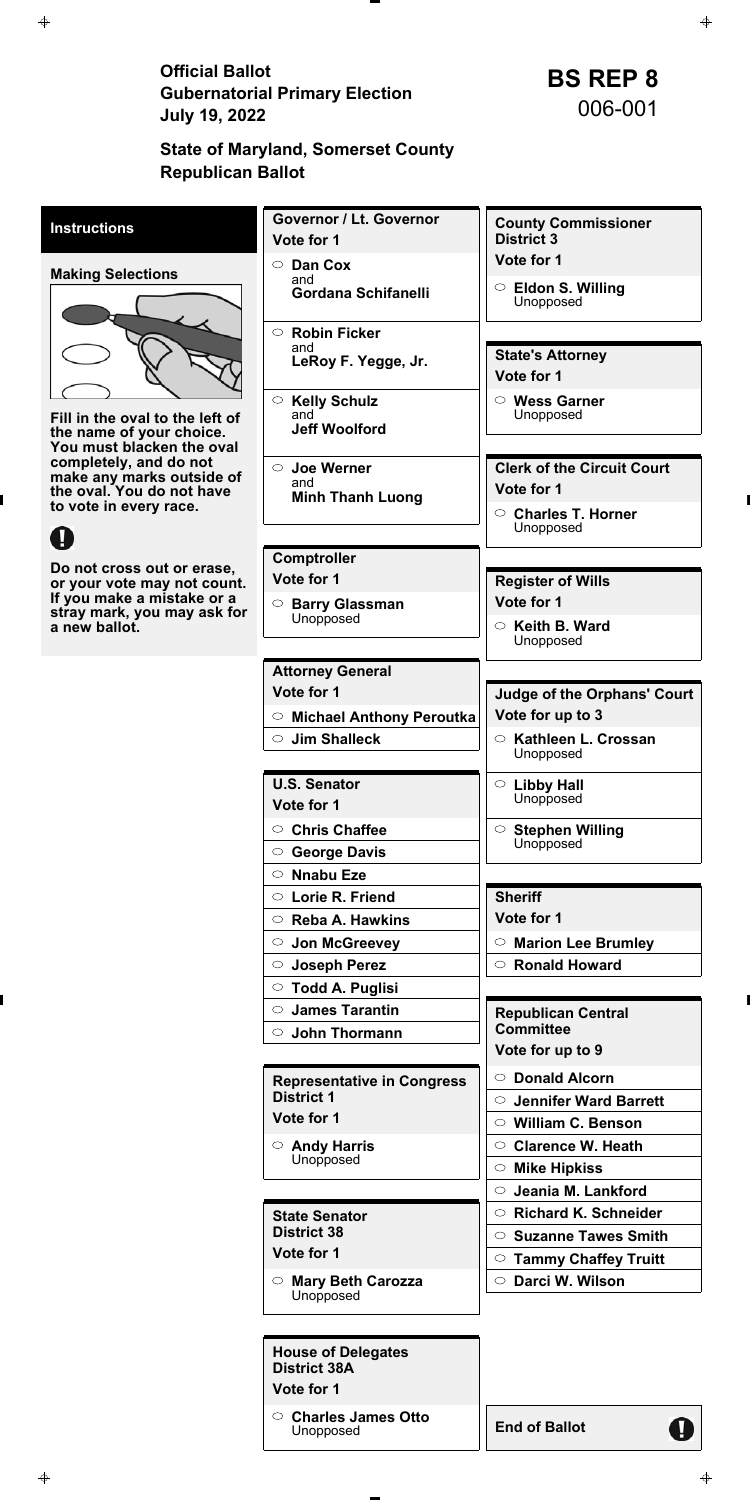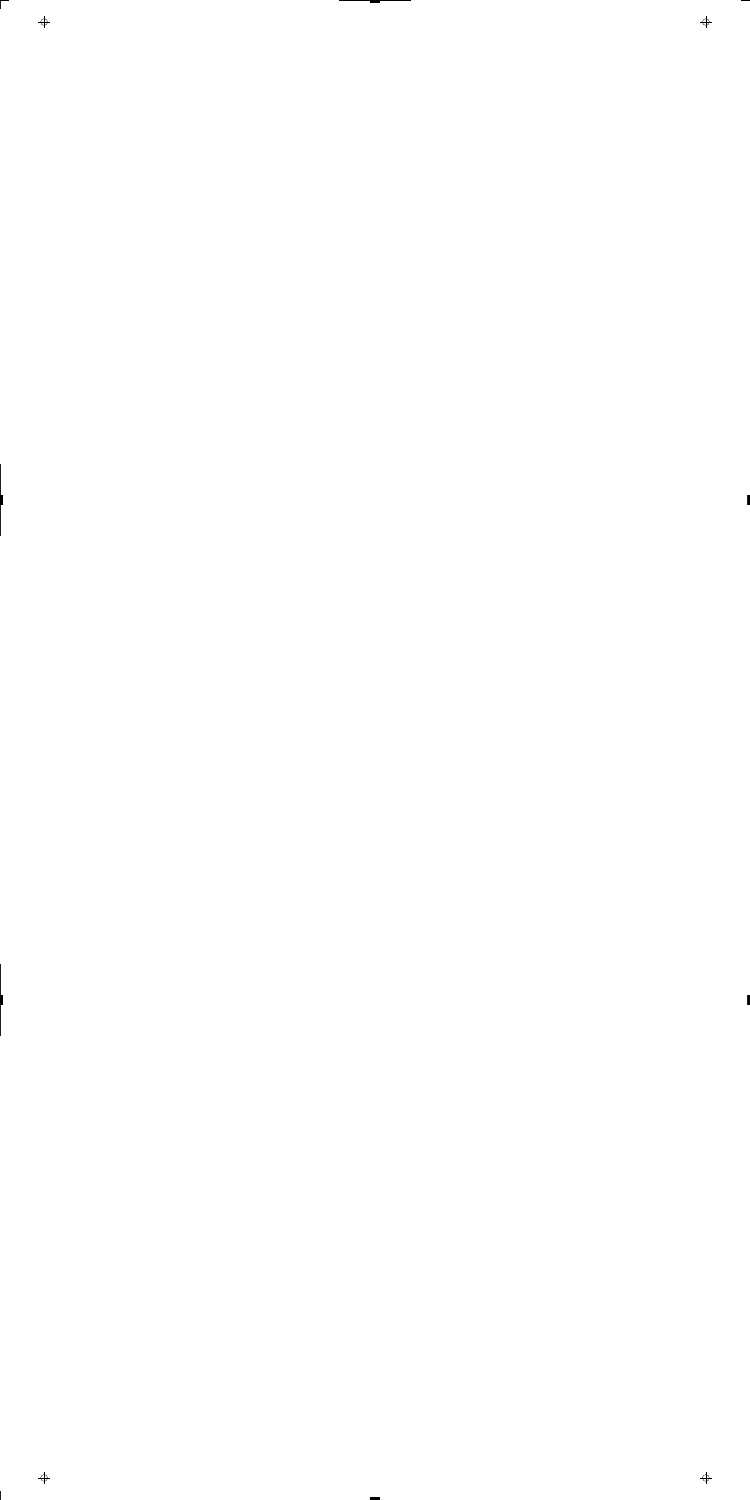Official Ballot<br>
Gubernatorial Primary Election<br>
July 19. 2022<br> **BS REP 9**<br>
007-001 **July 19, 2022** 

| <b>House of Delegates</b><br><b>District 38A</b><br>Vote for 1 |                      |
|----------------------------------------------------------------|----------------------|
| $\circ$ Charles James Otto                                     | <b>End of Ballot</b> |
| Unopposed                                                      | Н                    |

| <b>Instructions</b>                                       | Governor / Lt. Governor                 | <b>County Commissioner</b>              |
|-----------------------------------------------------------|-----------------------------------------|-----------------------------------------|
|                                                           | Vote for 1                              | <b>District 5</b>                       |
|                                                           | $\circ$ Dan Cox                         | Vote for 1                              |
| <b>Making Selections</b>                                  | and<br><b>Gordana Schifanelli</b>       | $\circ$ Tim Howlett                     |
|                                                           |                                         | Unopposed                               |
|                                                           | $\circ$ Robin Ficker                    |                                         |
|                                                           | and<br>LeRoy F. Yegge, Jr.              | <b>State's Attorney</b>                 |
|                                                           |                                         | Vote for 1                              |
|                                                           | ○ Kelly Schulz                          | $\circ$ Wess Garner                     |
| Fill in the oval to the left of                           | and<br><b>Jeff Woolford</b>             | Unopposed                               |
| the name of your choice.<br>You must blacken the oval     |                                         |                                         |
| completely, and do not                                    | $\circ$ Joe Werner                      | <b>Clerk of the Circuit Court</b>       |
| make any marks outside of<br>the oval. You do not have    | and<br><b>Minh Thanh Luong</b>          | Vote for 1                              |
| to vote in every race.                                    |                                         | ○ Charles T. Horner                     |
|                                                           |                                         | Unopposed                               |
|                                                           | Comptroller                             |                                         |
| Do not cross out or erase,<br>or your vote may not count. | Vote for 1                              | <b>Register of Wills</b>                |
| If you make a mistake or a                                | ○ Barry Glassman                        | Vote for 1                              |
| stray mark, you may ask for<br>a new ballot.              | Unopposed                               | $\circ$ Keith B. Ward                   |
|                                                           |                                         | Unopposed                               |
|                                                           | <b>Attorney General</b>                 |                                         |
|                                                           | Vote for 1                              | <b>Judge of the Orphans' Court</b>      |
|                                                           | $\circ$ Michael Anthony Peroutka        | Vote for up to 3                        |
|                                                           | <b>Jim Shalleck</b>                     | $\circ$<br>Kathleen L. Crossan          |
|                                                           |                                         | Unopposed                               |
|                                                           | <b>U.S. Senator</b>                     | $\circ$ Libby Hall                      |
|                                                           | Vote for 1                              | Unopposed                               |
|                                                           | $\circ$ Chris Chaffee                   | $\circ$ Stephen Willing                 |
|                                                           | ○ George Davis                          | Unopposed                               |
|                                                           | $\circ$ Nnabu Eze                       |                                         |
|                                                           | $\circ$ Lorie R. Friend                 | <b>Sheriff</b>                          |
|                                                           | $\circ$ Reba A. Hawkins                 | Vote for 1                              |
|                                                           | $\circ$ Jon McGreevey                   | <b>Marion Lee Brumley</b><br>$\circ$    |
|                                                           | ○ Joseph Perez                          | $\circ$ Ronald Howard                   |
|                                                           | ○ Todd A. Puglisi                       |                                         |
|                                                           | $\circ$ James Tarantin                  | <b>Republican Central</b>               |
|                                                           | $\circ$ John Thormann                   | <b>Committee</b>                        |
|                                                           |                                         | Vote for up to 9                        |
|                                                           | <b>Representative in Congress</b>       | ○ Donald Alcorn                         |
|                                                           | <b>District 1</b>                       | <b>Jennifer Ward Barrett</b><br>$\circ$ |
|                                                           | Vote for 1                              | $\circ$ William C. Benson               |
|                                                           | $\circ$ Andy Harris                     | $\circ$ Clarence W. Heath               |
|                                                           | Unopposed                               | $\circ$ Mike Hipkiss                    |
|                                                           |                                         | $\circ$ Jeania M. Lankford              |
|                                                           | <b>State Senator</b>                    | $\circ$ Richard K. Schneider            |
|                                                           |                                         |                                         |
|                                                           | <b>District 38</b>                      | $\circ$ Suzanne Tawes Smith             |
|                                                           | Vote for 1                              | <b>Tammy Chaffey Truitt</b><br>$\circ$  |
|                                                           | ○ <b>Mary Beth Carozza</b><br>Unopposed | ○ Darci W. Wilson                       |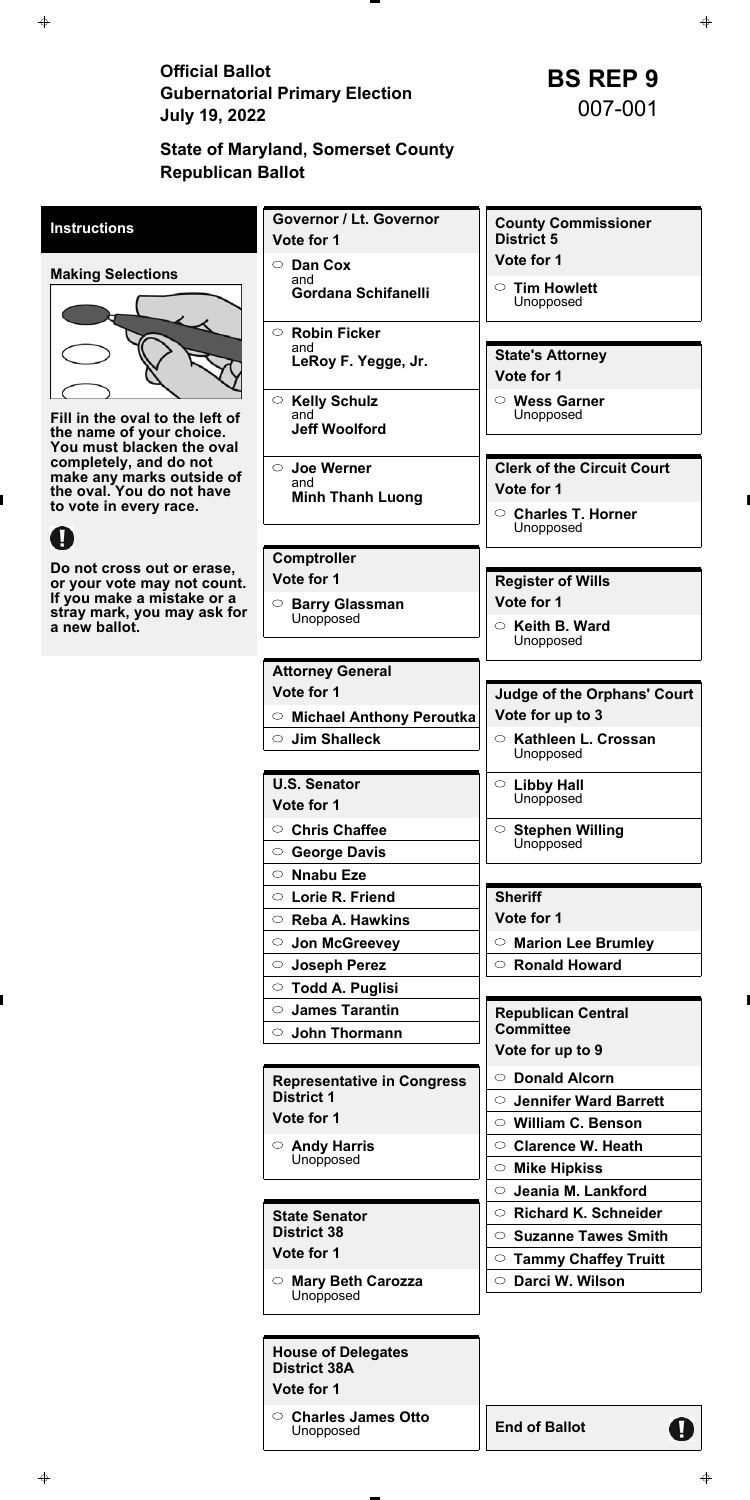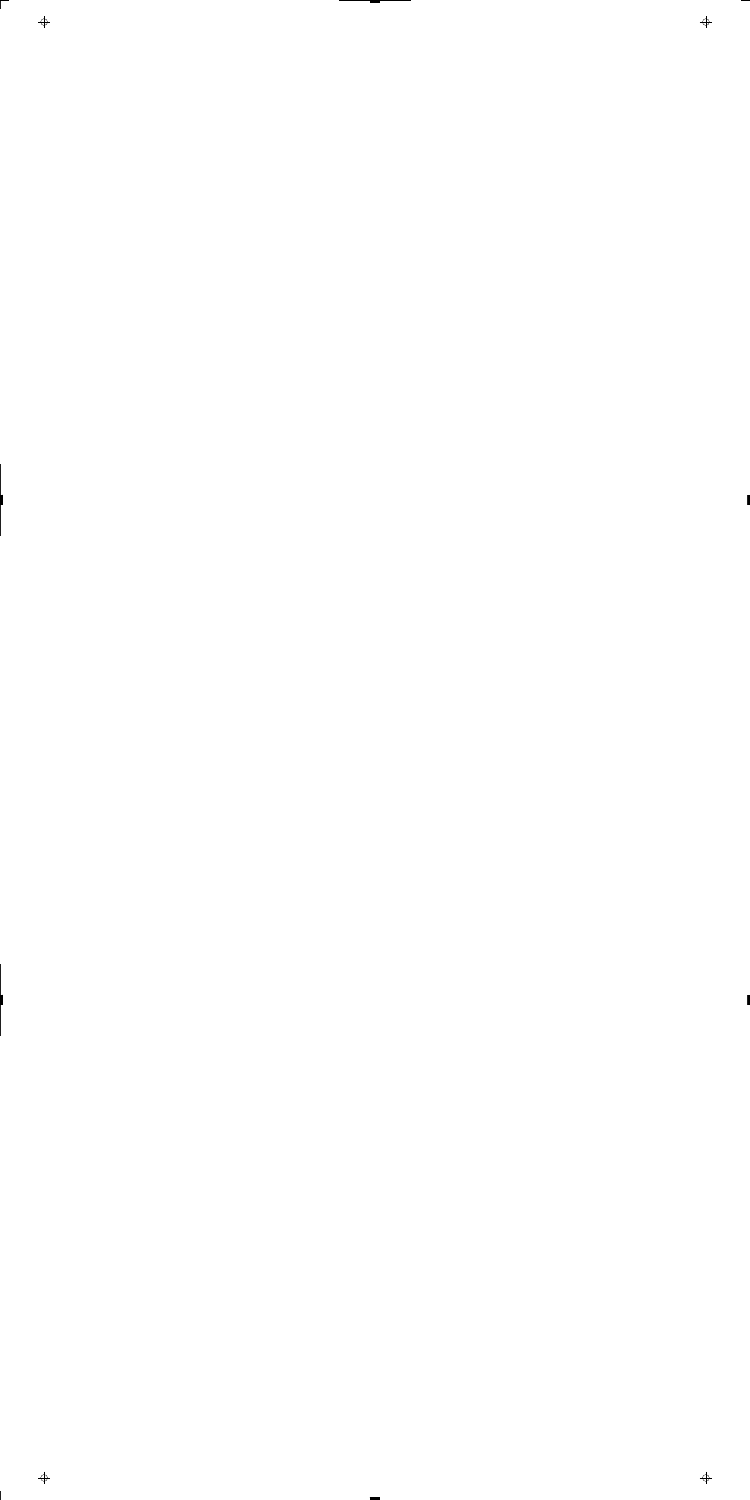Official Ballot<br>
Gubernatorial Primary Election<br>
July 19. 2022<br> **BS REP 10**<br>
008-001 **July 19, 2022** 

| <b>House of Delegates</b><br><b>District 38A</b><br>Vote for 1 |                      |
|----------------------------------------------------------------|----------------------|
| $\circ$ Charles James Otto                                     | <b>End of Ballot</b> |
| Unopposed                                                      | Н                    |

| <b>Instructions</b>                                       | Governor / Lt. Governor                    | <b>County Commissioner</b>              |
|-----------------------------------------------------------|--------------------------------------------|-----------------------------------------|
|                                                           | Vote for 1                                 | <b>District 4</b>                       |
| <b>Making Selections</b>                                  | ○ Dan Cox                                  | Vote for 1                              |
|                                                           | and<br><b>Gordana Schifanelli</b>          | $\circ$ Charles W. Laird                |
|                                                           |                                            | Unopposed                               |
|                                                           | ○ Robin Ficker                             |                                         |
|                                                           | and<br>LeRoy F. Yegge, Jr.                 | <b>State's Attorney</b>                 |
|                                                           |                                            | Vote for 1                              |
|                                                           | $\circ$ Kelly Schulz                       | $\circ$ Wess Garner                     |
| Fill in the oval to the left of                           | and<br><b>Jeff Woolford</b>                | Unopposed                               |
| the name of your choice.<br>You must blacken the oval     |                                            |                                         |
| completely, and do not                                    | <b>Joe Werner</b><br>$\circ$               | <b>Clerk of the Circuit Court</b>       |
| make any marks outside of<br>the oval. You do not have    | and<br><b>Minh Thanh Luong</b>             | Vote for 1                              |
| to vote in every race.                                    |                                            | ○ Charles T. Horner                     |
|                                                           |                                            | Unopposed                               |
|                                                           | <b>Comptroller</b>                         |                                         |
| Do not cross out or erase,<br>or your vote may not count. | Vote for 1                                 | <b>Register of Wills</b>                |
| If you make a mistake or a                                | ○ Barry Glassman                           | Vote for 1                              |
| stray mark, you may ask for<br>a new ballot.              | Unopposed                                  | $\circ$ Keith B. Ward                   |
|                                                           |                                            | Unopposed                               |
|                                                           | <b>Attorney General</b>                    |                                         |
|                                                           | Vote for 1                                 | <b>Judge of the Orphans' Court</b>      |
|                                                           | $\circ$ Michael Anthony Peroutka           | Vote for up to 3                        |
|                                                           | <b>Jim Shalleck</b>                        | $\circ$<br>Kathleen L. Crossan          |
|                                                           |                                            | Unopposed                               |
|                                                           | <b>U.S. Senator</b>                        | $\circ$ Libby Hall                      |
|                                                           | Vote for 1                                 | Unopposed                               |
|                                                           | <b>Chris Chaffee</b><br>$\circ$            | $\circ$ Stephen Willing                 |
|                                                           | ○ George Davis                             | Unopposed                               |
|                                                           | $\circ$ Nnabu Eze                          |                                         |
|                                                           | $\circ$ Lorie R. Friend                    | <b>Sheriff</b>                          |
|                                                           | $\circ$ Reba A. Hawkins                    | Vote for 1                              |
|                                                           | $\circ$ Jon McGreevey                      | <b>Marion Lee Brumley</b><br>$\circ$    |
|                                                           | ○ Joseph Perez                             | $\circ$ Ronald Howard                   |
|                                                           | $\circ$ Todd A. Puglisi                    |                                         |
|                                                           | $\circ$ James Tarantin                     | <b>Republican Central</b>               |
|                                                           | $\circ$ John Thormann                      | <b>Committee</b>                        |
|                                                           |                                            | Vote for up to 9                        |
|                                                           | <b>Representative in Congress</b>          | ○ Donald Alcorn                         |
|                                                           | <b>District 1</b>                          | <b>Jennifer Ward Barrett</b><br>$\circ$ |
|                                                           | Vote for 1                                 | $\circ$ William C. Benson               |
|                                                           | $\circ$ Andy Harris                        | $\circ$ Clarence W. Heath               |
|                                                           | Unopposed                                  |                                         |
|                                                           |                                            | $\circ$ Mike Hipkiss                    |
|                                                           |                                            | $\circ$ Jeania M. Lankford              |
|                                                           |                                            | $\circ$ Richard K. Schneider            |
|                                                           | <b>State Senator</b><br><b>District 38</b> | $\circ$ Suzanne Tawes Smith             |
|                                                           | Vote for 1                                 | <b>Tammy Chaffey Truitt</b><br>$\circ$  |
|                                                           | ○ <b>Mary Beth Carozza</b><br>Unopposed    | $\circ$<br>Darci W. Wilson              |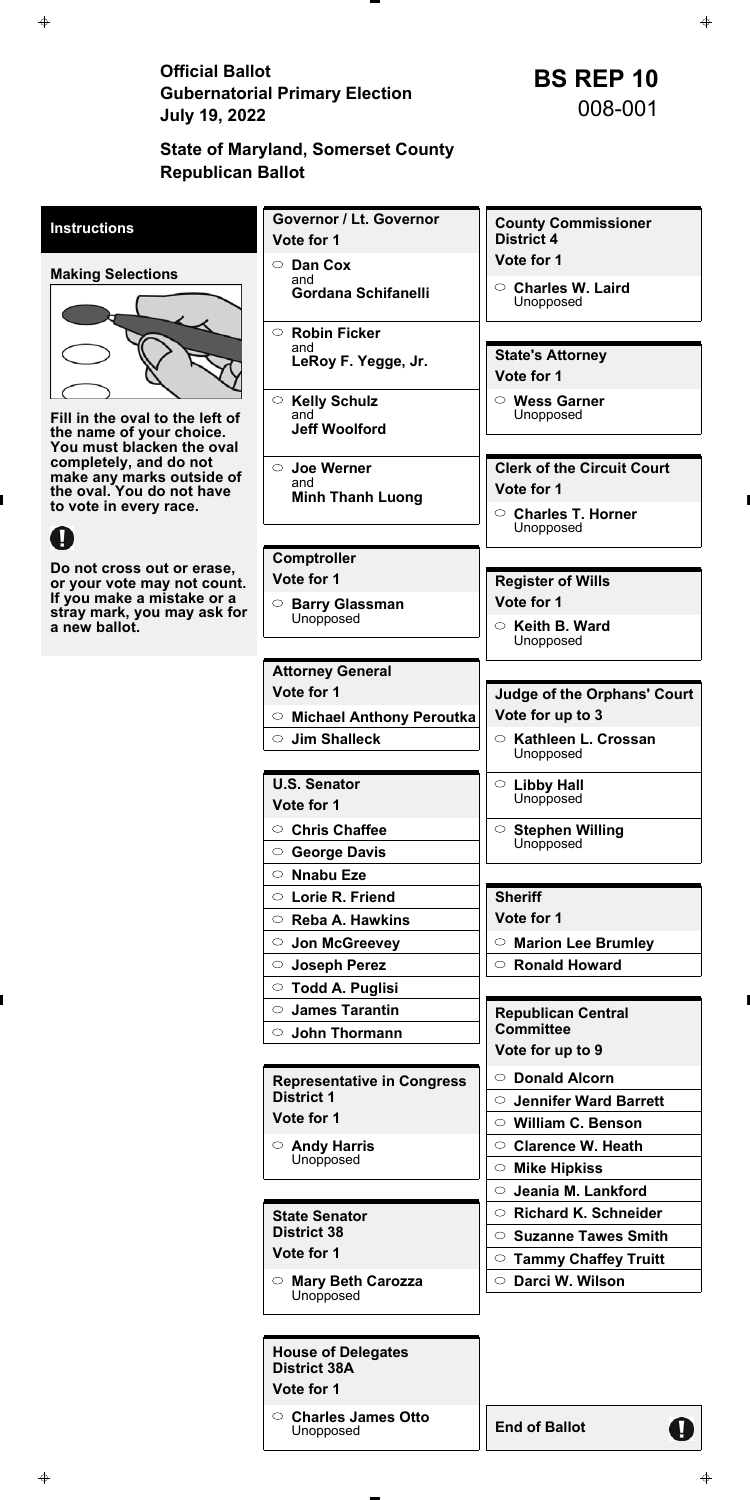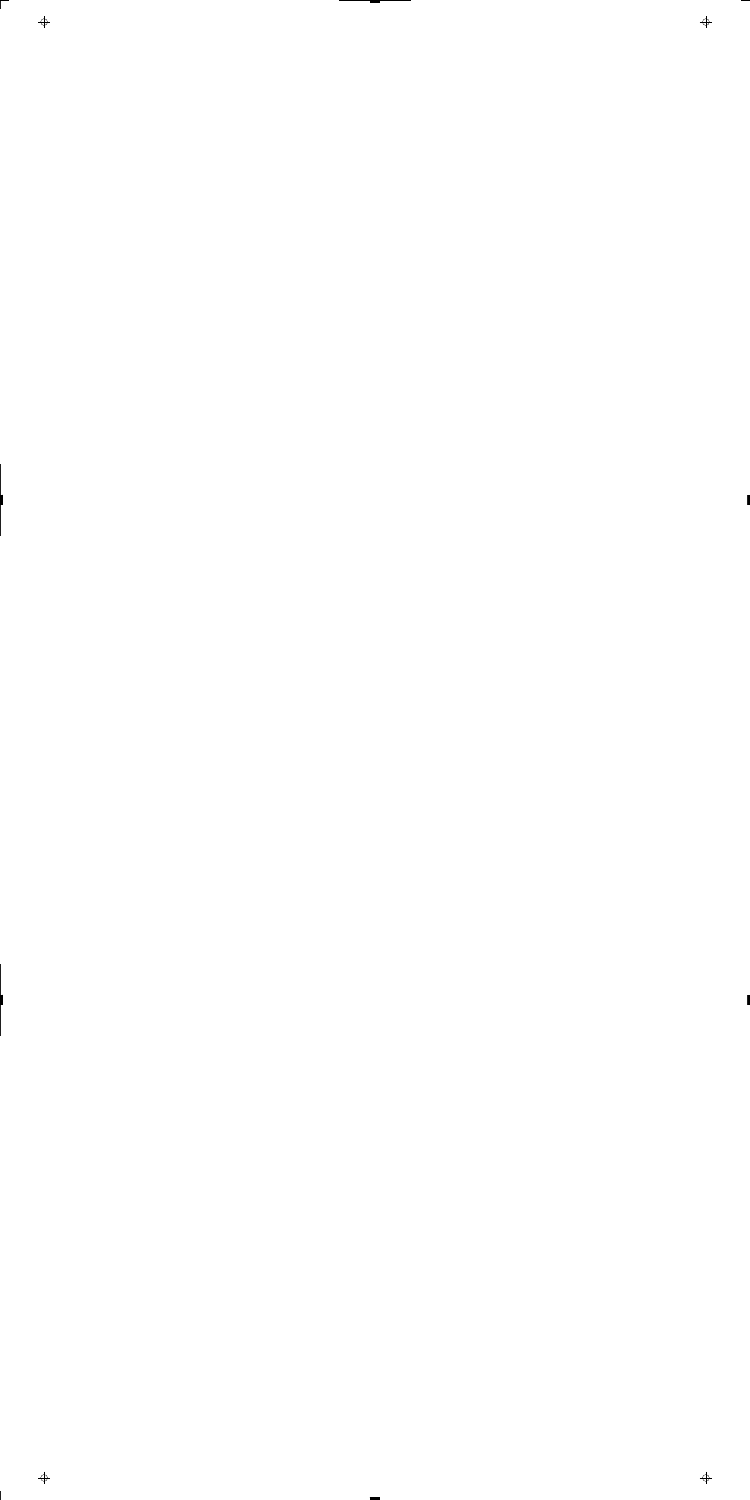Official Ballot<br>
Gubernatorial Primary Election<br>
July 19. 2022<br> **BS REP 11**<br>
008-002 **July 19, 2022** 

| <b>House of Delegates</b><br><b>District 38A</b><br>Vote for 1 |                      |
|----------------------------------------------------------------|----------------------|
| $\circ$ Charles James Otto                                     | <b>End of Ballot</b> |
| Unopposed                                                      | Н                    |

| <b>Instructions</b>                                       | Governor / Lt. Governor                                | <b>County Commissioner</b>                    |
|-----------------------------------------------------------|--------------------------------------------------------|-----------------------------------------------|
|                                                           | Vote for 1                                             | <b>District 5</b>                             |
| <b>Making Selections</b>                                  | $\circ$ Dan Cox                                        | Vote for 1                                    |
|                                                           | and<br><b>Gordana Schifanelli</b>                      | $\circ$ Tim Howlett                           |
|                                                           |                                                        | Unopposed                                     |
|                                                           | $\circ$ Robin Ficker                                   |                                               |
|                                                           | and<br>LeRoy F. Yegge, Jr.                             | <b>State's Attorney</b>                       |
|                                                           |                                                        | Vote for 1                                    |
|                                                           | $\circ$ Kelly Schulz                                   | $\circ$ Wess Garner                           |
| Fill in the oval to the left of                           | and<br><b>Jeff Woolford</b>                            | Unopposed                                     |
| the name of your choice.<br>You must blacken the oval     |                                                        |                                               |
| completely, and do not<br>make any marks outside of       | $\circ$ Joe Werner                                     | <b>Clerk of the Circuit Court</b>             |
| the oval. You do not have                                 | and<br><b>Minh Thanh Luong</b>                         | Vote for 1                                    |
| to vote in every race.                                    |                                                        | ○ Charles T. Horner                           |
|                                                           |                                                        | Unopposed                                     |
| Do not cross out or erase,                                | <b>Comptroller</b>                                     |                                               |
| or your vote may not count.                               | Vote for 1                                             | <b>Register of Wills</b>                      |
| If you make a mistake or a<br>stray mark, you may ask for | ○ Barry Glassman                                       | Vote for 1                                    |
| a new ballot.                                             | Unopposed                                              | $\circ$ Keith B. Ward                         |
|                                                           |                                                        | Unopposed                                     |
|                                                           | <b>Attorney General</b>                                |                                               |
|                                                           | Vote for 1                                             | <b>Judge of the Orphans' Court</b>            |
|                                                           | $\circ$ Michael Anthony Peroutka                       | Vote for up to 3                              |
|                                                           | <b>Jim Shalleck</b>                                    | $\circ$<br>Kathleen L. Crossan                |
|                                                           |                                                        | Unopposed                                     |
|                                                           | <b>U.S. Senator</b>                                    | $\circ$ Libby Hall<br>Unopposed               |
|                                                           | Vote for 1                                             |                                               |
|                                                           | $\circ$ Chris Chaffee                                  | Stephen Willing<br>Unopposed                  |
|                                                           | $\circ$ George Davis                                   |                                               |
|                                                           | $\circ$ Nnabu Eze                                      |                                               |
|                                                           | $\circ$ Lorie R. Friend                                | <b>Sheriff</b>                                |
|                                                           | $\circ$ Reba A. Hawkins                                | Vote for 1                                    |
|                                                           | ○ Jon McGreevey                                        | <b>Marion Lee Brumley</b><br>$\circ$          |
|                                                           | ○ Joseph Perez                                         | $\circ$ Ronald Howard                         |
|                                                           | ○ Todd A. Puglisi                                      |                                               |
|                                                           | $\circ$ James Tarantin                                 | <b>Republican Central</b><br><b>Committee</b> |
|                                                           | $\circ$ John Thormann                                  | Vote for up to 9                              |
|                                                           |                                                        | ○ Donald Alcorn                               |
|                                                           | <b>Representative in Congress</b><br><b>District 1</b> | <b>Jennifer Ward Barrett</b><br>$\circ$       |
|                                                           | Vote for 1                                             | $\circ$ William C. Benson                     |
|                                                           | $\circ$ Andy Harris                                    | $\circ$ Clarence W. Heath                     |
|                                                           | Unopposed                                              | $\circ$ Mike Hipkiss                          |
|                                                           |                                                        | $\circ$ Jeania M. Lankford                    |
|                                                           | <b>State Senator</b>                                   | $\circ$ Richard K. Schneider                  |
|                                                           | <b>District 38</b>                                     | $\circ$ Suzanne Tawes Smith                   |
|                                                           | Vote for 1                                             | <b>Tammy Chaffey Truitt</b><br>$\circ$        |
|                                                           |                                                        | ○ Darci W. Wilson                             |
|                                                           | ○ <b>Mary Beth Carozza</b><br>Unopposed                |                                               |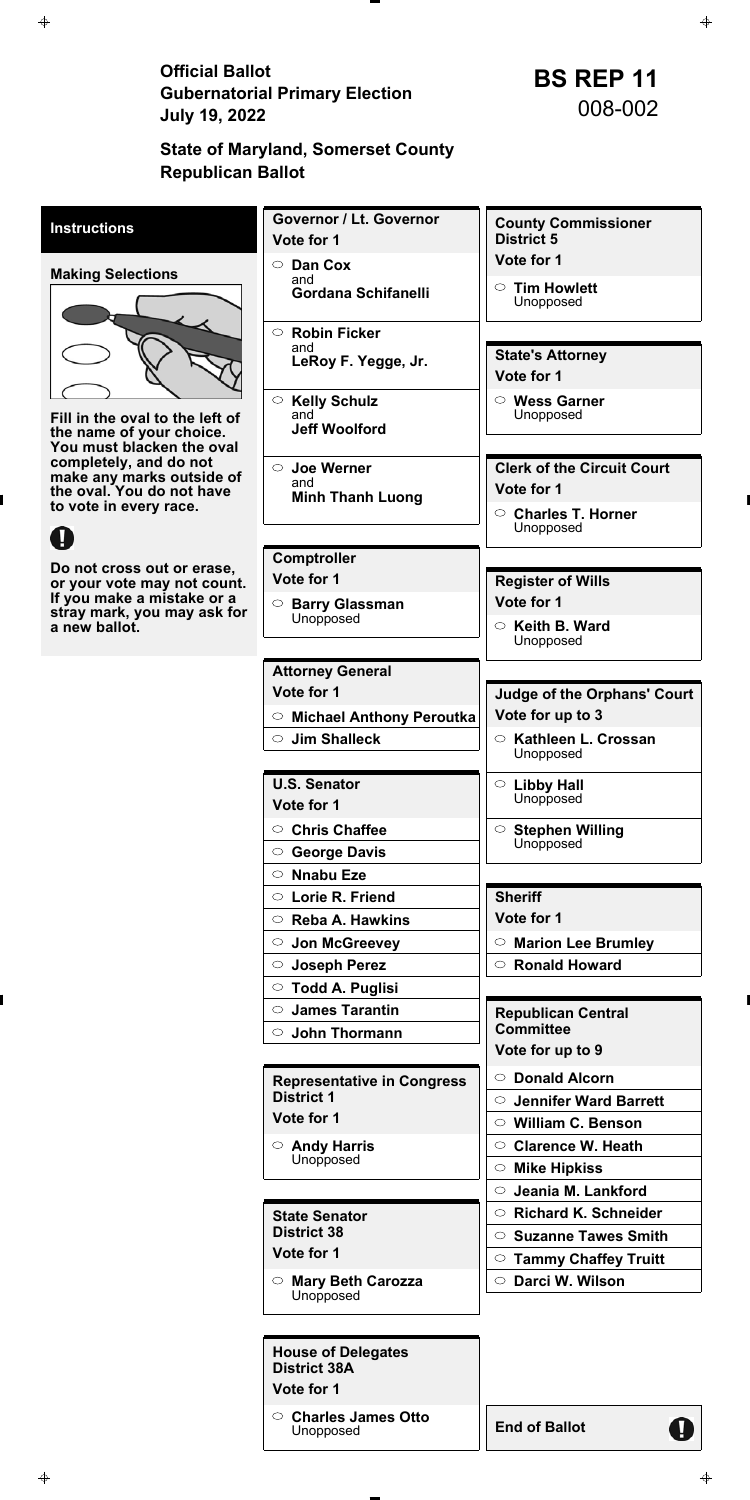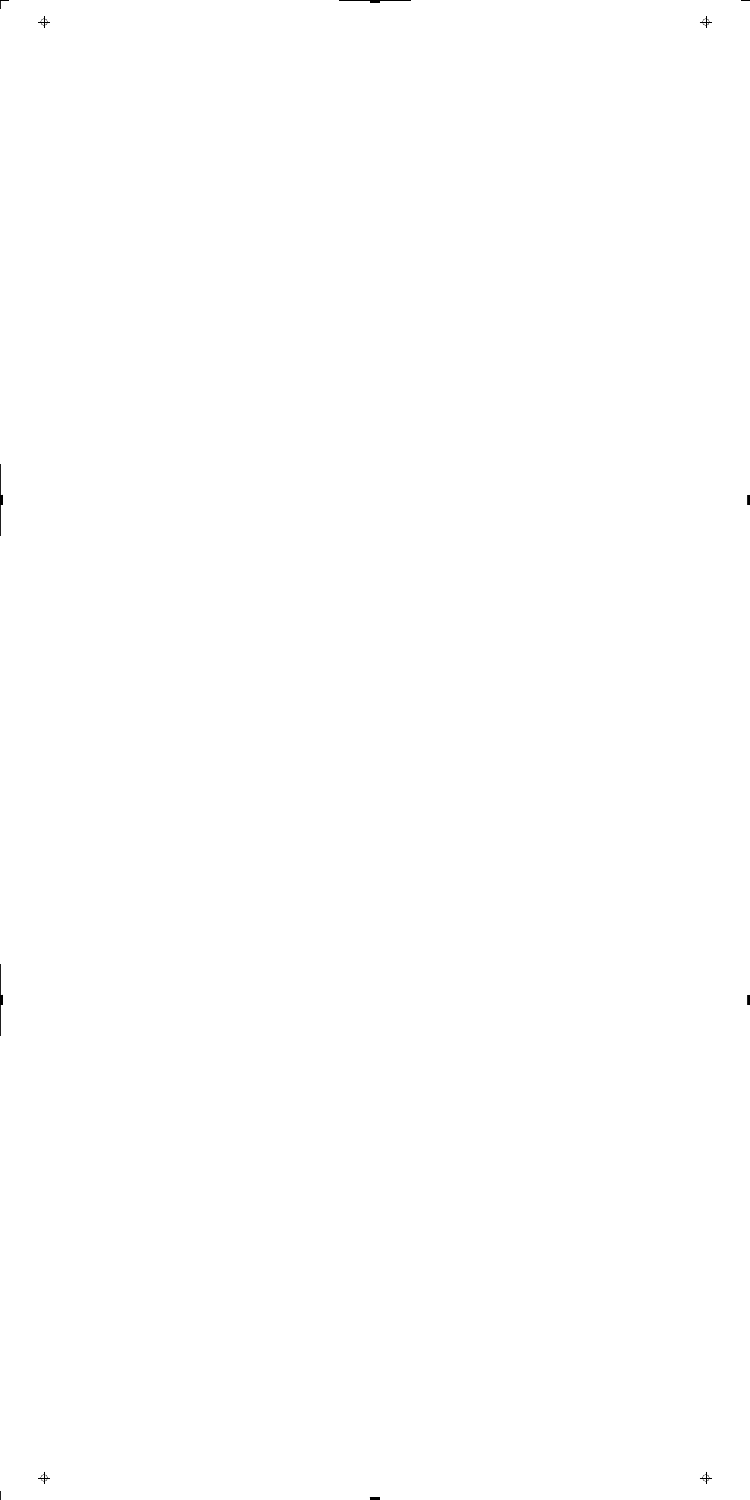Official Ballot<br>
Gubernatorial Primary Election<br>
July 19. 2022<br> **BS REP 12**<br>
009-001 **July 19, 2022** 

| <b>House of Delegates</b><br><b>District 38A</b><br>Vote for 1 |                      |
|----------------------------------------------------------------|----------------------|
| $\circ$ Charles James Otto                                     | <b>End of Ballot</b> |
| Unopposed                                                      | Н                    |

| <b>Instructions</b>                                         | Governor / Lt. Governor                       | <b>County Commissioner</b>              |
|-------------------------------------------------------------|-----------------------------------------------|-----------------------------------------|
|                                                             | Vote for 1                                    | <b>District 3</b>                       |
| <b>Making Selections</b>                                    | ○ Dan Cox                                     | Vote for 1                              |
|                                                             | and<br><b>Gordana Schifanelli</b>             | $\circ$ Eldon S. Willing                |
|                                                             |                                               | Unopposed                               |
|                                                             | <b>Robin Ficker</b><br>$\circ$                |                                         |
|                                                             | and<br>LeRoy F. Yegge, Jr.                    | <b>State's Attorney</b>                 |
|                                                             |                                               | Vote for 1                              |
|                                                             | <b>Kelly Schulz</b><br>$\circ$                | $\circ$ Wess Garner                     |
| Fill in the oval to the left of<br>the name of your choice. | and<br><b>Jeff Woolford</b>                   | Unopposed                               |
| You must blacken the oval                                   |                                               |                                         |
| completely, and do not<br>make any marks outside of         | $\circ$ Joe Werner<br>and                     | <b>Clerk of the Circuit Court</b>       |
| the oval. You do not have                                   | <b>Minh Thanh Luong</b>                       | Vote for 1                              |
| to vote in every race.                                      |                                               | $\circ$ Charles T. Horner               |
|                                                             |                                               | Unopposed                               |
| Do not cross out or erase,                                  | <b>Comptroller</b>                            |                                         |
| or your vote may not count.<br>If you make a mistake or a   | Vote for 1                                    | <b>Register of Wills</b>                |
| stray mark, you may ask for                                 | <b>Barry Glassman</b><br>$\circ$<br>Unopposed | Vote for 1                              |
| a new ballot.                                               |                                               | $\circ$ Keith B. Ward<br>Unopposed      |
|                                                             |                                               |                                         |
|                                                             | <b>Attorney General</b>                       |                                         |
|                                                             | Vote for 1                                    | <b>Judge of the Orphans' Court</b>      |
|                                                             | ○ Michael Anthony Peroutka                    | Vote for up to 3                        |
|                                                             | $\circ$ Jim Shalleck                          | ○ Kathleen L. Crossan<br>Unopposed      |
|                                                             | <b>U.S. Senator</b>                           | $\circ$ Libby Hall                      |
|                                                             | Vote for 1                                    | Unopposed                               |
|                                                             | <b>Chris Chaffee</b><br>$\circ$               | $\circ$ Stephen Willing                 |
|                                                             | <b>George Davis</b><br>$\circ$                | Unopposed                               |
|                                                             | <b>Nnabu Eze</b><br>$\circ$                   |                                         |
|                                                             | $\circ$ Lorie R. Friend                       | <b>Sheriff</b>                          |
|                                                             | $\circ$ Reba A. Hawkins                       | Vote for 1                              |
|                                                             | ○ Jon McGreevey                               | <b>Marion Lee Brumley</b><br>$\circ$    |
|                                                             | ○ Joseph Perez                                | $\circ$ Ronald Howard                   |
|                                                             | $\circ$ Todd A. Puglisi                       |                                         |
|                                                             | $\circ$ James Tarantin                        | <b>Republican Central</b>               |
|                                                             | $\circ$ John Thormann                         | <b>Committee</b>                        |
|                                                             |                                               | Vote for up to 9                        |
|                                                             | <b>Representative in Congress</b>             | <b>Donald Alcorn</b><br>$\circ$         |
|                                                             | <b>District 1</b>                             | <b>Jennifer Ward Barrett</b><br>$\circ$ |
|                                                             | Vote for 1                                    | $\circ$ William C. Benson               |
|                                                             | $\circ$ Andy Harris                           | <b>Clarence W. Heath</b><br>$\circ$     |
|                                                             | Unopposed                                     | <b>Mike Hipkiss</b><br>$\circ$          |
|                                                             |                                               | Jeania M. Lankford<br>$\circ$           |
|                                                             | <b>State Senator</b>                          | <b>Richard K. Schneider</b><br>$\circ$  |
|                                                             | <b>District 38</b>                            | $\circ$ Suzanne Tawes Smith             |
|                                                             | Vote for 1                                    | $\circ$ Tammy Chaffey Truitt            |
|                                                             | $\circ$ Mary Beth Carozza<br>Unopposed        | $\circ$ Darci W. Wilson                 |
|                                                             |                                               |                                         |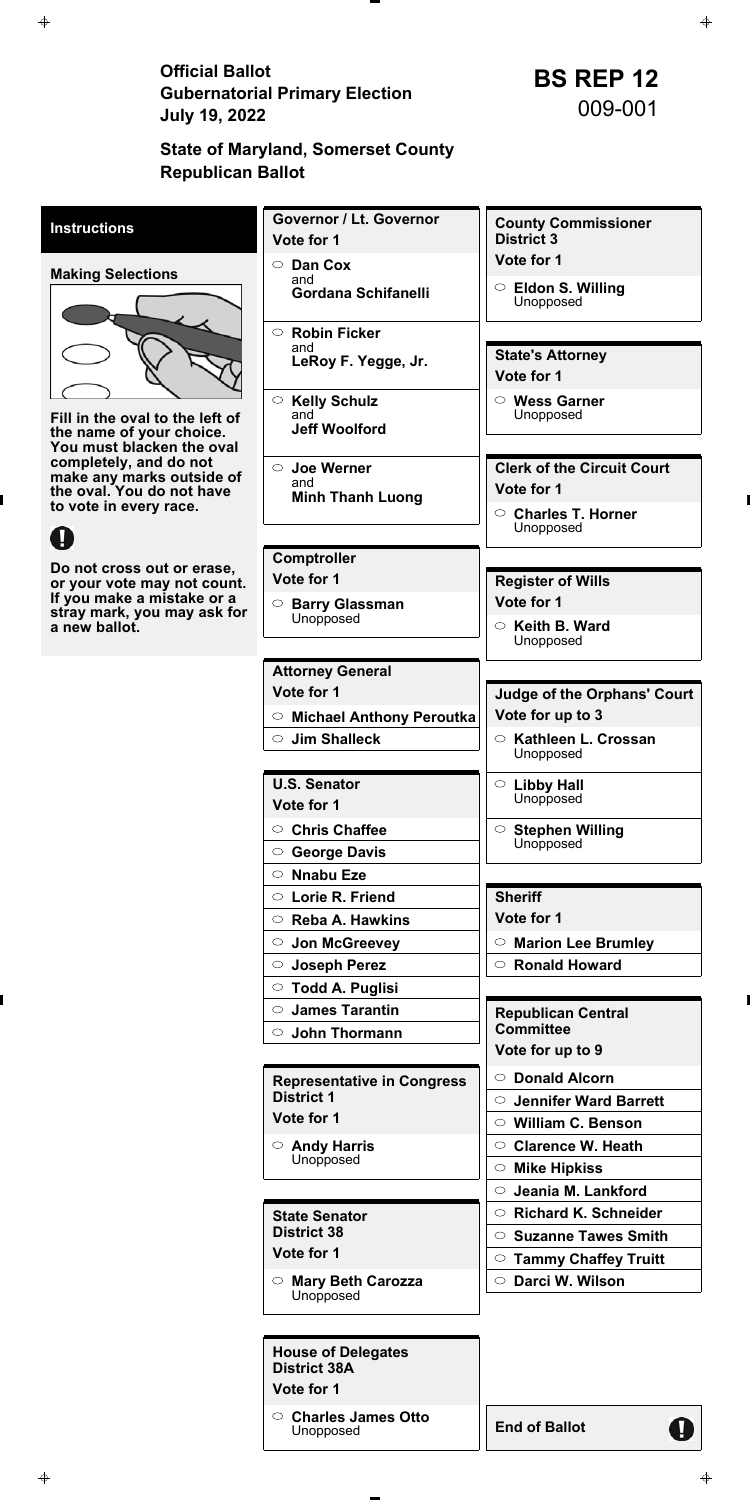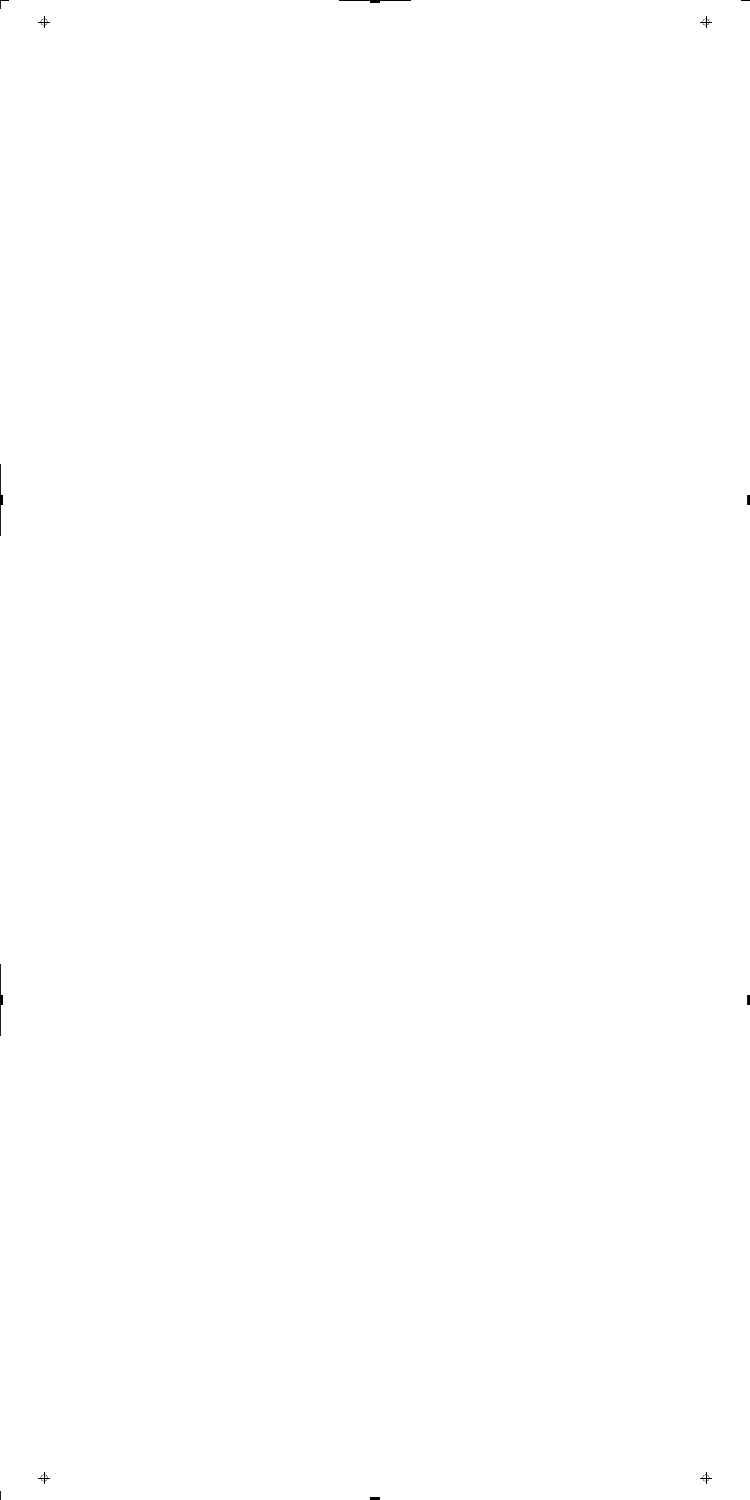Official Ballot<br>
Gubernatorial Primary Election<br>
July 19. 2022<br> **BS REP 13**<br>
010-001 **July 19, 2022** 

| <b>House of Delegates</b><br><b>District 38A</b><br>Vote for 1 |                      |
|----------------------------------------------------------------|----------------------|
| $\circ$ Charles James Otto                                     | <b>End of Ballot</b> |
| Unopposed                                                      | Н                    |

| Governor / Lt. Governor<br><b>County Commissioner</b><br><b>Instructions</b>                          |  |
|-------------------------------------------------------------------------------------------------------|--|
|                                                                                                       |  |
| <b>District 5</b><br>Vote for 1                                                                       |  |
| Vote for 1<br>Dan Cox<br>$\circ$<br><b>Making Selections</b>                                          |  |
| and<br><b>Tim Howlett</b><br>$\circ$<br><b>Gordana Schifanelli</b>                                    |  |
| Unopposed                                                                                             |  |
| <b>Robin Ficker</b><br>$\circ$                                                                        |  |
| and<br><b>State's Attorney</b><br>LeRoy F. Yegge, Jr.                                                 |  |
| Vote for 1                                                                                            |  |
| $\circ$<br><b>Kelly Schulz</b><br>$\circ$ Wess Garner<br>and<br>Unopposed                             |  |
| Fill in the oval to the left of<br><b>Jeff Woolford</b><br>the name of your choice.                   |  |
| You must blacken the oval<br>completely, and do not                                                   |  |
| <b>Clerk of the Circuit Court</b><br><b>Joe Werner</b><br>$\circ$<br>make any marks outside of<br>and |  |
| Vote for 1<br>the oval. You do not have<br><b>Minh Thanh Luong</b><br>to vote in every race.          |  |
| ○ Charles T. Horner<br>Unopposed                                                                      |  |
|                                                                                                       |  |
| Comptroller<br>Do not cross out or erase,<br>Vote for 1                                               |  |
| <b>Register of Wills</b><br>or your vote may not count.<br>If you make a mistake or a<br>Vote for 1   |  |
| <b>Barry Glassman</b><br>$\circ$<br>stray mark, you may ask for<br>Unopposed                          |  |
| Keith B. Ward<br>a new ballot.<br>$\circ$<br>Unopposed                                                |  |
| <b>Attorney General</b>                                                                               |  |
| Vote for 1<br><b>Judge of the Orphans' Court</b>                                                      |  |
| Vote for up to 3<br><b>Michael Anthony Peroutka</b><br>$\circ$                                        |  |
| $\circ$<br><b>Jim Shalleck</b><br>$\circ$ Kathleen L. Crossan                                         |  |
|                                                                                                       |  |
| Unopposed                                                                                             |  |
| <b>U.S. Senator</b><br>$\circ$ Libby Hall                                                             |  |
| Unopposed<br>Vote for 1                                                                               |  |
| <b>Chris Chaffee</b><br>○ Stephen Willing<br>$\circ$                                                  |  |
| Unopposed<br>○ George Davis                                                                           |  |
| <b>Nnabu Eze</b><br>$\circ$                                                                           |  |
| <b>Sheriff</b><br>$\circ$ Lorie R. Friend                                                             |  |
| Vote for 1<br><b>Reba A. Hawkins</b><br>$\circ$                                                       |  |
| <b>Marion Lee Brumley</b><br><b>Jon McGreevey</b><br>$\circ$<br>$\circ$                               |  |
| $\circ$ Ronald Howard<br><b>Joseph Perez</b>                                                          |  |
| <b>Todd A. Puglisi</b>                                                                                |  |
| $\circ$ James Tarantin<br><b>Republican Central</b>                                                   |  |
| <b>Committee</b><br><b>John Thormann</b><br>$\circ$                                                   |  |
| Vote for up to 9                                                                                      |  |
| <b>Donald Alcorn</b><br>$\circ$<br><b>Representative in Congress</b>                                  |  |
| <b>District 1</b><br><b>Jennifer Ward Barrett</b><br>$\circ$                                          |  |
| Vote for 1<br>$\circ$ William C. Benson                                                               |  |
| $\circ$ Andy Harris<br>$\circ$ Clarence W. Heath<br>Unopposed                                         |  |
| $\circ$ Mike Hipkiss                                                                                  |  |
| Jeania M. Lankford<br>$\circ$<br>$\circ$                                                              |  |
| <b>Richard K. Schneider</b><br><b>State Senator</b><br><b>District 38</b>                             |  |
| <b>Suzanne Tawes Smith</b><br>$\circ$<br>Vote for 1                                                   |  |
| $\circ$ Tammy Chaffey Truitt<br>$\circ$ Mary Beth Carozza<br>○ Darci W. Wilson<br>Unopposed           |  |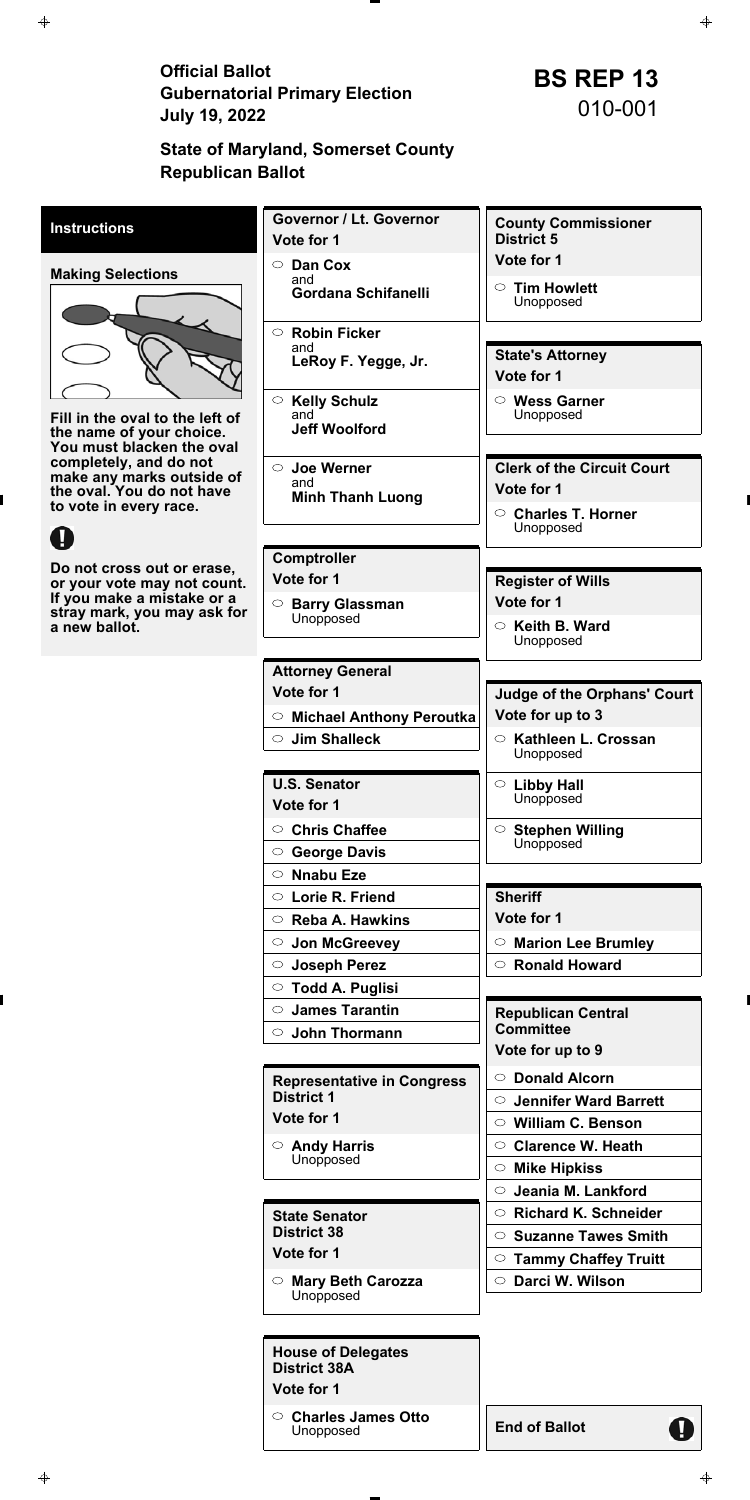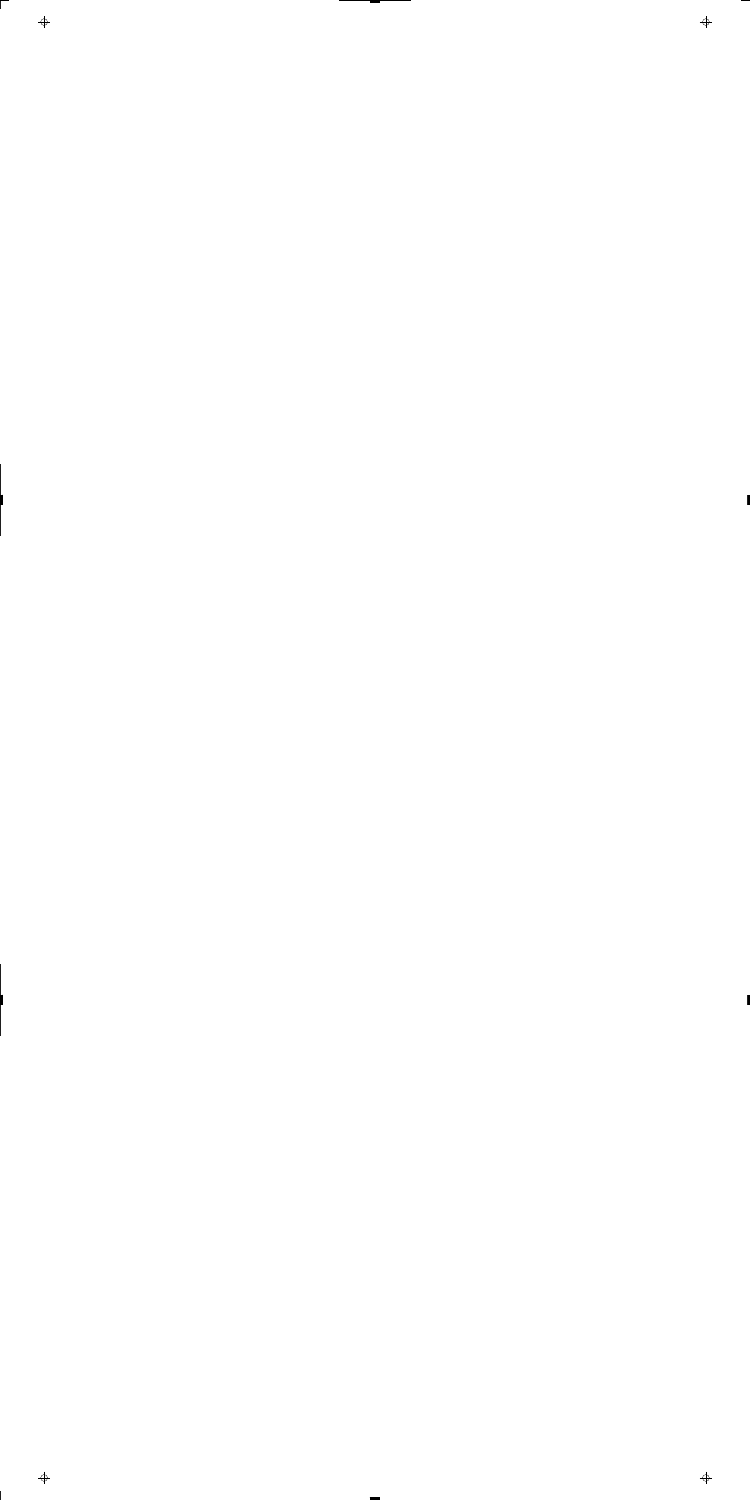Official Ballot<br>
Gubernatorial Primary Election<br>
July 19. 2022<br> **BS REP 14**<br>
010-002 **July 19, 2022** 

| <b>House of Delegates</b><br><b>District 38A</b><br>Vote for 1 |                      |
|----------------------------------------------------------------|----------------------|
| $\circ$ Charles James Otto                                     | <b>End of Ballot</b> |
| Unopposed                                                      | Н                    |

| <b>Instructions</b>                                         | Governor / Lt. Governor<br>Vote for 1      | <b>County Commissioner</b><br><b>District 5</b>   |
|-------------------------------------------------------------|--------------------------------------------|---------------------------------------------------|
| <b>Making Selections</b>                                    | Dan Cox<br>$\circ$                         | Vote for 1                                        |
|                                                             | and<br><b>Gordana Schifanelli</b>          | <b>Tim Howlett</b><br>$\circ$<br>Unopposed        |
|                                                             | $\circ$ Robin Ficker                       |                                                   |
|                                                             | and<br>LeRoy F. Yegge, Jr.                 | <b>State's Attorney</b>                           |
|                                                             |                                            | Vote for 1                                        |
|                                                             | $\circ$<br><b>Kelly Schulz</b><br>and      | $\circ$ Wess Garner                               |
| Fill in the oval to the left of<br>the name of your choice. | <b>Jeff Woolford</b>                       | Unopposed                                         |
| You must blacken the oval<br>completely, and do not         |                                            |                                                   |
| make any marks outside of                                   | $\circ$ Joe Werner<br>and                  | <b>Clerk of the Circuit Court</b><br>Vote for 1   |
| the oval. You do not have<br>to vote in every race.         | <b>Minh Thanh Luong</b>                    | <b>Charles T. Horner</b><br>$\circ$               |
|                                                             |                                            | Unopposed                                         |
|                                                             | <b>Comptroller</b>                         |                                                   |
| Do not cross out or erase,<br>or your vote may not count.   | Vote for 1                                 | <b>Register of Wills</b>                          |
| If you make a mistake or a                                  | <b>Barry Glassman</b><br>$\circ$           | Vote for 1                                        |
| stray mark, you may ask for<br>a new ballot.                | Unopposed                                  | $\circ$ Keith B. Ward<br>Unopposed                |
|                                                             | <b>Attorney General</b>                    |                                                   |
|                                                             | Vote for 1                                 | <b>Judge of the Orphans' Court</b>                |
|                                                             | $\circ$ Michael Anthony Peroutka           | Vote for up to 3                                  |
|                                                             | $\circ$ Jim Shalleck                       | $\circ$ Kathleen L. Crossan<br>Unopposed          |
|                                                             | <b>U.S. Senator</b>                        | $\circ$ Libby Hall                                |
|                                                             | Vote for 1                                 | Unopposed                                         |
|                                                             | <b>Chris Chaffee</b><br>$\circ$            | ○ Stephen Willing                                 |
|                                                             | <b>George Davis</b><br>$\circ$             | Unopposed                                         |
|                                                             | $\circ$ Nnabu Eze                          |                                                   |
|                                                             | $\circ$ Lorie R. Friend                    | <b>Sheriff</b>                                    |
|                                                             | $\circ$ Reba A. Hawkins                    | Vote for 1                                        |
|                                                             | <b>Jon McGreevey</b><br>$\circ$            | <b>Marion Lee Brumley</b><br>$\circ$              |
|                                                             | ○ Joseph Perez<br><b>Todd A. Puglisi</b>   | $\circ$ Ronald Howard                             |
|                                                             | <b>James Tarantin</b><br>$\circ$           | <b>Republican Central</b>                         |
|                                                             | $\circ$ John Thormann                      | <b>Committee</b>                                  |
|                                                             |                                            | Vote for up to 9                                  |
|                                                             | <b>Representative in Congress</b>          | ○ Donald Alcorn                                   |
|                                                             | <b>District 1</b>                          | <b>Jennifer Ward Barrett</b><br>$\circ$           |
|                                                             | Vote for 1                                 | $\circ$ William C. Benson                         |
|                                                             | $\circ$ Andy Harris                        | <b>Clarence W. Heath</b><br>$\circ$               |
|                                                             | Unopposed                                  | <b>Mike Hipkiss</b><br>$\circ$                    |
|                                                             |                                            | Jeania M. Lankford<br>$\circ$                     |
|                                                             | <b>State Senator</b><br><b>District 38</b> | $\circ$ Richard K. Schneider                      |
|                                                             | Vote for 1                                 | $\circ$ Suzanne Tawes Smith                       |
|                                                             |                                            | $\circ$ Tammy Chaffey Truitt<br>○ Darci W. Wilson |
|                                                             | ○ Mary Beth Carozza<br>Unopposed           |                                                   |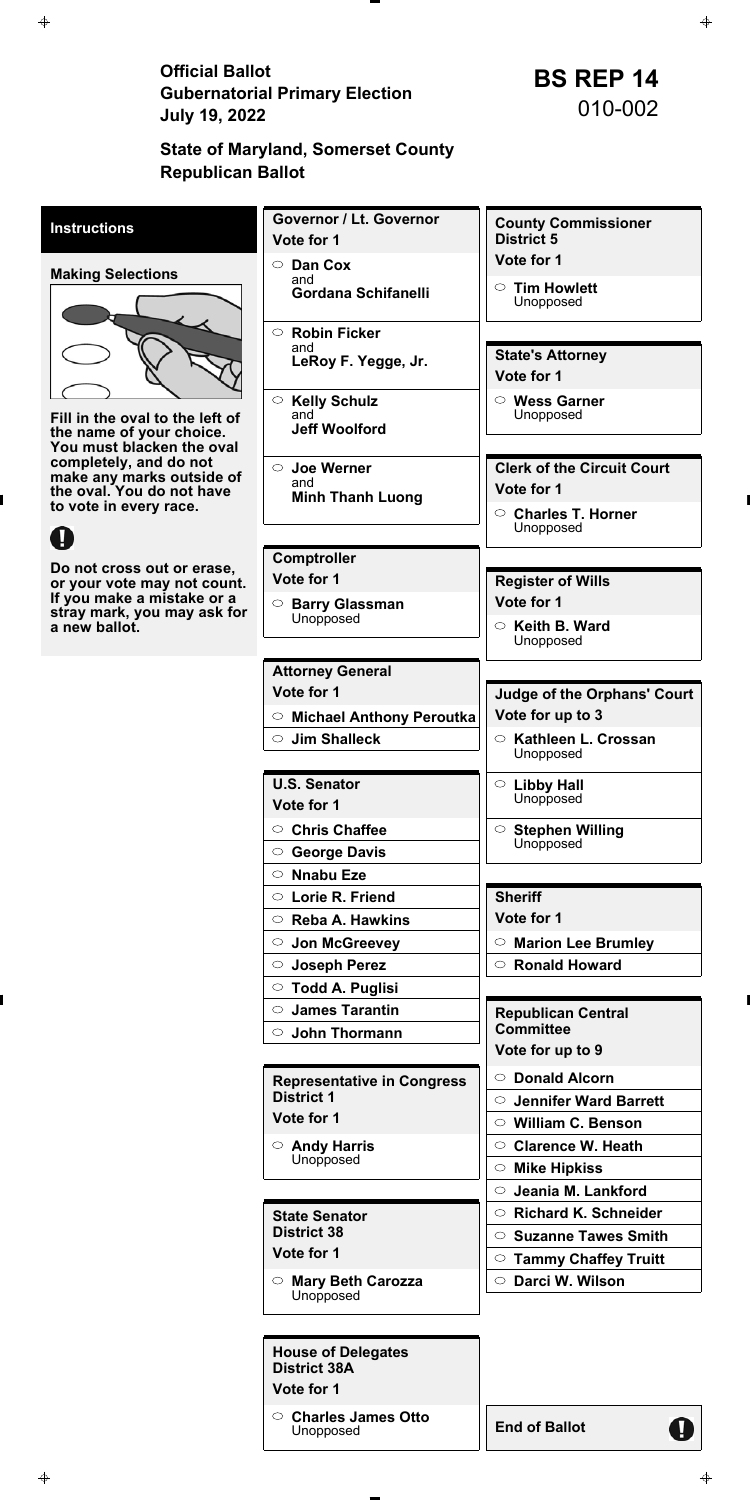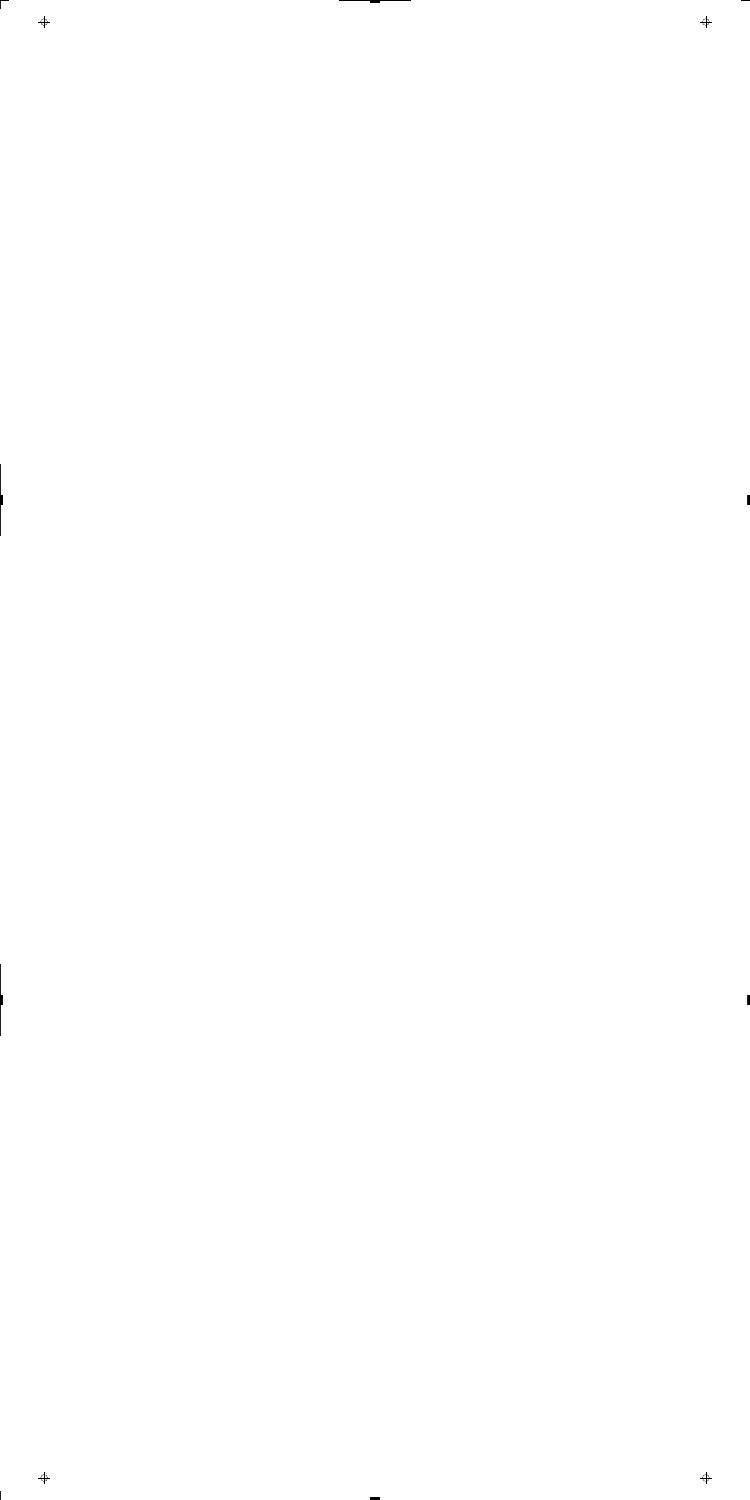Official Ballot<br>
Gubernatorial Primary Election<br>
July 19. 2022<br> **BS REP 15**<br>
011-001 **July 19, 2022** 

| <b>House of Delegates</b><br><b>District 38A</b><br>Vote for 1 |                      |
|----------------------------------------------------------------|----------------------|
| $\circ$ Charles James Otto                                     | <b>End of Ballot</b> |
| Unopposed                                                      | Н                    |

| <b>Instructions</b>                                         | Governor / Lt. Governor           | <b>County Commissioner</b>                          |
|-------------------------------------------------------------|-----------------------------------|-----------------------------------------------------|
|                                                             | Vote for 1                        | <b>District 3</b>                                   |
| <b>Making Selections</b>                                    | $\circ$ Dan Cox                   | Vote for 1                                          |
|                                                             | and<br><b>Gordana Schifanelli</b> | $\circ$ Eldon S. Willing                            |
|                                                             |                                   | Unopposed                                           |
|                                                             | $\circ$ Robin Ficker              |                                                     |
|                                                             | and<br>LeRoy F. Yegge, Jr.        | <b>State's Attorney</b>                             |
|                                                             |                                   | Vote for 1                                          |
|                                                             | ○ Kelly Schulz                    | $\circ$ Wess Garner                                 |
| Fill in the oval to the left of<br>the name of your choice. | and<br><b>Jeff Woolford</b>       | Unopposed                                           |
| You must blacken the oval                                   |                                   |                                                     |
| completely, and do not<br>make any marks outside of         | $\circ$ Joe Werner                | <b>Clerk of the Circuit Court</b>                   |
| the oval. You do not have                                   | and<br><b>Minh Thanh Luong</b>    | Vote for 1                                          |
| to vote in every race.                                      |                                   | ○ Charles T. Horner                                 |
|                                                             |                                   | Unopposed                                           |
| Do not cross out or erase,                                  | Comptroller                       |                                                     |
| or your vote may not count.                                 | Vote for 1                        | <b>Register of Wills</b>                            |
| If you make a mistake or a<br>stray mark, you may ask for   | ○ Barry Glassman                  | Vote for 1                                          |
| a new ballot.                                               | Unopposed                         | $\circ$ Keith B. Ward                               |
|                                                             |                                   | Unopposed                                           |
|                                                             | <b>Attorney General</b>           |                                                     |
|                                                             | Vote for 1                        | <b>Judge of the Orphans' Court</b>                  |
|                                                             | ○ Michael Anthony Peroutka        | Vote for up to 3                                    |
|                                                             | <b>Jim Shalleck</b>               | ◯<br>Kathleen L. Crossan<br>Unopposed               |
|                                                             |                                   |                                                     |
|                                                             | <b>U.S. Senator</b>               | $\circ$ Libby Hall<br>Unopposed                     |
|                                                             | Vote for 1                        |                                                     |
|                                                             | $\circ$ Chris Chaffee             | ○ Stephen Willing<br>Unopposed                      |
|                                                             | ○ George Davis                    |                                                     |
|                                                             | $\circ$ Nnabu Eze                 |                                                     |
|                                                             | $\circ$ Lorie R. Friend           | <b>Sheriff</b><br>Vote for 1                        |
|                                                             | $\circ$ Reba A. Hawkins           |                                                     |
|                                                             | ○ Jon McGreevey<br>○ Joseph Perez | $\circ$ Marion Lee Brumley<br>$\circ$ Ronald Howard |
|                                                             | ○ Todd A. Puglisi                 |                                                     |
|                                                             | $\circ$ James Tarantin            |                                                     |
|                                                             | $\circ$ John Thormann             | <b>Republican Central</b><br><b>Committee</b>       |
|                                                             |                                   | Vote for up to 9                                    |
|                                                             | <b>Representative in Congress</b> | ○ Donald Alcorn                                     |
|                                                             | <b>District 1</b>                 | <b>Jennifer Ward Barrett</b><br>$\circlearrowright$ |
|                                                             | Vote for 1                        | $\circ$ William C. Benson                           |
|                                                             | $\circ$ Andy Harris               | <b>Clarence W. Heath</b>                            |
|                                                             | Unopposed                         | $\circ$ Mike Hipkiss                                |
|                                                             |                                   | $\circ$ Jeania M. Lankford                          |
|                                                             | <b>State Senator</b>              | $\circ$ Richard K. Schneider                        |
|                                                             | <b>District 38</b>                | $\circ$ Suzanne Tawes Smith                         |
|                                                             | Vote for 1                        | <b>Tammy Chaffey Truitt</b><br>$\circ$              |
|                                                             | ○ Mary Beth Carozza<br>Unopposed  | ○ Darci W. Wilson                                   |
|                                                             |                                   |                                                     |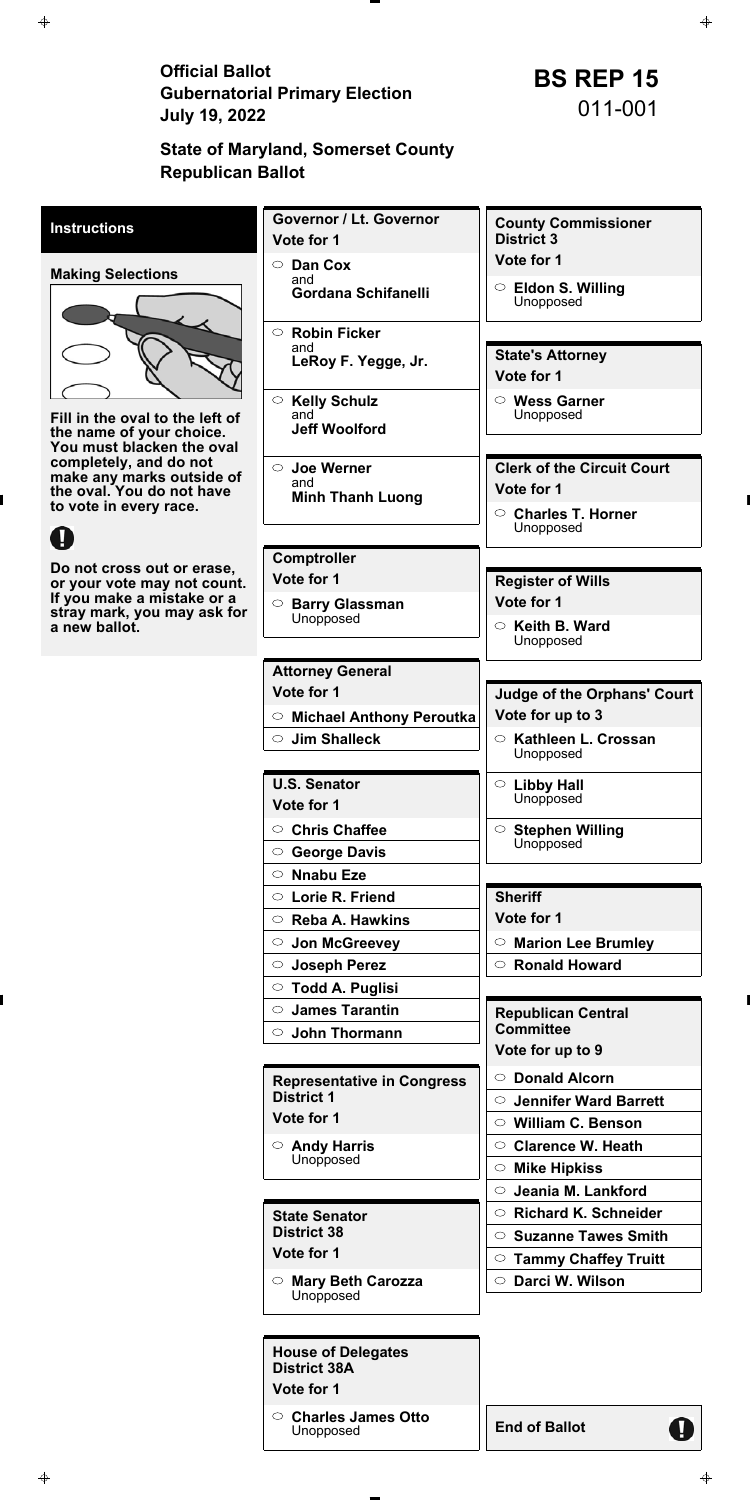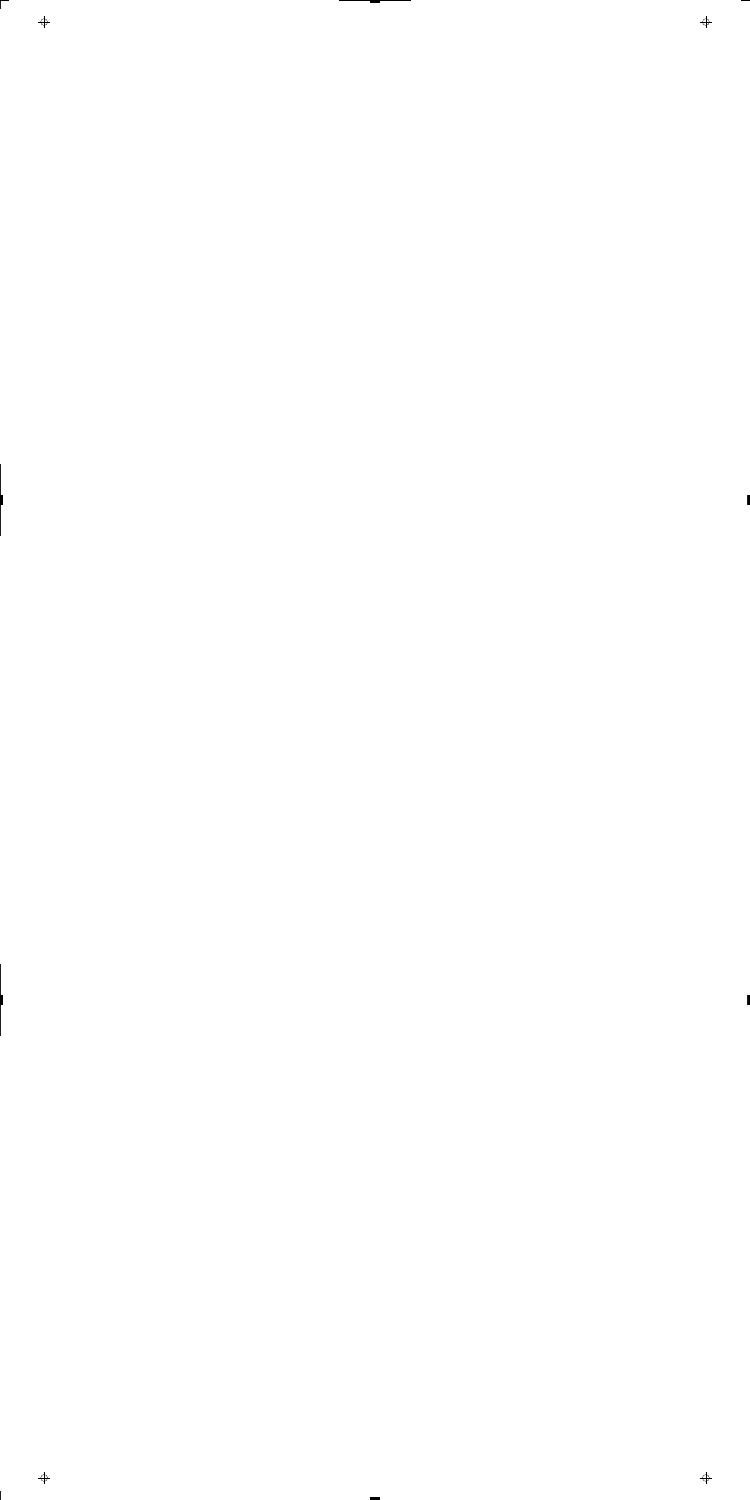Official Ballot<br>
Gubernatorial Primary Election<br>
July 19. 2022<br> **BS REP 16**<br>
012-001 **July 19, 2022** 

| <b>House of Delegates</b><br><b>District 38A</b><br>Vote for 1 |                      |
|----------------------------------------------------------------|----------------------|
| $\circ$ Charles James Otto                                     | <b>End of Ballot</b> |
| Unopposed                                                      | Н                    |

| <b>Governor / Lt. Governor</b><br><b>County Commissioner</b><br><b>Instructions</b><br><b>District 5</b><br>Vote for 1<br>Vote for 1<br>$\circ$ Dan Cox<br><b>Making Selections</b><br>and<br><b>Tim Howlett</b><br>$\circ$<br><b>Gordana Schifanelli</b><br>Unopposed<br><b>Robin Ficker</b><br>$\circ$<br>and<br><b>State's Attorney</b><br>LeRoy F. Yegge, Jr.<br>Vote for 1<br><b>Kelly Schulz</b><br>$\circ$ Wess Garner<br>$\circ$<br>Unopposed<br>and<br>Fill in the oval to the left of<br><b>Jeff Woolford</b><br>the name of your choice.<br>You must blacken the oval<br>completely, and do not<br><b>Clerk of the Circuit Court</b><br><b>Joe Werner</b><br>$\circ$<br>make any marks outside of<br>and<br>Vote for 1<br>the oval. You do not have<br><b>Minh Thanh Luong</b><br>to vote in every race.<br>○ Charles T. Horner<br>Unopposed<br>Comptroller<br>Do not cross out or erase,<br>Vote for 1<br><b>Register of Wills</b><br>or your vote may not count.<br>If you make a mistake or a<br>Vote for 1<br><b>Barry Glassman</b><br>$\circ$<br>stray mark, you may ask for<br>Unopposed<br>$\circ$ Keith B. Ward<br>Unopposed<br><b>Attorney General</b><br>Vote for 1<br><b>Judge of the Orphans' Court</b><br>Vote for up to 3<br>$\circ$ Michael Anthony Peroutka<br><b>Jim Shalleck</b><br>$\circ$ Kathleen L. Crossan<br>$\circ$<br>Unopposed<br><b>U.S. Senator</b><br>$\circ$ Libby Hall<br>Unopposed<br>Vote for 1<br>$\circ$ Chris Chaffee<br>$\circ$ Stephen Willing<br>Unopposed<br>$\circ$ George Davis<br>$\circ$ Nnabu Eze<br><b>Sheriff</b><br>$\circ$ Lorie R. Friend<br>Vote for 1<br>$\circ$ Reba A. Hawkins<br>○ Jon McGreevey<br><b>Marion Lee Brumley</b><br>$\circ$<br>$\circ$ Ronald Howard<br>$\circ$ Joseph Perez<br>○ Todd A. Puglisi<br>$\circ$ James Tarantin<br><b>Republican Central</b><br><b>Committee</b><br>$\circ$ John Thormann<br>Vote for up to 9<br><b>Donald Alcorn</b><br>$\circ$<br><b>Representative in Congress</b><br><b>District 1</b><br><b>Jennifer Ward Barrett</b><br>$\circ$<br>Vote for 1<br>$\circ$ William C. Benson<br>$\circ$ Andy Harris<br>$\circ$ Clarence W. Heath<br>Unopposed<br>$\circ$ Mike Hipkiss<br>Jeania M. Lankford<br>$\circ$<br><b>Richard K. Schneider</b><br>$\circ$<br><b>State Senator</b><br><b>District 38</b><br>$\circ$ Suzanne Tawes Smith<br>Vote for 1<br>$\circ$ Tammy Chaffey Truitt<br>○ Mary Beth Carozza<br>Unopposed<br>○ Darci W. Wilson |               |  |
|------------------------------------------------------------------------------------------------------------------------------------------------------------------------------------------------------------------------------------------------------------------------------------------------------------------------------------------------------------------------------------------------------------------------------------------------------------------------------------------------------------------------------------------------------------------------------------------------------------------------------------------------------------------------------------------------------------------------------------------------------------------------------------------------------------------------------------------------------------------------------------------------------------------------------------------------------------------------------------------------------------------------------------------------------------------------------------------------------------------------------------------------------------------------------------------------------------------------------------------------------------------------------------------------------------------------------------------------------------------------------------------------------------------------------------------------------------------------------------------------------------------------------------------------------------------------------------------------------------------------------------------------------------------------------------------------------------------------------------------------------------------------------------------------------------------------------------------------------------------------------------------------------------------------------------------------------------------------------------------------------------------------------------------------------------------------------------------------------------------------------------------------------------------------------------------------------------------------------------------------------------------------------------------------------------------------------------------------------------------------------------------------------------------------------------------------------|---------------|--|
|                                                                                                                                                                                                                                                                                                                                                                                                                                                                                                                                                                                                                                                                                                                                                                                                                                                                                                                                                                                                                                                                                                                                                                                                                                                                                                                                                                                                                                                                                                                                                                                                                                                                                                                                                                                                                                                                                                                                                                                                                                                                                                                                                                                                                                                                                                                                                                                                                                                      |               |  |
|                                                                                                                                                                                                                                                                                                                                                                                                                                                                                                                                                                                                                                                                                                                                                                                                                                                                                                                                                                                                                                                                                                                                                                                                                                                                                                                                                                                                                                                                                                                                                                                                                                                                                                                                                                                                                                                                                                                                                                                                                                                                                                                                                                                                                                                                                                                                                                                                                                                      |               |  |
|                                                                                                                                                                                                                                                                                                                                                                                                                                                                                                                                                                                                                                                                                                                                                                                                                                                                                                                                                                                                                                                                                                                                                                                                                                                                                                                                                                                                                                                                                                                                                                                                                                                                                                                                                                                                                                                                                                                                                                                                                                                                                                                                                                                                                                                                                                                                                                                                                                                      |               |  |
|                                                                                                                                                                                                                                                                                                                                                                                                                                                                                                                                                                                                                                                                                                                                                                                                                                                                                                                                                                                                                                                                                                                                                                                                                                                                                                                                                                                                                                                                                                                                                                                                                                                                                                                                                                                                                                                                                                                                                                                                                                                                                                                                                                                                                                                                                                                                                                                                                                                      |               |  |
|                                                                                                                                                                                                                                                                                                                                                                                                                                                                                                                                                                                                                                                                                                                                                                                                                                                                                                                                                                                                                                                                                                                                                                                                                                                                                                                                                                                                                                                                                                                                                                                                                                                                                                                                                                                                                                                                                                                                                                                                                                                                                                                                                                                                                                                                                                                                                                                                                                                      |               |  |
|                                                                                                                                                                                                                                                                                                                                                                                                                                                                                                                                                                                                                                                                                                                                                                                                                                                                                                                                                                                                                                                                                                                                                                                                                                                                                                                                                                                                                                                                                                                                                                                                                                                                                                                                                                                                                                                                                                                                                                                                                                                                                                                                                                                                                                                                                                                                                                                                                                                      |               |  |
|                                                                                                                                                                                                                                                                                                                                                                                                                                                                                                                                                                                                                                                                                                                                                                                                                                                                                                                                                                                                                                                                                                                                                                                                                                                                                                                                                                                                                                                                                                                                                                                                                                                                                                                                                                                                                                                                                                                                                                                                                                                                                                                                                                                                                                                                                                                                                                                                                                                      |               |  |
|                                                                                                                                                                                                                                                                                                                                                                                                                                                                                                                                                                                                                                                                                                                                                                                                                                                                                                                                                                                                                                                                                                                                                                                                                                                                                                                                                                                                                                                                                                                                                                                                                                                                                                                                                                                                                                                                                                                                                                                                                                                                                                                                                                                                                                                                                                                                                                                                                                                      |               |  |
|                                                                                                                                                                                                                                                                                                                                                                                                                                                                                                                                                                                                                                                                                                                                                                                                                                                                                                                                                                                                                                                                                                                                                                                                                                                                                                                                                                                                                                                                                                                                                                                                                                                                                                                                                                                                                                                                                                                                                                                                                                                                                                                                                                                                                                                                                                                                                                                                                                                      |               |  |
|                                                                                                                                                                                                                                                                                                                                                                                                                                                                                                                                                                                                                                                                                                                                                                                                                                                                                                                                                                                                                                                                                                                                                                                                                                                                                                                                                                                                                                                                                                                                                                                                                                                                                                                                                                                                                                                                                                                                                                                                                                                                                                                                                                                                                                                                                                                                                                                                                                                      |               |  |
|                                                                                                                                                                                                                                                                                                                                                                                                                                                                                                                                                                                                                                                                                                                                                                                                                                                                                                                                                                                                                                                                                                                                                                                                                                                                                                                                                                                                                                                                                                                                                                                                                                                                                                                                                                                                                                                                                                                                                                                                                                                                                                                                                                                                                                                                                                                                                                                                                                                      |               |  |
|                                                                                                                                                                                                                                                                                                                                                                                                                                                                                                                                                                                                                                                                                                                                                                                                                                                                                                                                                                                                                                                                                                                                                                                                                                                                                                                                                                                                                                                                                                                                                                                                                                                                                                                                                                                                                                                                                                                                                                                                                                                                                                                                                                                                                                                                                                                                                                                                                                                      |               |  |
|                                                                                                                                                                                                                                                                                                                                                                                                                                                                                                                                                                                                                                                                                                                                                                                                                                                                                                                                                                                                                                                                                                                                                                                                                                                                                                                                                                                                                                                                                                                                                                                                                                                                                                                                                                                                                                                                                                                                                                                                                                                                                                                                                                                                                                                                                                                                                                                                                                                      |               |  |
|                                                                                                                                                                                                                                                                                                                                                                                                                                                                                                                                                                                                                                                                                                                                                                                                                                                                                                                                                                                                                                                                                                                                                                                                                                                                                                                                                                                                                                                                                                                                                                                                                                                                                                                                                                                                                                                                                                                                                                                                                                                                                                                                                                                                                                                                                                                                                                                                                                                      |               |  |
|                                                                                                                                                                                                                                                                                                                                                                                                                                                                                                                                                                                                                                                                                                                                                                                                                                                                                                                                                                                                                                                                                                                                                                                                                                                                                                                                                                                                                                                                                                                                                                                                                                                                                                                                                                                                                                                                                                                                                                                                                                                                                                                                                                                                                                                                                                                                                                                                                                                      |               |  |
|                                                                                                                                                                                                                                                                                                                                                                                                                                                                                                                                                                                                                                                                                                                                                                                                                                                                                                                                                                                                                                                                                                                                                                                                                                                                                                                                                                                                                                                                                                                                                                                                                                                                                                                                                                                                                                                                                                                                                                                                                                                                                                                                                                                                                                                                                                                                                                                                                                                      |               |  |
|                                                                                                                                                                                                                                                                                                                                                                                                                                                                                                                                                                                                                                                                                                                                                                                                                                                                                                                                                                                                                                                                                                                                                                                                                                                                                                                                                                                                                                                                                                                                                                                                                                                                                                                                                                                                                                                                                                                                                                                                                                                                                                                                                                                                                                                                                                                                                                                                                                                      |               |  |
|                                                                                                                                                                                                                                                                                                                                                                                                                                                                                                                                                                                                                                                                                                                                                                                                                                                                                                                                                                                                                                                                                                                                                                                                                                                                                                                                                                                                                                                                                                                                                                                                                                                                                                                                                                                                                                                                                                                                                                                                                                                                                                                                                                                                                                                                                                                                                                                                                                                      |               |  |
|                                                                                                                                                                                                                                                                                                                                                                                                                                                                                                                                                                                                                                                                                                                                                                                                                                                                                                                                                                                                                                                                                                                                                                                                                                                                                                                                                                                                                                                                                                                                                                                                                                                                                                                                                                                                                                                                                                                                                                                                                                                                                                                                                                                                                                                                                                                                                                                                                                                      | a new ballot. |  |
|                                                                                                                                                                                                                                                                                                                                                                                                                                                                                                                                                                                                                                                                                                                                                                                                                                                                                                                                                                                                                                                                                                                                                                                                                                                                                                                                                                                                                                                                                                                                                                                                                                                                                                                                                                                                                                                                                                                                                                                                                                                                                                                                                                                                                                                                                                                                                                                                                                                      |               |  |
|                                                                                                                                                                                                                                                                                                                                                                                                                                                                                                                                                                                                                                                                                                                                                                                                                                                                                                                                                                                                                                                                                                                                                                                                                                                                                                                                                                                                                                                                                                                                                                                                                                                                                                                                                                                                                                                                                                                                                                                                                                                                                                                                                                                                                                                                                                                                                                                                                                                      |               |  |
|                                                                                                                                                                                                                                                                                                                                                                                                                                                                                                                                                                                                                                                                                                                                                                                                                                                                                                                                                                                                                                                                                                                                                                                                                                                                                                                                                                                                                                                                                                                                                                                                                                                                                                                                                                                                                                                                                                                                                                                                                                                                                                                                                                                                                                                                                                                                                                                                                                                      |               |  |
|                                                                                                                                                                                                                                                                                                                                                                                                                                                                                                                                                                                                                                                                                                                                                                                                                                                                                                                                                                                                                                                                                                                                                                                                                                                                                                                                                                                                                                                                                                                                                                                                                                                                                                                                                                                                                                                                                                                                                                                                                                                                                                                                                                                                                                                                                                                                                                                                                                                      |               |  |
|                                                                                                                                                                                                                                                                                                                                                                                                                                                                                                                                                                                                                                                                                                                                                                                                                                                                                                                                                                                                                                                                                                                                                                                                                                                                                                                                                                                                                                                                                                                                                                                                                                                                                                                                                                                                                                                                                                                                                                                                                                                                                                                                                                                                                                                                                                                                                                                                                                                      |               |  |
|                                                                                                                                                                                                                                                                                                                                                                                                                                                                                                                                                                                                                                                                                                                                                                                                                                                                                                                                                                                                                                                                                                                                                                                                                                                                                                                                                                                                                                                                                                                                                                                                                                                                                                                                                                                                                                                                                                                                                                                                                                                                                                                                                                                                                                                                                                                                                                                                                                                      |               |  |
|                                                                                                                                                                                                                                                                                                                                                                                                                                                                                                                                                                                                                                                                                                                                                                                                                                                                                                                                                                                                                                                                                                                                                                                                                                                                                                                                                                                                                                                                                                                                                                                                                                                                                                                                                                                                                                                                                                                                                                                                                                                                                                                                                                                                                                                                                                                                                                                                                                                      |               |  |
|                                                                                                                                                                                                                                                                                                                                                                                                                                                                                                                                                                                                                                                                                                                                                                                                                                                                                                                                                                                                                                                                                                                                                                                                                                                                                                                                                                                                                                                                                                                                                                                                                                                                                                                                                                                                                                                                                                                                                                                                                                                                                                                                                                                                                                                                                                                                                                                                                                                      |               |  |
|                                                                                                                                                                                                                                                                                                                                                                                                                                                                                                                                                                                                                                                                                                                                                                                                                                                                                                                                                                                                                                                                                                                                                                                                                                                                                                                                                                                                                                                                                                                                                                                                                                                                                                                                                                                                                                                                                                                                                                                                                                                                                                                                                                                                                                                                                                                                                                                                                                                      |               |  |
|                                                                                                                                                                                                                                                                                                                                                                                                                                                                                                                                                                                                                                                                                                                                                                                                                                                                                                                                                                                                                                                                                                                                                                                                                                                                                                                                                                                                                                                                                                                                                                                                                                                                                                                                                                                                                                                                                                                                                                                                                                                                                                                                                                                                                                                                                                                                                                                                                                                      |               |  |
|                                                                                                                                                                                                                                                                                                                                                                                                                                                                                                                                                                                                                                                                                                                                                                                                                                                                                                                                                                                                                                                                                                                                                                                                                                                                                                                                                                                                                                                                                                                                                                                                                                                                                                                                                                                                                                                                                                                                                                                                                                                                                                                                                                                                                                                                                                                                                                                                                                                      |               |  |
|                                                                                                                                                                                                                                                                                                                                                                                                                                                                                                                                                                                                                                                                                                                                                                                                                                                                                                                                                                                                                                                                                                                                                                                                                                                                                                                                                                                                                                                                                                                                                                                                                                                                                                                                                                                                                                                                                                                                                                                                                                                                                                                                                                                                                                                                                                                                                                                                                                                      |               |  |
|                                                                                                                                                                                                                                                                                                                                                                                                                                                                                                                                                                                                                                                                                                                                                                                                                                                                                                                                                                                                                                                                                                                                                                                                                                                                                                                                                                                                                                                                                                                                                                                                                                                                                                                                                                                                                                                                                                                                                                                                                                                                                                                                                                                                                                                                                                                                                                                                                                                      |               |  |
|                                                                                                                                                                                                                                                                                                                                                                                                                                                                                                                                                                                                                                                                                                                                                                                                                                                                                                                                                                                                                                                                                                                                                                                                                                                                                                                                                                                                                                                                                                                                                                                                                                                                                                                                                                                                                                                                                                                                                                                                                                                                                                                                                                                                                                                                                                                                                                                                                                                      |               |  |
|                                                                                                                                                                                                                                                                                                                                                                                                                                                                                                                                                                                                                                                                                                                                                                                                                                                                                                                                                                                                                                                                                                                                                                                                                                                                                                                                                                                                                                                                                                                                                                                                                                                                                                                                                                                                                                                                                                                                                                                                                                                                                                                                                                                                                                                                                                                                                                                                                                                      |               |  |
|                                                                                                                                                                                                                                                                                                                                                                                                                                                                                                                                                                                                                                                                                                                                                                                                                                                                                                                                                                                                                                                                                                                                                                                                                                                                                                                                                                                                                                                                                                                                                                                                                                                                                                                                                                                                                                                                                                                                                                                                                                                                                                                                                                                                                                                                                                                                                                                                                                                      |               |  |
|                                                                                                                                                                                                                                                                                                                                                                                                                                                                                                                                                                                                                                                                                                                                                                                                                                                                                                                                                                                                                                                                                                                                                                                                                                                                                                                                                                                                                                                                                                                                                                                                                                                                                                                                                                                                                                                                                                                                                                                                                                                                                                                                                                                                                                                                                                                                                                                                                                                      |               |  |
|                                                                                                                                                                                                                                                                                                                                                                                                                                                                                                                                                                                                                                                                                                                                                                                                                                                                                                                                                                                                                                                                                                                                                                                                                                                                                                                                                                                                                                                                                                                                                                                                                                                                                                                                                                                                                                                                                                                                                                                                                                                                                                                                                                                                                                                                                                                                                                                                                                                      |               |  |
|                                                                                                                                                                                                                                                                                                                                                                                                                                                                                                                                                                                                                                                                                                                                                                                                                                                                                                                                                                                                                                                                                                                                                                                                                                                                                                                                                                                                                                                                                                                                                                                                                                                                                                                                                                                                                                                                                                                                                                                                                                                                                                                                                                                                                                                                                                                                                                                                                                                      |               |  |
|                                                                                                                                                                                                                                                                                                                                                                                                                                                                                                                                                                                                                                                                                                                                                                                                                                                                                                                                                                                                                                                                                                                                                                                                                                                                                                                                                                                                                                                                                                                                                                                                                                                                                                                                                                                                                                                                                                                                                                                                                                                                                                                                                                                                                                                                                                                                                                                                                                                      |               |  |
|                                                                                                                                                                                                                                                                                                                                                                                                                                                                                                                                                                                                                                                                                                                                                                                                                                                                                                                                                                                                                                                                                                                                                                                                                                                                                                                                                                                                                                                                                                                                                                                                                                                                                                                                                                                                                                                                                                                                                                                                                                                                                                                                                                                                                                                                                                                                                                                                                                                      |               |  |
|                                                                                                                                                                                                                                                                                                                                                                                                                                                                                                                                                                                                                                                                                                                                                                                                                                                                                                                                                                                                                                                                                                                                                                                                                                                                                                                                                                                                                                                                                                                                                                                                                                                                                                                                                                                                                                                                                                                                                                                                                                                                                                                                                                                                                                                                                                                                                                                                                                                      |               |  |
|                                                                                                                                                                                                                                                                                                                                                                                                                                                                                                                                                                                                                                                                                                                                                                                                                                                                                                                                                                                                                                                                                                                                                                                                                                                                                                                                                                                                                                                                                                                                                                                                                                                                                                                                                                                                                                                                                                                                                                                                                                                                                                                                                                                                                                                                                                                                                                                                                                                      |               |  |
|                                                                                                                                                                                                                                                                                                                                                                                                                                                                                                                                                                                                                                                                                                                                                                                                                                                                                                                                                                                                                                                                                                                                                                                                                                                                                                                                                                                                                                                                                                                                                                                                                                                                                                                                                                                                                                                                                                                                                                                                                                                                                                                                                                                                                                                                                                                                                                                                                                                      |               |  |
|                                                                                                                                                                                                                                                                                                                                                                                                                                                                                                                                                                                                                                                                                                                                                                                                                                                                                                                                                                                                                                                                                                                                                                                                                                                                                                                                                                                                                                                                                                                                                                                                                                                                                                                                                                                                                                                                                                                                                                                                                                                                                                                                                                                                                                                                                                                                                                                                                                                      |               |  |
|                                                                                                                                                                                                                                                                                                                                                                                                                                                                                                                                                                                                                                                                                                                                                                                                                                                                                                                                                                                                                                                                                                                                                                                                                                                                                                                                                                                                                                                                                                                                                                                                                                                                                                                                                                                                                                                                                                                                                                                                                                                                                                                                                                                                                                                                                                                                                                                                                                                      |               |  |
|                                                                                                                                                                                                                                                                                                                                                                                                                                                                                                                                                                                                                                                                                                                                                                                                                                                                                                                                                                                                                                                                                                                                                                                                                                                                                                                                                                                                                                                                                                                                                                                                                                                                                                                                                                                                                                                                                                                                                                                                                                                                                                                                                                                                                                                                                                                                                                                                                                                      |               |  |
|                                                                                                                                                                                                                                                                                                                                                                                                                                                                                                                                                                                                                                                                                                                                                                                                                                                                                                                                                                                                                                                                                                                                                                                                                                                                                                                                                                                                                                                                                                                                                                                                                                                                                                                                                                                                                                                                                                                                                                                                                                                                                                                                                                                                                                                                                                                                                                                                                                                      |               |  |
|                                                                                                                                                                                                                                                                                                                                                                                                                                                                                                                                                                                                                                                                                                                                                                                                                                                                                                                                                                                                                                                                                                                                                                                                                                                                                                                                                                                                                                                                                                                                                                                                                                                                                                                                                                                                                                                                                                                                                                                                                                                                                                                                                                                                                                                                                                                                                                                                                                                      |               |  |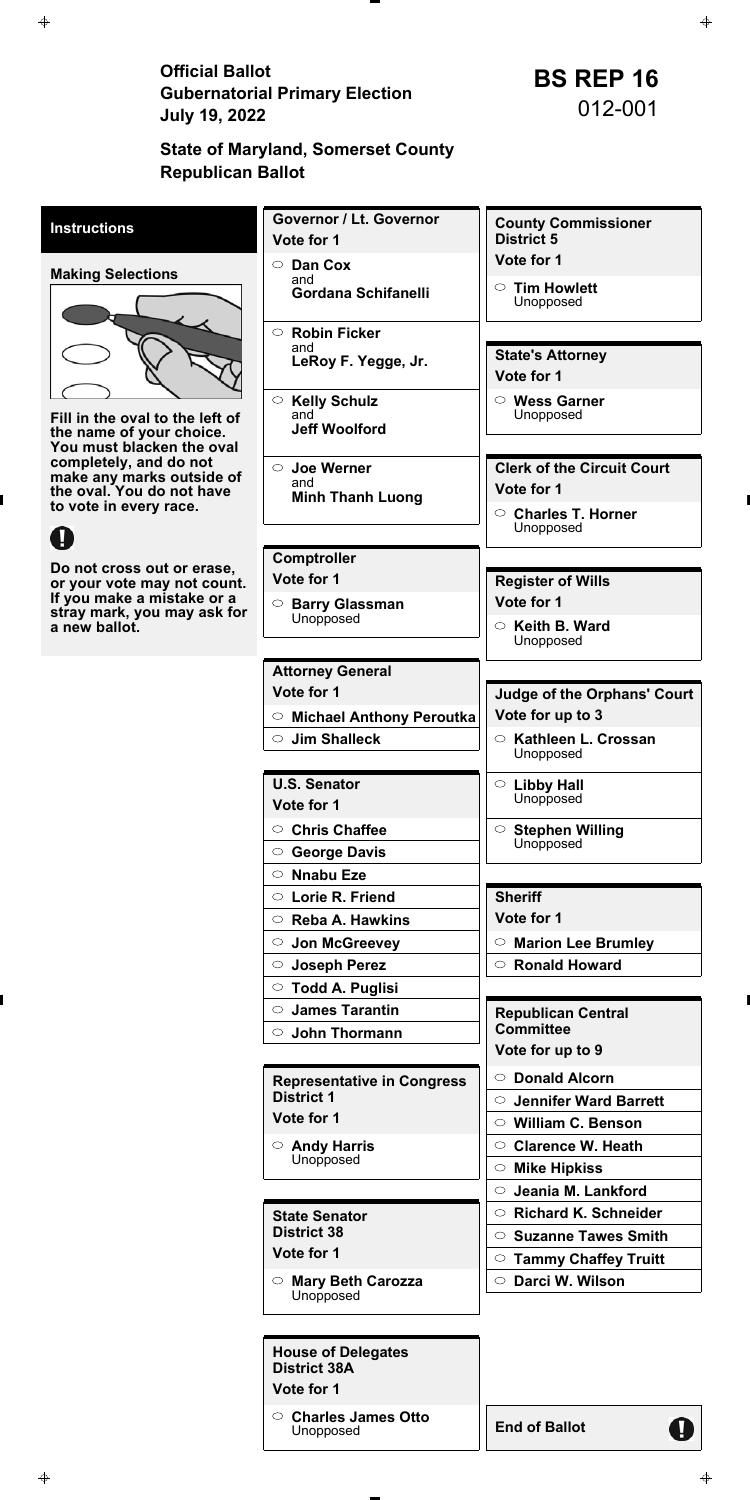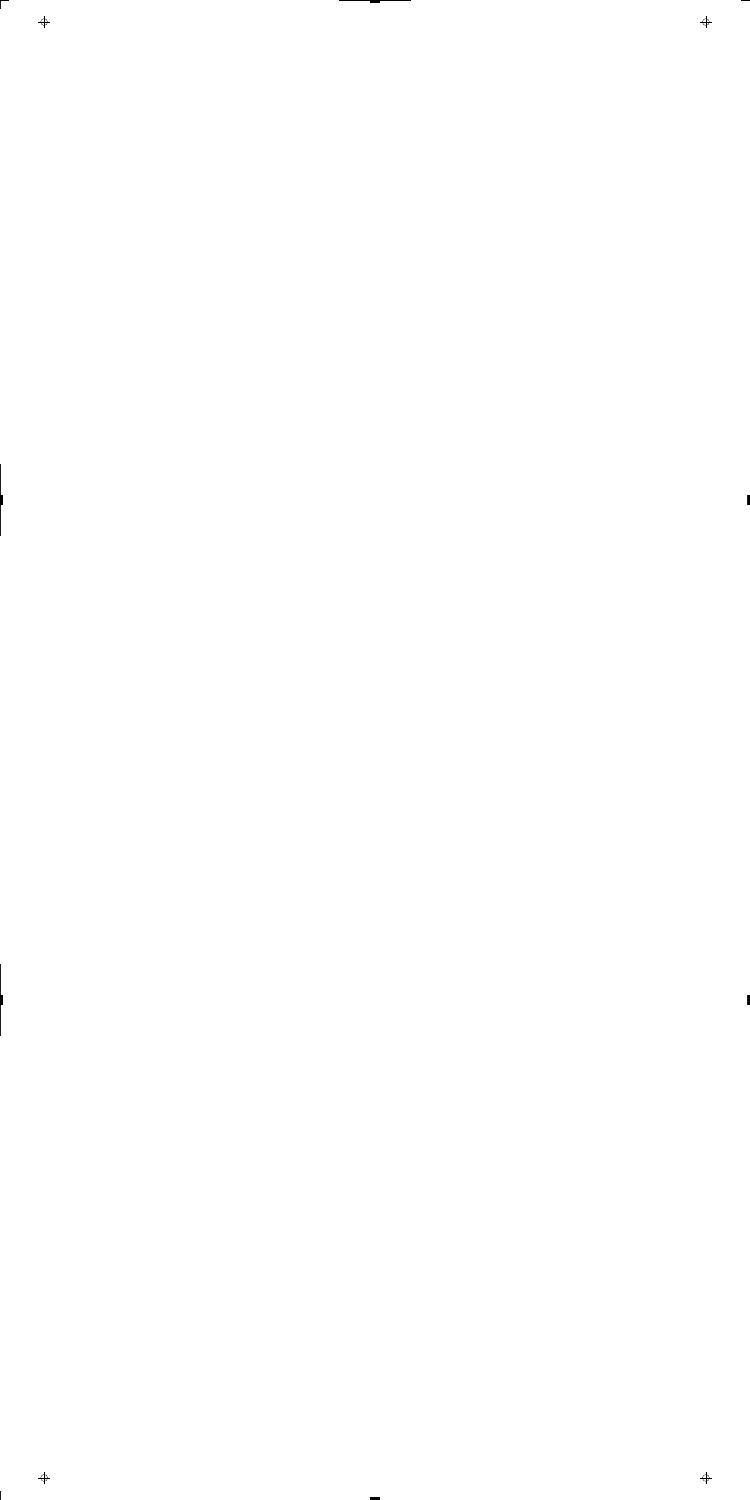Official Ballot<br>
Gubernatorial Primary Election<br>
July 19. 2022<br> **BS REP 17**<br>
013-001 **July 19, 2022** 

| <b>House of Delegates</b><br><b>District 38A</b><br>Vote for 1 |                      |
|----------------------------------------------------------------|----------------------|
| $\circ$ Charles James Otto                                     | <b>End of Ballot</b> |
| Unopposed                                                      | Н                    |

| <b>Instructions</b>                                         | Governor / Lt. Governor                   | <b>County Commissioner</b>                  |
|-------------------------------------------------------------|-------------------------------------------|---------------------------------------------|
|                                                             | Vote for 1                                | <b>District 3</b>                           |
| <b>Making Selections</b>                                    | $\circ$ Dan Cox                           | Vote for 1                                  |
|                                                             | and<br><b>Gordana Schifanelli</b>         | $\circ$ Eldon S. Willing                    |
|                                                             |                                           | Unopposed                                   |
|                                                             | $\circ$ Robin Ficker                      |                                             |
|                                                             | and<br>LeRoy F. Yegge, Jr.                | <b>State's Attorney</b>                     |
|                                                             |                                           | Vote for 1                                  |
|                                                             | $\circ$ Kelly Schulz                      | $\circ$ Wess Garner                         |
| Fill in the oval to the left of<br>the name of your choice. | and<br><b>Jeff Woolford</b>               | Unopposed                                   |
| You must blacken the oval                                   |                                           |                                             |
| completely, and do not<br>make any marks outside of         | <b>Joe Werner</b><br>$\circ$              | <b>Clerk of the Circuit Court</b>           |
| the oval. You do not have                                   | and<br><b>Minh Thanh Luong</b>            | Vote for 1                                  |
| to vote in every race.                                      |                                           | ○ Charles T. Horner                         |
|                                                             |                                           | Unopposed                                   |
| Do not cross out or erase,                                  | Comptroller                               |                                             |
| or your vote may not count.                                 | Vote for 1                                | <b>Register of Wills</b>                    |
| If you make a mistake or a<br>stray mark, you may ask for   | ○ Barry Glassman<br>Unopposed             | Vote for 1                                  |
| a new ballot.                                               |                                           | $\circ$ Keith B. Ward<br>Unopposed          |
|                                                             |                                           |                                             |
|                                                             | <b>Attorney General</b>                   |                                             |
|                                                             | Vote for 1                                | <b>Judge of the Orphans' Court</b>          |
|                                                             | $\circ$ Michael Anthony Peroutka          | Vote for up to 3                            |
|                                                             | <b>Jim Shalleck</b>                       | $\circ$<br>Kathleen L. Crossan<br>Unopposed |
|                                                             |                                           |                                             |
|                                                             | <b>U.S. Senator</b><br>Vote for 1         | $\circ$ Libby Hall<br>Unopposed             |
|                                                             | $\circ$ Chris Chaffee                     |                                             |
|                                                             |                                           | Stephen Willing<br>Unopposed                |
|                                                             | $\circ$ George Davis<br>$\circ$ Nnabu Eze |                                             |
|                                                             | $\circ$ Lorie R. Friend                   | <b>Sheriff</b>                              |
|                                                             | $\circ$ Reba A. Hawkins                   | Vote for 1                                  |
|                                                             | ○ Jon McGreevey                           | <b>Marion Lee Brumley</b><br>$\circ$        |
|                                                             | ○ Joseph Perez                            | $\circ$ Ronald Howard                       |
|                                                             | ○ Todd A. Puglisi                         |                                             |
|                                                             | $\circ$ James Tarantin                    | <b>Republican Central</b>                   |
|                                                             | $\circ$ John Thormann                     | <b>Committee</b>                            |
|                                                             |                                           | Vote for up to 9                            |
|                                                             | <b>Representative in Congress</b>         | ○ Donald Alcorn                             |
|                                                             | <b>District 1</b>                         | <b>Jennifer Ward Barrett</b><br>$\circ$     |
|                                                             | Vote for 1                                | $\circ$ William C. Benson                   |
|                                                             | $\circ$ Andy Harris                       | $\circ$ Clarence W. Heath                   |
|                                                             | Unopposed                                 | $\circ$ Mike Hipkiss                        |
|                                                             |                                           | $\circ$ Jeania M. Lankford                  |
|                                                             | <b>State Senator</b>                      | ○ Richard K. Schneider                      |
|                                                             | <b>District 38</b>                        | $\circ$ Suzanne Tawes Smith                 |
|                                                             | Vote for 1                                | <b>Tammy Chaffey Truitt</b><br>$\circ$      |
|                                                             | ○ <b>Mary Beth Carozza</b><br>Unopposed   | ○ Darci W. Wilson                           |
|                                                             |                                           |                                             |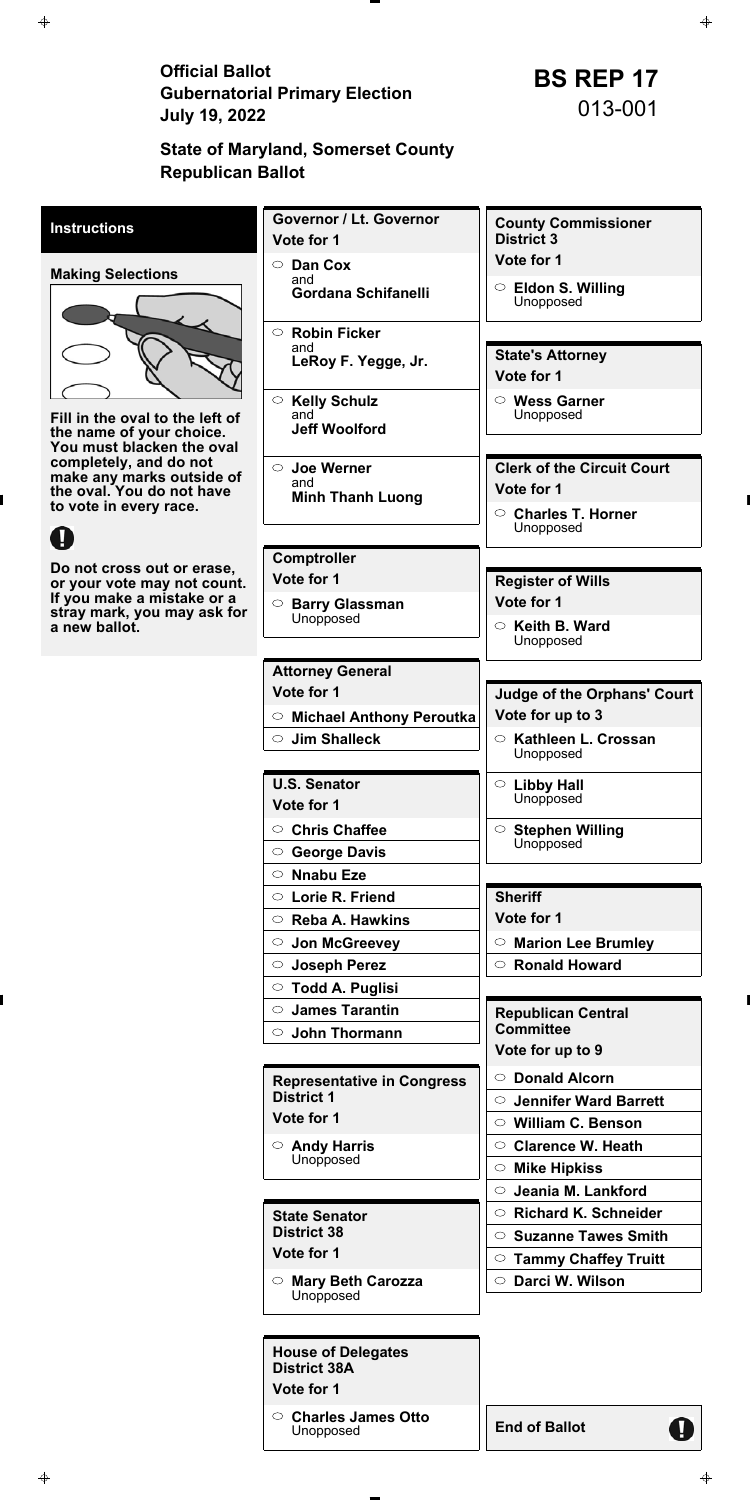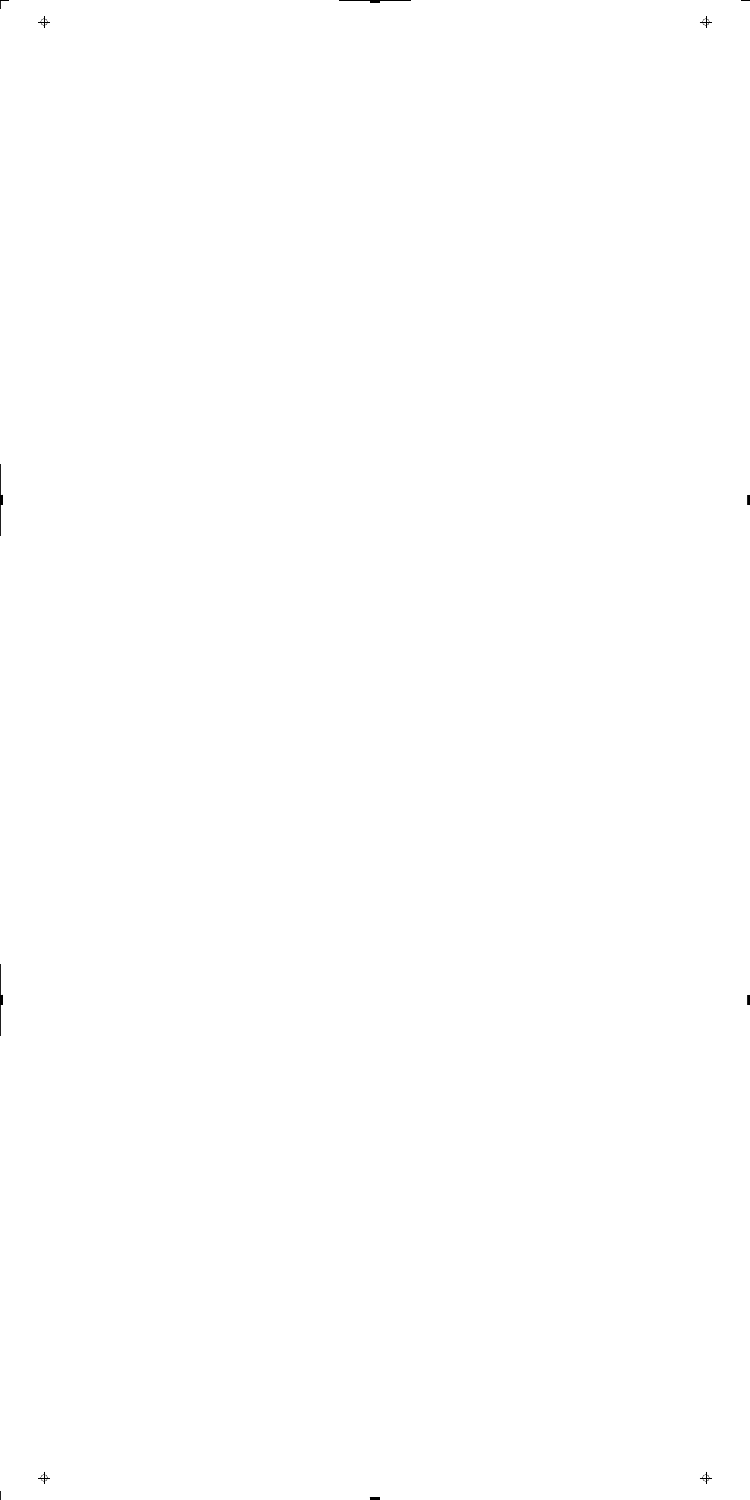Official Ballot<br>
Gubernatorial Primary Election<br>
July 19, 2022<br>
BS REP 18<br>
013-002 **July 19, 2022** 

## **State of Maryland, Somerset County Republican Ballot**

**Mary Beth Carozza Unopposed** 

| <b>House of Delegates</b><br><b>District 38A</b><br>Vote for 1 |                      |
|----------------------------------------------------------------|----------------------|
| $\circ$ Charles James Otto<br>Unopposed                        | <b>End of Ballot</b> |

| <b>Instructions</b>                                         | Governor / Lt. Governor           | <b>State's Attorney</b>              |
|-------------------------------------------------------------|-----------------------------------|--------------------------------------|
|                                                             | Vote for 1                        | Vote for 1                           |
| <b>Making Selections</b>                                    | <b>Dan Cox</b><br>$\circ$         | $\circ$ Wess Garner                  |
|                                                             | and<br><b>Gordana Schifanelli</b> | Unopposed                            |
|                                                             |                                   |                                      |
|                                                             | $\circ$ Robin Ficker              | <b>Clerk of the Circuit Court</b>    |
|                                                             | and<br>LeRoy F. Yegge, Jr.        | Vote for 1                           |
|                                                             |                                   | $\circ$ Charles T. Horner            |
|                                                             | $\circ$ Kelly Schulz              | Unopposed                            |
| Fill in the oval to the left of<br>the name of your choice. | and<br><b>Jeff Woolford</b>       |                                      |
| You must blacken the oval                                   |                                   | <b>Register of Wills</b>             |
| completely, and do not<br>make any marks outside of         | ○ Joe Werner                      | Vote for 1                           |
| the oval. You do not have                                   | and<br><b>Minh Thanh Luong</b>    | <b>Keith B. Ward</b><br>$\circ$      |
| to vote in every race.                                      |                                   | Unopposed                            |
|                                                             |                                   |                                      |
| Do not cross out or erase,                                  | <b>Comptroller</b>                | <b>Judge of the Orphans' Court</b>   |
| or your vote may not count.                                 | Vote for 1                        | Vote for up to 3                     |
| If you make a mistake or a<br>stray mark, you may ask for   | <b>Barry Glassman</b><br>$\circ$  | $\circ$ Kathleen L. Crossan          |
| a new ballot.                                               | Unopposed                         | Unopposed                            |
|                                                             |                                   | $\circ$ Libby Hall<br>Unopposed      |
|                                                             | <b>Attorney General</b>           |                                      |
|                                                             | Vote for 1                        | $\circ$ Stephen Willing<br>Unopposed |
|                                                             | <b>Michael Anthony Peroutka</b>   |                                      |
|                                                             | $\circ$ Jim Shalleck              |                                      |
|                                                             |                                   | <b>Sheriff</b>                       |
|                                                             | <b>U.S. Senator</b>               | Vote for 1                           |
|                                                             | Vote for 1                        | $\circ$ Marion Lee Brumley           |
|                                                             | <b>Chris Chaffee</b><br>$\circ$   | $\circ$ Ronald Howard                |
|                                                             | $\circ$ George Davis              |                                      |
|                                                             | <b>Nnabu Eze</b><br>O             | <b>Republican Central</b>            |
|                                                             | $\circ$ Lorie R. Friend           | <b>Committee</b>                     |
|                                                             | $\circ$ Reba A. Hawkins           | Vote for up to 9                     |
|                                                             | $\circ$ Jon McGreevey             | ○ Donald Alcorn                      |
|                                                             | ○ Joseph Perez                    | $\circ$ Jennifer Ward Barrett        |
|                                                             | $\circ$ Todd A. Puglisi           | $\circ$ William C. Benson            |
|                                                             | $\circ$ James Tarantin            | $\circ$ Clarence W. Heath            |
|                                                             | <b>John Thormann</b><br>$\circ$   | $\circ$ Mike Hipkiss                 |
|                                                             |                                   | $\circ$ Jeania M. Lankford           |
|                                                             | <b>Representative in Congress</b> | $\circ$ Richard K. Schneider         |
|                                                             | <b>District 1</b>                 | $\circ$ Suzanne Tawes Smith          |

**Vote for 1** 

**Andy Harris** Unopposed

**State Senator District 38** 

**Vote for 1** 

**Tammy Chaffey Truitt** 

**Darci W. Wilson**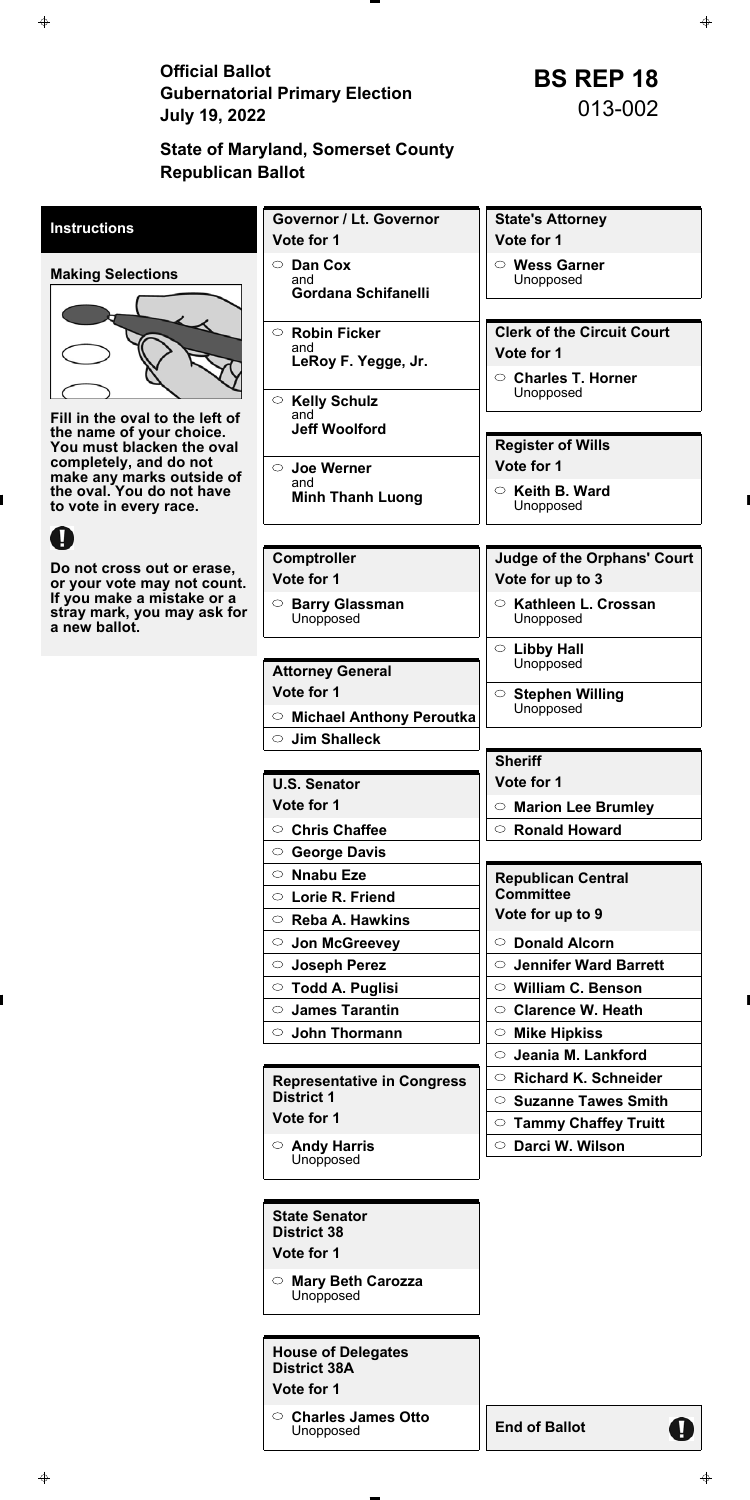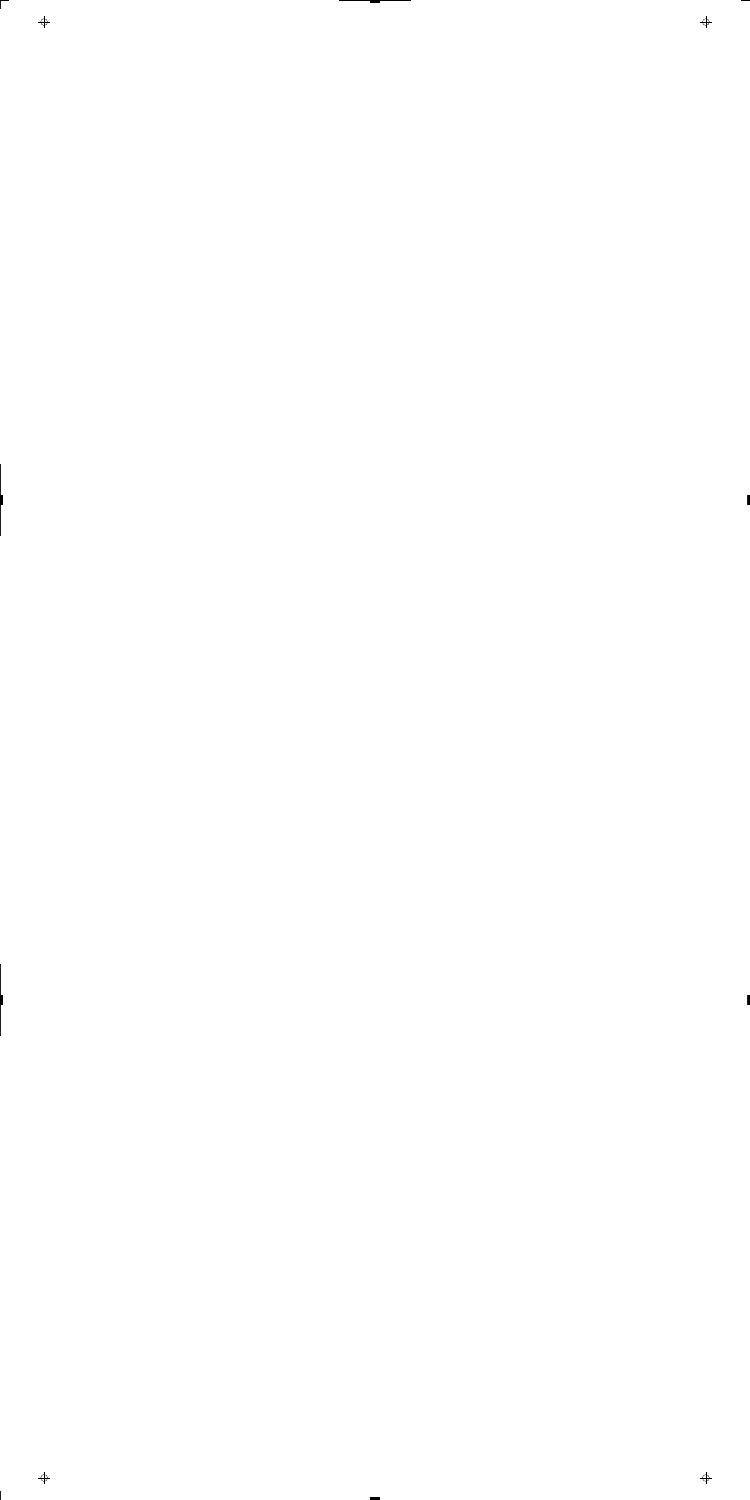Official Ballot<br>
Gubernatorial Primary Election<br>
July 19. 2022<br> **BS REP 19**<br>
013-003 **July 19, 2022** 

**State of Maryland, Somerset County Republican Ballot** 

| <b>House of Delegates</b><br><b>District 38A</b><br>Vote for 1 |                      |
|----------------------------------------------------------------|----------------------|
| $\circ$ Charles James Otto                                     | <b>End of Ballot</b> |
| Unopposed                                                      | Н                    |

| <b>Instructions</b>                                       | Governor / Lt. Governor                | <b>County Commissioner</b>              |
|-----------------------------------------------------------|----------------------------------------|-----------------------------------------|
|                                                           | Vote for 1                             | <b>District 4</b>                       |
|                                                           | <b>Dan Cox</b><br>$\circ$              | Vote for 1                              |
| <b>Making Selections</b>                                  | and<br><b>Gordana Schifanelli</b>      | <b>Charles W. Laird</b><br>$\circ$      |
|                                                           |                                        | Unopposed                               |
|                                                           | <b>Robin Ficker</b><br>$\circ$         |                                         |
|                                                           | and<br>LeRoy F. Yegge, Jr.             | <b>State's Attorney</b>                 |
|                                                           |                                        | Vote for 1                              |
|                                                           | $\circ$<br><b>Kelly Schulz</b>         | $\circ$ Wess Garner                     |
| Fill in the oval to the left of                           | and<br><b>Jeff Woolford</b>            | Unopposed                               |
| the name of your choice.<br>You must blacken the oval     |                                        |                                         |
| completely, and do not<br>make any marks outside of       | $\circ$ Joe Werner                     | <b>Clerk of the Circuit Court</b>       |
| the oval. You do not have                                 | and<br><b>Minh Thanh Luong</b>         | Vote for 1                              |
| to vote in every race.                                    |                                        | $\circ$ Charles T. Horner               |
|                                                           |                                        | Unopposed                               |
|                                                           | <b>Comptroller</b>                     |                                         |
| Do not cross out or erase,<br>or your vote may not count. | Vote for 1                             | <b>Register of Wills</b>                |
| If you make a mistake or a<br>stray mark, you may ask for | <b>Barry Glassman</b><br>$\circ$       | Vote for 1                              |
| a new ballot.                                             | Unopposed                              | $\circ$ Keith B. Ward                   |
|                                                           |                                        | Unopposed                               |
|                                                           | <b>Attorney General</b>                |                                         |
|                                                           | Vote for 1                             | <b>Judge of the Orphans' Court</b>      |
|                                                           | $\circ$ Michael Anthony Peroutka       | Vote for up to 3                        |
|                                                           | <b>Jim Shalleck</b><br>$\circ$         | ○ Kathleen L. Crossan                   |
|                                                           |                                        | Unopposed                               |
|                                                           | <b>U.S. Senator</b>                    | $\circ$ Libby Hall                      |
|                                                           | Vote for 1                             | Unopposed                               |
|                                                           | <b>Chris Chaffee</b><br>$\circ$        | $\circ$ Stephen Willing                 |
|                                                           | <b>George Davis</b><br>$\circ$         | Unopposed                               |
|                                                           | <b>Nnabu Eze</b><br>$\circ$            |                                         |
|                                                           | $\circ$ Lorie R. Friend                | <b>Sheriff</b>                          |
|                                                           | $\circ$ Reba A. Hawkins                | Vote for 1                              |
|                                                           | $\circ$ Jon McGreevey                  | <b>Marion Lee Brumley</b><br>$\circ$    |
|                                                           | ○ Joseph Perez                         | $\circ$ Ronald Howard                   |
|                                                           | <b>Todd A. Puglisi</b>                 |                                         |
|                                                           | <b>James Tarantin</b><br>$\circ$       | <b>Republican Central</b>               |
|                                                           | <b>John Thormann</b><br>$\circ$        | <b>Committee</b>                        |
|                                                           |                                        | Vote for up to 9                        |
|                                                           | <b>Representative in Congress</b>      | <b>Donald Alcorn</b><br>$\circ$         |
|                                                           | <b>District 1</b>                      | <b>Jennifer Ward Barrett</b><br>$\circ$ |
|                                                           | Vote for 1                             | $\circ$ William C. Benson               |
|                                                           | $\circ$ Andy Harris<br>Unopposed       | <b>Clarence W. Heath</b><br>$\circ$     |
|                                                           |                                        | <b>Mike Hipkiss</b><br>$\circ$          |
|                                                           |                                        | Jeania M. Lankford<br>$\circ$           |
|                                                           | <b>State Senator</b>                   | <b>Richard K. Schneider</b><br>$\circ$  |
|                                                           | <b>District 38</b>                     | $\circ$ Suzanne Tawes Smith             |
|                                                           | Vote for 1                             | $\circ$ Tammy Chaffey Truitt            |
|                                                           | $\circ$ Mary Beth Carozza<br>Unopposed | ○ Darci W. Wilson                       |
|                                                           |                                        |                                         |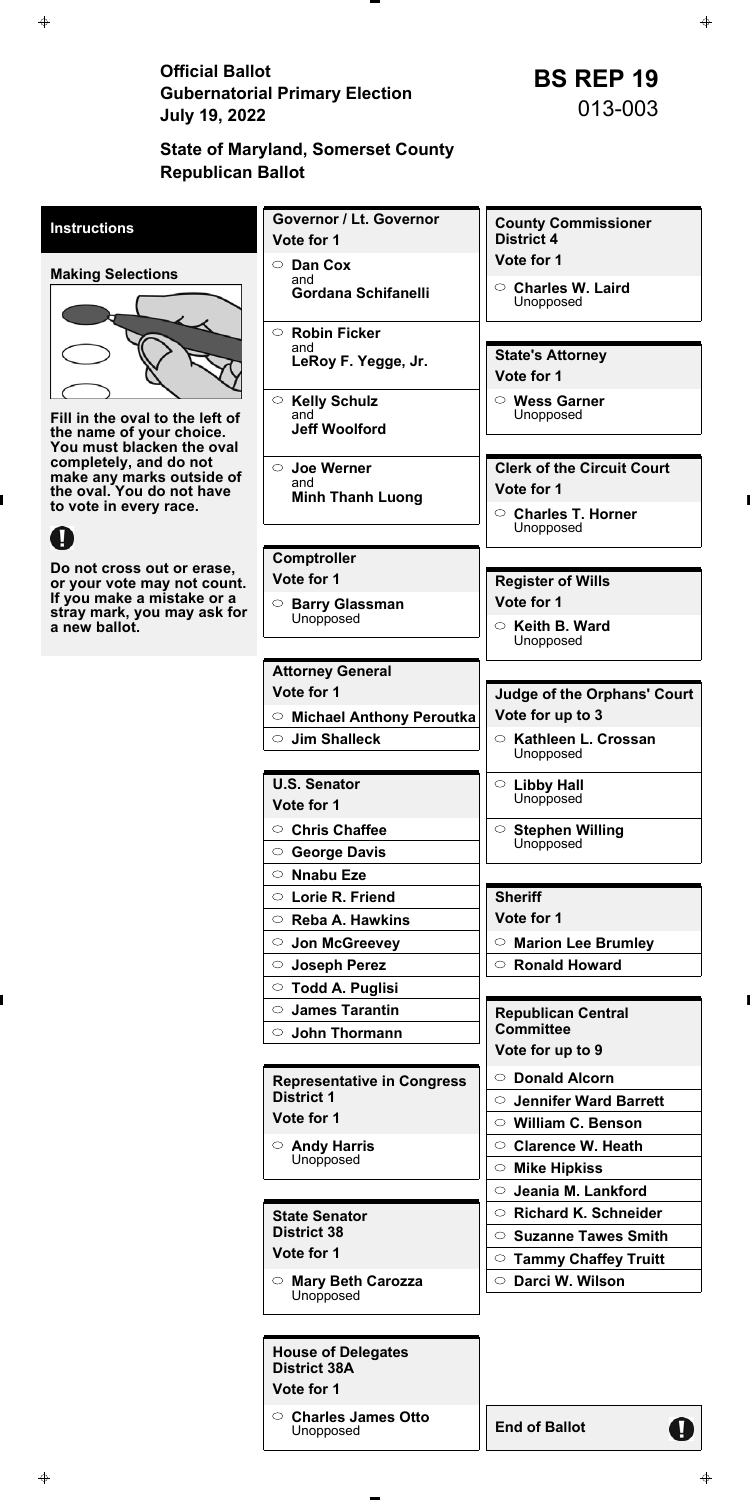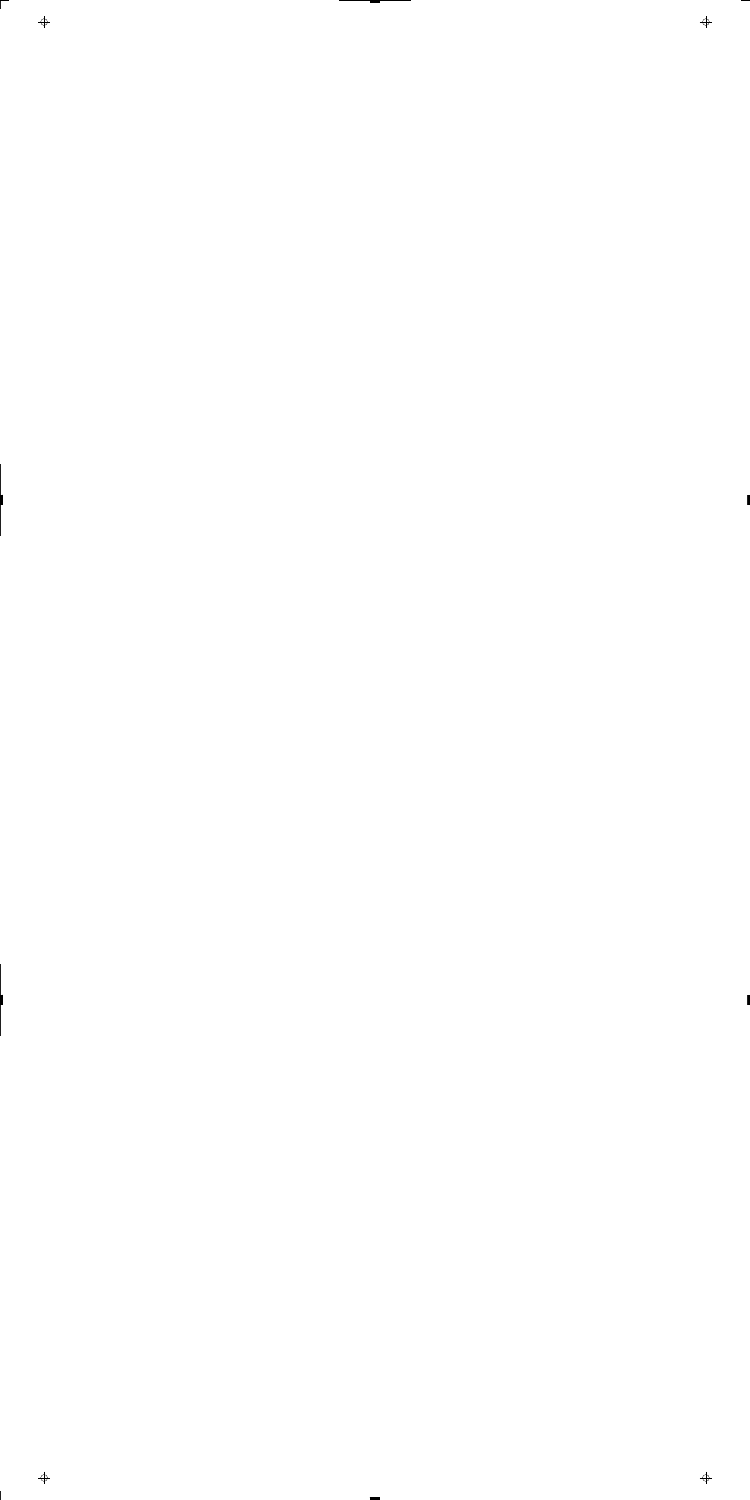Official Ballot<br>
Gubernatorial Primary Election<br>
July 19. 2022<br> **BS REP 20**<br>
014-001 **July 19, 2022** 

# **State of Maryland, Somerset County Republican Ballot**

| <b>House of Delegates</b><br><b>District 38A</b><br>Vote for 1 |                      |
|----------------------------------------------------------------|----------------------|
| $\circ$ Charles James Otto                                     | <b>End of Ballot</b> |
| Unopposed                                                      | Н                    |

| <b>Instructions</b>                                         | <b>Governor / Lt. Governor</b>          | <b>County Commissioner</b>                              |
|-------------------------------------------------------------|-----------------------------------------|---------------------------------------------------------|
|                                                             | Vote for 1                              | <b>District 3</b>                                       |
| <b>Making Selections</b>                                    | $\circ$ Dan Cox                         | Vote for 1                                              |
|                                                             | and<br><b>Gordana Schifanelli</b>       | $\circ$ Eldon S. Willing                                |
|                                                             |                                         | Unopposed                                               |
|                                                             | $\circ$ Robin Ficker                    |                                                         |
|                                                             | and<br>LeRoy F. Yegge, Jr.              | <b>State's Attorney</b>                                 |
|                                                             |                                         | Vote for 1                                              |
|                                                             | $\circ$ Kelly Schulz                    | $\circ$ Wess Garner                                     |
| Fill in the oval to the left of<br>the name of your choice. | and<br><b>Jeff Woolford</b>             | Unopposed                                               |
| You must blacken the oval                                   |                                         |                                                         |
| completely, and do not<br>make any marks outside of         | $\circ$ Joe Werner                      | <b>Clerk of the Circuit Court</b>                       |
| the oval. You do not have                                   | and<br><b>Minh Thanh Luong</b>          | Vote for 1                                              |
| to vote in every race.                                      |                                         | ○ Charles T. Horner                                     |
|                                                             |                                         | Unopposed                                               |
| Do not cross out or erase,                                  | Comptroller                             |                                                         |
| or your vote may not count.                                 | Vote for 1                              | <b>Register of Wills</b>                                |
| If you make a mistake or a<br>stray mark, you may ask for   | ○ Barry Glassman                        | Vote for 1                                              |
| a new ballot.                                               | Unopposed                               | $\circ$ Keith B. Ward                                   |
|                                                             |                                         | Unopposed                                               |
|                                                             | <b>Attorney General</b>                 |                                                         |
|                                                             | Vote for 1                              | <b>Judge of the Orphans' Court</b>                      |
|                                                             | ○ Michael Anthony Peroutka              | Vote for up to 3                                        |
|                                                             | <b>Jim Shalleck</b>                     | $\circlearrowright$<br>Kathleen L. Crossan<br>Unopposed |
|                                                             |                                         |                                                         |
|                                                             | <b>U.S. Senator</b>                     | $\circ$ Libby Hall<br>Unopposed                         |
|                                                             | Vote for 1                              |                                                         |
|                                                             | $\circ$ Chris Chaffee                   | $\circ$ Stephen Willing<br>Unopposed                    |
|                                                             | ○ George Davis                          |                                                         |
|                                                             | $\circ$ Nnabu Eze                       |                                                         |
|                                                             | $\circ$ Lorie R. Friend                 | <b>Sheriff</b><br>Vote for 1                            |
|                                                             | $\circ$ Reba A. Hawkins                 |                                                         |
|                                                             | ○ Jon McGreevey<br>○ Joseph Perez       | $\circ$ Marion Lee Brumley<br>$\circ$ Ronald Howard     |
|                                                             | ○ Todd A. Puglisi                       |                                                         |
|                                                             | $\circ$ James Tarantin                  | <b>Republican Central</b>                               |
|                                                             | $\circ$ John Thormann                   | <b>Committee</b>                                        |
|                                                             |                                         | Vote for up to 9                                        |
|                                                             | <b>Representative in Congress</b>       | ○ Donald Alcorn                                         |
|                                                             | <b>District 1</b>                       | <b>Jennifer Ward Barrett</b><br>$\circ$                 |
|                                                             | Vote for 1                              | $\circ$ William C. Benson                               |
|                                                             | $\circ$ Andy Harris                     | <b>Clarence W. Heath</b>                                |
|                                                             | Unopposed                               | $\circ$ Mike Hipkiss                                    |
|                                                             |                                         | $\circ$ Jeania M. Lankford                              |
|                                                             | <b>State Senator</b>                    | $\circ$ Richard K. Schneider                            |
|                                                             | <b>District 38</b>                      | $\circ$ Suzanne Tawes Smith                             |
|                                                             | Vote for 1                              | <b>Tammy Chaffey Truitt</b><br>$\circ$                  |
|                                                             |                                         |                                                         |
|                                                             | ○ <b>Mary Beth Carozza</b><br>Unopposed | Darci W. Wilson<br>$\circ$                              |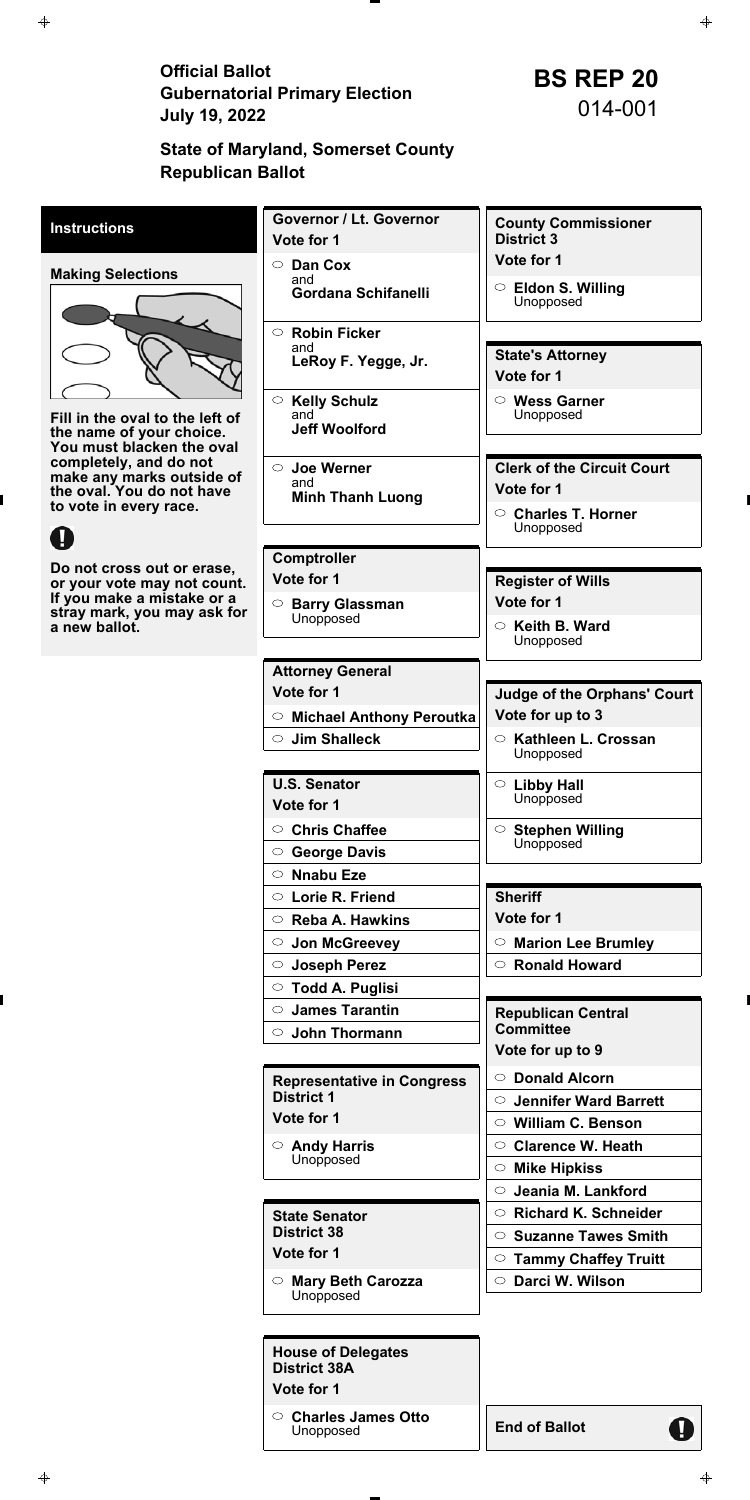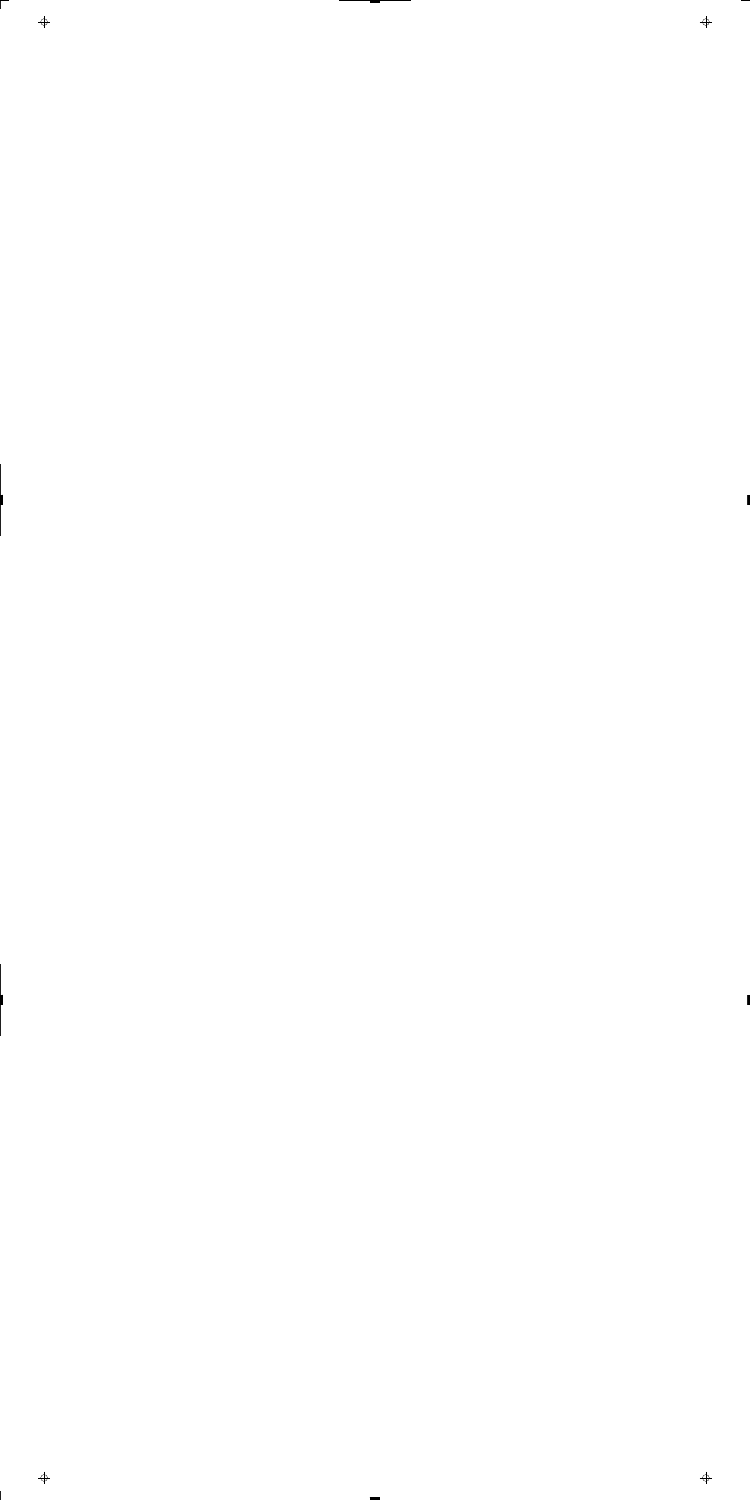Official Ballot<br>
Gubernatorial Primary Election<br>
July 19. 2022<br> **BS REP 21**<br>
015-001 **July 19, 2022** 

# **State of Maryland, Somerset County Republican Ballot**

| <b>House of Delegates</b><br><b>District 38A</b><br>Vote for 1 |                      |
|----------------------------------------------------------------|----------------------|
| $\circ$ Charles James Otto                                     | <b>End of Ballot</b> |
| Unopposed                                                      | Н                    |

| <b>Instructions</b>                                         | Governor / Lt. Governor                | <b>County Commissioner</b>              |
|-------------------------------------------------------------|----------------------------------------|-----------------------------------------|
|                                                             | Vote for 1                             | <b>District 2</b>                       |
| <b>Making Selections</b>                                    | $\circ$ Dan Cox                        | Vote for 1                              |
|                                                             | and<br><b>Gordana Schifanelli</b>      | $\circ$ Caleb M. Shores                 |
|                                                             |                                        | ○ Darryl K. Webster                     |
|                                                             | $\circ$ Robin Ficker                   |                                         |
|                                                             | and<br>LeRoy F. Yegge, Jr.             | <b>State's Attorney</b>                 |
|                                                             |                                        | Vote for 1                              |
|                                                             | $\circ$ Kelly Schulz                   | $\circ$ Wess Garner                     |
| Fill in the oval to the left of<br>the name of your choice. | and<br><b>Jeff Woolford</b>            | Unopposed                               |
| You must blacken the oval                                   |                                        |                                         |
| completely, and do not<br>make any marks outside of         | $\circ$ Joe Werner                     | <b>Clerk of the Circuit Court</b>       |
| the oval. You do not have                                   | and<br><b>Minh Thanh Luong</b>         | Vote for 1                              |
| to vote in every race.                                      |                                        | $\circ$ Charles T. Horner               |
|                                                             |                                        | Unopposed                               |
|                                                             | <b>Comptroller</b>                     |                                         |
| Do not cross out or erase,<br>or your vote may not count.   | Vote for 1                             | <b>Register of Wills</b>                |
| If you make a mistake or a                                  | ○ Barry Glassman                       | Vote for 1                              |
| stray mark, you may ask for<br>a new ballot.                | Unopposed                              | $\circ$ Keith B. Ward                   |
|                                                             |                                        | Unopposed                               |
|                                                             | <b>Attorney General</b>                |                                         |
|                                                             | Vote for 1                             | <b>Judge of the Orphans' Court</b>      |
|                                                             | $\circ$ Michael Anthony Peroutka       | Vote for up to 3                        |
|                                                             | $\circ$ Jim Shalleck                   | $\circ$ Kathleen L. Crossan             |
|                                                             |                                        | Unopposed                               |
|                                                             | <b>U.S. Senator</b>                    | $\circ$ Libby Hall                      |
|                                                             | Vote for 1                             | Unopposed                               |
|                                                             | <b>Chris Chaffee</b><br>$\circ$        | $\circ$ Stephen Willing                 |
|                                                             | $\circ$ George Davis                   | Unopposed                               |
|                                                             | $\circ$ Nnabu Eze                      |                                         |
|                                                             | $\circ$ Lorie R. Friend                | <b>Sheriff</b>                          |
|                                                             | $\circ$ Reba A. Hawkins                | Vote for 1                              |
|                                                             | ○ Jon McGreevey                        | $\circ$ Marion Lee Brumley              |
|                                                             | ○ Joseph Perez                         | $\circ$ Ronald Howard                   |
|                                                             | $\circ$ Todd A. Puglisi                |                                         |
|                                                             | $\circ$ James Tarantin                 | <b>Republican Central</b>               |
|                                                             | $\circ$ John Thormann                  | <b>Committee</b>                        |
|                                                             |                                        | Vote for up to 9                        |
|                                                             | <b>Representative in Congress</b>      | $\circ$ Donald Alcorn                   |
|                                                             | <b>District 1</b>                      | <b>Jennifer Ward Barrett</b><br>$\circ$ |
|                                                             | Vote for 1                             | $\circ$ William C. Benson               |
|                                                             | $\circ$ Andy Harris                    | <b>Clarence W. Heath</b><br>○.          |
|                                                             | Unopposed                              | $\circ$ Mike Hipkiss                    |
|                                                             |                                        | Jeania M. Lankford<br>$\circ$           |
|                                                             | <b>State Senator</b>                   | $\circ$ Richard K. Schneider            |
|                                                             | <b>District 38</b>                     | $\circ$ Suzanne Tawes Smith             |
|                                                             |                                        |                                         |
|                                                             | Vote for 1                             | <b>Tammy Chaffey Truitt</b><br>$\circ$  |
|                                                             | $\circ$ Mary Beth Carozza<br>Unopposed | O Darci W. Wilson                       |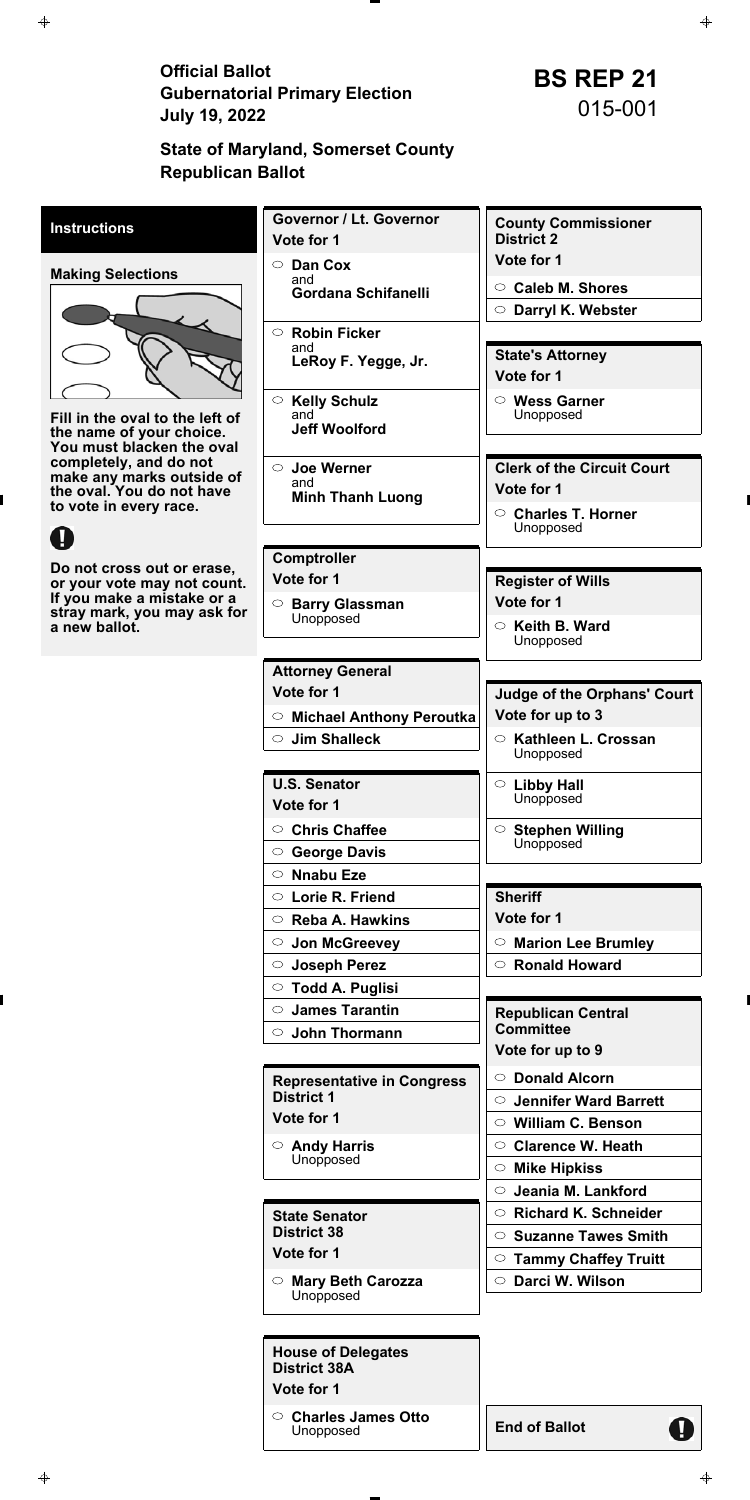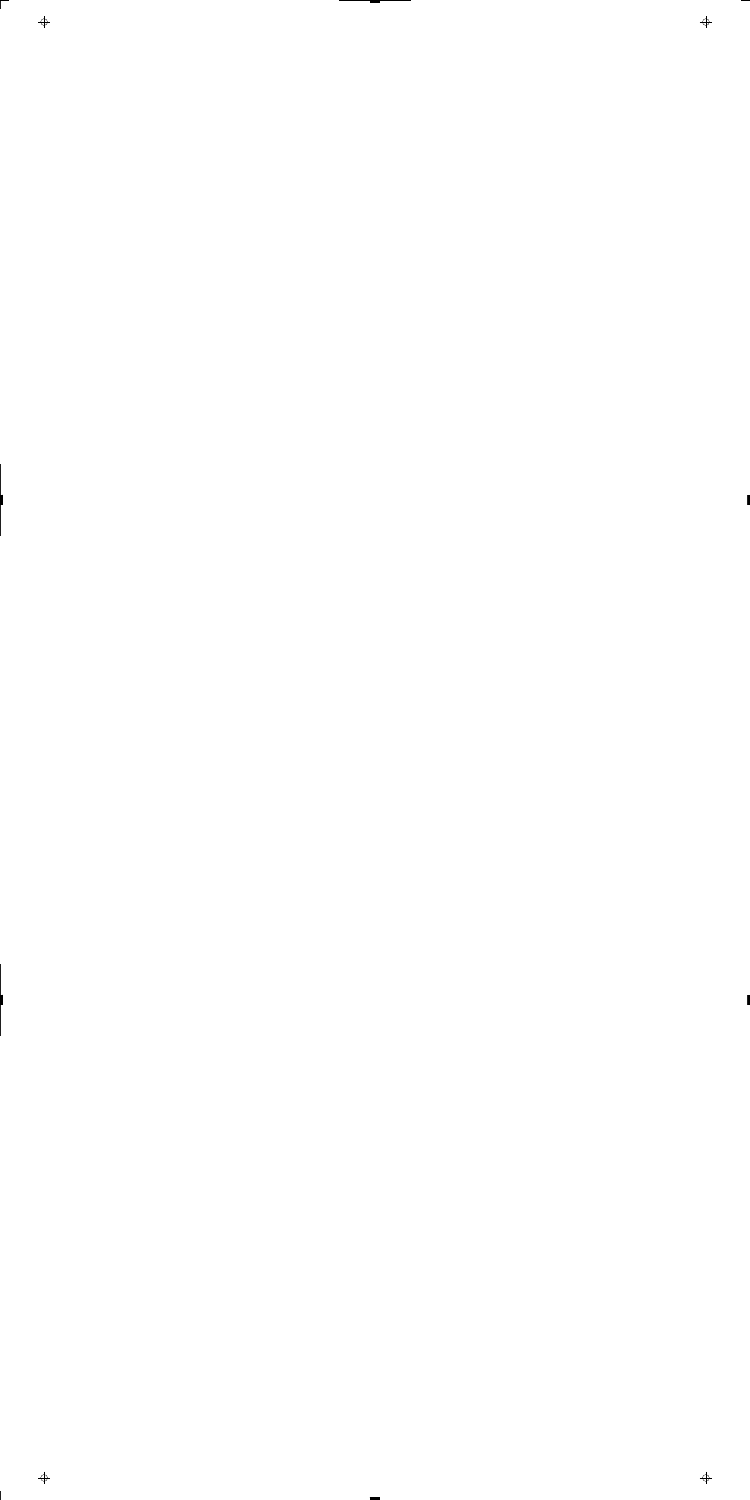Official Ballot<br>
Gubernatorial Primary Election<br>
July 19, 2022<br>
BS REP 22<br>
015-002 **July 19, 2022** 

# **State of Maryland, Somerset County Republican Ballot**

| <b>House of Delegates</b><br><b>District 38A</b><br>Vote for 1 |                      |
|----------------------------------------------------------------|----------------------|
| $\circ$ Charles James Otto<br>Unopposed                        | <b>End of Ballot</b> |

| <b>Instructions</b>                                       | <b>Governor / Lt. Governor</b>    | <b>State's Attorney</b>            |
|-----------------------------------------------------------|-----------------------------------|------------------------------------|
|                                                           | Vote for 1                        | Vote for 1                         |
| <b>Making Selections</b>                                  | <b>Dan Cox</b><br>$\circ$         | $\circ$ Wess Garner                |
|                                                           | and<br><b>Gordana Schifanelli</b> | Unopposed                          |
|                                                           |                                   |                                    |
|                                                           | $\circ$ Robin Ficker              | <b>Clerk of the Circuit Court</b>  |
|                                                           | and<br>LeRoy F. Yegge, Jr.        | Vote for 1                         |
|                                                           |                                   | $\circ$ Charles T. Horner          |
|                                                           | $\circ$ Kelly Schulz              | Unopposed                          |
| Fill in the oval to the left of                           | and<br><b>Jeff Woolford</b>       |                                    |
| the name of your choice.<br>You must blacken the oval     |                                   | <b>Register of Wills</b>           |
| completely, and do not                                    | ○ Joe Werner                      | Vote for 1                         |
| make any marks outside of<br>the oval. You do not have    | and<br><b>Minh Thanh Luong</b>    | Keith B. Ward<br>O                 |
| to vote in every race.                                    |                                   | Unopposed                          |
|                                                           |                                   |                                    |
|                                                           | <b>Comptroller</b>                | <b>Judge of the Orphans' Court</b> |
| Do not cross out or erase,<br>or your vote may not count. | Vote for 1                        | Vote for up to 3                   |
| If you make a mistake or a                                | $\circ$ Barry Glassman            | ○ Kathleen L. Crossan              |
| stray mark, you may ask for<br>a new ballot.              | Unopposed                         | Unopposed                          |
|                                                           |                                   | $\circ$ Libby Hall                 |
|                                                           | <b>Attorney General</b>           | Unopposed                          |
|                                                           | Vote for 1                        | $\circ$ Stephen Willing            |
|                                                           | <b>Michael Anthony Peroutka</b>   | Unopposed                          |
|                                                           | $\circ$ Jim Shalleck              |                                    |
|                                                           |                                   | <b>Sheriff</b>                     |
|                                                           | <b>U.S. Senator</b>               | Vote for 1                         |
|                                                           | Vote for 1                        | <b>Marion Lee Brumley</b>          |
|                                                           | $\circ$ Chris Chaffee             | $\circ$ Ronald Howard              |
|                                                           | $\circ$ George Davis              |                                    |
|                                                           | $\circ$ Nnabu Eze                 | <b>Republican Central</b>          |
|                                                           | $\circ$ Lorie R. Friend           | <b>Committee</b>                   |
|                                                           | $\circ$ Reba A. Hawkins           | Vote for up to 9                   |
|                                                           | $\circ$ Jon McGreevey             | ○ Donald Alcorn                    |
|                                                           | $\circ$ Joseph Perez              | $\circ$ Jennifer Ward Barrett      |
|                                                           | $\circ$ Todd A. Puglisi           | $\circ$ William C. Benson          |
|                                                           | $\circ$ James Tarantin            | $\circ$ Clarence W. Heath          |
|                                                           | <b>John Thormann</b><br>$\circ$   | $\circ$ Mike Hipkiss               |
|                                                           |                                   | $\circ$ Jeania M. Lankford         |
|                                                           | <b>Representative in Congress</b> | $\circ$ Richard K. Schneider       |
|                                                           | <b>District 1</b>                 | $\circ$ Suzanne Tawes Smith        |

**Vote for 1** 

**Andy Harris** Unopposed

**State Senator District 38** 

**Vote for 1** 

**Mary Beth Carozza** Unopposed

**Tammy Chaffey Truitt** 

**Darci W. Wilson**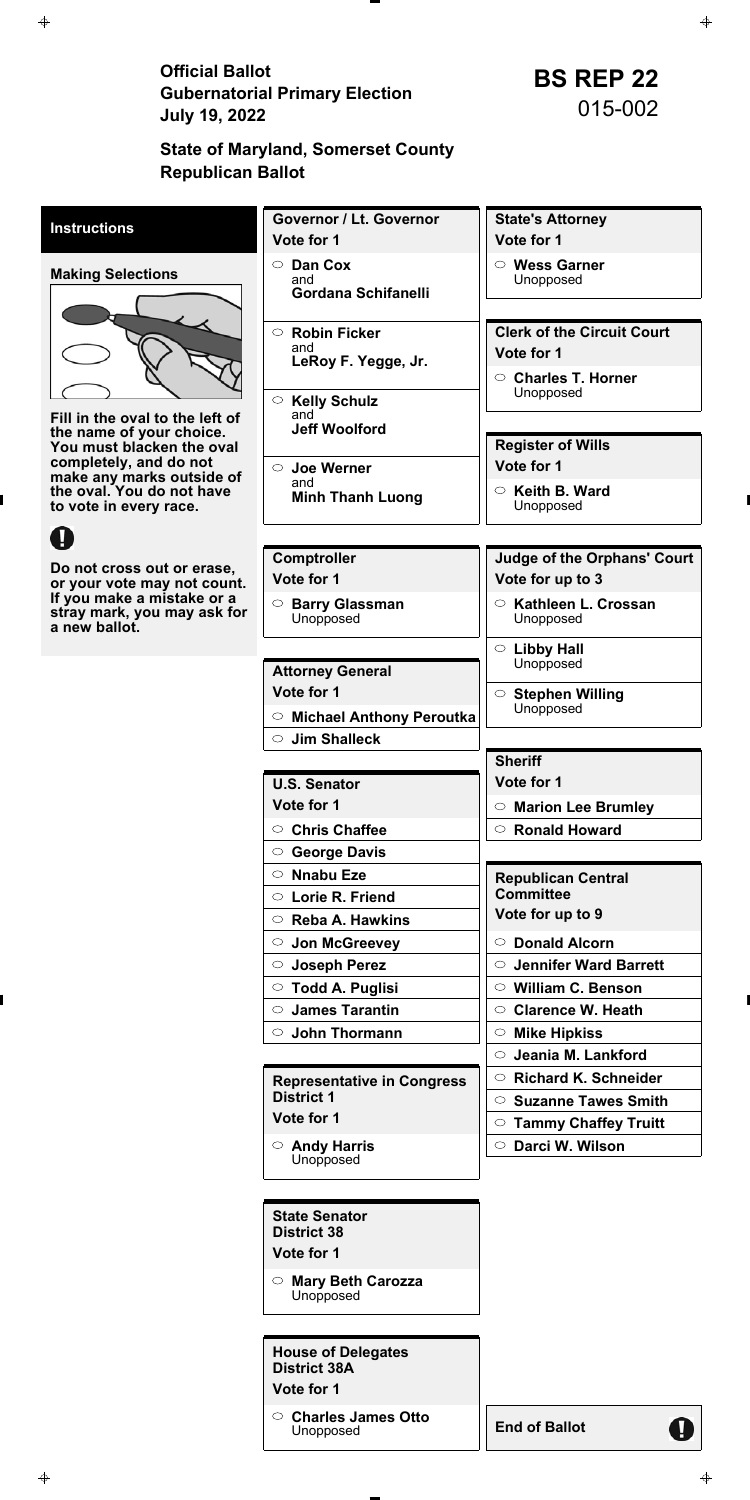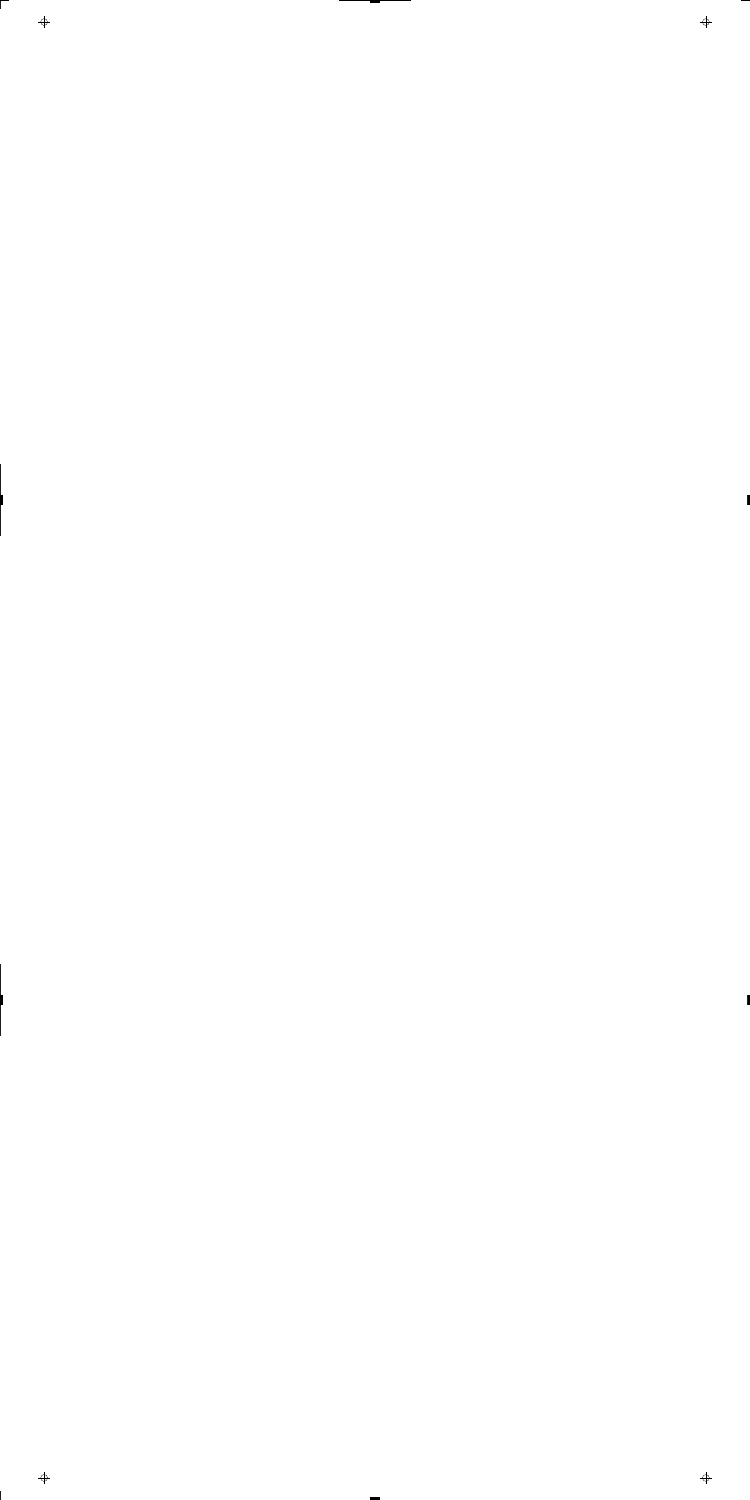Official Ballot<br>
Gubernatorial Primary Election<br>
July 19. 2022<br> **BS REP 23**<br>
015-003 **July 19, 2022** 

**State of Maryland, Somerset County Republican Ballot** 

| <b>House of Delegates</b><br><b>District 38A</b><br>Vote for 1 |                      |
|----------------------------------------------------------------|----------------------|
| $\circ$ Charles James Otto                                     | <b>End of Ballot</b> |
| Unopposed                                                      | Н                    |

| <b>Instructions</b>                                         | Governor / Lt. Governor<br>Vote for 1                            | <b>County Commissioner</b><br><b>District 4</b>  |
|-------------------------------------------------------------|------------------------------------------------------------------|--------------------------------------------------|
| <b>Making Selections</b>                                    | Dan Cox<br>$\circ$                                               | Vote for 1                                       |
|                                                             | and<br><b>Gordana Schifanelli</b>                                | <b>Charles W. Laird</b><br>$\circ$<br>Unopposed  |
|                                                             | $\circ$ Robin Ficker                                             |                                                  |
|                                                             | and<br>LeRoy F. Yegge, Jr.                                       | <b>State's Attorney</b><br>Vote for 1            |
| Fill in the oval to the left of<br>the name of your choice. | $\bigcirc$<br><b>Kelly Schulz</b><br>and<br><b>Jeff Woolford</b> | $\circ$ Wess Garner<br>Unopposed                 |
| You must blacken the oval<br>completely, and do not         |                                                                  |                                                  |
| make any marks outside of                                   | ○ Joe Werner<br>and                                              | <b>Clerk of the Circuit Court</b>                |
| the oval. You do not have<br>to vote in every race.         | <b>Minh Thanh Luong</b>                                          | Vote for 1                                       |
|                                                             |                                                                  | <b>Charles T. Horner</b><br>$\circ$<br>Unopposed |
|                                                             | <b>Comptroller</b>                                               |                                                  |
| Do not cross out or erase,<br>or your vote may not count.   | Vote for 1                                                       | <b>Register of Wills</b>                         |
| If you make a mistake or a<br>stray mark, you may ask for   | <b>Barry Glassman</b><br>$\circ$                                 | Vote for 1                                       |
| a new ballot.                                               | Unopposed                                                        | $\circ$ Keith B. Ward<br>Unopposed               |
|                                                             | <b>Attorney General</b>                                          |                                                  |
|                                                             | Vote for 1                                                       | <b>Judge of the Orphans' Court</b>               |
|                                                             | $\circ$ Michael Anthony Peroutka                                 | Vote for up to 3                                 |
|                                                             | $\circ$ Jim Shalleck                                             | $\circ$ Kathleen L. Crossan<br>Unopposed         |
|                                                             | <b>U.S. Senator</b>                                              | $\circ$ Libby Hall                               |
|                                                             | Vote for 1                                                       | Unopposed                                        |
|                                                             | $\circ$ Chris Chaffee                                            | <b>Stephen Willing</b>                           |
|                                                             | $\circ$ George Davis                                             | Unopposed                                        |
|                                                             | $\circ$ Nnabu Eze                                                |                                                  |
|                                                             | $\circ$ Lorie R. Friend                                          | <b>Sheriff</b>                                   |
|                                                             | $\circ$ Reba A. Hawkins                                          | Vote for 1                                       |
|                                                             | ○ Jon McGreevey                                                  | <b>Marion Lee Brumley</b><br>$\circ$             |
|                                                             | ○ Joseph Perez                                                   | $\circ$ Ronald Howard                            |
|                                                             | $\circ$ Todd A. Puglisi                                          |                                                  |
|                                                             | $\circ$ James Tarantin                                           | <b>Republican Central</b>                        |
|                                                             | $\circ$ John Thormann                                            | <b>Committee</b><br>Vote for up to 9             |
|                                                             |                                                                  | O Donald Alcorn                                  |
|                                                             | <b>Representative in Congress</b><br><b>District 1</b>           | <b>Jennifer Ward Barrett</b><br>$\circ$          |
|                                                             | Vote for 1                                                       | $\circ$ William C. Benson                        |
|                                                             | $\circ$ Andy Harris                                              | <b>Clarence W. Heath</b><br>$\circ$              |
|                                                             | Unopposed                                                        | $\circ$ Mike Hipkiss                             |
|                                                             |                                                                  | $\circ$ Jeania M. Lankford                       |
|                                                             | <b>State Senator</b>                                             | $\circ$ Richard K. Schneider                     |
|                                                             | <b>District 38</b>                                               | <b>Suzanne Tawes Smith</b><br>$\circ$            |
|                                                             | Vote for 1                                                       | $\circ$ Tammy Chaffey Truitt                     |
|                                                             | ○ Mary Beth Carozza                                              | ○ Darci W. Wilson                                |
|                                                             | Unopposed                                                        |                                                  |

 $\spadesuit$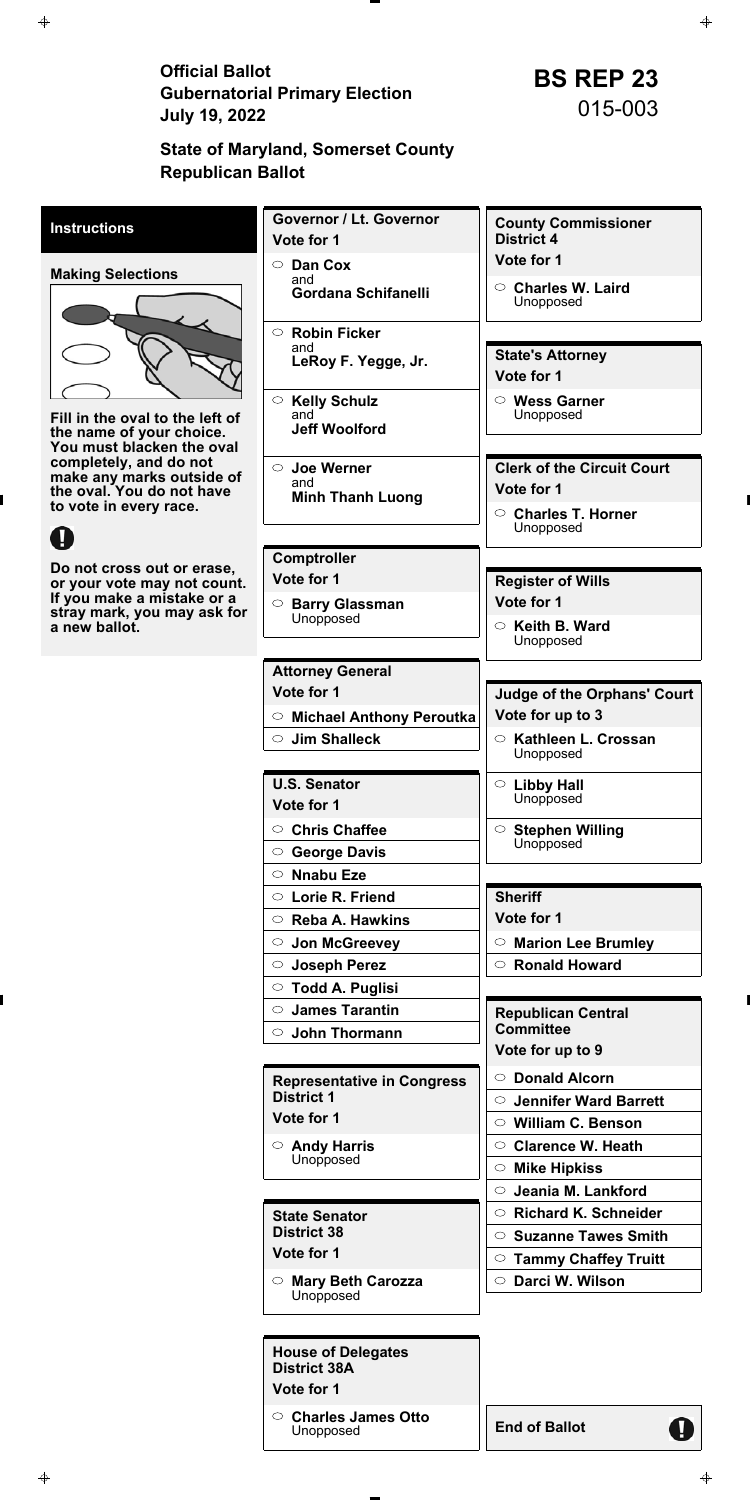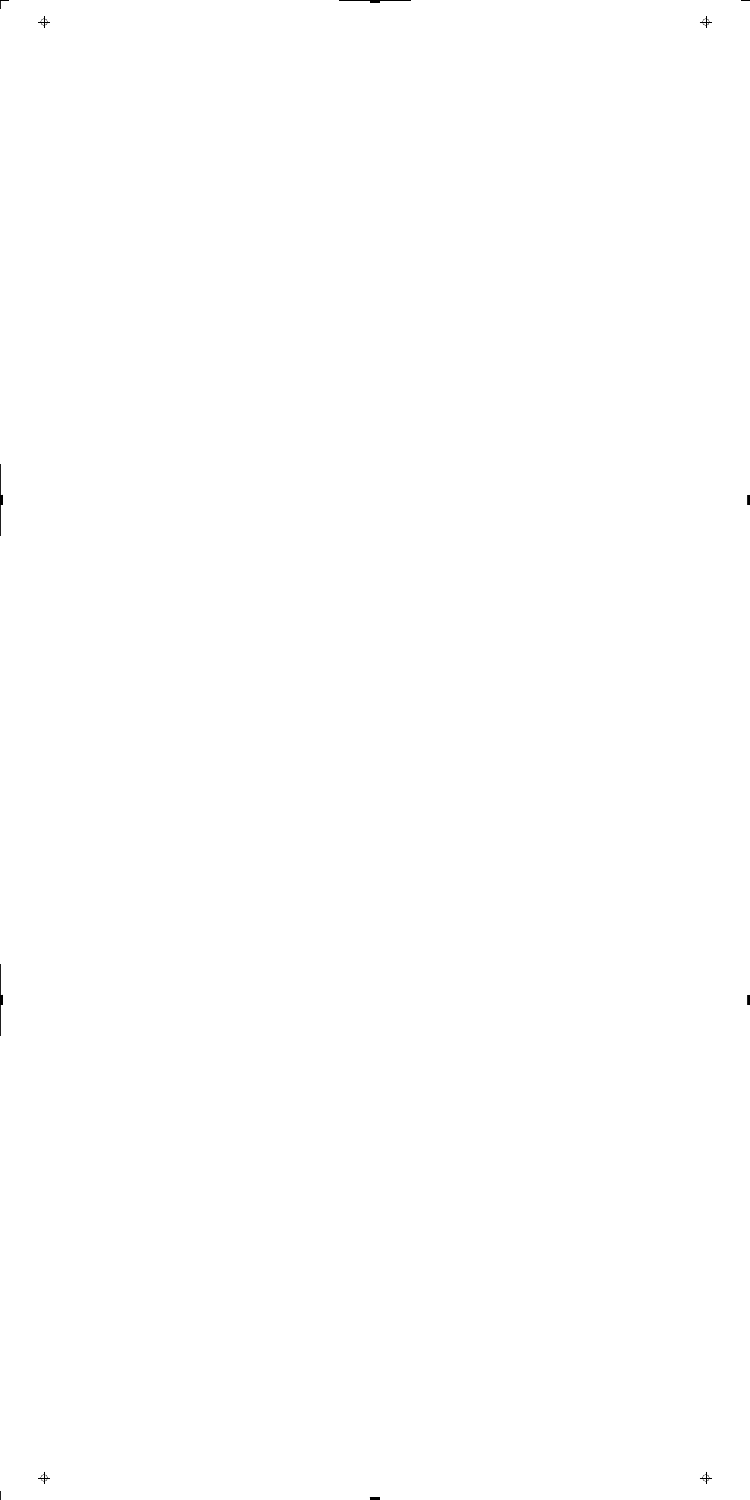Official Ballot<br>
Gubernatorial Primary Election<br>
July 19 2022<br> **BS DEM 1**<br>
001-001 **July 19, 2022** 

# **State of Maryland, Somerset County Democratic Ballot**

**End of Ballot** 

Ø

| <b>Instructions</b>                                                                      | <b>Governor / Lt. Governor</b><br>Vote for 1                | <b>State Senator</b><br><b>District 38</b>                        |
|------------------------------------------------------------------------------------------|-------------------------------------------------------------|-------------------------------------------------------------------|
| <b>Making Selections</b>                                                                 | $\circ$ Rushern L. Baker, III                               | Vote for 1                                                        |
|                                                                                          | and<br><b>Nancy Navarro</b>                                 | $\circ$ Michele Gregory<br>Unopposed                              |
|                                                                                          | $\circ$ Jon Baron                                           |                                                                   |
|                                                                                          | and<br><b>Natalie Williams</b>                              | <b>House of Delegates</b><br><b>District 38A</b>                  |
|                                                                                          | <b>Peter Franchot</b><br>$\circ$                            | Vote for 1                                                        |
| Fill in the oval to the left of<br>the name of your choice.<br>You must blacken the oval | and<br><b>Monique Anderson-Walker</b>                       | <b>Todd J. Nock</b><br>$\circ$<br>Unopposed                       |
| completely, and do not<br>make any marks outside of                                      | Douglas F. Gansler<br>$\circ$                               |                                                                   |
| the oval. You do not have<br>to vote in every race.                                      | and<br><b>Candace Hollingsworth</b>                         | <b>Clerk of the Circuit Court</b><br>Vote for 1                   |
|                                                                                          | $\circ$ Ralph W. Jaffe                                      | $\circ$ Lisa Stacey                                               |
| Do not cross out or erase,<br>or your vote may not count.                                | and<br><b>Mark Greben</b>                                   | Unopposed                                                         |
| If you make a mistake or a<br>stray mark, you may ask for<br>a new ballot.               | $\circ$ Ashwani Jain<br>and<br><b>LaTrece Hawkins Lytes</b> | <b>Democratic Central</b><br><b>Committee</b><br>Vote for up to 6 |
|                                                                                          | $\circ$ John King<br>and                                    | No more than half of the<br>members can be elected                |
|                                                                                          | <b>Michelle Daugherty Siri</b>                              | from the same gender.                                             |
|                                                                                          | $\circ$ Wes Moore<br>and<br><b>Aruna Miller</b>             | <b>Amanda L. Clark</b><br>$\circ$<br>Female                       |
|                                                                                          |                                                             | ○ Troy L. Gale                                                    |
|                                                                                          | $\circ$ Tom Perez<br>and                                    | Male                                                              |
|                                                                                          | <b>Shannon Sneed</b>                                        | <b>Nomination Vacant</b>                                          |
|                                                                                          |                                                             | <b>Nomination Vacant</b>                                          |
|                                                                                          | $\circ$ Jerome M. Segal<br>and                              | <b>Nomination Vacant</b>                                          |
|                                                                                          | Justinian M. Dispenza                                       | <b>Nomination Vacant</b>                                          |
|                                                                                          |                                                             |                                                                   |

**Comptroller** 

**Vote for 1** 

**Timothy J. Adams** 

**Brooke Elizabeth Lierman** 

**Attorney General Vote for 1** 

**Anthony G. Brown** 

**Katie Curran O'Malley** 

**U.S. Senator** 

**Vote for 1** 

**Michelle L. Smith** 

**Chris Van Hollen** 

**Representative in Congress District 1** 

**Vote for 1** 

**R. David Harden**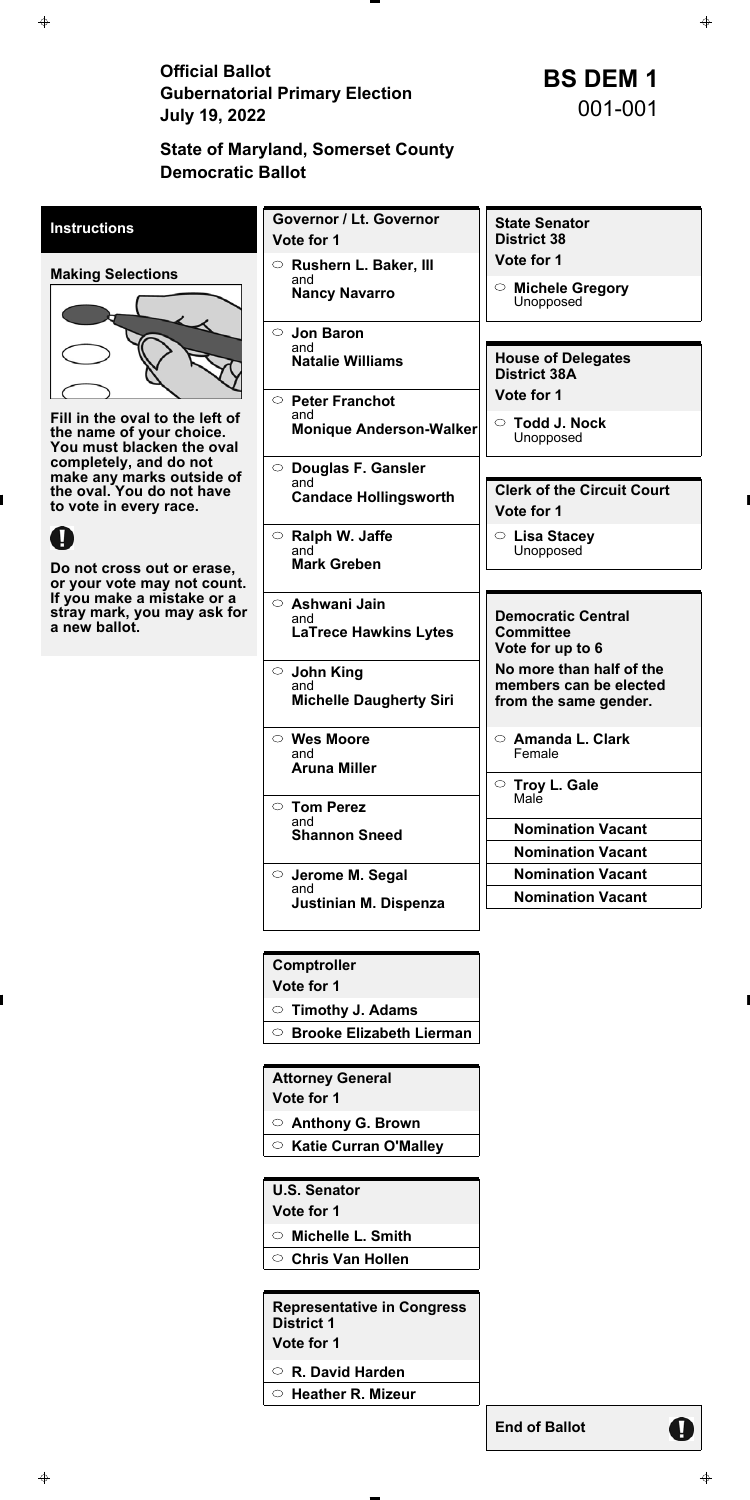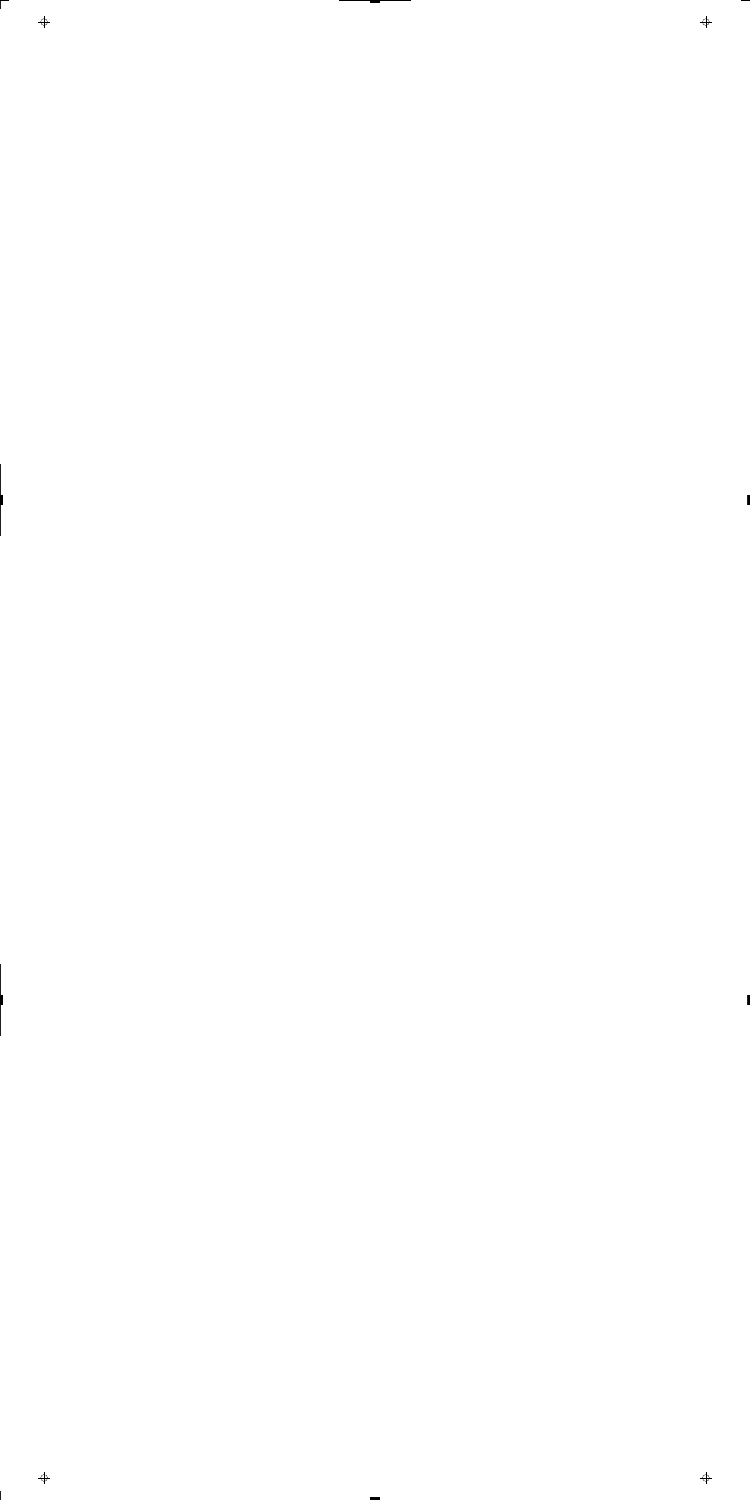Official Ballot<br>
Gubernatorial Primary Election<br>
July 19, 2022<br> **BS DEM 2**<br>
001-002 **July 19, 2022** 

### **State of Maryland, Somerset County Democratic Ballot**

**End of Ballot** 

q

| <b>Instructions</b>                                                                      | <b>Governor / Lt. Governor</b><br>Vote for 1                                            | <b>State Senator</b><br><b>District 38</b>                                  |
|------------------------------------------------------------------------------------------|-----------------------------------------------------------------------------------------|-----------------------------------------------------------------------------|
|                                                                                          | $\circ$ Rushern L. Baker, III                                                           | Vote for 1                                                                  |
| <b>Making Selections</b>                                                                 | and<br><b>Nancy Navarro</b>                                                             | $\circ$ Michele Gregory<br>Unopposed                                        |
|                                                                                          | <b>Jon Baron</b><br>$\circ$<br>and<br><b>Natalie Williams</b><br>$\circ$ Peter Franchot | <b>House of Delegates</b><br><b>District 38A</b><br>Vote for 1              |
| Fill in the oval to the left of<br>the name of your choice.<br>You must blacken the oval | and<br><b>Monique Anderson-Walker</b>                                                   | <b>Todd J. Nock</b><br>$\circ$<br>Unopposed                                 |
| completely, and do not                                                                   | $\circ$ Douglas F. Gansler                                                              |                                                                             |
| make any marks outside of<br>the oval. You do not have<br>to vote in every race.         | and<br><b>Candace Hollingsworth</b>                                                     | <b>County Commissioner</b><br><b>District 3</b>                             |
|                                                                                          | $\circ$ Ralph W. Jaffe                                                                  | Vote for 1                                                                  |
| Do not cross out or erase,<br>or your vote may not count.                                | and<br><b>Mark Greben</b>                                                               | $\circ$ Orlondo Dell Taylor<br>Unopposed                                    |
| If you make a mistake or a<br>stray mark, you may ask for<br>a new ballot.               | $\circ$ Ashwani Jain<br>and<br><b>LaTrece Hawkins Lytes</b>                             | <b>Clerk of the Circuit Court</b><br>Vote for 1                             |
|                                                                                          | $\circ$ John King<br>and<br><b>Michelle Daugherty Siri</b>                              | $\circ$ Lisa Stacey<br>Unopposed                                            |
|                                                                                          | $\circ$ Wes Moore                                                                       |                                                                             |
|                                                                                          | and<br><b>Aruna Miller</b>                                                              | Democratic Central<br><b>Committee</b><br>Vote for up to 6                  |
|                                                                                          | $\circ$ Tom Perez<br>and<br><b>Shannon Sneed</b>                                        | No more than half of the<br>members can be elected<br>from the same gender. |
|                                                                                          | $\circ$ Jerome M. Segal<br>and<br>Justinian M. Dispenza                                 | $\circ$ Amanda L. Clark<br>Female                                           |
|                                                                                          |                                                                                         | $\circ$ Troy L. Gale<br>Male                                                |
|                                                                                          | Comptroller                                                                             | <b>Nomination Vacant</b>                                                    |
|                                                                                          | Vote for 1                                                                              | <b>Nomination Vacant</b>                                                    |
|                                                                                          | <b>Timothy J. Adams</b><br>$\circ$                                                      | <b>Nomination Vacant</b>                                                    |
|                                                                                          | ○ Brooke Elizabeth Lierman                                                              | <b>Nomination Vacant</b>                                                    |
|                                                                                          |                                                                                         |                                                                             |

**Attorney General Vote for 1** 

**Anthony G. Brown** 

**Katie Curran O'Malley** 

**U.S. Senator** 

**Vote for 1** 

**Michelle L. Smith** 

**Chris Van Hollen** 

**Representative in Congress District 1** 

**Vote for 1** 

**R. David Harden**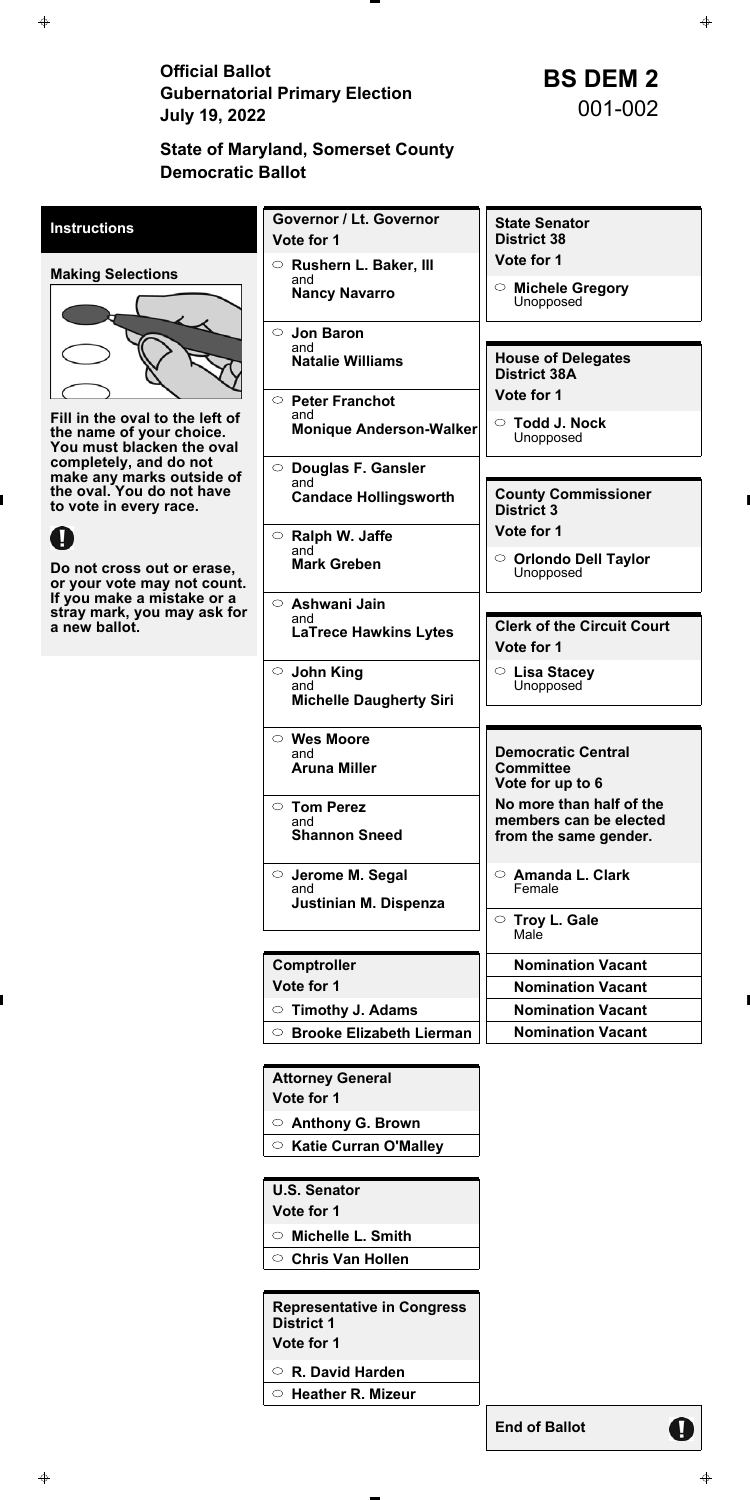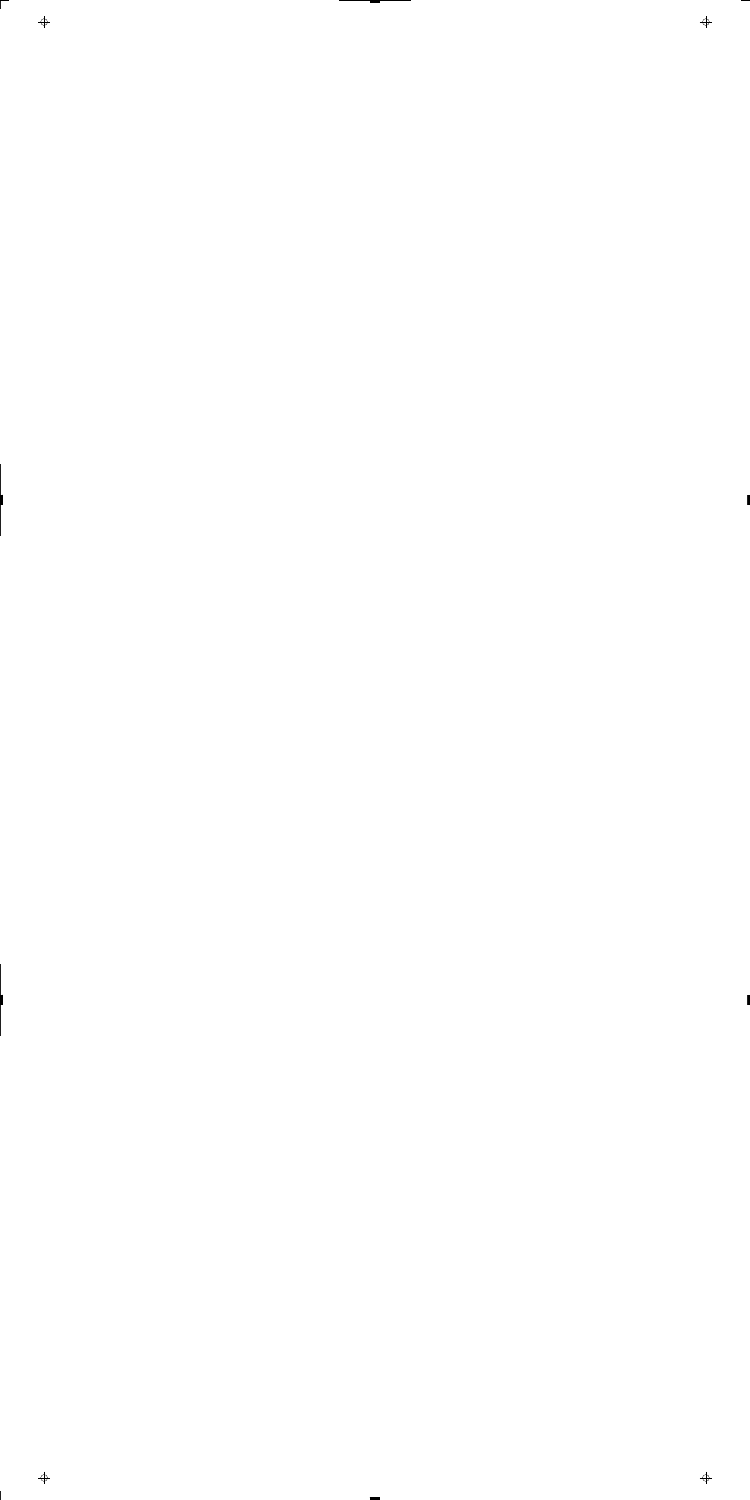Official Ballot<br>
Gubernatorial Primary Election<br>
July 19, 2022<br> **BS DEM 3**<br>
001-003 **July 19, 2022** 

# **State of Maryland, Somerset County Democratic Ballot**

**End of Ballot** 

q

| <b>Instructions</b>                                                                                                                            | Governor / Lt. Governor<br>Vote for 1                                                                                                                    | <b>State Senator</b><br><b>District 38</b>                                                                    |
|------------------------------------------------------------------------------------------------------------------------------------------------|----------------------------------------------------------------------------------------------------------------------------------------------------------|---------------------------------------------------------------------------------------------------------------|
|                                                                                                                                                | $\circ$ Rushern L. Baker, III                                                                                                                            | Vote for 1                                                                                                    |
| <b>Making Selections</b><br>Fill in the oval to the left of<br>the name of your choice.<br>You must blacken the oval<br>completely, and do not | and<br><b>Nancy Navarro</b>                                                                                                                              | <b>Michele Gregory</b><br>$\circ$<br>Unopposed                                                                |
|                                                                                                                                                | $\circ$ Jon Baron<br>and<br><b>Natalie Williams</b><br><b>Peter Franchot</b><br>$\circ$<br>and<br><b>Monique Anderson-Walker</b><br>○ Douglas F. Gansler | <b>House of Delegates</b><br><b>District 38A</b><br>Vote for 1<br><b>Todd J. Nock</b><br>$\circ$<br>Unopposed |
| make any marks outside of<br>the oval. You do not have<br>to vote in every race.                                                               | and<br><b>Candace Hollingsworth</b>                                                                                                                      | <b>County Commissioner</b><br><b>District 1</b>                                                               |
| U                                                                                                                                              | $\circ$ Ralph W. Jaffe                                                                                                                                   | Vote for 1                                                                                                    |
| Do not cross out or erase,<br>or your vote may not count.                                                                                      | and<br><b>Mark Greben</b>                                                                                                                                | <b>Craig N. Mathies</b><br>$\circ$<br>Unopposed                                                               |
| If you make a mistake or a<br>stray mark, you may ask for<br>a new ballot.                                                                     | ○ Ashwani Jain<br>and<br><b>LaTrece Hawkins Lytes</b>                                                                                                    | <b>Clerk of the Circuit Court</b><br>Vote for 1                                                               |
|                                                                                                                                                | $\circ$ John King<br>and<br><b>Michelle Daugherty Siri</b>                                                                                               | $\circ$ Lisa Stacey<br>Unopposed                                                                              |
|                                                                                                                                                | $\circ$ Wes Moore<br>and<br><b>Aruna Miller</b>                                                                                                          | <b>Democratic Central</b><br><b>Committee</b><br>Vote for up to 6                                             |
|                                                                                                                                                | $\circ$ Tom Perez<br>and<br><b>Shannon Sneed</b>                                                                                                         | No more than half of the<br>members can be elected<br>from the same gender.                                   |
|                                                                                                                                                | $\circ$ Jerome M. Segal<br>and<br>Justinian M. Dispenza                                                                                                  | Amanda L. Clark<br>$\circ$<br>Female                                                                          |
|                                                                                                                                                |                                                                                                                                                          | $\circ$ Troy L. Gale<br>Male                                                                                  |
|                                                                                                                                                | <b>Comptroller</b>                                                                                                                                       | <b>Nomination Vacant</b>                                                                                      |
|                                                                                                                                                | Vote for 1                                                                                                                                               | <b>Nomination Vacant</b>                                                                                      |
|                                                                                                                                                | $\circ$ Timothy J. Adams                                                                                                                                 | <b>Nomination Vacant</b>                                                                                      |
|                                                                                                                                                | <b>Brooke Elizabeth Lierman</b><br>$\circ$                                                                                                               | <b>Nomination Vacant</b>                                                                                      |

**Attorney General Vote for 1** 

**Anthony G. Brown** 

**Katie Curran O'Malley** 

**U.S. Senator** 

**Vote for 1** 

**Michelle L. Smith** 

**Chris Van Hollen** 

**Representative in Congress District 1** 

**Vote for 1** 

**R. David Harden**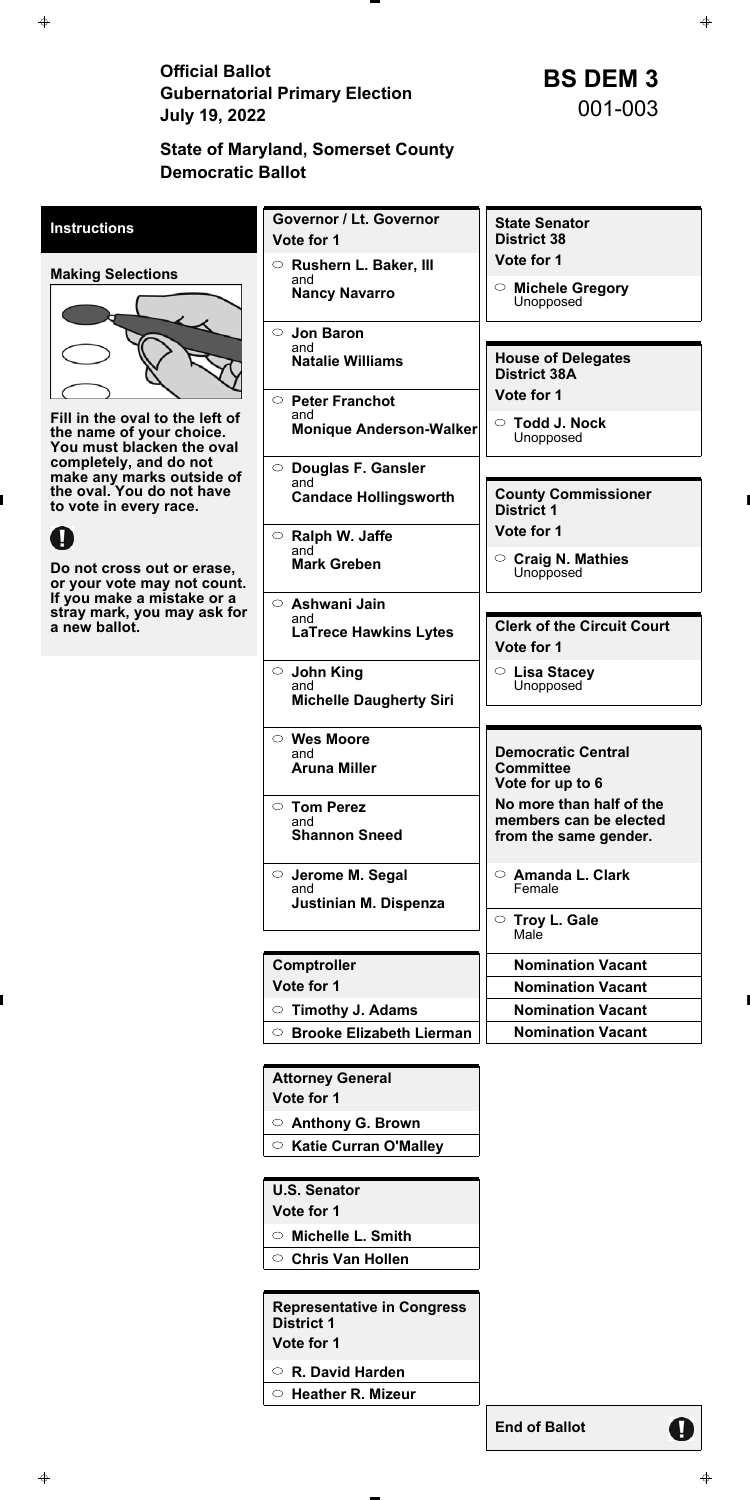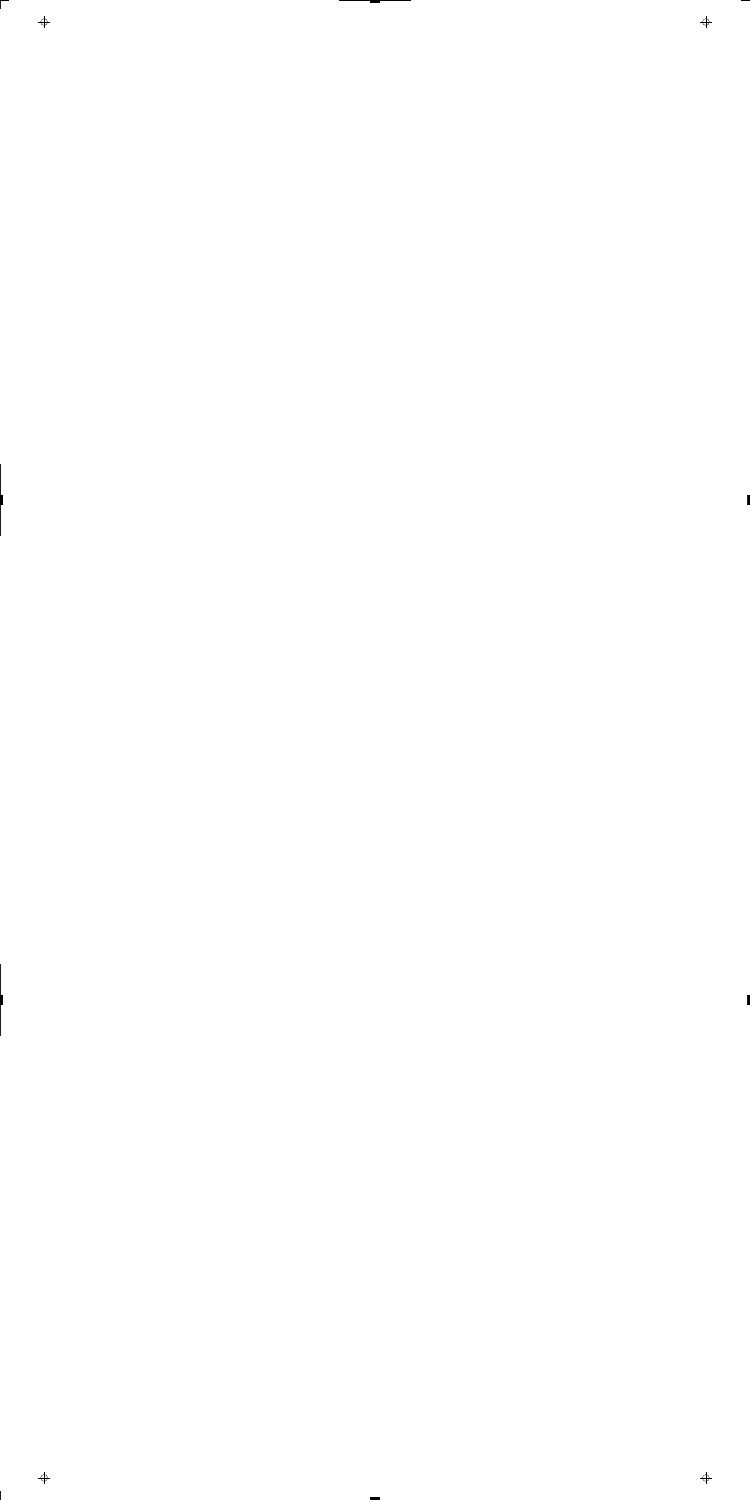Official Ballot<br>
Gubernatorial Primary Election<br>
July 19, 2022<br> **BS DEM 4**<br>
002-001 **July 19, 2022** 

### **State of Maryland, Somerset County Democratic Ballot**

**End of Ballot** 

q

| <b>Instructions</b>                                                                      | <b>Governor / Lt. Governor</b><br>Vote for 1 | <b>State Senator</b><br><b>District 38</b>                        |
|------------------------------------------------------------------------------------------|----------------------------------------------|-------------------------------------------------------------------|
| <b>Making Selections</b>                                                                 | ○ Rushern L. Baker, III                      | Vote for 1                                                        |
|                                                                                          | and<br><b>Nancy Navarro</b>                  | <b>Michele Gregory</b><br>$\circ$<br>Unopposed                    |
|                                                                                          | $\circ$ Jon Baron                            |                                                                   |
|                                                                                          | and<br><b>Natalie Williams</b>               | <b>House of Delegates</b><br><b>District 38A</b>                  |
|                                                                                          | $\circ$ Peter Franchot                       | Vote for 1                                                        |
| Fill in the oval to the left of<br>the name of your choice.<br>You must blacken the oval | and<br><b>Monique Anderson-Walker</b>        | <b>Todd J. Nock</b><br>$\circ$<br>Unopposed                       |
| completely, and do not<br>make any marks outside of                                      | $\circ$ Douglas F. Gansler                   |                                                                   |
| the oval. You do not have<br>to vote in every race.                                      | and<br><b>Candace Hollingsworth</b>          | <b>County Commissioner</b><br><b>District 3</b>                   |
|                                                                                          | $\circ$ Ralph W. Jaffe                       | Vote for 1                                                        |
| Do not cross out or erase,<br>or your vote may not count.                                | and<br><b>Mark Greben</b>                    | $\circ$ Orlondo Dell Taylor<br>Unopposed                          |
| If you make a mistake or a<br>stray mark, you may ask for                                | $\circ$ Ashwani Jain                         |                                                                   |
| a new ballot.                                                                            | and<br><b>LaTrece Hawkins Lytes</b>          | <b>Clerk of the Circuit Court</b><br>Vote for 1                   |
|                                                                                          | $\circ$ John King<br>and                     | C Lisa Stacey<br>Unopposed                                        |
|                                                                                          | <b>Michelle Daugherty Siri</b>               |                                                                   |
|                                                                                          | $\circ$ Wes Moore                            |                                                                   |
|                                                                                          | and<br><b>Aruna Miller</b>                   | <b>Democratic Central</b><br><b>Committee</b><br>Vote for up to 6 |
|                                                                                          | $\circ$ Tom Perez                            | No more than half of the                                          |
|                                                                                          | and<br><b>Shannon Sneed</b>                  | members can be elected<br>from the same gender.                   |
|                                                                                          | $\circ$ Jerome M. Segal<br>and               | $\circ$ Amanda L. Clark<br>Female                                 |
|                                                                                          | Justinian M. Dispenza                        | $\circ$ Troy L. Gale<br>Male                                      |
|                                                                                          | <b>Comptroller</b>                           | <b>Nomination Vacant</b>                                          |
|                                                                                          | Vote for 1                                   | <b>Nomination Vacant</b>                                          |
|                                                                                          | $\circ$ Timothy J. Adams                     | <b>Nomination Vacant</b>                                          |
|                                                                                          | $\circ$ Brooke Elizabeth Lierman             | <b>Nomination Vacant</b>                                          |
|                                                                                          |                                              |                                                                   |

**Attorney General Vote for 1** 

**Anthony G. Brown** 

**Katie Curran O'Malley** 

**U.S. Senator** 

**Vote for 1** 

**Michelle L. Smith** 

**Chris Van Hollen** 

**Representative in Congress District 1** 

**Vote for 1** 

**R. David Harden**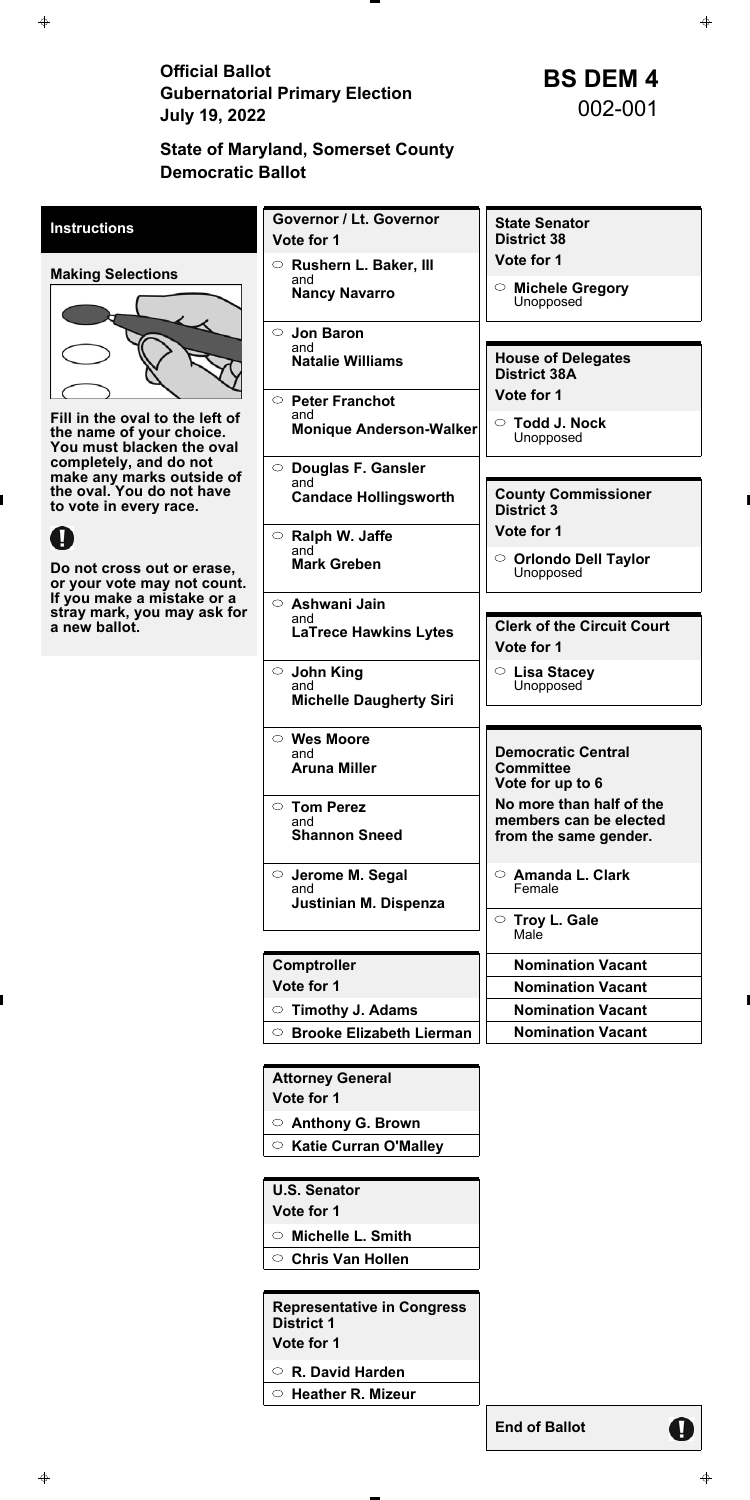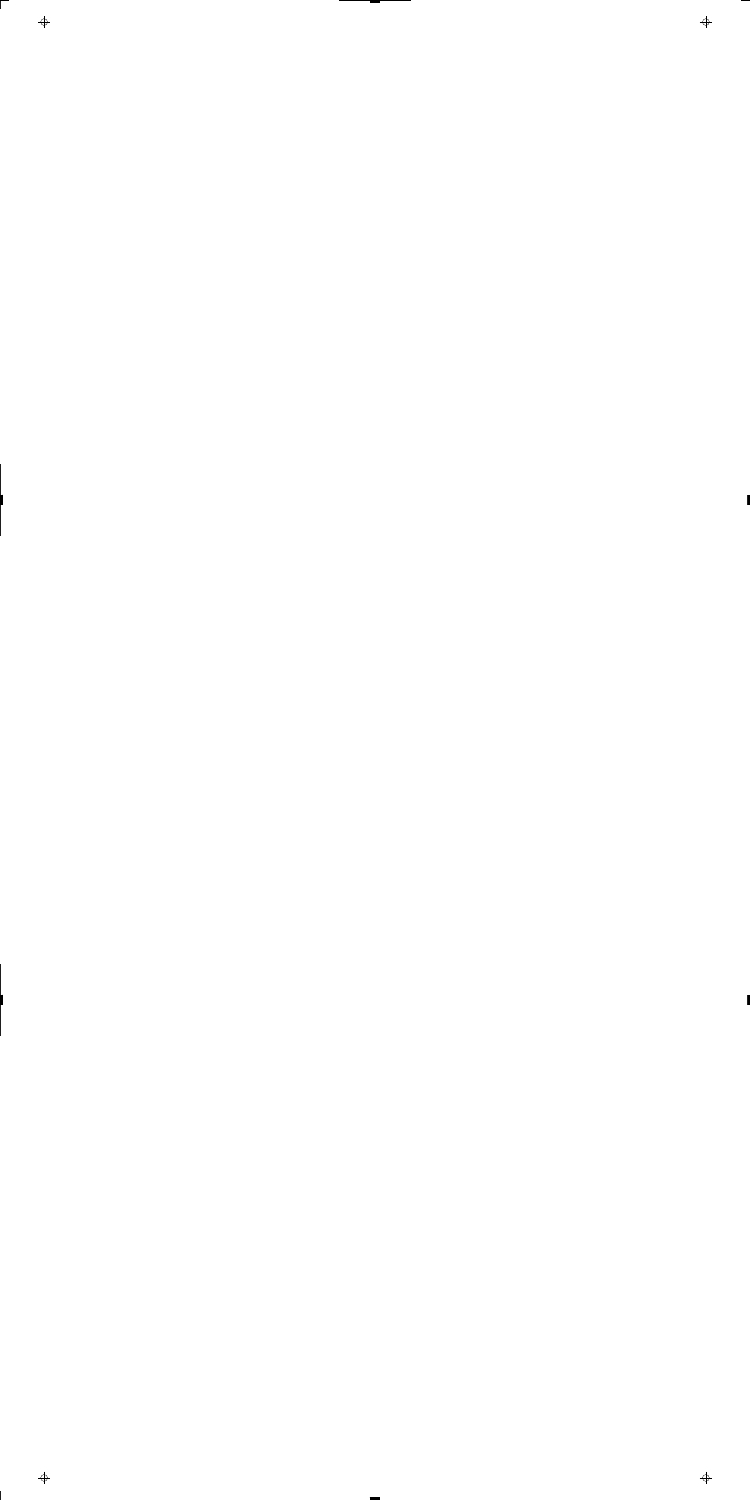Official Ballot<br>
Gubernatorial Primary Election<br>
July 19, 2022<br> **BS DEM 5**<br>
O03-001 **July 19, 2022** 



### **State of Maryland, Somerset County Democratic Ballot**

**End of Ballot** 

q

| <b>Instructions</b>                                                                                        | <b>Governor / Lt. Governor</b><br>Vote for 1                                | <b>State Senator</b><br><b>District 38</b>                                  |
|------------------------------------------------------------------------------------------------------------|-----------------------------------------------------------------------------|-----------------------------------------------------------------------------|
| <b>Making Selections</b>                                                                                   | ○ Rushern L. Baker, III<br>and<br><b>Nancy Navarro</b>                      | Vote for 1<br><b>Michele Gregory</b><br>$\circ$<br>Unopposed                |
|                                                                                                            | $\circ$ Jon Baron<br>and<br><b>Natalie Williams</b>                         | <b>House of Delegates</b><br><b>District 38A</b><br>Vote for 1              |
| Fill in the oval to the left of<br>the name of your choice.<br>You must blacken the oval                   | $\circ$ Peter Franchot<br>and<br><b>Monique Anderson-Walker</b>             | <b>Todd J. Nock</b><br>$\circ$<br>Unopposed                                 |
| completely, and do not<br>make any marks outside of<br>the oval. You do not have<br>to vote in every race. | <b>Douglas F. Gansler</b><br>$\circ$<br>and<br><b>Candace Hollingsworth</b> | <b>County Commissioner</b><br><b>District 4</b>                             |
| Do not cross out or erase,<br>or your vote may not count.                                                  | $\circ$ Ralph W. Jaffe<br>and<br><b>Mark Greben</b>                         | Vote for 1<br>Deborah A. Nissley<br>$\circ$<br>Unopposed                    |
| If you make a mistake or a<br>stray mark, you may ask for<br>a new ballot.                                 | $\circ$ Ashwani Jain<br>and<br><b>LaTrece Hawkins Lytes</b>                 | <b>Clerk of the Circuit Court</b><br>Vote for 1                             |
|                                                                                                            | $\circ$ John King<br>and<br><b>Michelle Daugherty Siri</b>                  | $\circ$ Lisa Stacey<br>Unopposed                                            |
|                                                                                                            | $\circ$ Wes Moore<br>and<br><b>Aruna Miller</b>                             | <b>Democratic Central</b><br><b>Committee</b><br>Vote for up to 6           |
|                                                                                                            | $\circ$ Tom Perez<br>and<br><b>Shannon Sneed</b>                            | No more than half of the<br>members can be elected<br>from the same gender. |
|                                                                                                            | $\circ$ Jerome M. Segal<br>and<br>Justinian M. Dispenza                     | $\circ$ Amanda L. Clark<br>Female<br>$\circ$ Troy L. Gale                   |
|                                                                                                            |                                                                             | Male                                                                        |
|                                                                                                            | Comptroller                                                                 | <b>Nomination Vacant</b>                                                    |
|                                                                                                            | Vote for 1                                                                  | <b>Nomination Vacant</b>                                                    |
|                                                                                                            | $\circ$ Timothy J. Adams<br>$\circ$ Brooke Elizabeth Lierman                | <b>Nomination Vacant</b><br><b>Nomination Vacant</b>                        |
|                                                                                                            | <b>Attorney General</b>                                                     |                                                                             |

**Vote for 1** 

**Anthony G. Brown** 

**Katie Curran O'Malley** 

**U.S. Senator** 

**Vote for 1** 

**Michelle L. Smith** 

**Chris Van Hollen** 

**Representative in Congress District 1** 

**Vote for 1** 

**R. David Harden**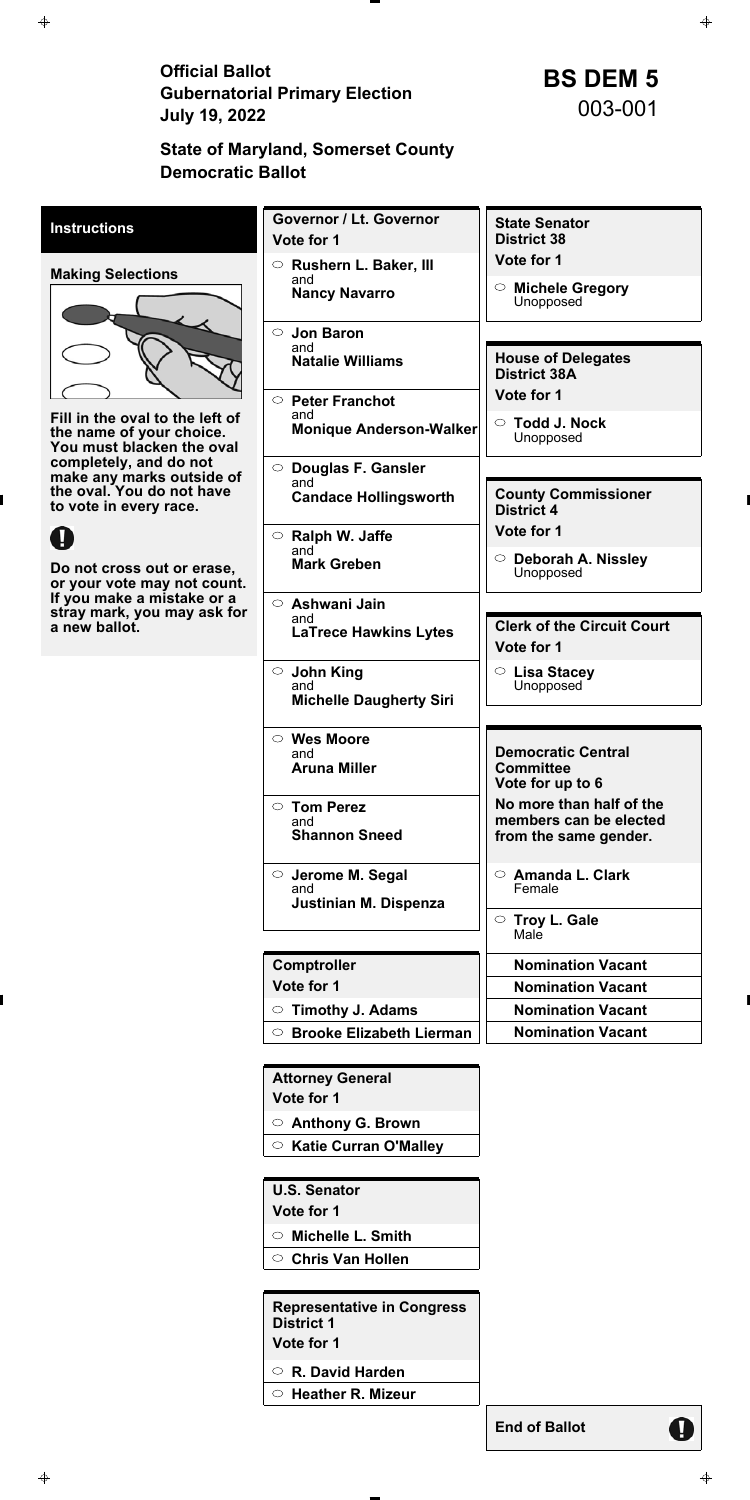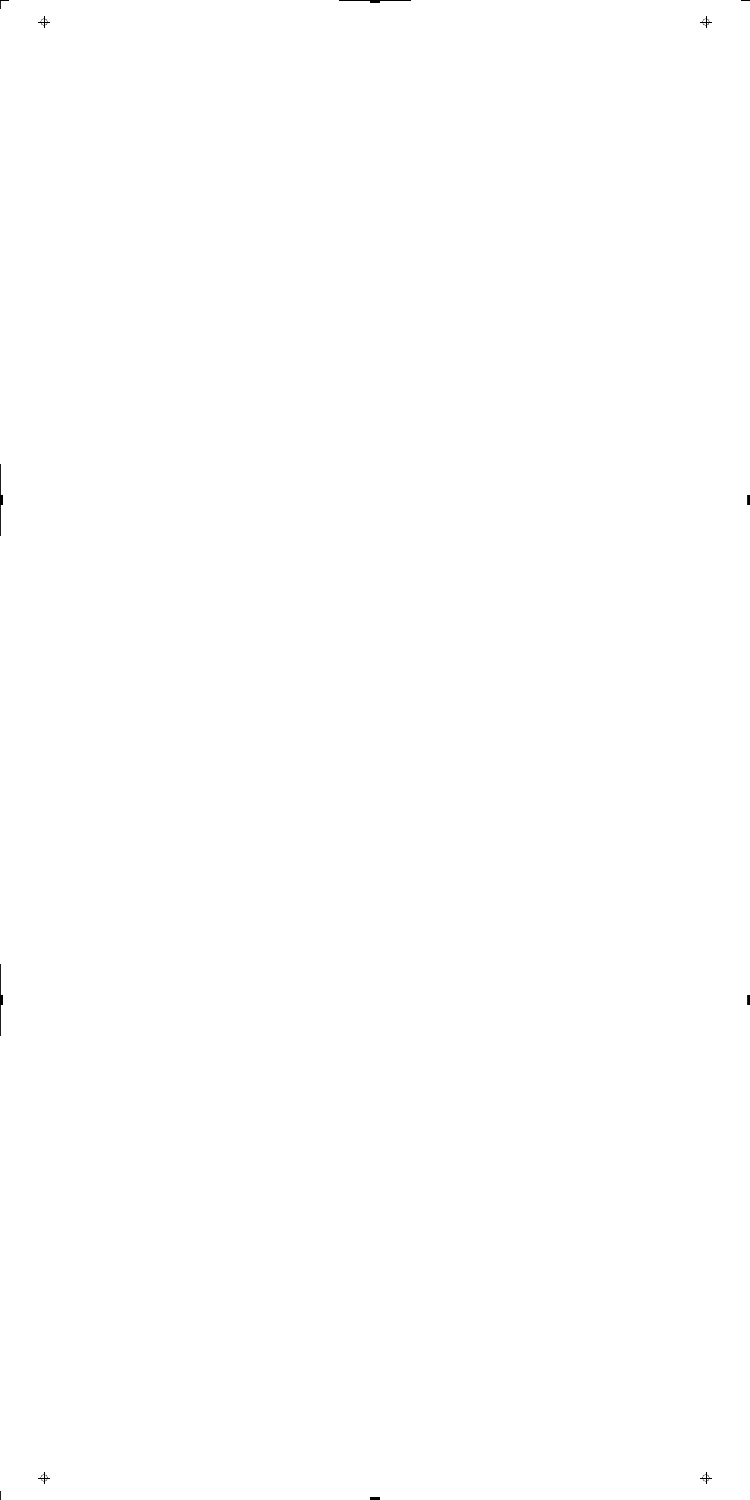Official Ballot<br>
Gubernatorial Primary Election<br>
July 19, 2022<br> **BS DEM 6**<br>
O04-001 **July 19, 2022** 

# **State of Maryland, Somerset County Democratic Ballot**

**End of Ballot** 

q

| <b>Instructions</b>                                                                      | Governor / Lt. Governor<br>Vote for 1                      | <b>State Senator</b><br><b>District 38</b>         |
|------------------------------------------------------------------------------------------|------------------------------------------------------------|----------------------------------------------------|
| <b>Making Selections</b>                                                                 | ○ Rushern L. Baker, III                                    | Vote for 1                                         |
|                                                                                          | and<br><b>Nancy Navarro</b>                                | $\circ$ Michele Gregory<br>Unopposed               |
|                                                                                          | $\circ$ Jon Baron                                          |                                                    |
|                                                                                          | and<br><b>Natalie Williams</b>                             | <b>House of Delegates</b><br><b>District 38A</b>   |
|                                                                                          | $\circ$ Peter Franchot                                     | Vote for 1                                         |
| Fill in the oval to the left of<br>the name of your choice.<br>You must blacken the oval | and<br><b>Monique Anderson-Walker</b>                      | ○ Todd J. Nock<br>Unopposed                        |
| completely, and do not                                                                   | $\circ$ Douglas F. Gansler                                 |                                                    |
| make any marks outside of<br>the oval. You do not have<br>to vote in every race.         | and<br><b>Candace Hollingsworth</b>                        | <b>County Commissioner</b><br><b>District 4</b>    |
|                                                                                          | $\circ$ Ralph W. Jaffe                                     | Vote for 1                                         |
| Do not cross out or erase,<br>or your vote may not count.                                | and<br><b>Mark Greben</b>                                  | $\circ$ Deborah A. Nissley<br>Unopposed            |
| If you make a mistake or a                                                               | $\circ$ Ashwani Jain                                       |                                                    |
| stray mark, you may ask for<br>a new ballot.                                             | and<br><b>LaTrece Hawkins Lytes</b>                        | <b>Clerk of the Circuit Court</b><br>Vote for 1    |
|                                                                                          | $\circ$ John King<br>and<br><b>Michelle Daugherty Siri</b> | $\circ$ Lisa Stacey<br>Unopposed                   |
|                                                                                          |                                                            |                                                    |
|                                                                                          | $\circ$ Wes Moore<br>and                                   | <b>Democratic Central</b>                          |
|                                                                                          | <b>Aruna Miller</b>                                        | <b>Committee</b><br>Vote for up to 6               |
|                                                                                          | $\circ$ Tom Perez<br>and                                   | No more than half of the<br>members can be elected |
|                                                                                          | <b>Shannon Sneed</b>                                       | from the same gender.                              |
|                                                                                          | $\circ$ Jerome M. Segal<br>and                             | $\circ$ Amanda L. Clark<br>Female                  |
|                                                                                          | Justinian M. Dispenza                                      | $\circ$ Troy L. Gale<br>Male                       |
|                                                                                          | <b>Comptroller</b>                                         | <b>Nomination Vacant</b>                           |
|                                                                                          | Vote for 1                                                 | <b>Nomination Vacant</b>                           |
|                                                                                          | $\circ$ Timothy J. Adams                                   | <b>Nomination Vacant</b>                           |
|                                                                                          | ○ Brooke Elizabeth Lierman                                 | <b>Nomination Vacant</b>                           |
|                                                                                          |                                                            |                                                    |

**Attorney General Vote for 1** 

**Anthony G. Brown** 

**Katie Curran O'Malley** 

**U.S. Senator** 

**Vote for 1** 

**Michelle L. Smith** 

**Chris Van Hollen** 

**Representative in Congress District 1** 

**Vote for 1** 

**R. David Harden**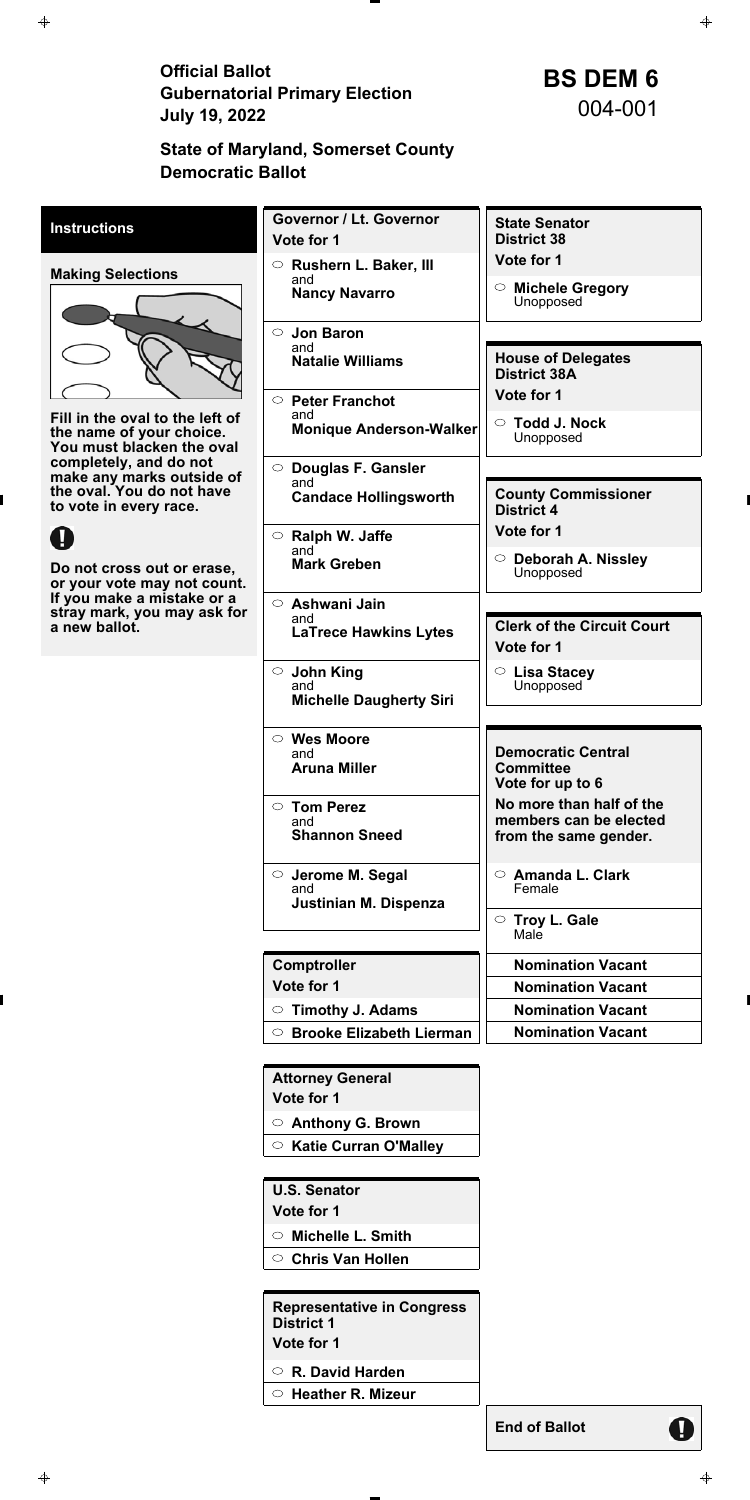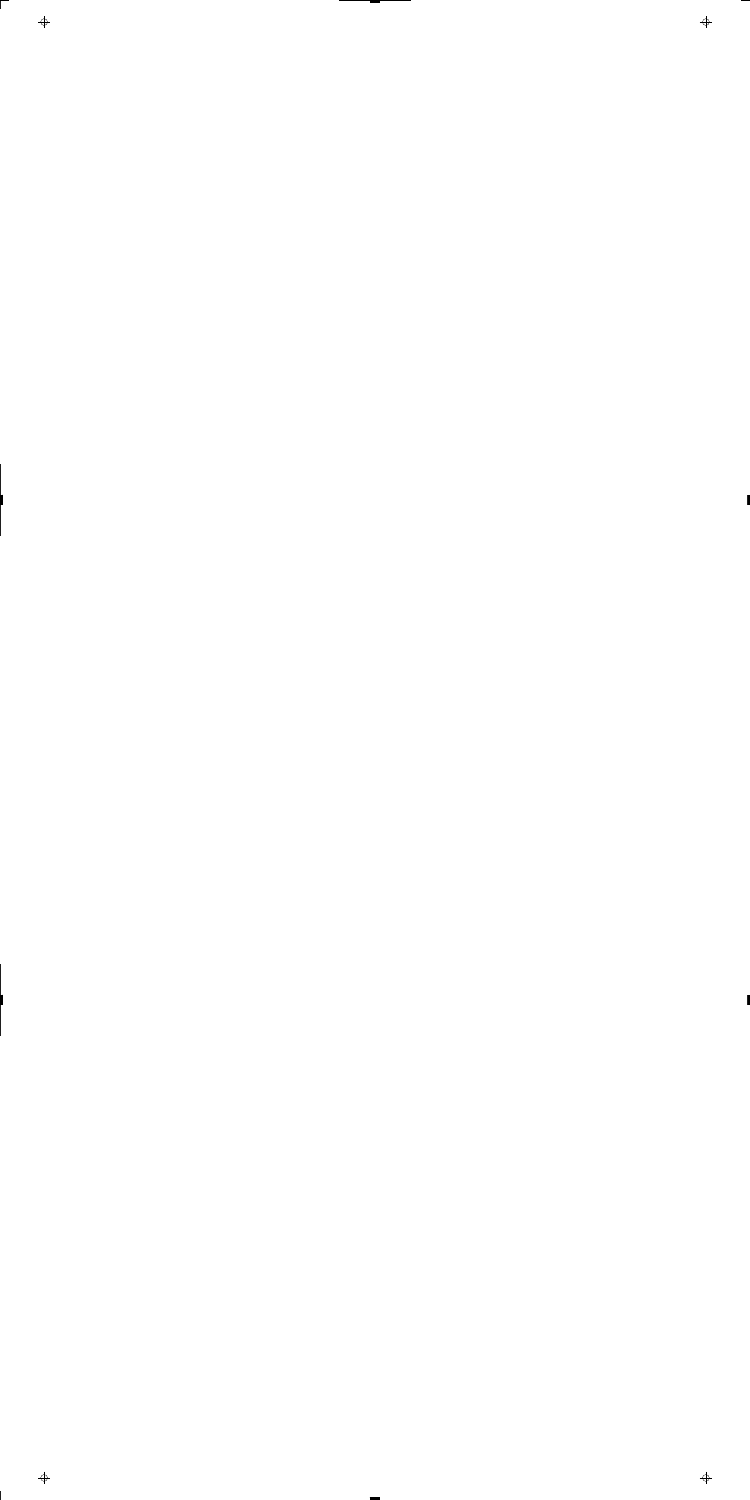Official Ballot<br>
Gubernatorial Primary Election<br>
July 19, 2022<br> **BS DEM 7**<br>
O05-001 **July 19, 2022** 



# **State of Maryland, Somerset County Democratic Ballot**

**End of Ballot** 

Ø

| <b>Instructions</b>                                                                                        | Governor / Lt. Governor<br>Vote for 1                                       | <b>State Senator</b><br><b>District 38</b>                                  |
|------------------------------------------------------------------------------------------------------------|-----------------------------------------------------------------------------|-----------------------------------------------------------------------------|
| <b>Making Selections</b>                                                                                   | $\circ$ Rushern L. Baker, III<br>and<br><b>Nancy Navarro</b>                | Vote for 1<br>$\circ$ Michele Gregory<br>Unopposed                          |
|                                                                                                            | $\circ$ Jon Baron<br>and<br><b>Natalie Williams</b>                         | <b>House of Delegates</b><br><b>District 38A</b>                            |
| Fill in the oval to the left of<br>the name of your choice.<br>You must blacken the oval                   | $\circ$ Peter Franchot<br>and<br>Monique Anderson-Walker                    | Vote for 1<br>$\circ$ Todd J. Nock<br>Unopposed                             |
| completely, and do not<br>make any marks outside of<br>the oval. You do not have<br>to vote in every race. | <b>Douglas F. Gansler</b><br>$\circ$<br>and<br><b>Candace Hollingsworth</b> | <b>Clerk of the Circuit Court</b><br>Vote for 1                             |
| Do not cross out or erase,<br>or your vote may not count.                                                  | $\circ$ Ralph W. Jaffe<br>and<br><b>Mark Greben</b>                         | $\circ$ Lisa Stacey<br>Unopposed                                            |
| If you make a mistake or a<br>stray mark, you may ask for<br>a new ballot.                                 | $\circ$ Ashwani Jain<br>and<br><b>LaTrece Hawkins Lytes</b>                 | <b>Democratic Central</b><br><b>Committee</b><br>Vote for up to 6           |
|                                                                                                            | $\circ$ John King<br>and<br><b>Michelle Daugherty Siri</b>                  | No more than half of the<br>members can be elected<br>from the same gender. |
|                                                                                                            | <b>Wes Moore</b><br>$\circ$<br>and<br><b>Aruna Miller</b>                   | <b>Amanda L. Clark</b><br>$\circ$<br>Female<br>◯ Troy L. Gale               |
|                                                                                                            | $\circ$ Tom Perez<br>and<br><b>Shannon Sneed</b>                            | Male<br><b>Nomination Vacant</b><br><b>Nomination Vacant</b>                |
|                                                                                                            | Jerome M. Segal<br>$\circ$<br>and                                           | <b>Nomination Vacant</b><br><b>Nomination Vacant</b>                        |
|                                                                                                            | Justinian M. Dispenza                                                       |                                                                             |

**Comptroller** 

**Vote for 1** 

**Timothy J. Adams** 

**Brooke Elizabeth Lierman** 

**Attorney General Vote for 1** 

 $\Rightarrow$ 

**Anthony G. Brown** 

**Katie Curran O'Malley** 

**U.S. Senator** 

**Vote for 1** 

**Michelle L. Smith** 

**Chris Van Hollen** 

**Representative in Congress District 1** 

**Vote for 1** 

**R. David Harden**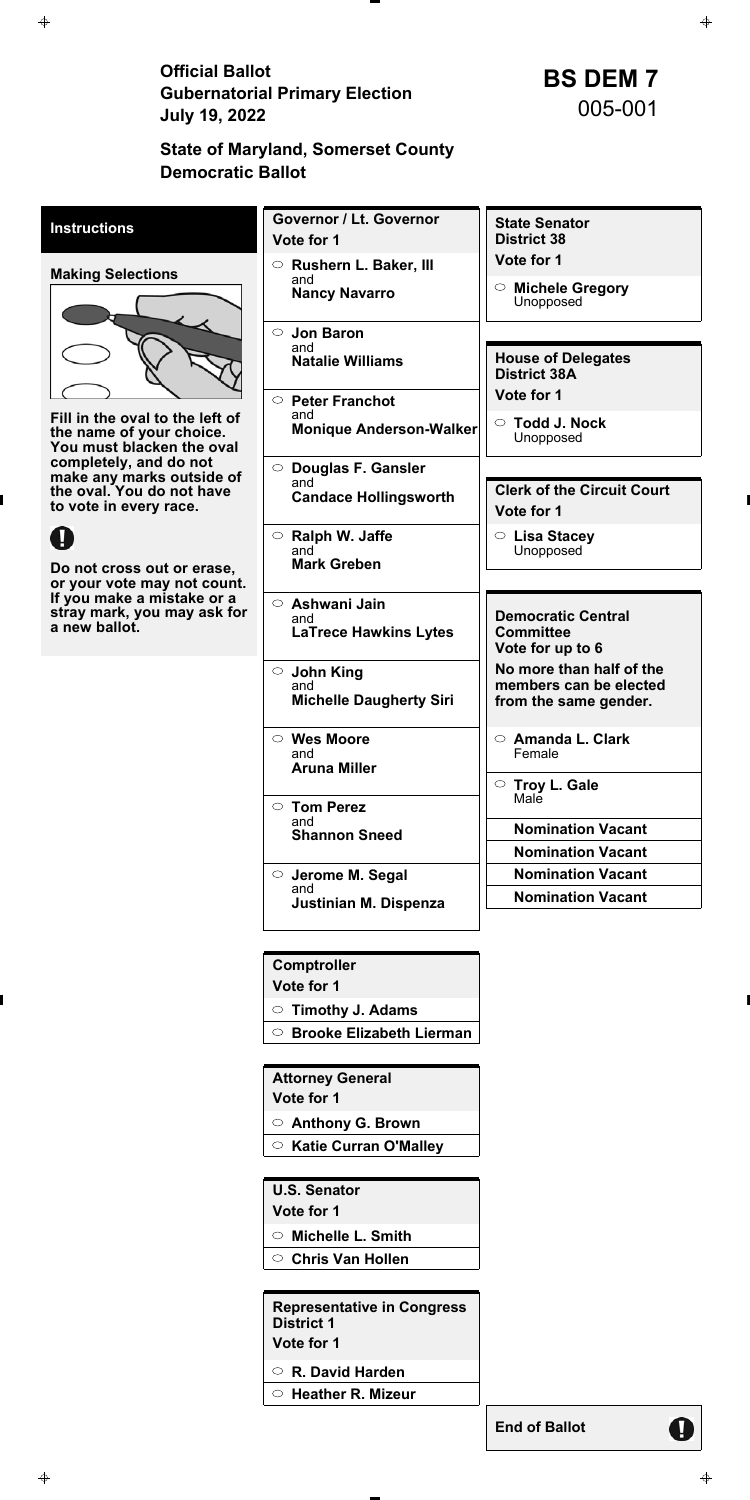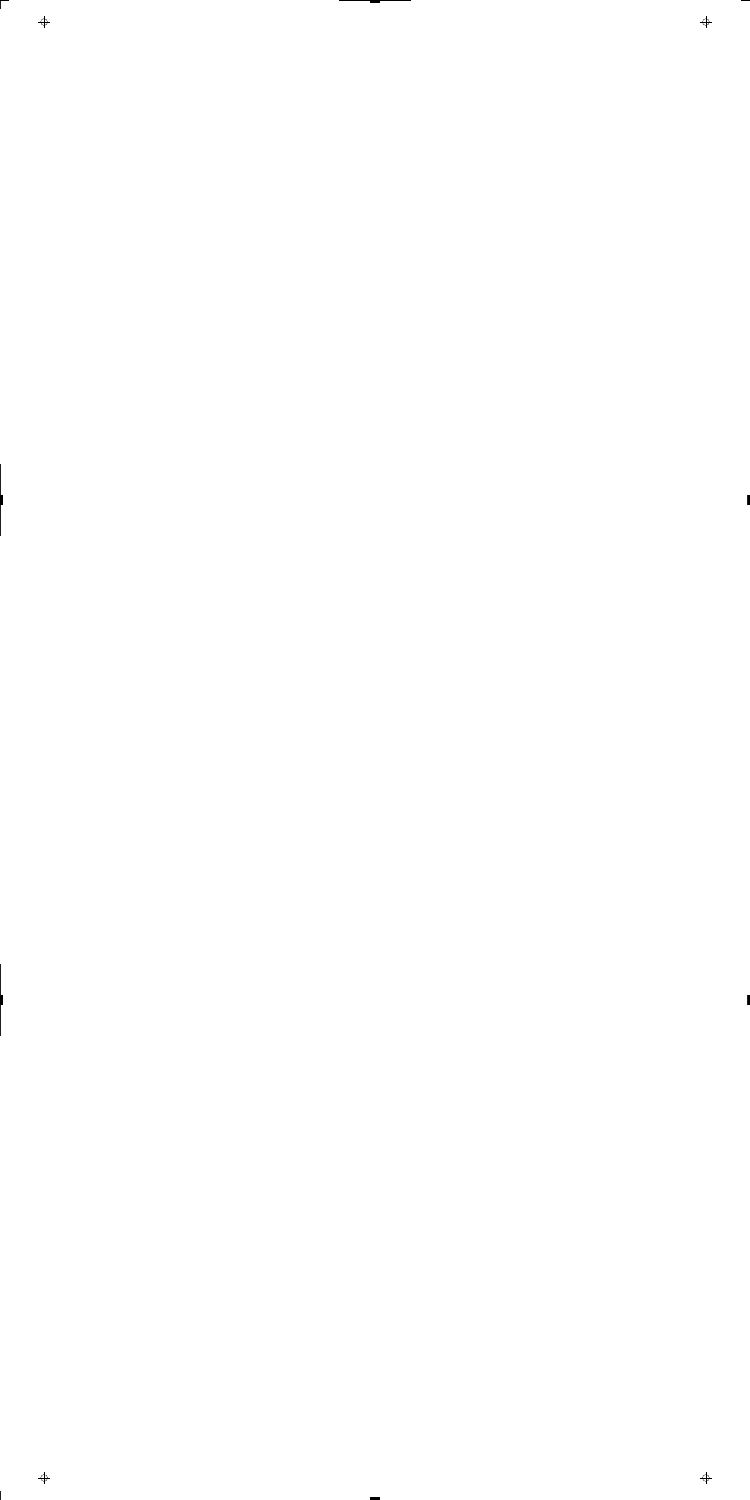Official Ballot<br>
Gubernatorial Primary Election<br>
July 19, 2022<br> **BS DEM 8**<br>
O06-001 **July 19, 2022** 

### **State of Maryland, Somerset County Democratic Ballot**

**End of Ballot** 

q

| <b>Instructions</b>                                                                      | <b>Governor / Lt. Governor</b><br>Vote for 1 | <b>State Senator</b><br><b>District 38</b>                        |
|------------------------------------------------------------------------------------------|----------------------------------------------|-------------------------------------------------------------------|
| <b>Making Selections</b>                                                                 | ○ Rushern L. Baker, III                      | Vote for 1                                                        |
|                                                                                          | and<br><b>Nancy Navarro</b>                  | <b>Michele Gregory</b><br>$\circ$<br>Unopposed                    |
|                                                                                          | $\circ$ Jon Baron                            |                                                                   |
|                                                                                          | and<br><b>Natalie Williams</b>               | <b>House of Delegates</b><br><b>District 38A</b>                  |
|                                                                                          | $\circ$ Peter Franchot                       | Vote for 1                                                        |
| Fill in the oval to the left of<br>the name of your choice.<br>You must blacken the oval | and<br><b>Monique Anderson-Walker</b>        | <b>Todd J. Nock</b><br>$\circ$<br>Unopposed                       |
| completely, and do not<br>make any marks outside of                                      | $\circ$ Douglas F. Gansler                   |                                                                   |
| the oval. You do not have<br>to vote in every race.                                      | and<br><b>Candace Hollingsworth</b>          | <b>County Commissioner</b><br><b>District 3</b>                   |
|                                                                                          | $\circ$ Ralph W. Jaffe                       | Vote for 1                                                        |
| Do not cross out or erase,<br>or your vote may not count.                                | and<br><b>Mark Greben</b>                    | $\circ$ Orlondo Dell Taylor<br>Unopposed                          |
| If you make a mistake or a<br>stray mark, you may ask for                                | $\circ$ Ashwani Jain                         |                                                                   |
| a new ballot.                                                                            | and<br><b>LaTrece Hawkins Lytes</b>          | <b>Clerk of the Circuit Court</b><br>Vote for 1                   |
|                                                                                          | $\circ$ John King<br>and                     | C Lisa Stacey<br>Unopposed                                        |
|                                                                                          | <b>Michelle Daugherty Siri</b>               |                                                                   |
|                                                                                          | $\circ$ Wes Moore                            |                                                                   |
|                                                                                          | and<br><b>Aruna Miller</b>                   | <b>Democratic Central</b><br><b>Committee</b><br>Vote for up to 6 |
|                                                                                          | $\circ$ Tom Perez                            | No more than half of the                                          |
|                                                                                          | and<br><b>Shannon Sneed</b>                  | members can be elected<br>from the same gender.                   |
|                                                                                          | $\circ$ Jerome M. Segal<br>and               | $\circ$ Amanda L. Clark<br>Female                                 |
|                                                                                          | Justinian M. Dispenza                        | $\circ$ Troy L. Gale<br>Male                                      |
|                                                                                          | <b>Comptroller</b>                           | <b>Nomination Vacant</b>                                          |
|                                                                                          | Vote for 1                                   | <b>Nomination Vacant</b>                                          |
|                                                                                          | $\circ$ Timothy J. Adams                     | <b>Nomination Vacant</b>                                          |
|                                                                                          | $\circ$ Brooke Elizabeth Lierman             | <b>Nomination Vacant</b>                                          |
|                                                                                          |                                              |                                                                   |

**Attorney General Vote for 1** 

**Anthony G. Brown** 

**Katie Curran O'Malley** 

**U.S. Senator** 

**Vote for 1** 

**Michelle L. Smith** 

**Chris Van Hollen** 

**Representative in Congress District 1** 

**Vote for 1** 

**R. David Harden**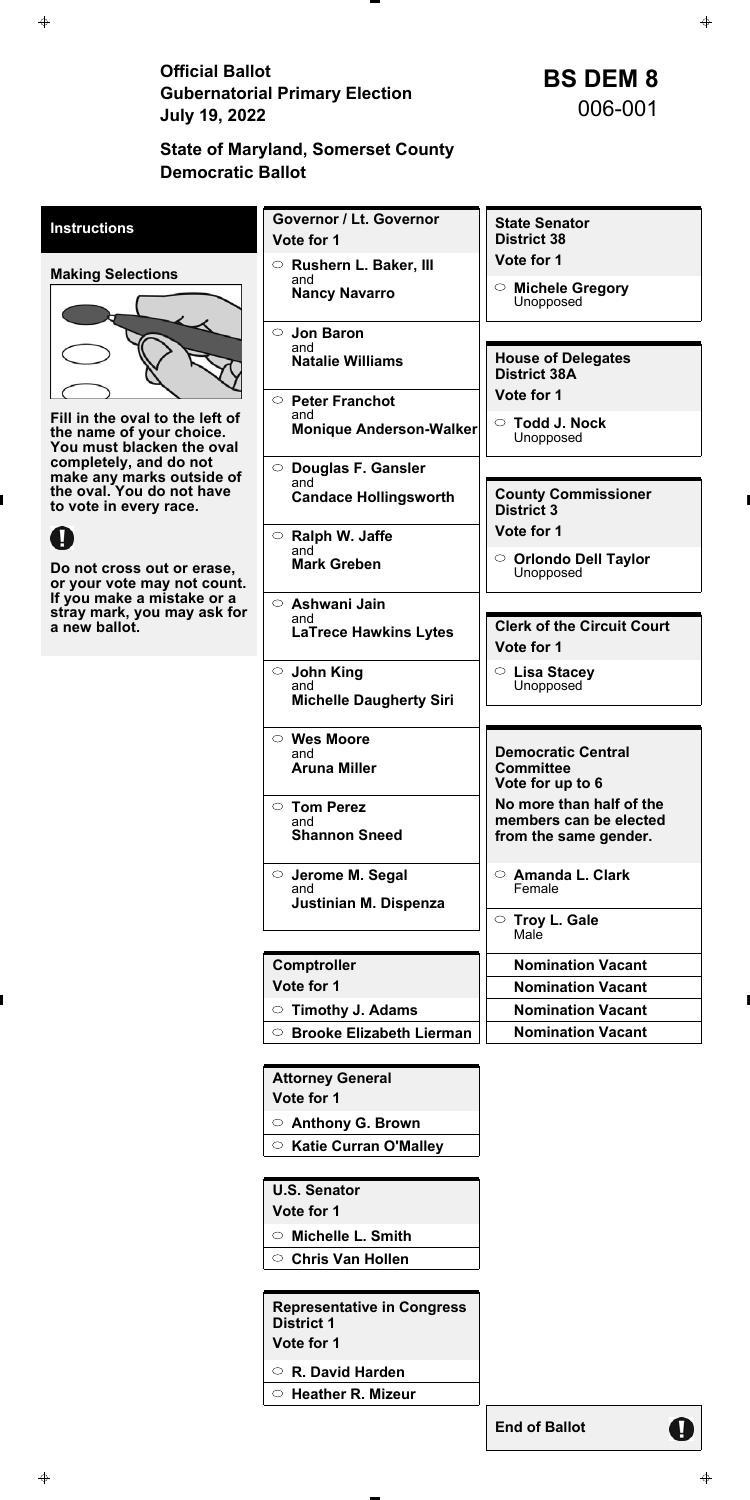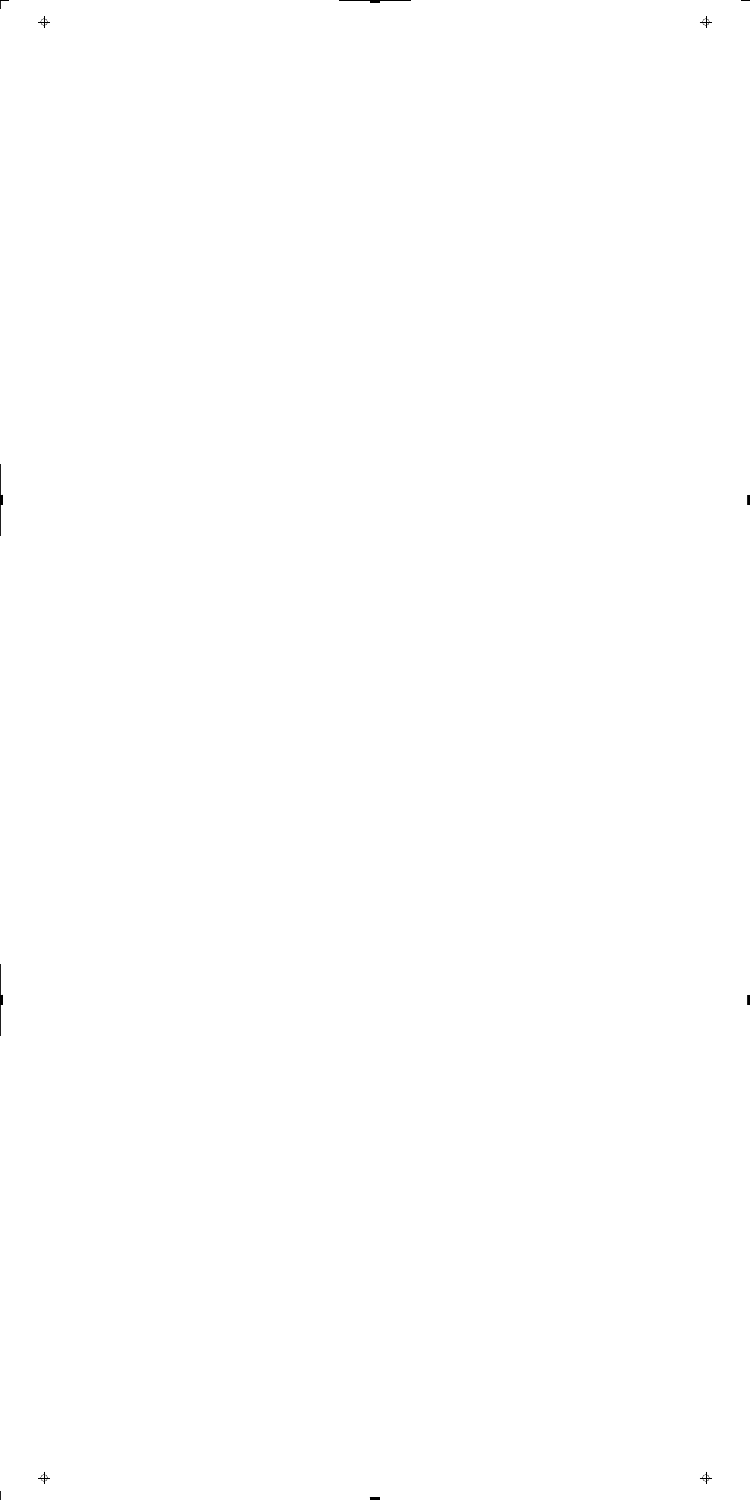Official Ballot<br>
Gubernatorial Primary Election<br>
July 19, 2022<br> **BS DEM 9**<br>
O07-001 **July 19, 2022** 

### **State of Maryland, Somerset County Democratic Ballot**

**End of Ballot** 

q

| <b>Instructions</b>                                                                      | Governor / Lt. Governor<br>Vote for 1                                                | <b>State Senator</b><br><b>District 38</b>                                  |
|------------------------------------------------------------------------------------------|--------------------------------------------------------------------------------------|-----------------------------------------------------------------------------|
|                                                                                          | $\circ$ Rushern L. Baker, III                                                        | Vote for 1                                                                  |
| <b>Making Selections</b>                                                                 | and<br><b>Nancy Navarro</b>                                                          | <b>Michele Gregory</b><br>$\circ$<br>Unopposed                              |
|                                                                                          | $\circ$ Jon Baron<br>and<br><b>Natalie Williams</b><br>$\circ$ Peter Franchot<br>and | <b>House of Delegates</b><br><b>District 38A</b><br>Vote for 1              |
| Fill in the oval to the left of<br>the name of your choice.<br>You must blacken the oval | <b>Monique Anderson-Walker</b>                                                       | <b>Todd J. Nock</b><br>$\circ$<br>Unopposed                                 |
| completely, and do not                                                                   | ○ Douglas F. Gansler                                                                 |                                                                             |
| make any marks outside of<br>the oval. You do not have<br>to vote in every race.         | and<br><b>Candace Hollingsworth</b>                                                  | <b>County Commissioner</b><br><b>District 5</b>                             |
|                                                                                          | $\circ$ Ralph W. Jaffe                                                               | Vote for 1                                                                  |
| Do not cross out or erase,<br>or your vote may not count.                                | and<br><b>Mark Greben</b>                                                            | $\circ$ Randy Laird<br>Unopposed                                            |
| If you make a mistake or a<br>stray mark, you may ask for<br>a new ballot.               | $\circ$ Ashwani Jain<br>and<br><b>LaTrece Hawkins Lytes</b>                          | <b>Clerk of the Circuit Court</b><br>Vote for 1                             |
|                                                                                          | $\circ$ John King<br>and<br><b>Michelle Daugherty Siri</b>                           | $\circ$ Lisa Stacey<br>Unopposed                                            |
|                                                                                          | $\circ$ Wes Moore<br>and<br><b>Aruna Miller</b>                                      | <b>Democratic Central</b><br><b>Committee</b><br>Vote for up to 6           |
|                                                                                          | $\circ$ Tom Perez<br>and<br><b>Shannon Sneed</b>                                     | No more than half of the<br>members can be elected<br>from the same gender. |
|                                                                                          | $\circ$ Jerome M. Segal<br>and<br>Justinian M. Dispenza                              | $\circ$ Amanda L. Clark<br>Female                                           |
|                                                                                          |                                                                                      | $\circ$ Troy L. Gale<br>Male                                                |
|                                                                                          | Comptroller                                                                          | <b>Nomination Vacant</b>                                                    |
|                                                                                          | Vote for 1                                                                           | <b>Nomination Vacant</b>                                                    |
|                                                                                          | $\circ$ Timothy J. Adams                                                             | <b>Nomination Vacant</b>                                                    |
|                                                                                          | $\circ$ Brooke Elizabeth Lierman                                                     | <b>Nomination Vacant</b>                                                    |
|                                                                                          |                                                                                      |                                                                             |

**Attorney General Vote for 1** 

**Anthony G. Brown** 

**Katie Curran O'Malley** 

**U.S. Senator** 

**Vote for 1** 

**Michelle L. Smith** 

**Chris Van Hollen** 

**Representative in Congress District 1** 

**Vote for 1** 

**R. David Harden**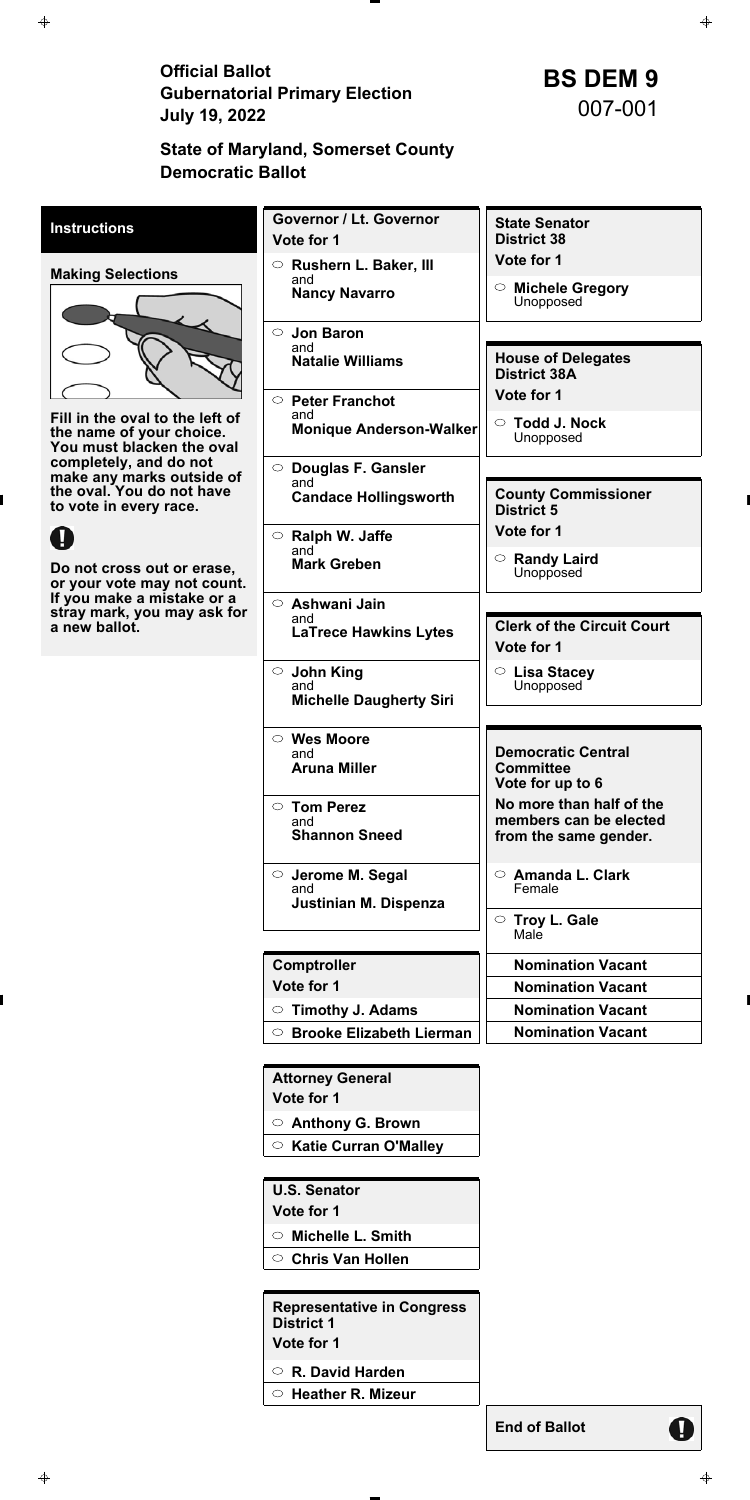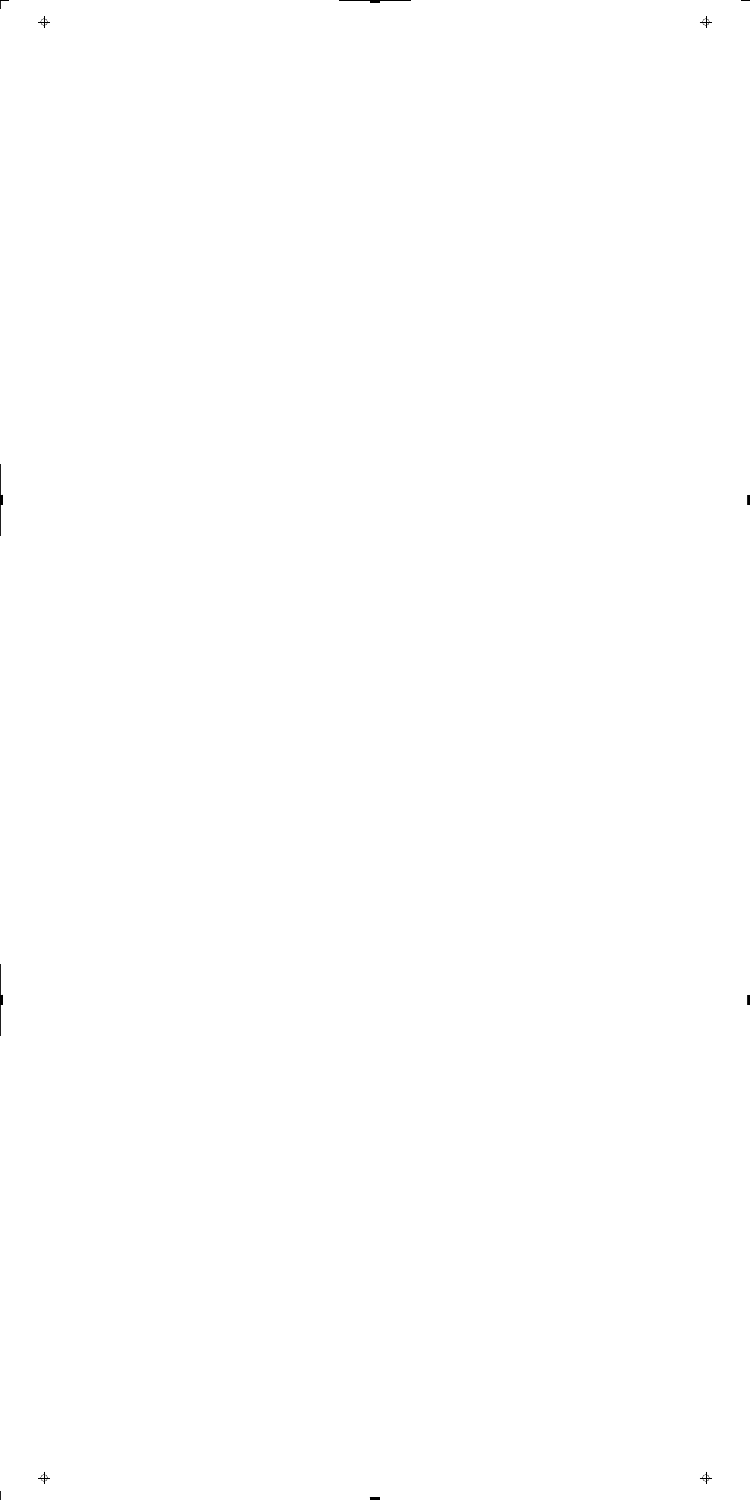Official Ballot<br>
Gubernatorial Primary Election<br>
July 19, 2022<br> **BS DEM 10**<br>
008-001 **July 19, 2022** 

### **State of Maryland, Somerset County Democratic Ballot**

**End of Ballot** 

q

| <b>Instructions</b>                                                                      | <b>Governor / Lt. Governor</b><br>Vote for 1               | <b>State Senator</b><br><b>District 38</b>                                  |
|------------------------------------------------------------------------------------------|------------------------------------------------------------|-----------------------------------------------------------------------------|
|                                                                                          | $\circ$ Rushern L. Baker, III                              | Vote for 1                                                                  |
| <b>Making Selections</b>                                                                 | and<br><b>Nancy Navarro</b>                                | <b>Michele Gregory</b><br>$\circ$<br>Unopposed                              |
|                                                                                          | $\circ$ Jon Baron                                          |                                                                             |
|                                                                                          | and<br><b>Natalie Williams</b>                             | <b>House of Delegates</b><br><b>District 38A</b>                            |
|                                                                                          | $\circ$ Peter Franchot                                     | Vote for 1                                                                  |
| Fill in the oval to the left of<br>the name of your choice.<br>You must blacken the oval | and<br><b>Monique Anderson-Walker</b>                      | <b>Todd J. Nock</b><br>$\circ$<br>Unopposed                                 |
| completely, and do not<br>make any marks outside of                                      | O Douglas F. Gansler                                       |                                                                             |
| the oval. You do not have<br>to vote in every race.                                      | and<br><b>Candace Hollingsworth</b>                        | <b>County Commissioner</b><br><b>District 4</b>                             |
|                                                                                          | $\circ$ Ralph W. Jaffe                                     | Vote for 1                                                                  |
| Do not cross out or erase,<br>or your vote may not count.                                | and<br><b>Mark Greben</b>                                  | $\circ$ Deborah A. Nissley<br>Unopposed                                     |
| If you make a mistake or a<br>stray mark, you may ask for                                | $\circ$ Ashwani Jain                                       |                                                                             |
| a new ballot.                                                                            | and<br><b>LaTrece Hawkins Lytes</b>                        | <b>Clerk of the Circuit Court</b><br>Vote for 1                             |
|                                                                                          | $\circ$ John King<br>and<br><b>Michelle Daugherty Siri</b> | $\circ$ Lisa Stacey<br>Unopposed                                            |
|                                                                                          | $\circ$ Wes Moore<br>and<br><b>Aruna Miller</b>            | <b>Democratic Central</b><br><b>Committee</b><br>Vote for up to 6           |
|                                                                                          | ○ Tom Perez<br>and<br><b>Shannon Sneed</b>                 | No more than half of the<br>members can be elected<br>from the same gender. |
|                                                                                          | $\circ$ Jerome M. Segal<br>and<br>Justinian M. Dispenza    | $\circ$ Amanda L. Clark<br>Female                                           |
|                                                                                          |                                                            | $\circ$ Troy L. Gale<br>Male                                                |
|                                                                                          | Comptroller                                                | <b>Nomination Vacant</b>                                                    |
|                                                                                          | Vote for 1                                                 | <b>Nomination Vacant</b>                                                    |
|                                                                                          | $\circ$ Timothy J. Adams                                   | <b>Nomination Vacant</b>                                                    |
|                                                                                          | $\circ$ Brooke Elizabeth Lierman                           | <b>Nomination Vacant</b>                                                    |
|                                                                                          |                                                            |                                                                             |
|                                                                                          | <b>Attorney General</b>                                    |                                                                             |

**Vote for 1** 

**Anthony G. Brown** 

**Katie Curran O'Malley** 

**U.S. Senator** 

**Vote for 1** 

**Michelle L. Smith** 

**Chris Van Hollen** 

**Representative in Congress District 1** 

**Vote for 1** 

**R. David Harden**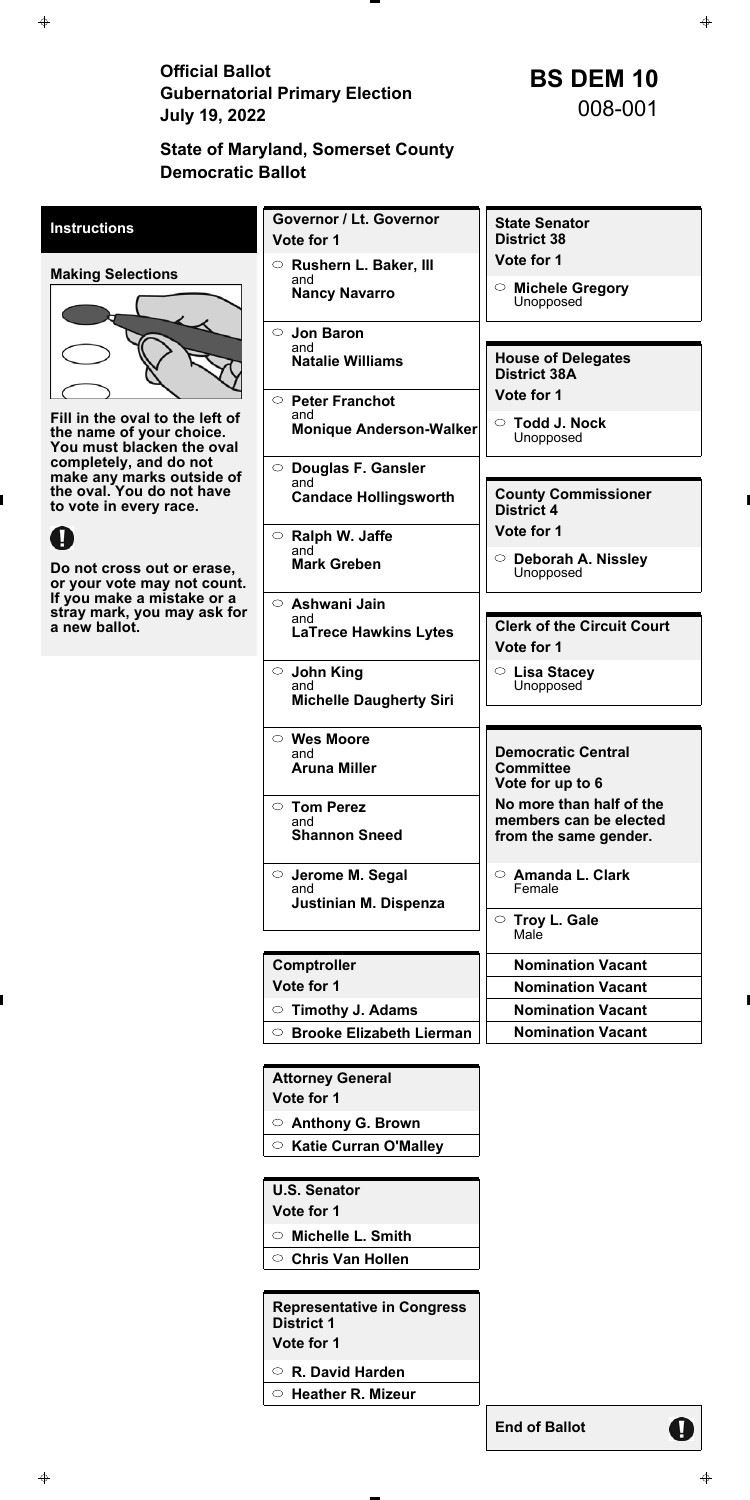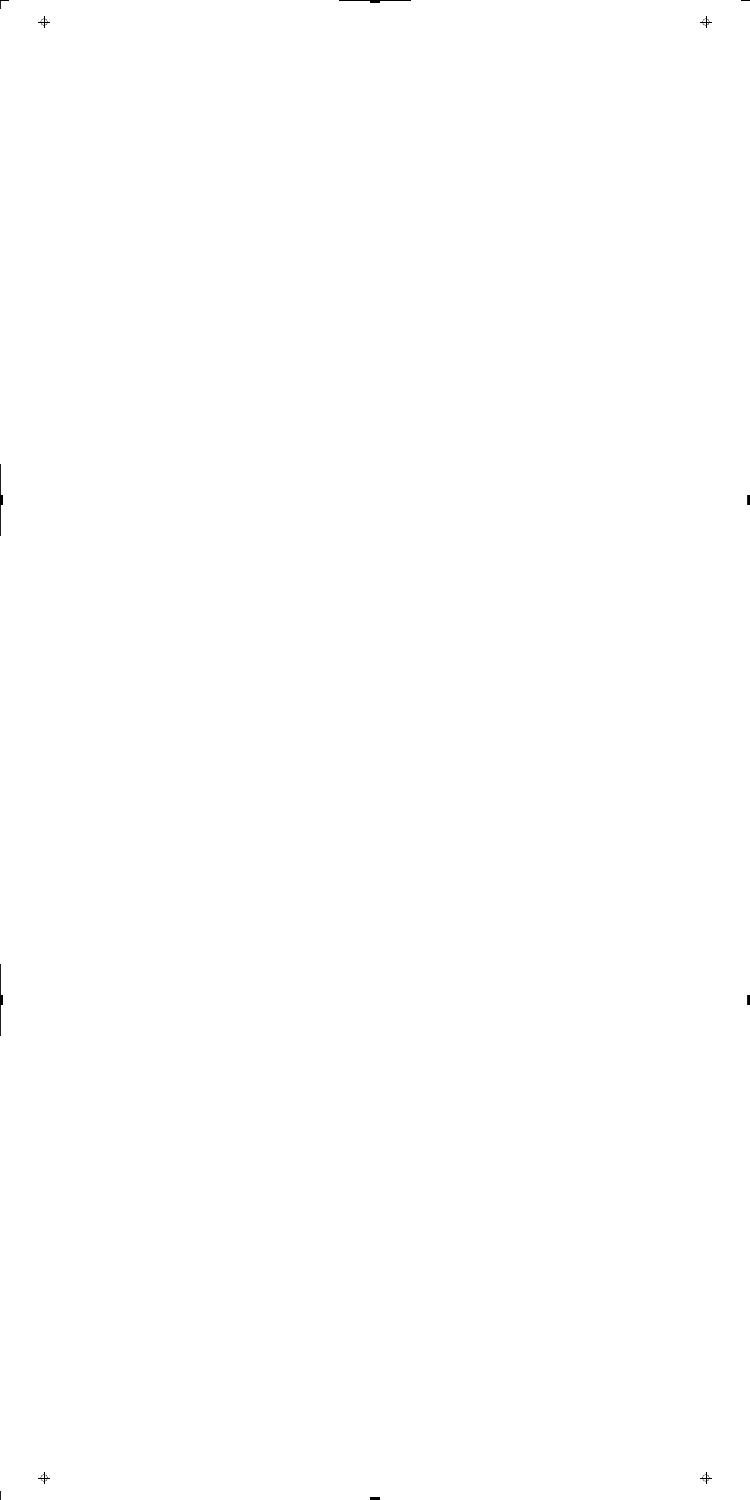Official Ballot<br>
Gubernatorial Primary Election<br>
July 19, 2022<br> **BS DEM 11**<br>
008-002 **July 19, 2022** 

# **State of Maryland, Somerset County Democratic Ballot**

**End of Ballot** 

q

| <b>Instructions</b>                                                                      | <b>Governor / Lt. Governor</b><br>Vote for 1 | <b>State Senator</b><br><b>District 38</b>         |
|------------------------------------------------------------------------------------------|----------------------------------------------|----------------------------------------------------|
| <b>Making Selections</b>                                                                 | $\circ$ Rushern L. Baker, III                | Vote for 1                                         |
|                                                                                          | and<br><b>Nancy Navarro</b>                  | $\circ$ Michele Gregory<br>Unopposed               |
|                                                                                          | $\circ$ Jon Baron                            |                                                    |
|                                                                                          | and<br><b>Natalie Williams</b>               | <b>House of Delegates</b><br><b>District 38A</b>   |
|                                                                                          | $\circ$ Peter Franchot                       | Vote for 1                                         |
| Fill in the oval to the left of<br>the name of your choice.<br>You must blacken the oval | and<br><b>Monique Anderson-Walker</b>        | <b>Todd J. Nock</b><br>$\circ$<br>Unopposed        |
| completely, and do not                                                                   | O Douglas F. Gansler                         |                                                    |
| make any marks outside of<br>the oval. You do not have                                   | and                                          | <b>County Commissioner</b>                         |
| to vote in every race.                                                                   | <b>Candace Hollingsworth</b>                 | <b>District 5</b>                                  |
|                                                                                          | $\circ$ Ralph W. Jaffe                       | Vote for 1                                         |
|                                                                                          | and<br><b>Mark Greben</b>                    | $\circ$ Randy Laird                                |
| Do not cross out or erase,<br>or your vote may not count.                                |                                              | Unopposed                                          |
| If you make a mistake or a<br>stray mark, you may ask for                                | $\circ$ Ashwani Jain                         |                                                    |
| a new ballot.                                                                            | and<br><b>LaTrece Hawkins Lytes</b>          | <b>Clerk of the Circuit Court</b>                  |
|                                                                                          |                                              | Vote for 1                                         |
|                                                                                          | $\circ$ John King                            | $\circ$ Lisa Stacey                                |
|                                                                                          | and<br><b>Michelle Daugherty Siri</b>        | Unopposed                                          |
|                                                                                          |                                              |                                                    |
|                                                                                          | $\circ$ Wes Moore<br>and                     | <b>Democratic Central</b>                          |
|                                                                                          | <b>Aruna Miller</b>                          | <b>Committee</b>                                   |
|                                                                                          |                                              | Vote for up to 6                                   |
|                                                                                          | $\circ$ Tom Perez<br>and                     | No more than half of the<br>members can be elected |
|                                                                                          | <b>Shannon Sneed</b>                         | from the same gender.                              |
|                                                                                          |                                              |                                                    |
|                                                                                          | $\circ$ Jerome M. Segal<br>and               | $\circ$ Amanda L. Clark<br>Female                  |
|                                                                                          | Justinian M. Dispenza                        |                                                    |
|                                                                                          |                                              | $\circ$ Troy L. Gale<br>Male                       |
|                                                                                          | Comptroller                                  | <b>Nomination Vacant</b>                           |
|                                                                                          | Vote for 1                                   | <b>Nomination Vacant</b>                           |
|                                                                                          | $\circ$ Timothy J. Adams                     | <b>Nomination Vacant</b>                           |
|                                                                                          | $\circ$ Brooke Elizabeth Lierman             | <b>Nomination Vacant</b>                           |
|                                                                                          |                                              |                                                    |

**Attorney General Vote for 1** 

**Anthony G. Brown** 

**Katie Curran O'Malley** 

**U.S. Senator** 

**Vote for 1** 

**Michelle L. Smith** 

**Chris Van Hollen** 

**Representative in Congress District 1** 

**Vote for 1** 

**R. David Harden**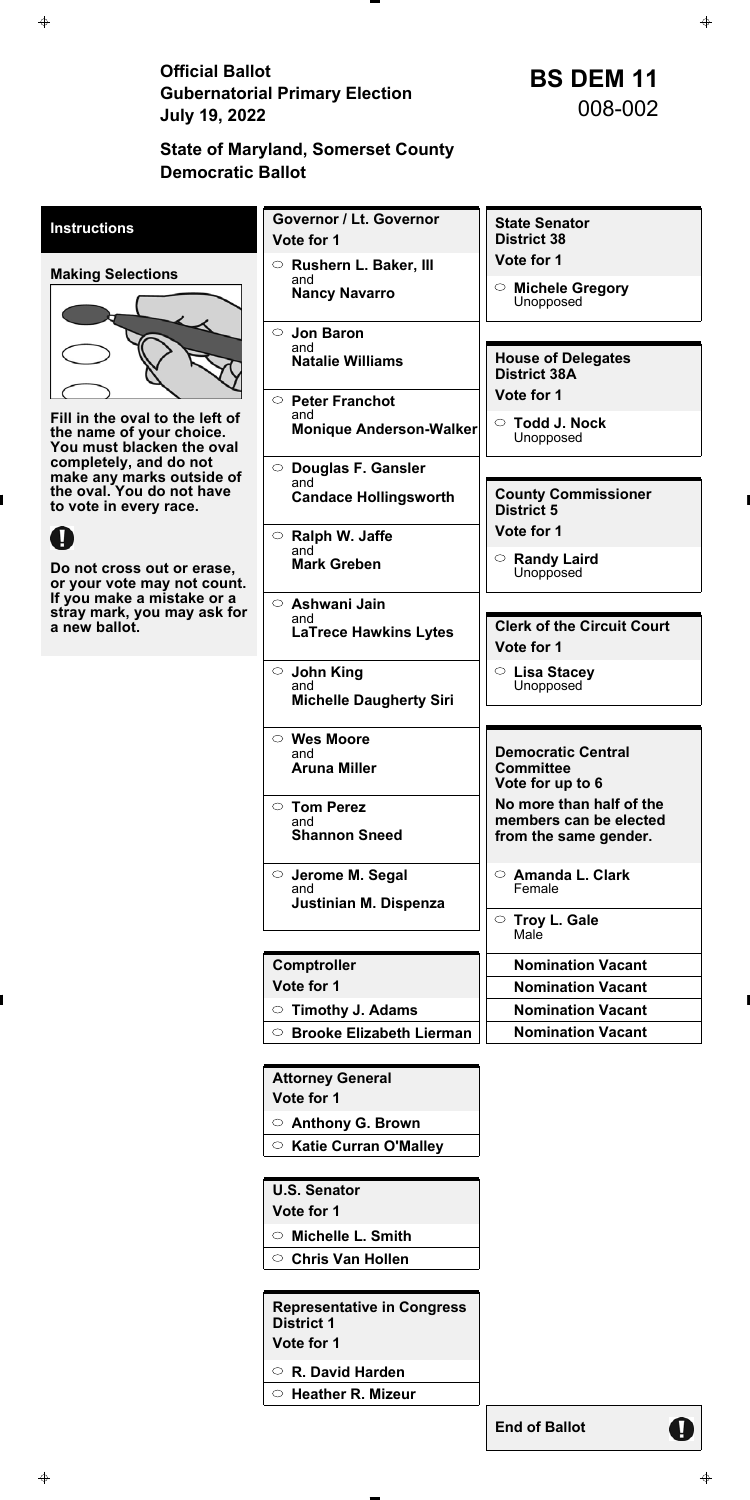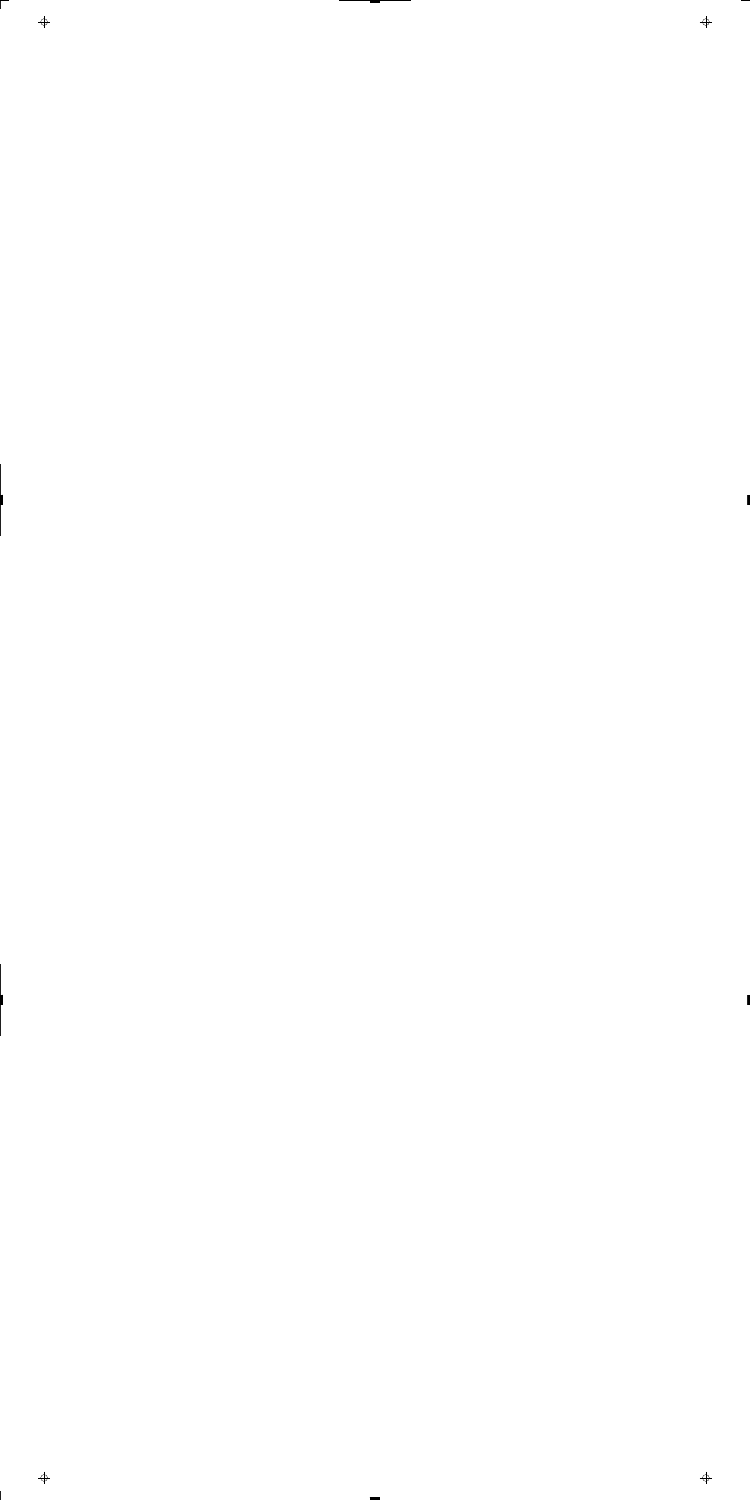Official Ballot<br>
Gubernatorial Primary Election<br>
July 19, 2022<br> **BS DEM 12**<br>
009-001 **July 19, 2022** 

### **State of Maryland, Somerset County Democratic Ballot**

**End of Ballot** 

q

| <b>Instructions</b>                                                                      | <b>Governor / Lt. Governor</b><br>Vote for 1 | <b>State Senator</b><br><b>District 38</b>                 |
|------------------------------------------------------------------------------------------|----------------------------------------------|------------------------------------------------------------|
| <b>Making Selections</b>                                                                 | $\circ$ Rushern L. Baker, III                | Vote for 1                                                 |
|                                                                                          | and<br><b>Nancy Navarro</b>                  | $\circ$ Michele Gregory<br>Unopposed                       |
|                                                                                          | <b>Jon Baron</b><br>$\circ$                  |                                                            |
|                                                                                          | and<br><b>Natalie Williams</b>               | <b>House of Delegates</b><br><b>District 38A</b>           |
|                                                                                          | $\circ$ Peter Franchot                       | Vote for 1                                                 |
| Fill in the oval to the left of<br>the name of your choice.<br>You must blacken the oval | and<br><b>Monique Anderson-Walker</b>        | <b>Todd J. Nock</b><br>$\circ$<br>Unopposed                |
| completely, and do not<br>make any marks outside of                                      | $\circ$ Douglas F. Gansler                   |                                                            |
| the oval. You do not have<br>to vote in every race.                                      | and<br><b>Candace Hollingsworth</b>          | <b>County Commissioner</b><br>District 3                   |
|                                                                                          | $\circ$ Ralph W. Jaffe                       | Vote for 1                                                 |
| Do not cross out or erase,<br>or your vote may not count.                                | and<br><b>Mark Greben</b>                    | $\circ$ Orlondo Dell Taylor<br>Unopposed                   |
| If you make a mistake or a<br>stray mark, you may ask for                                | $\circ$ Ashwani Jain                         |                                                            |
| a new ballot.                                                                            | and<br><b>LaTrece Hawkins Lytes</b>          | <b>Clerk of the Circuit Court</b><br>Vote for 1            |
|                                                                                          | $\circ$ John King<br>and                     | $\circ$ Lisa Stacey<br>Unopposed                           |
|                                                                                          | <b>Michelle Daugherty Siri</b>               |                                                            |
|                                                                                          | $\circ$ Wes Moore                            |                                                            |
|                                                                                          | and<br><b>Aruna Miller</b>                   | Democratic Central<br><b>Committee</b><br>Vote for up to 6 |
|                                                                                          | ○ Tom Perez                                  | No more than half of the                                   |
|                                                                                          | and<br><b>Shannon Sneed</b>                  | members can be elected<br>from the same gender.            |
|                                                                                          | $\circ$ Jerome M. Segal<br>and               | $\circ$ Amanda L. Clark<br>Female                          |
|                                                                                          | Justinian M. Dispenza                        | $\circ$ Troy L. Gale<br>Male                               |
|                                                                                          | <b>Comptroller</b>                           | <b>Nomination Vacant</b>                                   |
|                                                                                          | Vote for 1                                   | <b>Nomination Vacant</b>                                   |
|                                                                                          | $\circ$ Timothy J. Adams                     | <b>Nomination Vacant</b>                                   |
|                                                                                          | $\circ$ Brooke Elizabeth Lierman             | <b>Nomination Vacant</b>                                   |
|                                                                                          |                                              |                                                            |

**Attorney General Vote for 1** 

**Anthony G. Brown** 

**Katie Curran O'Malley** 

**U.S. Senator** 

**Vote for 1** 

**Michelle L. Smith** 

**Chris Van Hollen** 

**Representative in Congress District 1** 

**Vote for 1** 

**R. David Harden**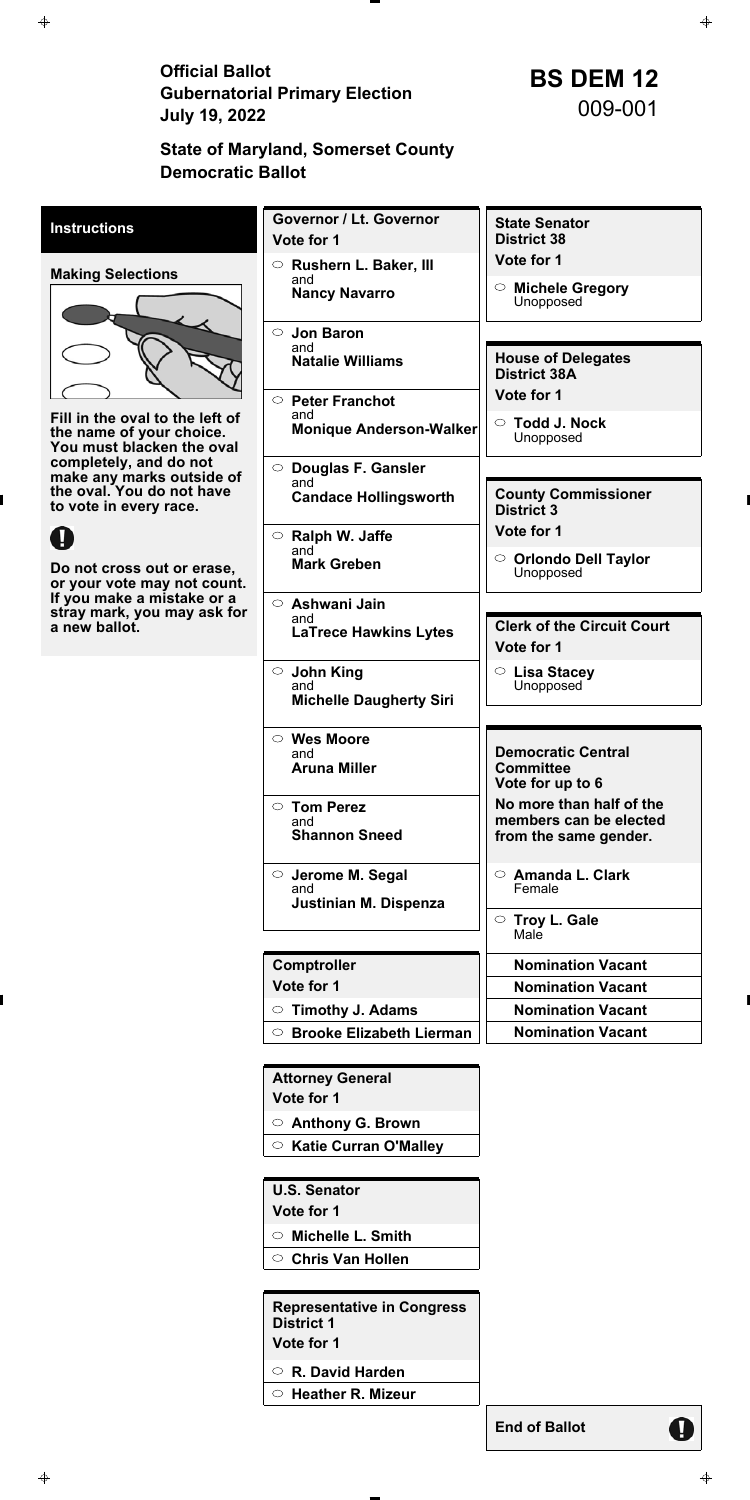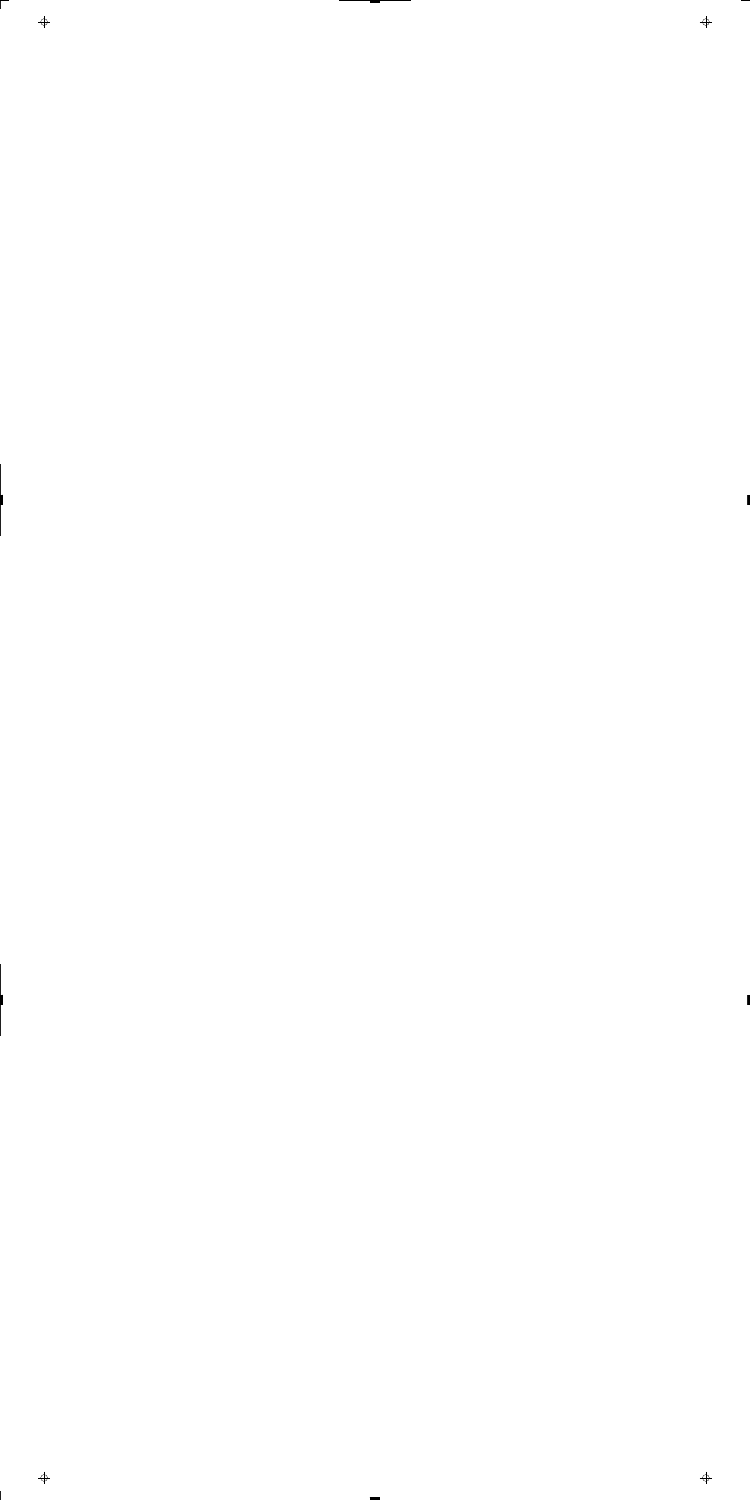Official Ballot<br>
Gubernatorial Primary Election<br>
July 19, 2022<br> **BS DEM 13**<br>
010-001 **July 19, 2022** 

# **State of Maryland, Somerset County Democratic Ballot**

**End of Ballot** 

q

| <b>Instructions</b>                                                                                                                            | Governor / Lt. Governor<br>Vote for 1                                                                                                                    | <b>State Senator</b><br><b>District 38</b>                                                                    |
|------------------------------------------------------------------------------------------------------------------------------------------------|----------------------------------------------------------------------------------------------------------------------------------------------------------|---------------------------------------------------------------------------------------------------------------|
|                                                                                                                                                | $\circ$ Rushern L. Baker, III                                                                                                                            | Vote for 1                                                                                                    |
| <b>Making Selections</b><br>Fill in the oval to the left of<br>the name of your choice.<br>You must blacken the oval<br>completely, and do not | and<br><b>Nancy Navarro</b>                                                                                                                              | <b>Michele Gregory</b><br>$\circ$<br>Unopposed                                                                |
|                                                                                                                                                | $\circ$ Jon Baron<br>and<br><b>Natalie Williams</b><br><b>Peter Franchot</b><br>$\circ$<br>and<br><b>Monique Anderson-Walker</b><br>○ Douglas F. Gansler | <b>House of Delegates</b><br><b>District 38A</b><br>Vote for 1<br><b>Todd J. Nock</b><br>$\circ$<br>Unopposed |
| make any marks outside of<br>the oval. You do not have<br>to vote in every race.                                                               | and<br><b>Candace Hollingsworth</b>                                                                                                                      | <b>County Commissioner</b><br><b>District 5</b>                                                               |
| U                                                                                                                                              | $\circ$ Ralph W. Jaffe                                                                                                                                   | Vote for 1                                                                                                    |
| Do not cross out or erase,<br>or your vote may not count.                                                                                      | and<br><b>Mark Greben</b>                                                                                                                                | $\circ$ Randy Laird<br>Unopposed                                                                              |
| If you make a mistake or a<br>stray mark, you may ask for<br>a new ballot.                                                                     | ○ Ashwani Jain<br>and<br><b>LaTrece Hawkins Lytes</b>                                                                                                    | <b>Clerk of the Circuit Court</b><br>Vote for 1                                                               |
|                                                                                                                                                | $\circ$ John King<br>and<br><b>Michelle Daugherty Siri</b>                                                                                               | $\circ$ Lisa Stacey<br>Unopposed                                                                              |
|                                                                                                                                                | $\circ$ Wes Moore<br>and<br><b>Aruna Miller</b>                                                                                                          | <b>Democratic Central</b><br><b>Committee</b><br>Vote for up to 6                                             |
|                                                                                                                                                | $\circ$ Tom Perez<br>and<br><b>Shannon Sneed</b>                                                                                                         | No more than half of the<br>members can be elected<br>from the same gender.                                   |
|                                                                                                                                                | $\circ$ Jerome M. Segal<br>and<br>Justinian M. Dispenza                                                                                                  | Amanda L. Clark<br>$\circ$<br>Female                                                                          |
|                                                                                                                                                |                                                                                                                                                          | $\circ$ Troy L. Gale<br>Male                                                                                  |
|                                                                                                                                                | <b>Comptroller</b>                                                                                                                                       | <b>Nomination Vacant</b>                                                                                      |
|                                                                                                                                                | Vote for 1                                                                                                                                               | <b>Nomination Vacant</b>                                                                                      |
|                                                                                                                                                | $\circ$ Timothy J. Adams                                                                                                                                 | <b>Nomination Vacant</b>                                                                                      |
|                                                                                                                                                | <b>Brooke Elizabeth Lierman</b><br>$\circ$                                                                                                               | <b>Nomination Vacant</b>                                                                                      |

**Attorney General Vote for 1** 

**Anthony G. Brown** 

**Katie Curran O'Malley** 

**U.S. Senator** 

**Vote for 1** 

**Michelle L. Smith** 

**Chris Van Hollen** 

**Representative in Congress District 1** 

**Vote for 1** 

**R. David Harden**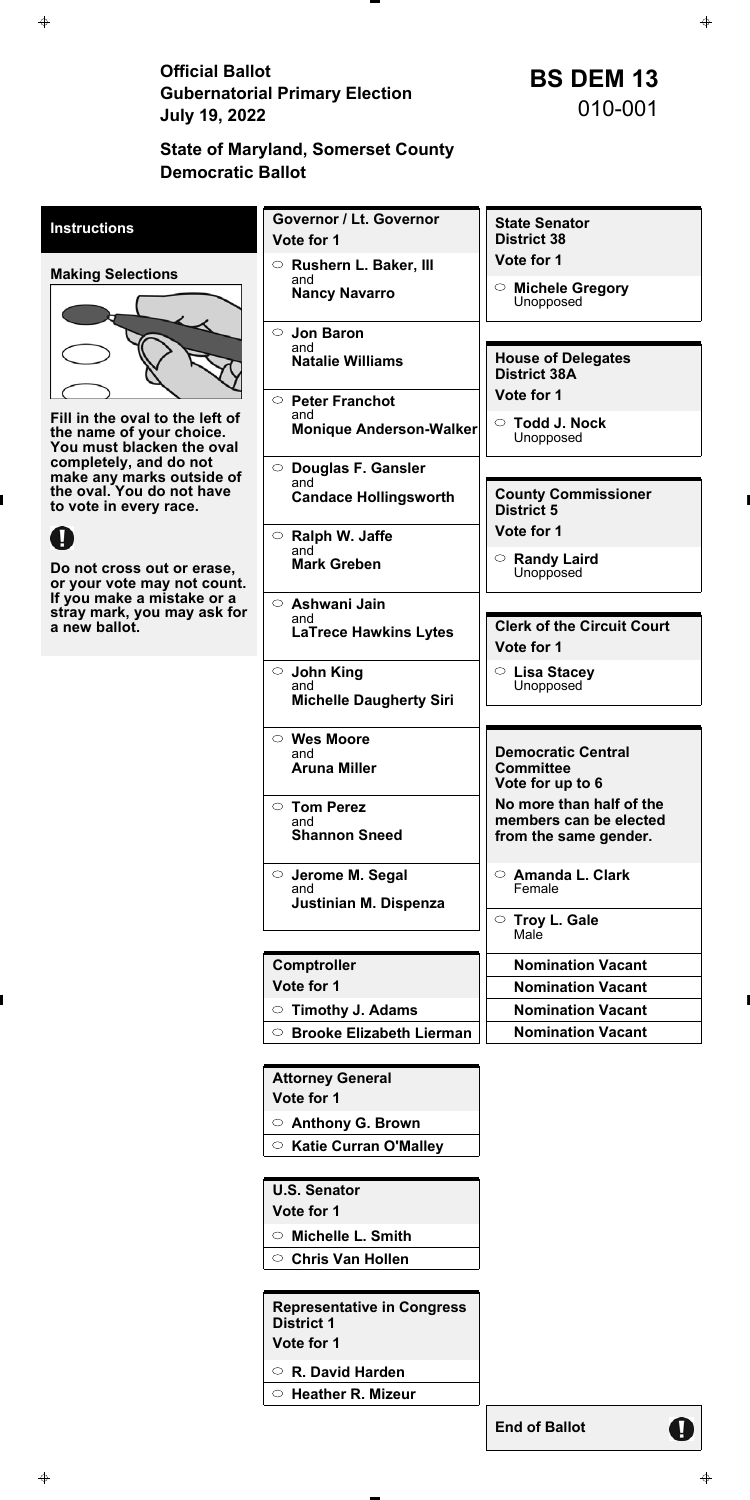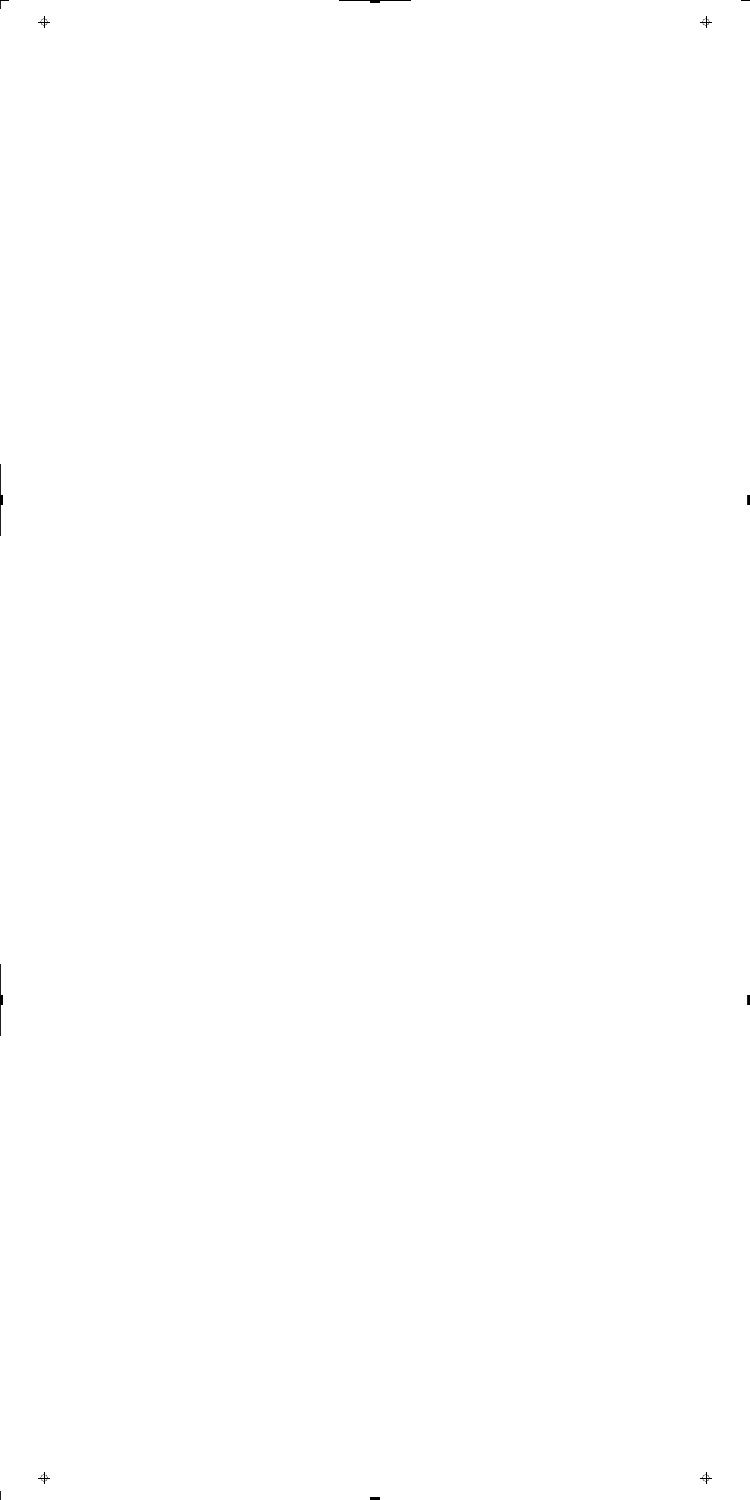Official Ballot<br>
Gubernatorial Primary Election<br>
July 19, 2022<br> **BS DEM 14**<br>
010-002 **July 19, 2022** 

# **State of Maryland, Somerset County Democratic Ballot**

**End of Ballot** 

q

| <b>Instructions</b>                                                                                                                             | Governor / Lt. Governor<br>Vote for 1                                                                                                          | <b>State Senator</b><br><b>District 38</b>                                                                    |
|-------------------------------------------------------------------------------------------------------------------------------------------------|------------------------------------------------------------------------------------------------------------------------------------------------|---------------------------------------------------------------------------------------------------------------|
| <b>Making Selections</b>                                                                                                                        | $\circ$ Rushern L. Baker, III                                                                                                                  | Vote for 1                                                                                                    |
|                                                                                                                                                 | and<br><b>Nancy Navarro</b>                                                                                                                    | <b>Michele Gregory</b><br>$\circ$<br>Unopposed                                                                |
| Fill in the oval to the left of<br>the name of your choice.<br>You must blacken the oval<br>completely, and do not<br>make any marks outside of | $\circ$ Jon Baron<br>and<br><b>Natalie Williams</b><br>$\circ$ Peter Franchot<br>and<br><b>Monique Anderson-Walker</b><br>O Douglas F. Gansler | <b>House of Delegates</b><br><b>District 38A</b><br>Vote for 1<br><b>Todd J. Nock</b><br>$\circ$<br>Unopposed |
| the oval. You do not have<br>to vote in every race.                                                                                             | and<br><b>Candace Hollingsworth</b>                                                                                                            | <b>County Commissioner</b><br><b>District 5</b>                                                               |
| U                                                                                                                                               | $\circ$ Ralph W. Jaffe                                                                                                                         | Vote for 1                                                                                                    |
| Do not cross out or erase,<br>or your vote may not count.                                                                                       | and<br><b>Mark Greben</b>                                                                                                                      | $\circ$ Randy Laird<br>Unopposed                                                                              |
| If you make a mistake or a<br>stray mark, you may ask for<br>a new ballot.                                                                      | $\circ$ Ashwani Jain<br>and<br><b>LaTrece Hawkins Lytes</b>                                                                                    | <b>Clerk of the Circuit Court</b><br>Vote for 1                                                               |
|                                                                                                                                                 | $\circ$ John King<br>and<br><b>Michelle Daugherty Siri</b>                                                                                     | $\circ$ Lisa Stacey<br>Unopposed                                                                              |
|                                                                                                                                                 | $\circ$ Wes Moore<br>and<br><b>Aruna Miller</b>                                                                                                | <b>Democratic Central</b><br><b>Committee</b><br>Vote for up to 6                                             |
|                                                                                                                                                 | $\circ$ Tom Perez<br>and<br><b>Shannon Sneed</b>                                                                                               | No more than half of the<br>members can be elected<br>from the same gender.                                   |
|                                                                                                                                                 | ○ Jerome M. Segal<br>and<br>Justinian M. Dispenza                                                                                              | $\circ$ Amanda L. Clark<br>Female                                                                             |
|                                                                                                                                                 |                                                                                                                                                | $\circ$ Troy L. Gale<br>Male                                                                                  |
|                                                                                                                                                 | Comptroller                                                                                                                                    | <b>Nomination Vacant</b>                                                                                      |
|                                                                                                                                                 | Vote for 1                                                                                                                                     | <b>Nomination Vacant</b>                                                                                      |
|                                                                                                                                                 | <b>Timothy J. Adams</b><br>$\circ$                                                                                                             | <b>Nomination Vacant</b>                                                                                      |
|                                                                                                                                                 | <b>Brooke Elizabeth Lierman</b><br>$\circ$                                                                                                     | <b>Nomination Vacant</b>                                                                                      |

**Attorney General Vote for 1** 

**Anthony G. Brown** 

**Katie Curran O'Malley** 

**U.S. Senator** 

**Vote for 1** 

**Michelle L. Smith** 

**Chris Van Hollen** 

**Representative in Congress District 1** 

**Vote for 1** 

**R. David Harden**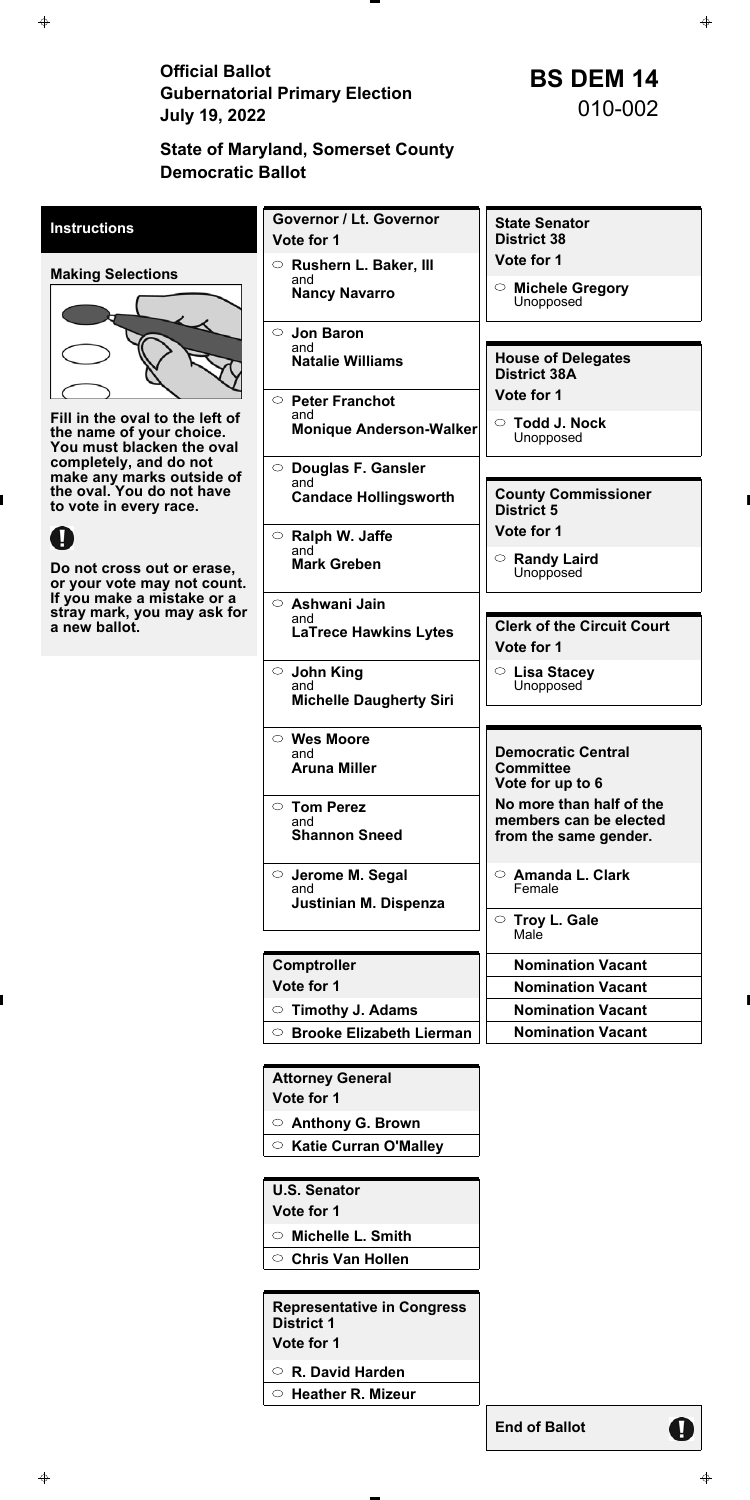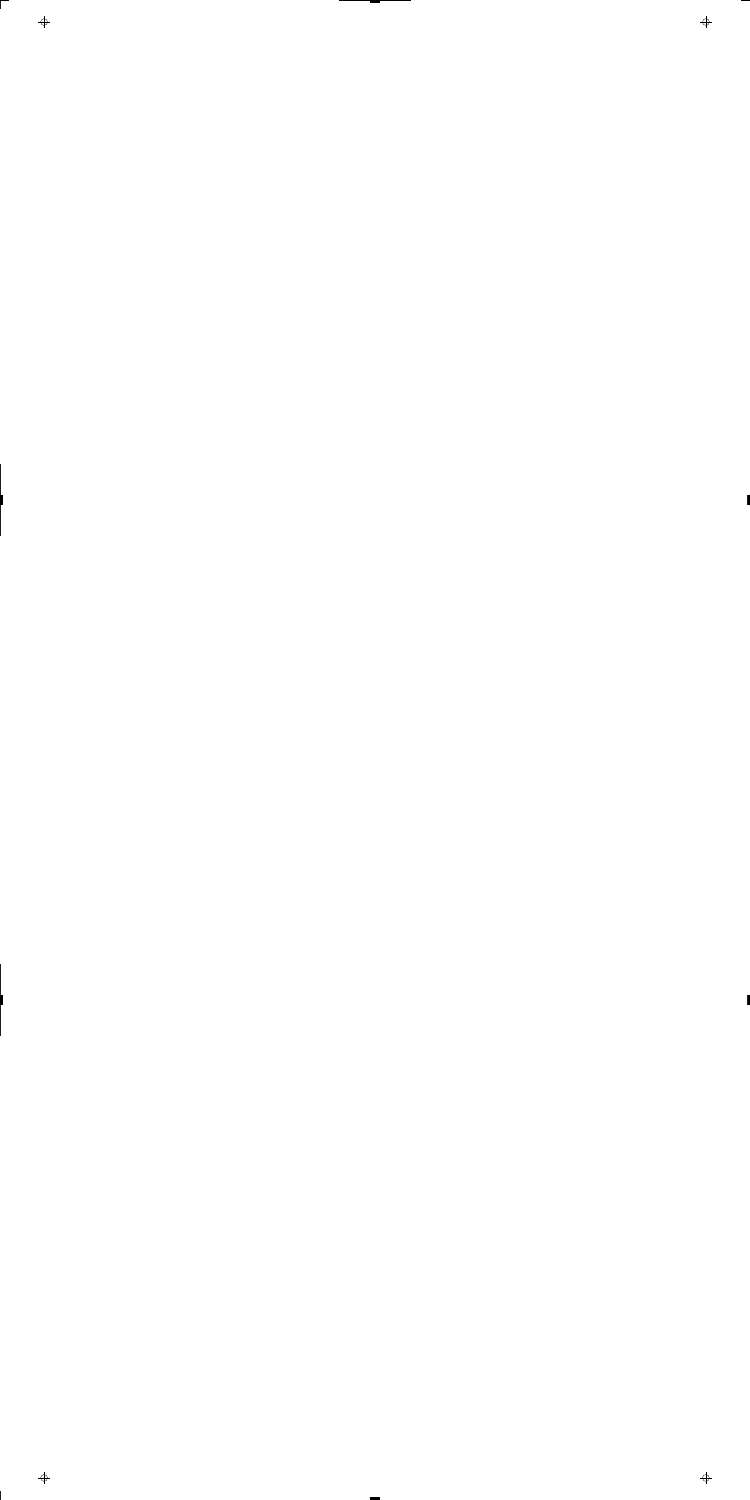Official Ballot<br>
Gubernatorial Primary Election<br>
July 19, 2022<br> **BS DEM 15**<br>
011-001 **July 19, 2022** 

# **State of Maryland, Somerset County Democratic Ballot**

**End of Ballot** 

q

| <b>Instructions</b>                                                                                                                                                          | <b>Governor / Lt. Governor</b><br>Vote for 1                                                                                                                | <b>State Senator</b><br><b>District 38</b>                                                          |
|------------------------------------------------------------------------------------------------------------------------------------------------------------------------------|-------------------------------------------------------------------------------------------------------------------------------------------------------------|-----------------------------------------------------------------------------------------------------|
| <b>Making Selections</b>                                                                                                                                                     | $\circ$ Rushern L. Baker, III<br>and<br><b>Nancy Navarro</b>                                                                                                | Vote for 1<br><b>Michele Gregory</b><br>$\circ$<br>Unopposed                                        |
| Fill in the oval to the left of<br>the name of your choice.<br>You must blacken the oval<br>completely, and do not<br>make any marks outside of<br>the oval. You do not have | $\circ$ Jon Baron<br>and<br><b>Natalie Williams</b><br>$\circ$ Peter Franchot<br>and<br><b>Monique Anderson-Walker</b><br>$\circ$ Douglas F. Gansler<br>and | <b>House of Delegates</b><br><b>District 38A</b><br>Vote for 1<br>$\circ$ Todd J. Nock<br>Unopposed |
| to vote in every race.<br>U                                                                                                                                                  | <b>Candace Hollingsworth</b><br>$\circ$ Ralph W. Jaffe                                                                                                      | <b>County Commissioner</b><br><b>District 3</b><br>Vote for 1                                       |
| Do not cross out or erase,<br>or your vote may not count.                                                                                                                    | and<br><b>Mark Greben</b>                                                                                                                                   | $\circ$ Orlondo Dell Taylor<br>Unopposed                                                            |
| If you make a mistake or a<br>stray mark, you may ask for<br>a new ballot.                                                                                                   | $\circ$ Ashwani Jain<br>and<br><b>LaTrece Hawkins Lytes</b>                                                                                                 | <b>Clerk of the Circuit Court</b><br>Vote for 1                                                     |
|                                                                                                                                                                              | $\circ$ John King<br>and<br><b>Michelle Daugherty Siri</b>                                                                                                  | $\circ$ Lisa Stacey<br>Unopposed                                                                    |
|                                                                                                                                                                              | $\circ$ Wes Moore<br>and<br><b>Aruna Miller</b>                                                                                                             | <b>Democratic Central</b><br><b>Committee</b><br>Vote for up to 6                                   |
|                                                                                                                                                                              | ○ Tom Perez<br>and<br><b>Shannon Sneed</b>                                                                                                                  | No more than half of the<br>members can be elected<br>from the same gender.                         |
|                                                                                                                                                                              | $\circ$ Jerome M. Segal<br>and<br>Justinian M. Dispenza                                                                                                     | $\circ$ Amanda L. Clark<br>Female                                                                   |
|                                                                                                                                                                              |                                                                                                                                                             | $\circ$ Troy L. Gale<br>Male                                                                        |
|                                                                                                                                                                              | Comptroller                                                                                                                                                 | <b>Nomination Vacant</b>                                                                            |
|                                                                                                                                                                              | Vote for 1                                                                                                                                                  | <b>Nomination Vacant</b>                                                                            |
|                                                                                                                                                                              | $\circ$ Timothy J. Adams                                                                                                                                    | <b>Nomination Vacant</b>                                                                            |
|                                                                                                                                                                              | <b>Brooke Elizabeth Lierman</b><br>$\circ$                                                                                                                  | <b>Nomination Vacant</b>                                                                            |

**Attorney General Vote for 1** 

**Anthony G. Brown** 

**Katie Curran O'Malley** 

**U.S. Senator** 

**Vote for 1** 

**Michelle L. Smith** 

**Chris Van Hollen** 

**Representative in Congress District 1** 

**Vote for 1** 

**R. David Harden**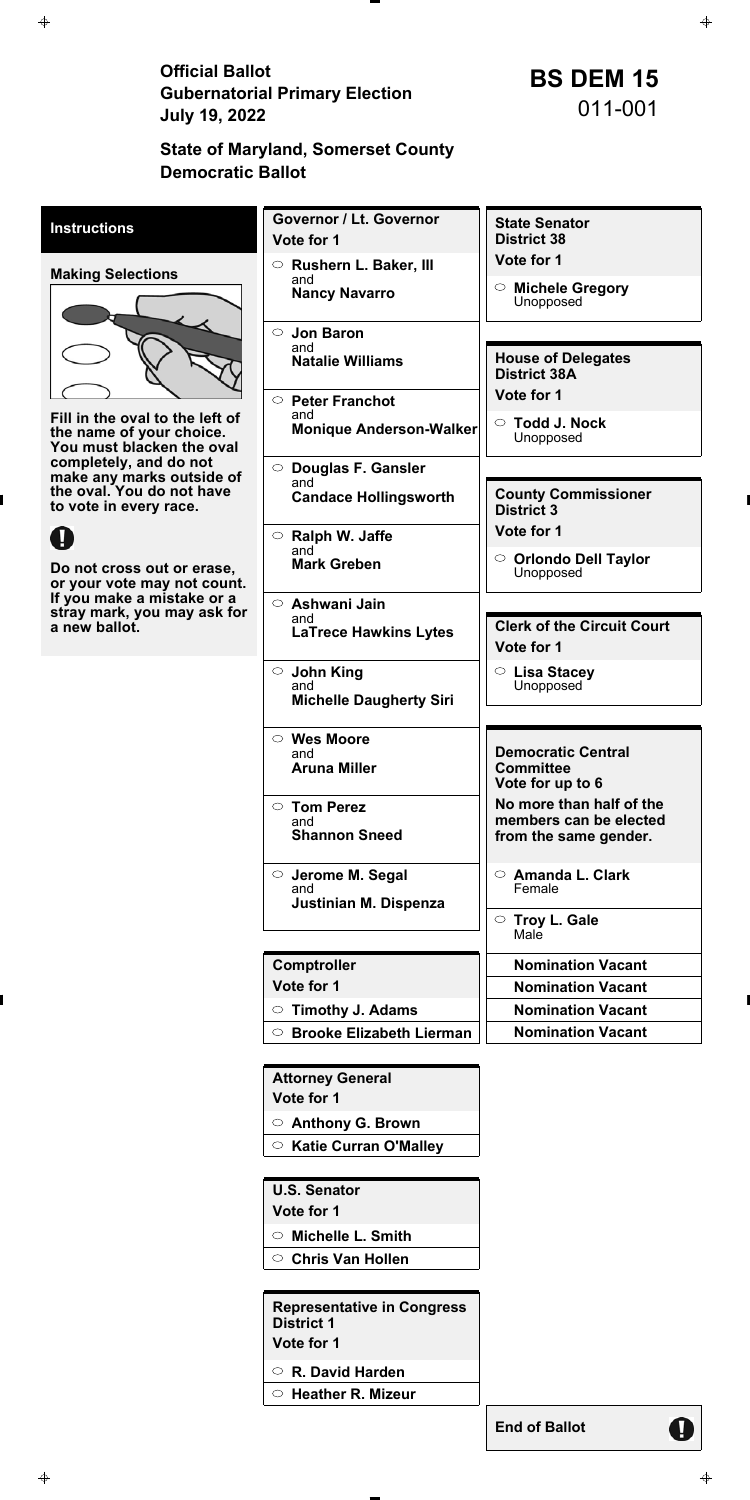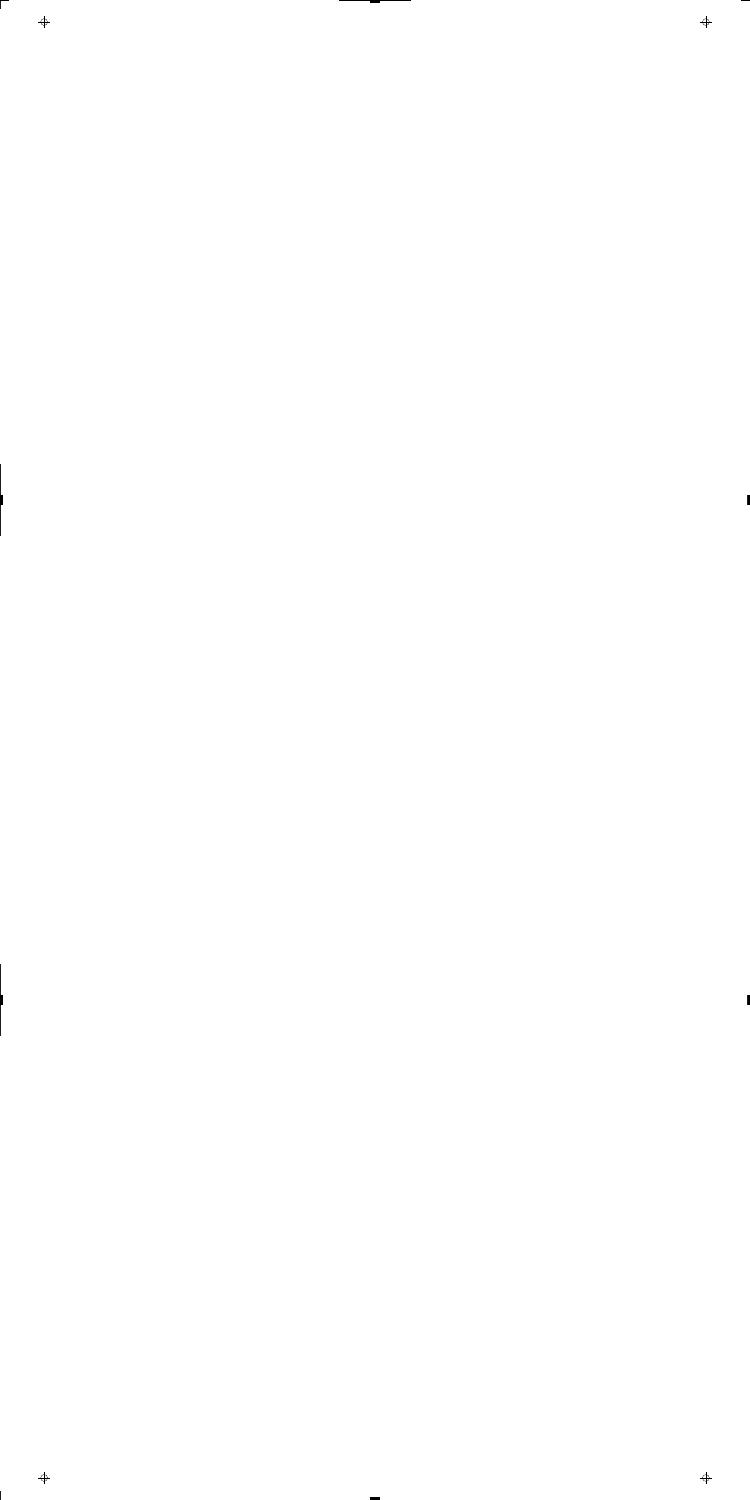Official Ballot<br>
Gubernatorial Primary Election<br>
July 19, 2022<br> **DEM 16**<br>
O12-001 **July 19, 2022** 

# **State of Maryland, Somerset County Democratic Ballot**

**End of Ballot** 

q

| <b>Instructions</b>                                                                                                                            | Governor / Lt. Governor<br>Vote for 1                                                                                                                    | <b>State Senator</b><br><b>District 38</b>                                                                    |
|------------------------------------------------------------------------------------------------------------------------------------------------|----------------------------------------------------------------------------------------------------------------------------------------------------------|---------------------------------------------------------------------------------------------------------------|
|                                                                                                                                                | $\circ$ Rushern L. Baker, III                                                                                                                            | Vote for 1                                                                                                    |
| <b>Making Selections</b><br>Fill in the oval to the left of<br>the name of your choice.<br>You must blacken the oval<br>completely, and do not | and<br><b>Nancy Navarro</b>                                                                                                                              | <b>Michele Gregory</b><br>$\circ$<br>Unopposed                                                                |
|                                                                                                                                                | $\circ$ Jon Baron<br>and<br><b>Natalie Williams</b><br><b>Peter Franchot</b><br>$\circ$<br>and<br><b>Monique Anderson-Walker</b><br>○ Douglas F. Gansler | <b>House of Delegates</b><br><b>District 38A</b><br>Vote for 1<br><b>Todd J. Nock</b><br>$\circ$<br>Unopposed |
| make any marks outside of<br>the oval. You do not have<br>to vote in every race.                                                               | and<br><b>Candace Hollingsworth</b>                                                                                                                      | <b>County Commissioner</b><br><b>District 5</b>                                                               |
| U                                                                                                                                              | $\circ$ Ralph W. Jaffe                                                                                                                                   | Vote for 1                                                                                                    |
| Do not cross out or erase,<br>or your vote may not count.                                                                                      | and<br><b>Mark Greben</b>                                                                                                                                | $\circ$ Randy Laird<br>Unopposed                                                                              |
| If you make a mistake or a<br>stray mark, you may ask for<br>a new ballot.                                                                     | ○ Ashwani Jain<br>and<br><b>LaTrece Hawkins Lytes</b>                                                                                                    | <b>Clerk of the Circuit Court</b><br>Vote for 1                                                               |
|                                                                                                                                                | $\circ$ John King<br>and<br><b>Michelle Daugherty Siri</b>                                                                                               | $\circ$ Lisa Stacey<br>Unopposed                                                                              |
|                                                                                                                                                | $\circ$ Wes Moore<br>and<br><b>Aruna Miller</b>                                                                                                          | <b>Democratic Central</b><br><b>Committee</b><br>Vote for up to 6                                             |
|                                                                                                                                                | $\circ$ Tom Perez<br>and<br><b>Shannon Sneed</b>                                                                                                         | No more than half of the<br>members can be elected<br>from the same gender.                                   |
|                                                                                                                                                | $\circ$ Jerome M. Segal<br>and<br>Justinian M. Dispenza                                                                                                  | Amanda L. Clark<br>$\circ$<br>Female                                                                          |
|                                                                                                                                                |                                                                                                                                                          | $\circ$ Troy L. Gale<br>Male                                                                                  |
|                                                                                                                                                | Comptroller                                                                                                                                              | <b>Nomination Vacant</b>                                                                                      |
|                                                                                                                                                | Vote for 1                                                                                                                                               | <b>Nomination Vacant</b>                                                                                      |
|                                                                                                                                                | $\circ$ Timothy J. Adams                                                                                                                                 | <b>Nomination Vacant</b>                                                                                      |
|                                                                                                                                                | <b>Brooke Elizabeth Lierman</b><br>$\circ$                                                                                                               | <b>Nomination Vacant</b>                                                                                      |

**Attorney General Vote for 1** 

**Anthony G. Brown** 

**Katie Curran O'Malley** 

**U.S. Senator** 

**Vote for 1** 

**Michelle L. Smith** 

**Chris Van Hollen** 

**Representative in Congress District 1** 

**Vote for 1** 

**R. David Harden**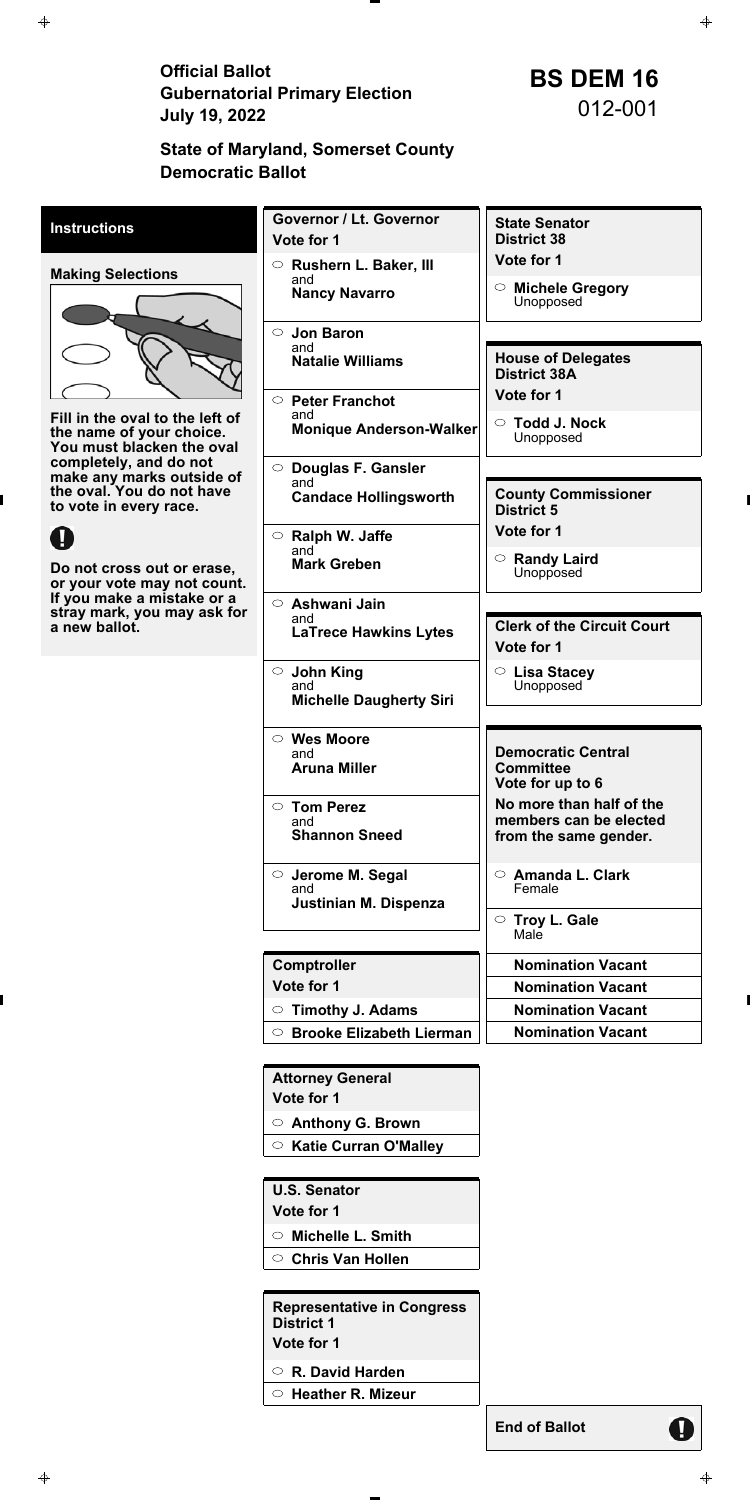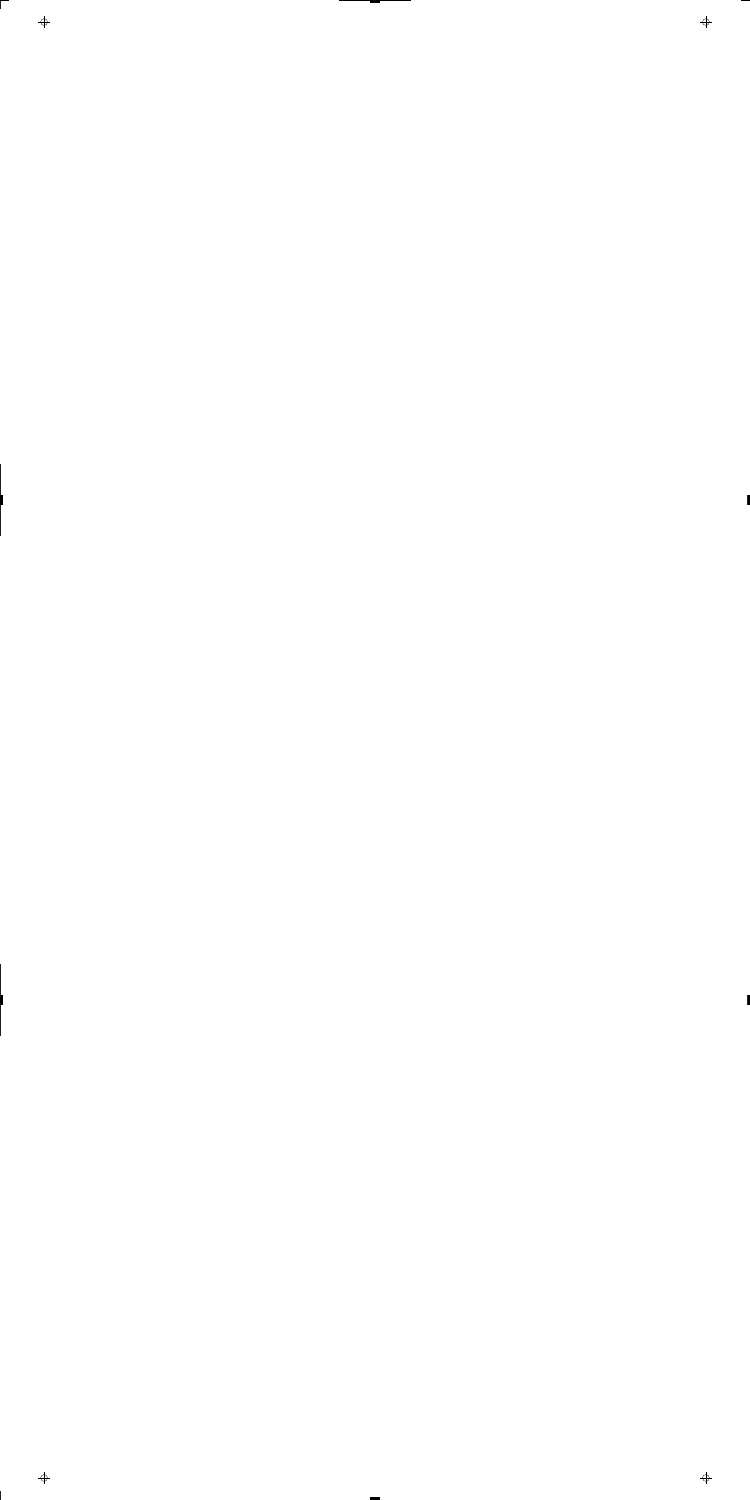Official Ballot<br>
Gubernatorial Primary Election<br>
July 19, 2022<br>
O13-001 **July 19, 2022** 

### **State of Maryland, Somerset County Democratic Ballot**

**End of Ballot** 

q

| <b>Instructions</b>                                                                                                  | <b>Governor / Lt. Governor</b><br>Vote for 1                                                                           | <b>State Senator</b><br><b>District 38</b>                                                    |
|----------------------------------------------------------------------------------------------------------------------|------------------------------------------------------------------------------------------------------------------------|-----------------------------------------------------------------------------------------------|
|                                                                                                                      | ○ Rushern L. Baker, III                                                                                                | Vote for 1                                                                                    |
| <b>Making Selections</b><br>Fill in the oval to the left of<br>the name of your choice.<br>You must blacken the oval | and<br><b>Nancy Navarro</b>                                                                                            | <b>Michele Gregory</b><br>$\circ$<br>Unopposed                                                |
|                                                                                                                      | $\circ$ Jon Baron<br>and<br><b>Natalie Williams</b><br>$\circ$ Peter Franchot<br>and<br><b>Monique Anderson-Walker</b> | <b>House of Delegates</b><br><b>District 38A</b><br>Vote for 1<br>○ Todd J. Nock<br>Unopposed |
| completely, and do not<br>make any marks outside of<br>the oval. You do not have<br>to vote in every race.           | O Douglas F. Gansler<br>and<br><b>Candace Hollingsworth</b>                                                            | <b>County Commissioner</b><br><b>District 3</b>                                               |
|                                                                                                                      | $\circ$ Ralph W. Jaffe                                                                                                 | Vote for 1                                                                                    |
| Do not cross out or erase,<br>or your vote may not count.                                                            | and<br><b>Mark Greben</b>                                                                                              | ○ Orlondo Dell Taylor<br>Unopposed                                                            |
| If you make a mistake or a<br>stray mark, you may ask for<br>a new ballot.                                           | $\circ$ Ashwani Jain<br>and<br><b>LaTrece Hawkins Lytes</b>                                                            | <b>Clerk of the Circuit Court</b><br>Vote for 1                                               |
|                                                                                                                      | $\circ$ John King<br>and<br><b>Michelle Daugherty Siri</b>                                                             | $\circ$ Lisa Stacey<br>Unopposed                                                              |
|                                                                                                                      | $\circ$ Wes Moore<br>and<br><b>Aruna Miller</b>                                                                        | <b>Democratic Central</b><br><b>Committee</b><br>Vote for up to 6                             |
|                                                                                                                      | ○ Tom Perez<br>and<br><b>Shannon Sneed</b>                                                                             | No more than half of the<br>members can be elected<br>from the same gender.                   |
|                                                                                                                      | $\circ$ Jerome M. Segal<br>and<br>Justinian M. Dispenza                                                                | <b>Amanda L. Clark</b><br>$\circ$<br>Female                                                   |
|                                                                                                                      |                                                                                                                        | $\circ$ Troy L. Gale<br>Male                                                                  |
|                                                                                                                      | Comptroller                                                                                                            | <b>Nomination Vacant</b>                                                                      |
|                                                                                                                      | Vote for 1                                                                                                             | <b>Nomination Vacant</b>                                                                      |
|                                                                                                                      | $\circ$ Timothy J. Adams                                                                                               | <b>Nomination Vacant</b>                                                                      |
|                                                                                                                      | <b>Brooke Elizabeth Lierman</b><br>$\circ$                                                                             | <b>Nomination Vacant</b>                                                                      |

**Attorney General Vote for 1** 

**Anthony G. Brown** 

**Katie Curran O'Malley** 

**U.S. Senator** 

**Vote for 1** 

**Michelle L. Smith** 

**Chris Van Hollen** 

**Representative in Congress District 1** 

**Vote for 1** 

**R. David Harden**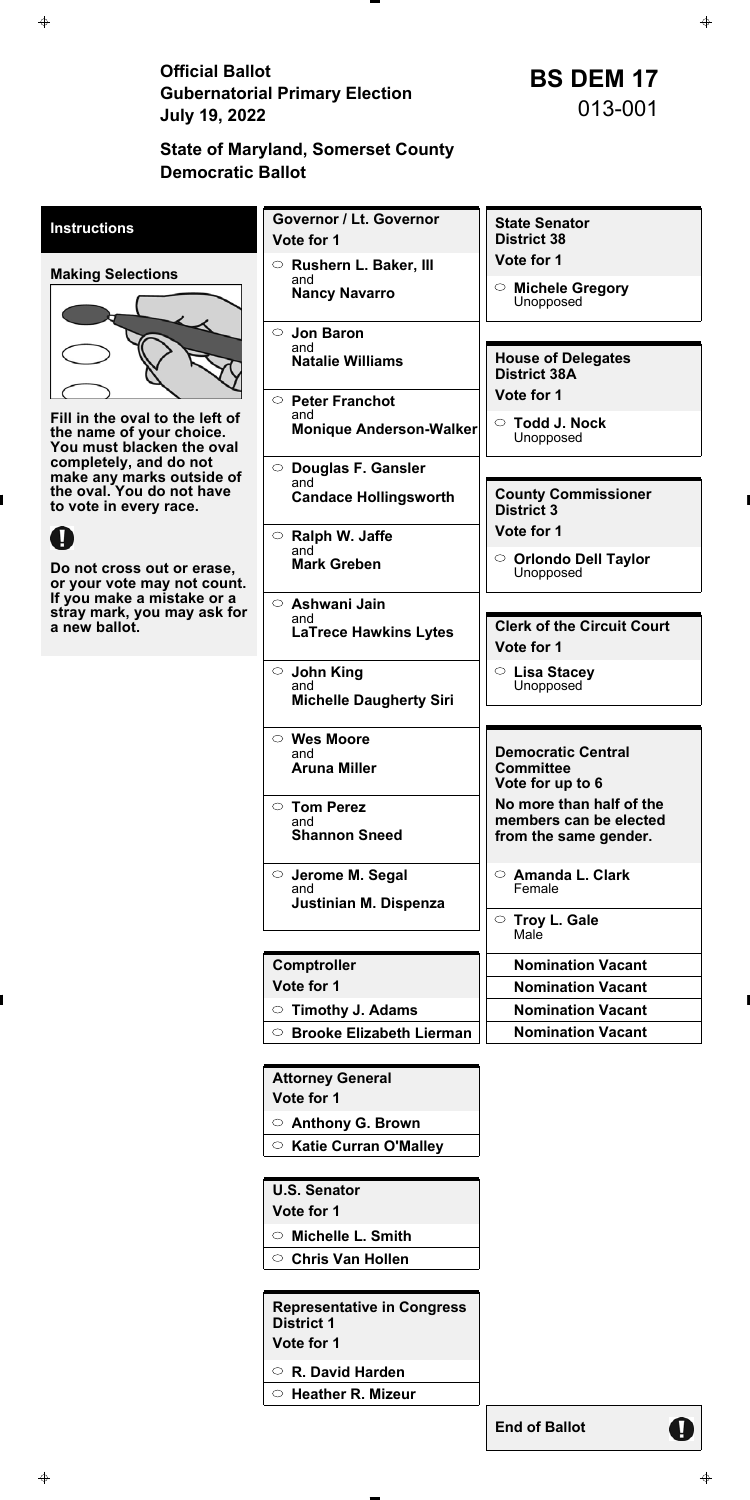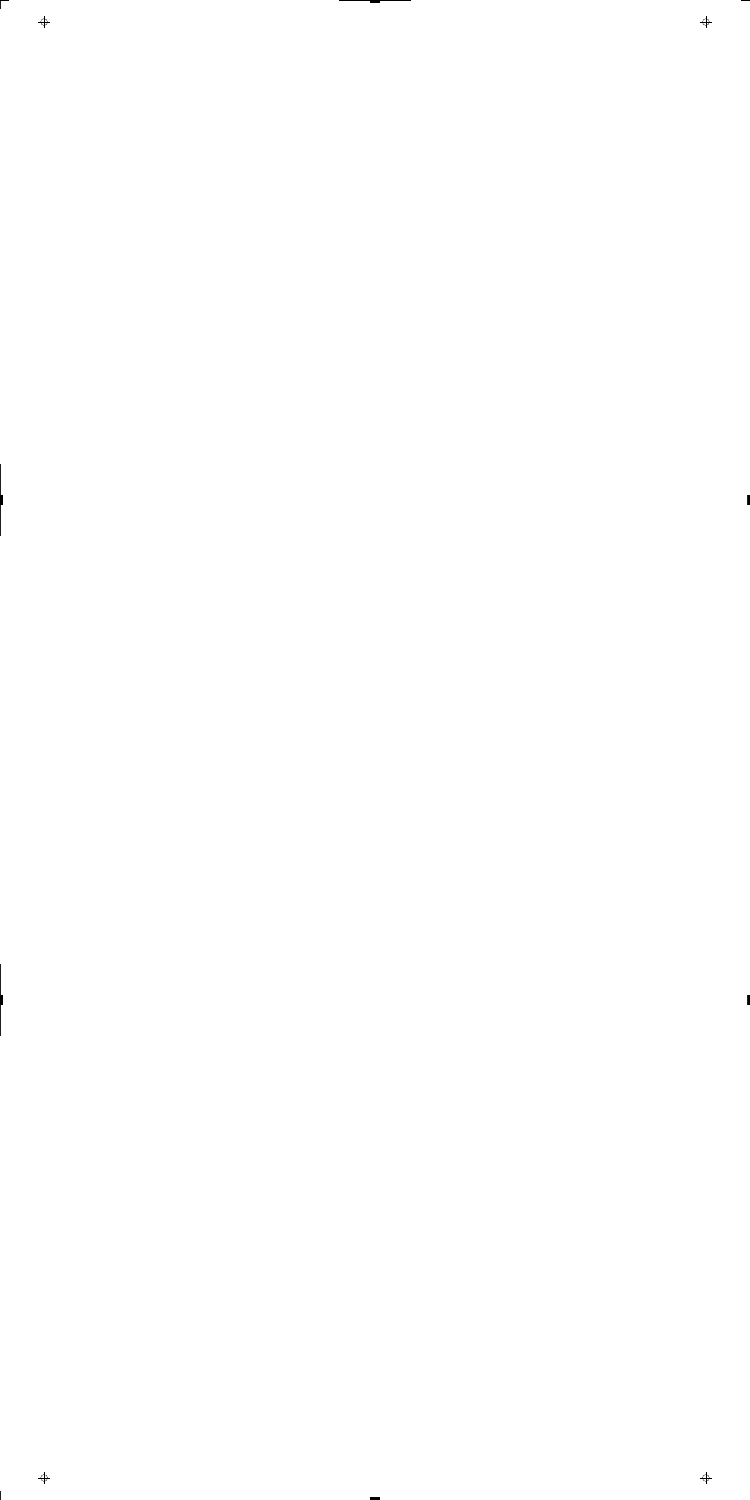Official Ballot<br>
Gubernatorial Primary Election<br>
July 19, 2022<br> **DEM 18** 013-002 **July 19, 2022** 

# **State of Maryland, Somerset County Democratic Ballot**

**End of Ballot** 

q

| <b>Instructions</b>                                                                                        | Governor / Lt. Governor<br>Vote for 1                                     | <b>State Senator</b><br><b>District 38</b>                                  |
|------------------------------------------------------------------------------------------------------------|---------------------------------------------------------------------------|-----------------------------------------------------------------------------|
|                                                                                                            | $\circ$ Rushern L. Baker, III                                             | Vote for 1                                                                  |
| <b>Making Selections</b>                                                                                   | and<br><b>Nancy Navarro</b>                                               | <b>Michele Gregory</b><br>$\circ$<br>Unopposed                              |
|                                                                                                            | $\circ$ Jon Baron<br>and<br><b>Natalie Williams</b>                       | <b>House of Delegates</b><br><b>District 38A</b><br>Vote for 1              |
| Fill in the oval to the left of<br>the name of your choice.<br>You must blacken the oval                   | <b>Peter Franchot</b><br>$\circ$<br>and<br><b>Monique Anderson-Walker</b> | $\circ$ Todd J. Nock<br>Unopposed                                           |
| completely, and do not<br>make any marks outside of<br>the oval. You do not have<br>to vote in every race. | ○ Douglas F. Gansler<br>and<br><b>Candace Hollingsworth</b>               | <b>County Commissioner</b><br><b>District 1</b>                             |
|                                                                                                            | $\circ$ Ralph W. Jaffe                                                    | Vote for 1                                                                  |
| Do not cross out or erase,<br>or your vote may not count.                                                  | and<br><b>Mark Greben</b>                                                 | <b>Craig N. Mathies</b><br>$\circ$<br>Unopposed                             |
| If you make a mistake or a<br>stray mark, you may ask for<br>a new ballot.                                 | $\circ$ Ashwani Jain<br>and<br><b>LaTrece Hawkins Lytes</b>               | <b>Clerk of the Circuit Court</b><br>Vote for 1                             |
|                                                                                                            | ○ John King<br>and<br><b>Michelle Daugherty Siri</b>                      | $\circ$ Lisa Stacey<br>Unopposed                                            |
|                                                                                                            | $\circ$ Wes Moore<br>and<br><b>Aruna Miller</b>                           | <b>Democratic Central</b><br><b>Committee</b><br>Vote for up to 6           |
|                                                                                                            | ○ Tom Perez<br>and<br><b>Shannon Sneed</b>                                | No more than half of the<br>members can be elected<br>from the same gender. |
|                                                                                                            | ○ Jerome M. Segal<br>and<br>Justinian M. Dispenza                         | <b>Amanda L. Clark</b><br>$\circ$<br>Female                                 |
|                                                                                                            |                                                                           | ○ Troy L. Gale<br>Male                                                      |
|                                                                                                            | Comptroller                                                               | <b>Nomination Vacant</b>                                                    |
|                                                                                                            | Vote for 1                                                                | <b>Nomination Vacant</b>                                                    |
|                                                                                                            | <b>Timothy J. Adams</b><br>$\circ$                                        | <b>Nomination Vacant</b>                                                    |
|                                                                                                            | <b>Brooke Elizabeth Lierman</b><br>$\circ$                                | <b>Nomination Vacant</b>                                                    |

**Attorney General Vote for 1** 

**Anthony G. Brown** 

**Katie Curran O'Malley** 

**U.S. Senator** 

**Vote for 1** 

**Michelle L. Smith** 

**Chris Van Hollen** 

**Representative in Congress District 1** 

**Vote for 1** 

**R. David Harden**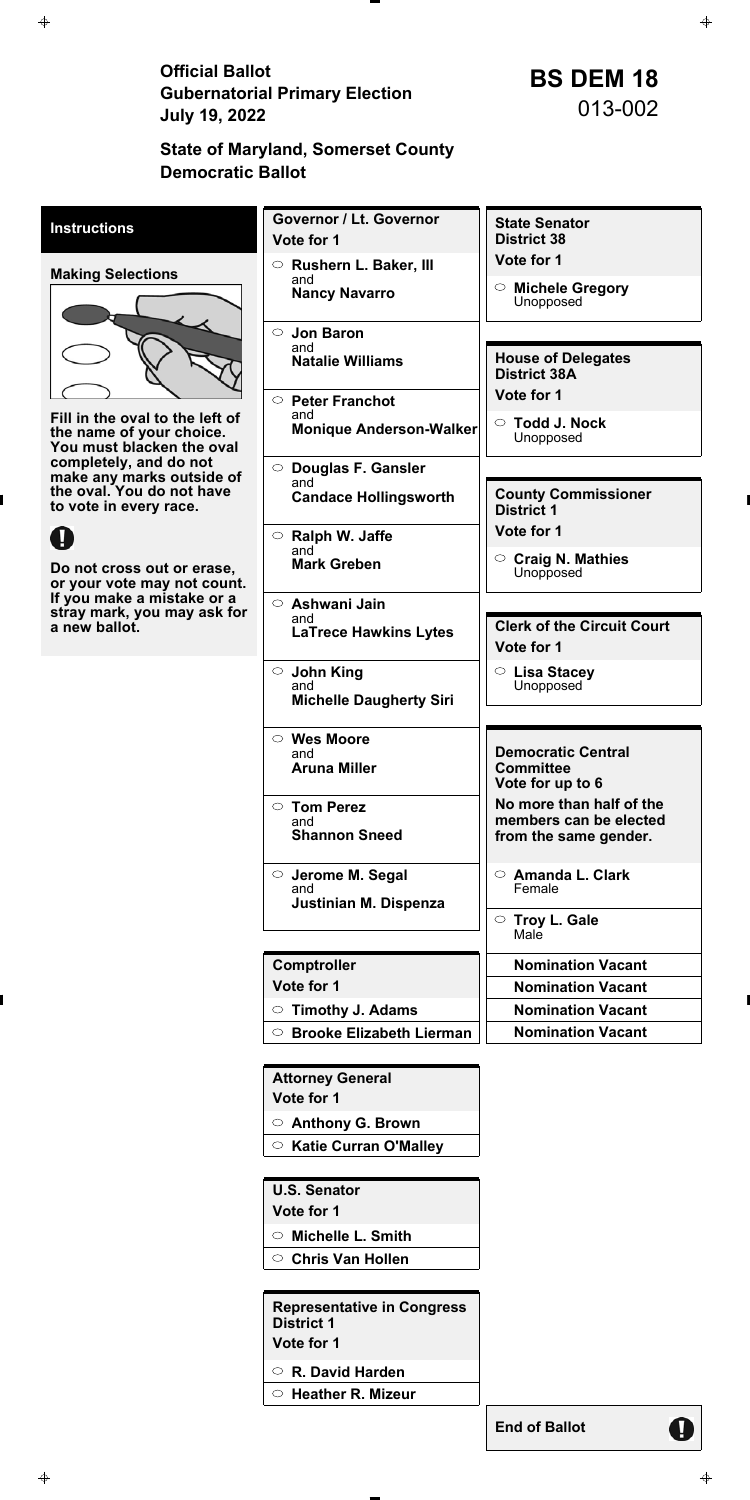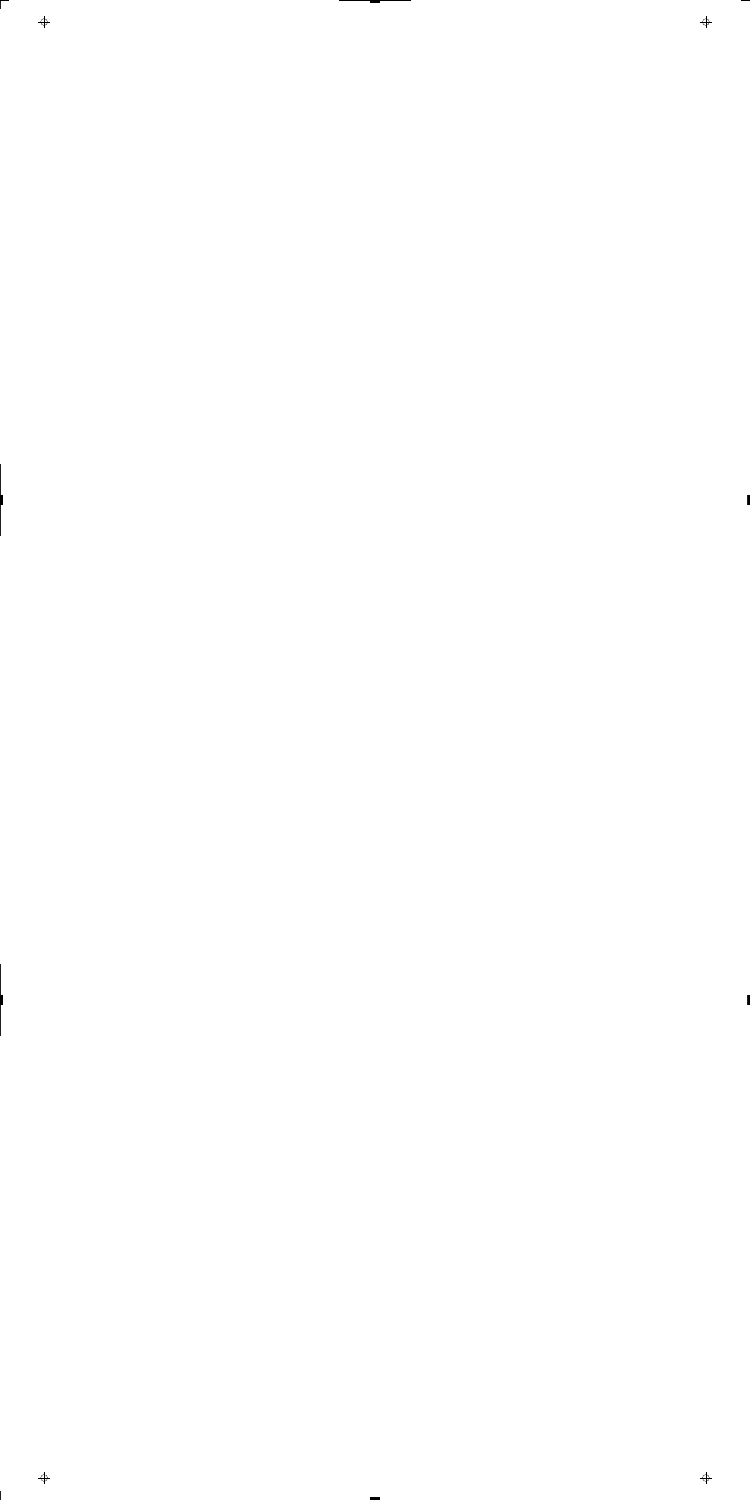Official Ballot<br>
Gubernatorial Primary Election<br>
July 19, 2022<br> **DEM 19 July 19, 2022** 

# **State of Maryland, Somerset County Democratic Ballot**

**End of Ballot** 

q

| <b>Instructions</b>                                                                                                                                                 | Governor / Lt. Governor<br>Vote for 1                                                                                            | <b>State Senator</b><br><b>District 38</b>                                                       |
|---------------------------------------------------------------------------------------------------------------------------------------------------------------------|----------------------------------------------------------------------------------------------------------------------------------|--------------------------------------------------------------------------------------------------|
| <b>Making Selections</b><br>Fill in the oval to the left of                                                                                                         | $\circ$ Rushern L. Baker, III<br>and<br><b>Nancy Navarro</b>                                                                     | Vote for 1<br><b>Michele Gregory</b><br>$\circ$<br>Unopposed                                     |
|                                                                                                                                                                     | $\circ$ Jon Baron<br>and<br><b>Natalie Williams</b><br><b>Peter Franchot</b><br>$\circ$<br>and<br><b>Monique Anderson-Walker</b> | <b>House of Delegates</b><br><b>District 38A</b><br>Vote for 1<br><b>Todd J. Nock</b><br>$\circ$ |
| the name of your choice.<br>You must blacken the oval<br>completely, and do not<br>make any marks outside of<br>the oval. You do not have<br>to vote in every race. | O Douglas F. Gansler<br>and<br><b>Candace Hollingsworth</b>                                                                      | Unopposed<br><b>County Commissioner</b><br><b>District 4</b>                                     |
| U<br>Do not cross out or erase,<br>or your vote may not count.                                                                                                      | $\circ$ Ralph W. Jaffe<br>and<br><b>Mark Greben</b>                                                                              | Vote for 1<br>$\circ$ Deborah A. Nissley<br>Unopposed                                            |
| If you make a mistake or a<br>stray mark, you may ask for<br>a new ballot.                                                                                          | $\circ$ Ashwani Jain<br>and<br><b>LaTrece Hawkins Lytes</b>                                                                      | <b>Clerk of the Circuit Court</b><br>Vote for 1                                                  |
|                                                                                                                                                                     | $\circ$ John King<br>and<br><b>Michelle Daugherty Siri</b>                                                                       | $\circ$ Lisa Stacey<br>Unopposed                                                                 |
|                                                                                                                                                                     | $\circ$ Wes Moore<br>and<br><b>Aruna Miller</b>                                                                                  | <b>Democratic Central</b><br><b>Committee</b><br>Vote for up to 6                                |
|                                                                                                                                                                     | $\circ$ Tom Perez<br>and<br><b>Shannon Sneed</b>                                                                                 | No more than half of the<br>members can be elected<br>from the same gender.                      |
|                                                                                                                                                                     | $\circ$ Jerome M. Segal<br>and<br>Justinian M. Dispenza                                                                          | <b>Amanda L. Clark</b><br>$\circ$<br>Female<br>○ Troy L. Gale                                    |
|                                                                                                                                                                     |                                                                                                                                  | Male                                                                                             |
|                                                                                                                                                                     | Comptroller                                                                                                                      | <b>Nomination Vacant</b>                                                                         |
|                                                                                                                                                                     | Vote for 1                                                                                                                       | <b>Nomination Vacant</b>                                                                         |
|                                                                                                                                                                     | $\circ$ Timothy J. Adams                                                                                                         | <b>Nomination Vacant</b>                                                                         |
|                                                                                                                                                                     | <b>Brooke Elizabeth Lierman</b><br>$\circ$                                                                                       | <b>Nomination Vacant</b>                                                                         |

**Attorney General Vote for 1** 

**Anthony G. Brown** 

**Katie Curran O'Malley** 

**U.S. Senator** 

**Vote for 1** 

**Michelle L. Smith** 

**Chris Van Hollen** 

**Representative in Congress District 1** 

**Vote for 1** 

**R. David Harden**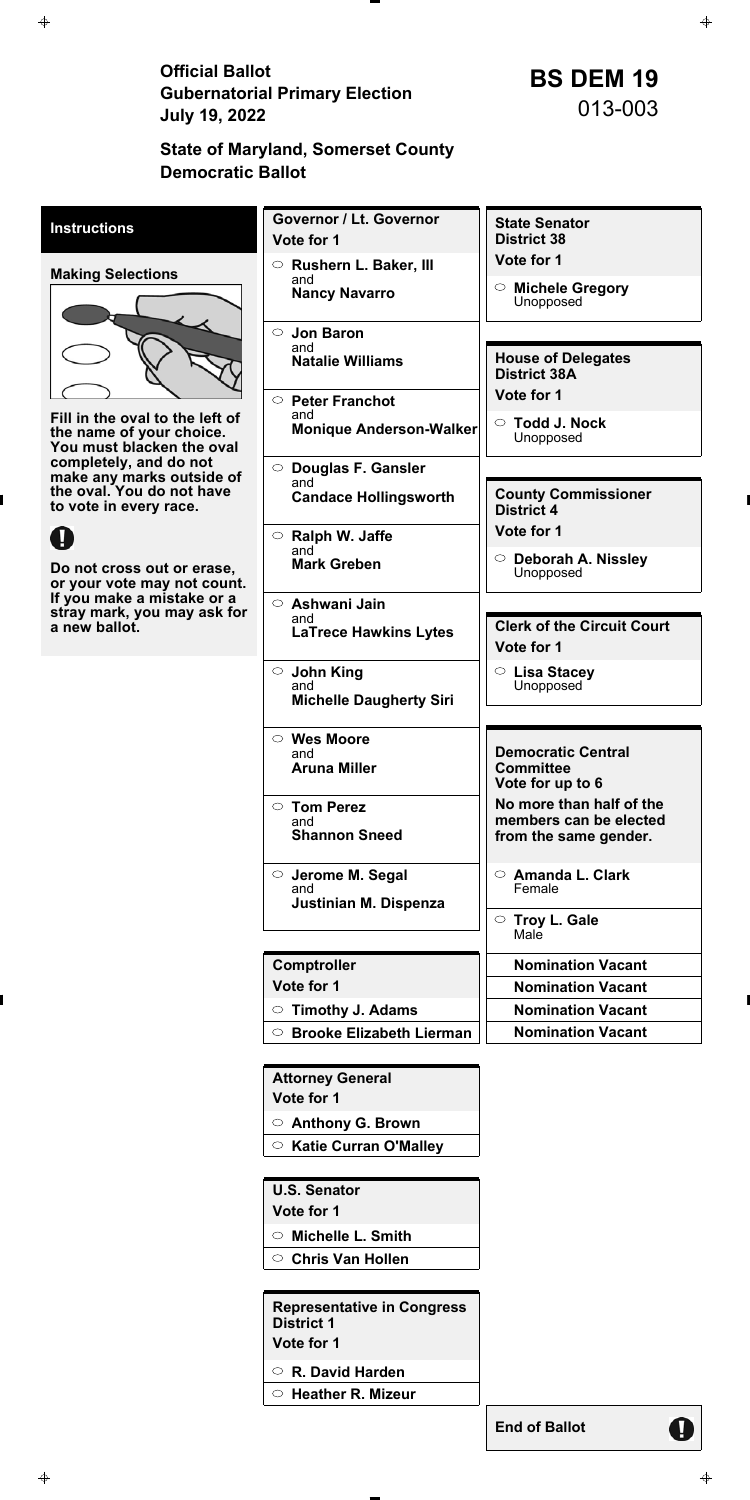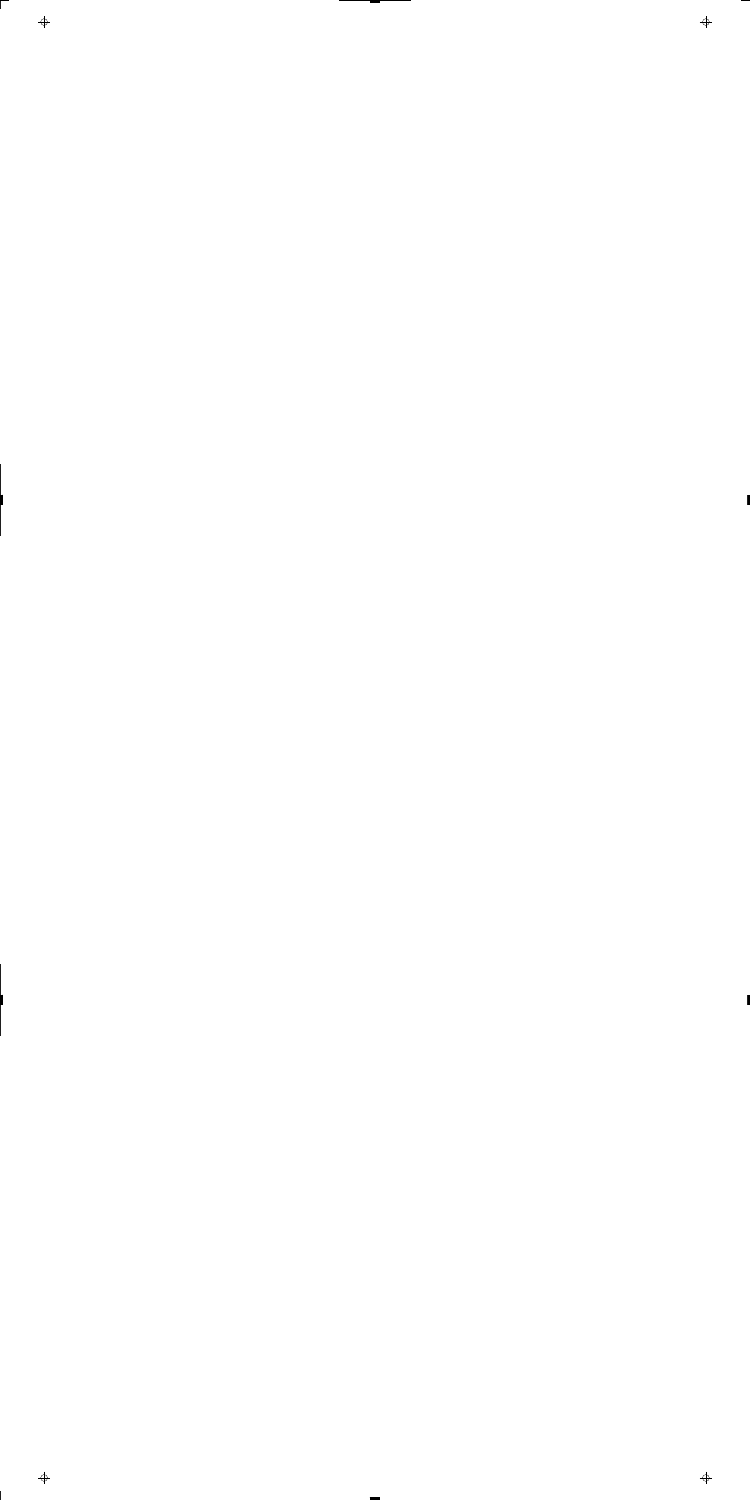Official Ballot<br>
Gubernatorial Primary Election<br>
July 19 2022<br> **BS DEM 20**<br>
014-001 **July 19, 2022** 

### **State of Maryland, Somerset County Democratic Ballot**

**End of Ballot** 

q

| <b>Instructions</b>                                                                                                                                                          | Governor / Lt. Governor<br>Vote for 1                                                                                                                                                 | <b>State Senator</b><br><b>District 38</b>                                                                                                  |
|------------------------------------------------------------------------------------------------------------------------------------------------------------------------------|---------------------------------------------------------------------------------------------------------------------------------------------------------------------------------------|---------------------------------------------------------------------------------------------------------------------------------------------|
| <b>Making Selections</b>                                                                                                                                                     | $\circ$ Rushern L. Baker, III<br>and<br><b>Nancy Navarro</b>                                                                                                                          | Vote for 1<br><b>Michele Gregory</b><br>$\circ$<br>Unopposed                                                                                |
| Fill in the oval to the left of<br>the name of your choice.<br>You must blacken the oval<br>completely, and do not<br>make any marks outside of<br>the oval. You do not have | $\circ$ Jon Baron<br>and<br><b>Natalie Williams</b><br>$\circ$ Peter Franchot<br>and<br><b>Monique Anderson-Walker</b><br>O Douglas F. Gansler<br>and<br><b>Candace Hollingsworth</b> | <b>House of Delegates</b><br><b>District 38A</b><br>Vote for 1<br><b>Todd J. Nock</b><br>$\circ$<br>Unopposed<br><b>County Commissioner</b> |
| to vote in every race.<br>Do not cross out or erase,                                                                                                                         | $\circ$ Ralph W. Jaffe<br>and<br><b>Mark Greben</b>                                                                                                                                   | <b>District 3</b><br>Vote for 1<br>$\circ$ Orlondo Dell Taylor<br>Unopposed                                                                 |
| or your vote may not count.<br>If you make a mistake or a<br>stray mark, you may ask for<br>a new ballot.                                                                    | $\circ$ Ashwani Jain<br>and<br><b>LaTrece Hawkins Lytes</b>                                                                                                                           | <b>Clerk of the Circuit Court</b><br>Vote for 1                                                                                             |
|                                                                                                                                                                              | $\circ$ John King<br>and<br><b>Michelle Daugherty Siri</b>                                                                                                                            | $\circ$ Lisa Stacey<br>Unopposed                                                                                                            |
|                                                                                                                                                                              | $\circ$ Wes Moore<br>and<br><b>Aruna Miller</b>                                                                                                                                       | <b>Democratic Central</b><br><b>Committee</b><br>Vote for up to 6                                                                           |
|                                                                                                                                                                              | $\circ$ Tom Perez<br>and<br><b>Shannon Sneed</b>                                                                                                                                      | No more than half of the<br>members can be elected<br>from the same gender.                                                                 |
|                                                                                                                                                                              | $\circ$ Jerome M. Segal<br>and<br>Justinian M. Dispenza                                                                                                                               | $\circ$ Amanda L. Clark<br>Female<br>$\circ$ Troy L. Gale<br>Male                                                                           |
|                                                                                                                                                                              | Comptroller<br>Vote for 1<br>$\circ$ Timothy J. Adams<br>$\circ$ Brooke Elizabeth Lierman                                                                                             | <b>Nomination Vacant</b><br><b>Nomination Vacant</b><br><b>Nomination Vacant</b><br><b>Nomination Vacant</b>                                |
|                                                                                                                                                                              |                                                                                                                                                                                       |                                                                                                                                             |

**Attorney General Vote for 1** 

**Anthony G. Brown** 

**Katie Curran O'Malley** 

**U.S. Senator** 

**Vote for 1** 

**Michelle L. Smith** 

**Chris Van Hollen** 

**Representative in Congress District 1** 

**Vote for 1** 

**R. David Harden**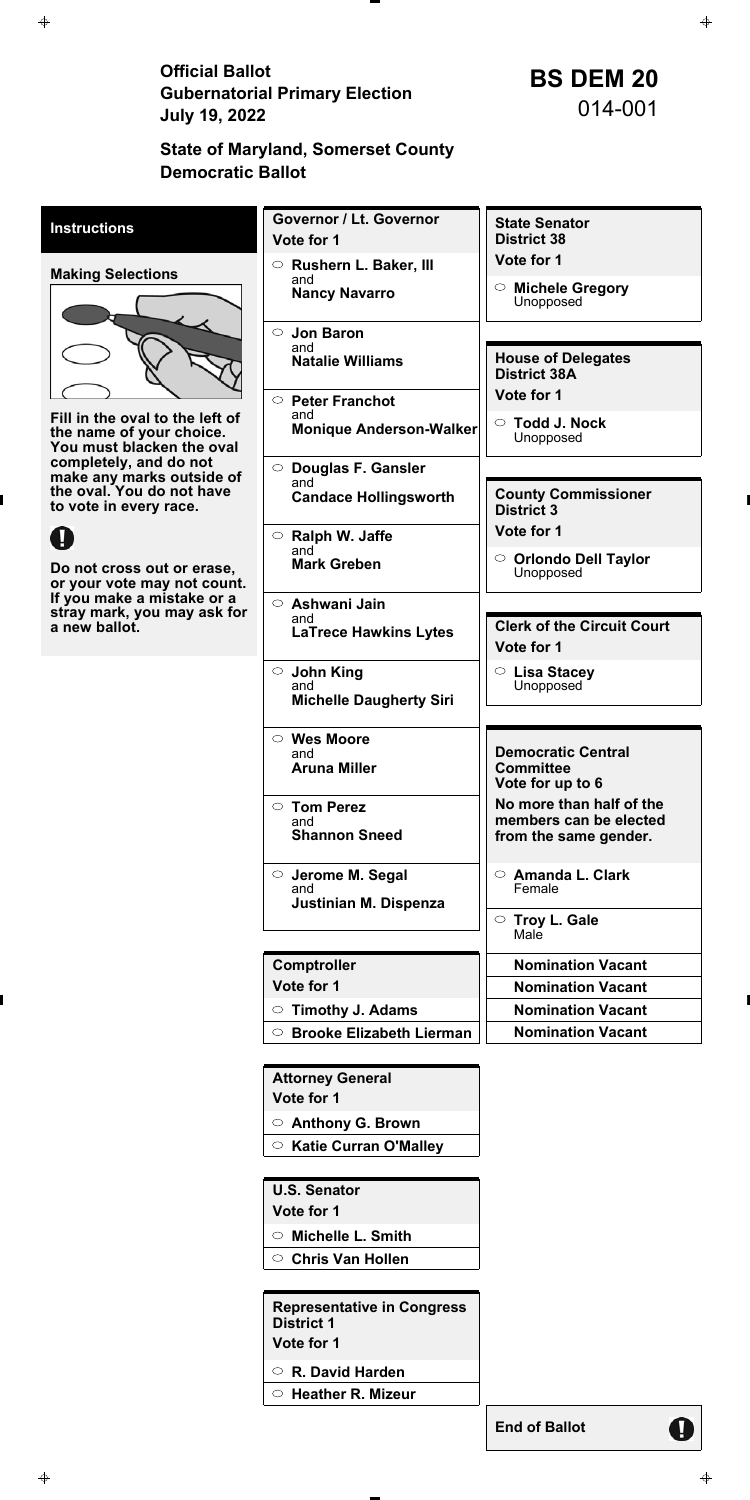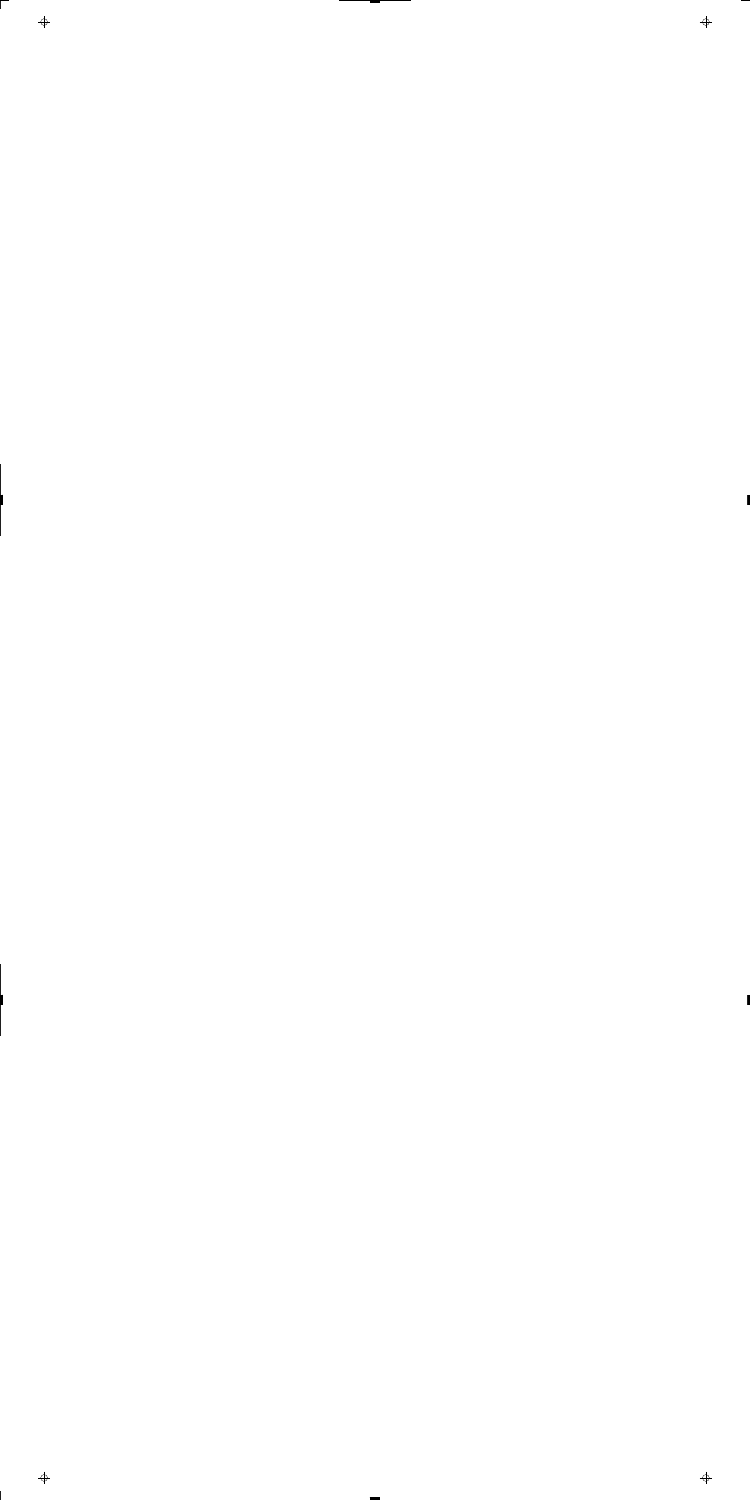Official Ballot<br>
Gubernatorial Primary Election<br>
July 19 2022<br>
BS DEM 21 **July 19, 2022** 

### **State of Maryland, Somerset County Democratic Ballot**

**End of Ballot** 

Ø

| Vote for 1<br>$\circ$ Rushern L. Baker, III<br><b>Making Selections</b><br>and<br>$\circ$ Michele Gregory<br><b>Nancy Navarro</b><br>Unopposed<br>$\circ$ Jon Baron<br>and<br><b>House of Delegates</b><br><b>Natalie Williams</b><br><b>District 38A</b> |  |
|-----------------------------------------------------------------------------------------------------------------------------------------------------------------------------------------------------------------------------------------------------------|--|
|                                                                                                                                                                                                                                                           |  |
|                                                                                                                                                                                                                                                           |  |
| Vote for 1<br><b>Peter Franchot</b><br>$\circ$<br>and<br>Fill in the oval to the left of<br><b>Todd J. Nock</b><br>$\circ$<br>Monique Anderson-Walker<br>the name of your choice.<br>Unopposed<br>You must blacken the oval                               |  |
| completely, and do not<br>○ Douglas F. Gansler<br>make any marks outside of<br>and<br><b>Clerk of the Circuit Court</b><br>the oval. You do not have<br><b>Candace Hollingsworth</b><br>to vote in every race.<br>Vote for 1                              |  |
| Ralph W. Jaffe<br>$\circ$ Lisa Stacey<br>$\circ$<br>and<br>Unopposed<br><b>Mark Greben</b><br>Do not cross out or erase,<br>or your vote may not count.                                                                                                   |  |
| If you make a mistake or a<br>$\circ$ Ashwani Jain<br>stray mark, you may ask for<br><b>Democratic Central</b><br>and<br>a new ballot.<br><b>LaTrece Hawkins Lytes</b><br><b>Committee</b><br>Vote for up to 6                                            |  |
| No more than half of the<br>$\circ$ John King<br>members can be elected<br>and<br><b>Michelle Daugherty Siri</b><br>from the same gender.                                                                                                                 |  |
| ○ Wes Moore<br><b>Amanda L. Clark</b><br>$\circ$<br>and<br>Female<br><b>Aruna Miller</b>                                                                                                                                                                  |  |
| ◯ Troy L. Gale<br>Male<br>$\circ$ Tom Perez<br>and<br><b>Nomination Vacant</b><br><b>Shannon Sneed</b>                                                                                                                                                    |  |
| <b>Nomination Vacant</b>                                                                                                                                                                                                                                  |  |
| <b>Nomination Vacant</b><br>$\circ$ Jerome M. Segal                                                                                                                                                                                                       |  |
| and<br><b>Nomination Vacant</b><br>Justinian M. Dispenza                                                                                                                                                                                                  |  |

**Comptroller** 

**Vote for 1** 

**Timothy J. Adams** 

**Brooke Elizabeth Lierman** 

**Attorney General Vote for 1** 

**Anthony G. Brown** 

**Katie Curran O'Malley** 

**U.S. Senator** 

**Vote for 1** 

**Michelle L. Smith** 

**Chris Van Hollen** 

**Representative in Congress District 1** 

**Vote for 1** 

**R. David Harden**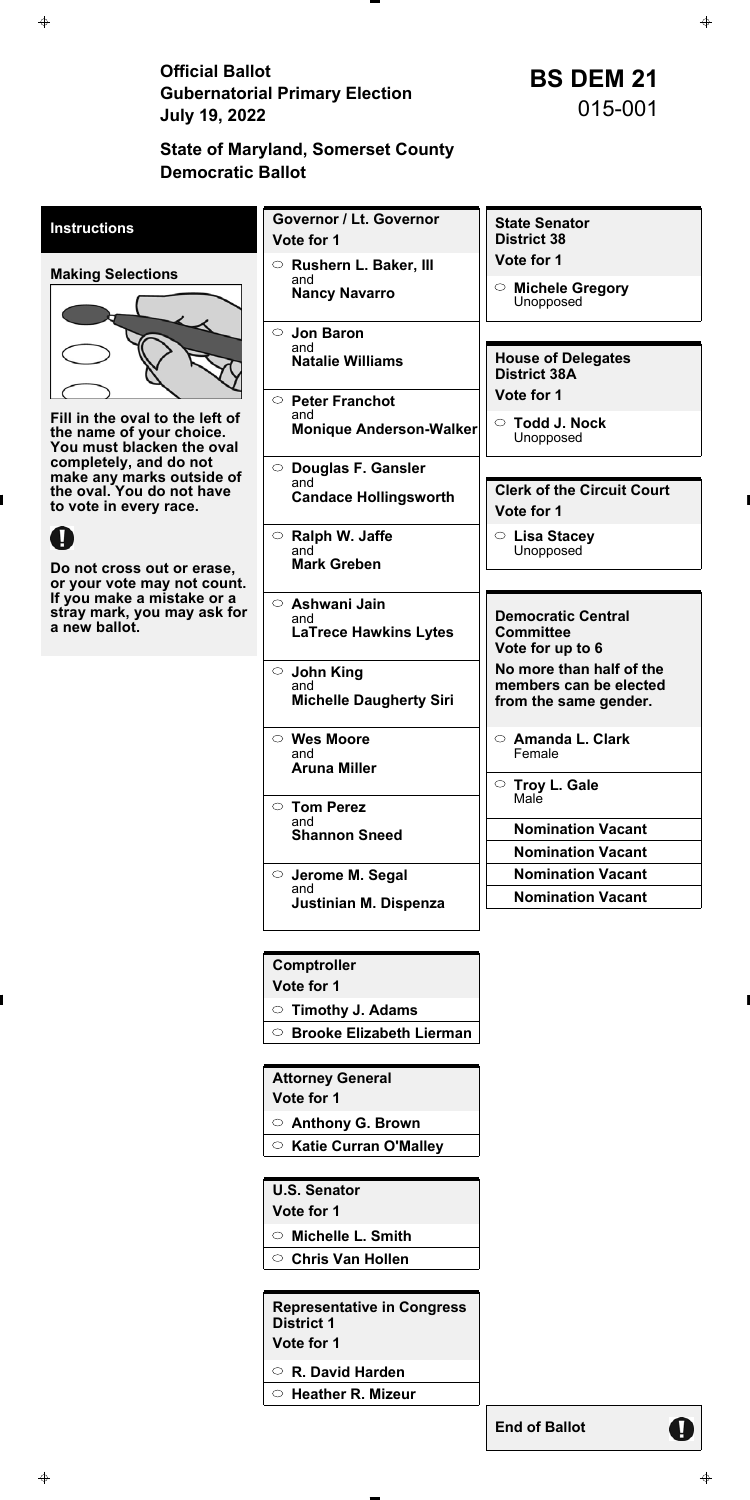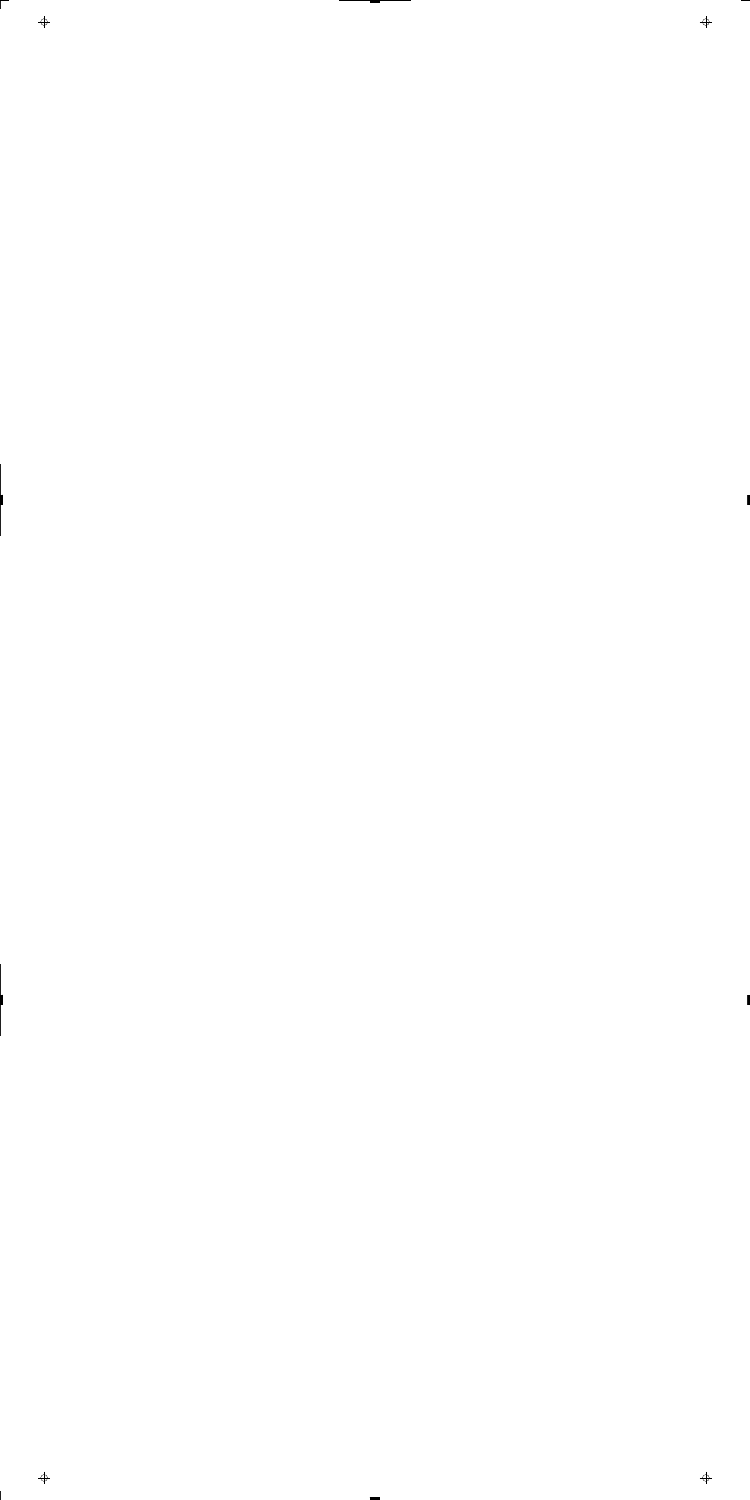Official Ballot<br>
Gubernatorial Primary Election<br>
July 19, 2022<br> **BS DEM 22**<br>
015-002 **July 19, 2022** 

# **State of Maryland, Somerset County Democratic Ballot**

**End of Ballot** 

q

| <b>Instructions</b>                                                                                                | Governor / Lt. Governor<br>Vote for 1                                                                                                      | <b>State Senator</b><br><b>District 38</b>                                                                    |
|--------------------------------------------------------------------------------------------------------------------|--------------------------------------------------------------------------------------------------------------------------------------------|---------------------------------------------------------------------------------------------------------------|
|                                                                                                                    | Rushern L. Baker, III                                                                                                                      | Vote for 1                                                                                                    |
| <b>Making Selections</b>                                                                                           | and<br><b>Nancy Navarro</b>                                                                                                                | <b>Michele Gregory</b><br>$\circ$<br>Unopposed                                                                |
| Fill in the oval to the left of<br>the name of your choice.<br>You must blacken the oval<br>completely, and do not | <b>Jon Baron</b><br>$\circ$<br>and<br><b>Natalie Williams</b><br><b>Peter Franchot</b><br>$\circ$<br>and<br><b>Monique Anderson-Walker</b> | <b>House of Delegates</b><br><b>District 38A</b><br>Vote for 1<br><b>Todd J. Nock</b><br>$\circ$<br>Unopposed |
| make any marks outside of<br>the oval. You do not have<br>to vote in every race.                                   | $\circ$ Douglas F. Gansler<br>and<br><b>Candace Hollingsworth</b>                                                                          | <b>County Commissioner</b><br><b>District 1</b>                                                               |
|                                                                                                                    | $\circ$ Ralph W. Jaffe                                                                                                                     | Vote for 1                                                                                                    |
| Do not cross out or erase,<br>or your vote may not count.                                                          | and<br><b>Mark Greben</b>                                                                                                                  | <b>Craig N. Mathies</b><br>$\circ$<br>Unopposed                                                               |
| If you make a mistake or a<br>stray mark, you may ask for<br>a new ballot.                                         | $\circ$ Ashwani Jain<br>and<br><b>LaTrece Hawkins Lytes</b>                                                                                | <b>Clerk of the Circuit Court</b><br>Vote for 1                                                               |
|                                                                                                                    | ○ John King<br>and<br><b>Michelle Daugherty Siri</b>                                                                                       | $\circ$ Lisa Stacey<br>Unopposed                                                                              |
|                                                                                                                    | $\circ$ Wes Moore<br>and<br><b>Aruna Miller</b>                                                                                            | <b>Democratic Central</b><br><b>Committee</b><br>Vote for up to 6                                             |
|                                                                                                                    | ○ Tom Perez<br>and<br><b>Shannon Sneed</b>                                                                                                 | No more than half of the<br>members can be elected<br>from the same gender.                                   |
|                                                                                                                    | $\circ$ Jerome M. Segal<br>and<br>Justinian M. Dispenza                                                                                    | <b>Amanda L. Clark</b><br>$\circ$<br>Female<br>○ Troy L. Gale                                                 |
|                                                                                                                    |                                                                                                                                            | Male                                                                                                          |
|                                                                                                                    | Comptroller                                                                                                                                | <b>Nomination Vacant</b>                                                                                      |
|                                                                                                                    | Vote for 1                                                                                                                                 | <b>Nomination Vacant</b>                                                                                      |
|                                                                                                                    | <b>Timothy J. Adams</b><br>$\circ$                                                                                                         | <b>Nomination Vacant</b>                                                                                      |
|                                                                                                                    | <b>Brooke Elizabeth Lierman</b><br>$\circ$                                                                                                 | <b>Nomination Vacant</b>                                                                                      |

**Attorney General Vote for 1** 

**Anthony G. Brown** 

**Katie Curran O'Malley** 

**U.S. Senator** 

**Vote for 1** 

**Michelle L. Smith** 

**Chris Van Hollen** 

**Representative in Congress District 1** 

**Vote for 1** 

**R. David Harden**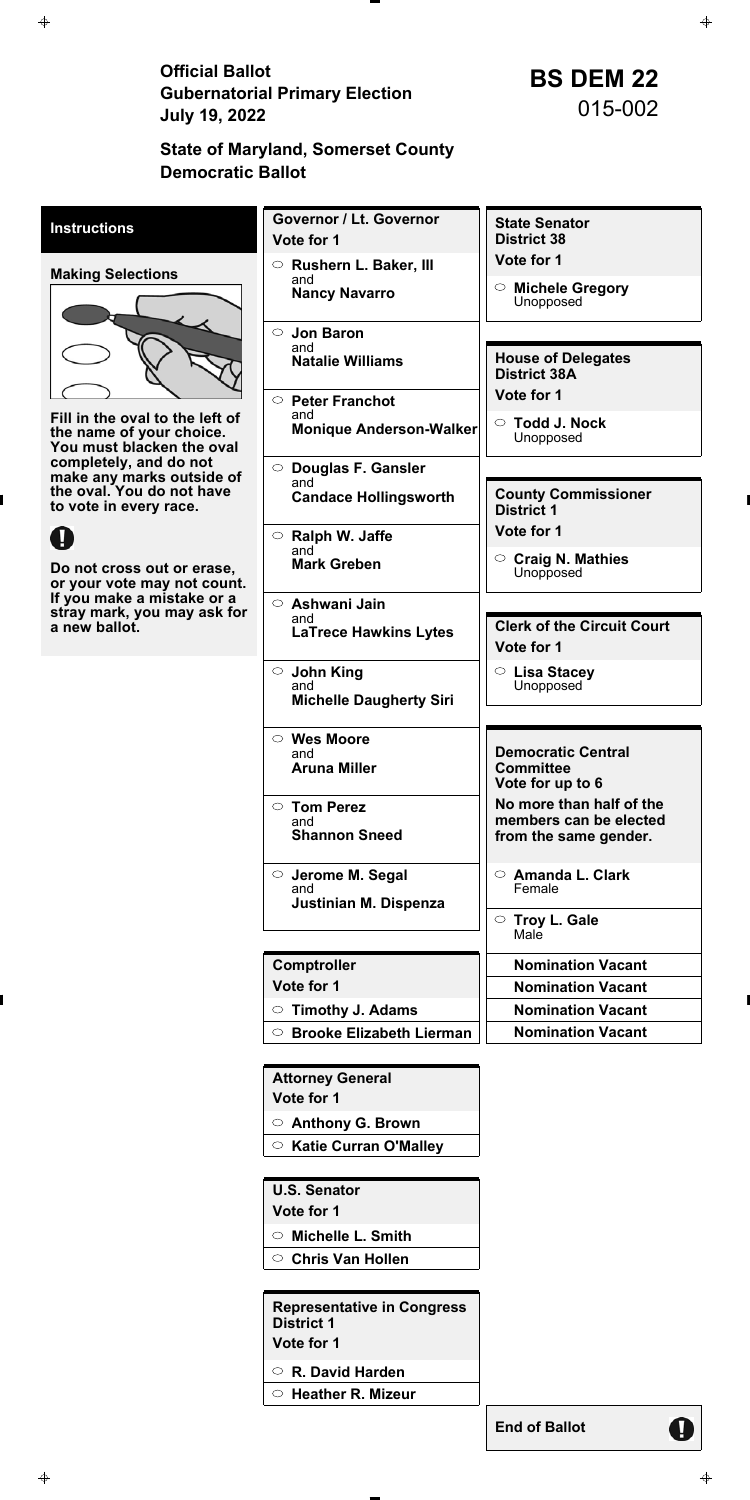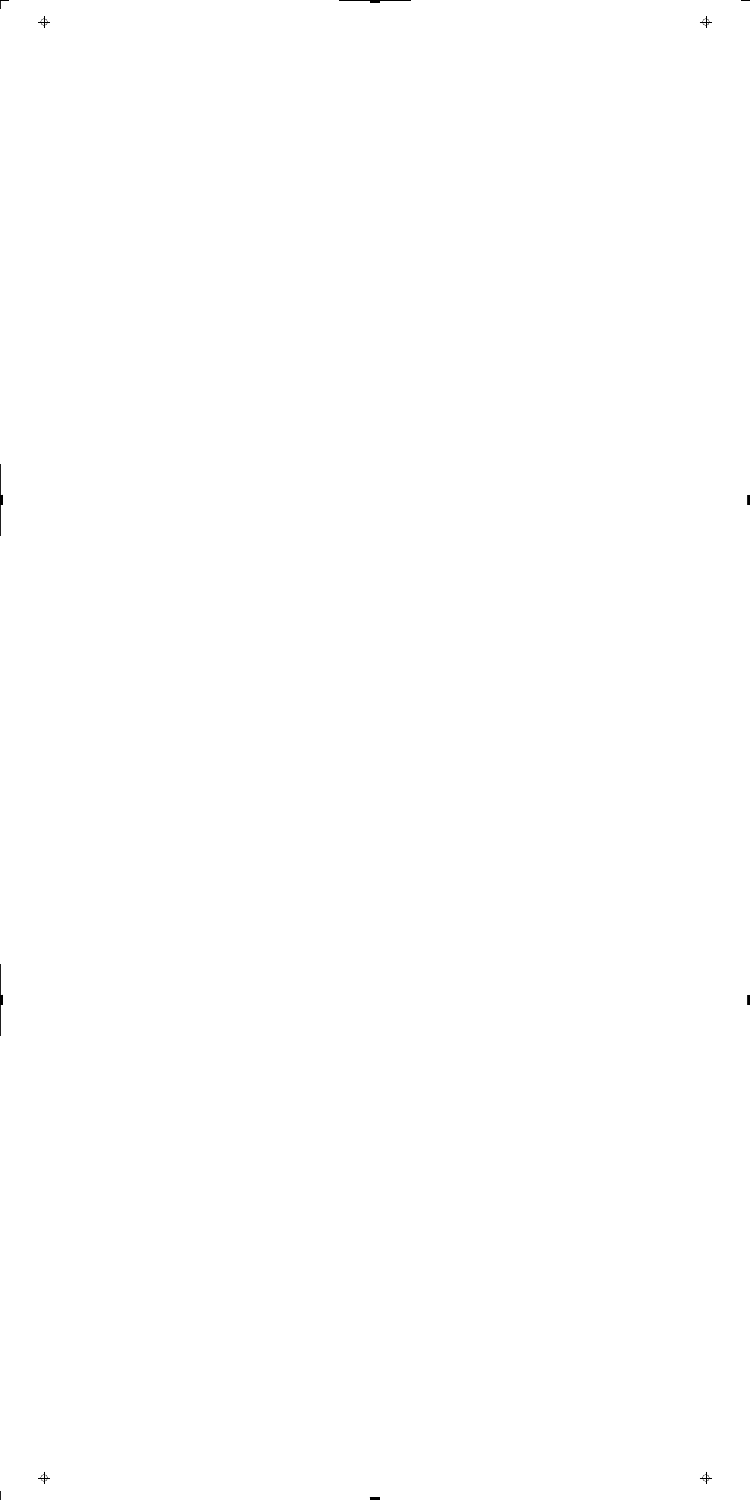Official Ballot<br>
Gubernatorial Primary Election<br>
July 19, 2022<br> **BS DEM 23**<br>
015-003 **July 19, 2022** 

# **State of Maryland, Somerset County Democratic Ballot**

**End of Ballot** 

q

| <b>Instructions</b>                                                                                                  | <b>Governor / Lt. Governor</b><br>Vote for 1                                                                           | <b>State Senator</b><br><b>District 38</b>                                                          |
|----------------------------------------------------------------------------------------------------------------------|------------------------------------------------------------------------------------------------------------------------|-----------------------------------------------------------------------------------------------------|
|                                                                                                                      | $\circ$ Rushern L. Baker, III                                                                                          | Vote for 1                                                                                          |
| <b>Making Selections</b><br>Fill in the oval to the left of<br>the name of your choice.<br>You must blacken the oval | and<br><b>Nancy Navarro</b>                                                                                            | $\circ$ Michele Gregory<br>Unopposed                                                                |
|                                                                                                                      | $\circ$ Jon Baron<br>and<br><b>Natalie Williams</b><br>$\circ$ Peter Franchot<br>and<br><b>Monique Anderson-Walker</b> | <b>House of Delegates</b><br><b>District 38A</b><br>Vote for 1<br>$\circ$ Todd J. Nock<br>Unopposed |
| completely, and do not<br>make any marks outside of                                                                  | $\circ$ Douglas F. Gansler<br>and                                                                                      |                                                                                                     |
| the oval. You do not have<br>to vote in every race.                                                                  | <b>Candace Hollingsworth</b>                                                                                           | <b>County Commissioner</b><br><b>District 4</b>                                                     |
| Ø                                                                                                                    | $\circ$ Ralph W. Jaffe                                                                                                 | Vote for 1                                                                                          |
| Do not cross out or erase,<br>or your vote may not count.                                                            | and<br><b>Mark Greben</b>                                                                                              | Deborah A. Nissley<br>$\circ$<br>Unopposed                                                          |
| If you make a mistake or a<br>stray mark, you may ask for<br>a new ballot.                                           | $\circ$ Ashwani Jain<br>and<br><b>LaTrece Hawkins Lytes</b>                                                            | <b>Clerk of the Circuit Court</b><br>Vote for 1                                                     |
|                                                                                                                      | $\circ$ John King<br>and<br><b>Michelle Daugherty Siri</b>                                                             | $\circ$ Lisa Stacey<br>Unopposed                                                                    |
|                                                                                                                      | $\circ$ Wes Moore<br>and<br><b>Aruna Miller</b>                                                                        | <b>Democratic Central</b><br><b>Committee</b><br>Vote for up to 6                                   |
|                                                                                                                      | $\circ$ Tom Perez<br>and<br><b>Shannon Sneed</b>                                                                       | No more than half of the<br>members can be elected<br>from the same gender.                         |
|                                                                                                                      | $\circ$ Jerome M. Segal<br>and<br>Justinian M. Dispenza                                                                | <b>Amanda L. Clark</b><br>$\circ$<br>Female                                                         |
|                                                                                                                      |                                                                                                                        | $\circ$ Troy L. Gale<br>Male                                                                        |
|                                                                                                                      | Comptroller                                                                                                            | <b>Nomination Vacant</b>                                                                            |
|                                                                                                                      | Vote for 1                                                                                                             | <b>Nomination Vacant</b>                                                                            |
|                                                                                                                      | $\circ$ Timothy J. Adams                                                                                               | <b>Nomination Vacant</b>                                                                            |
|                                                                                                                      | <b>Brooke Elizabeth Lierman</b><br>$\circ$                                                                             | <b>Nomination Vacant</b>                                                                            |

**Attorney General Vote for 1** 

**Anthony G. Brown** 

**Katie Curran O'Malley** 

**U.S. Senator** 

**Vote for 1** 

**Michelle L. Smith** 

**Chris Van Hollen** 

**Representative in Congress District 1** 

**Vote for 1** 

**R. David Harden**